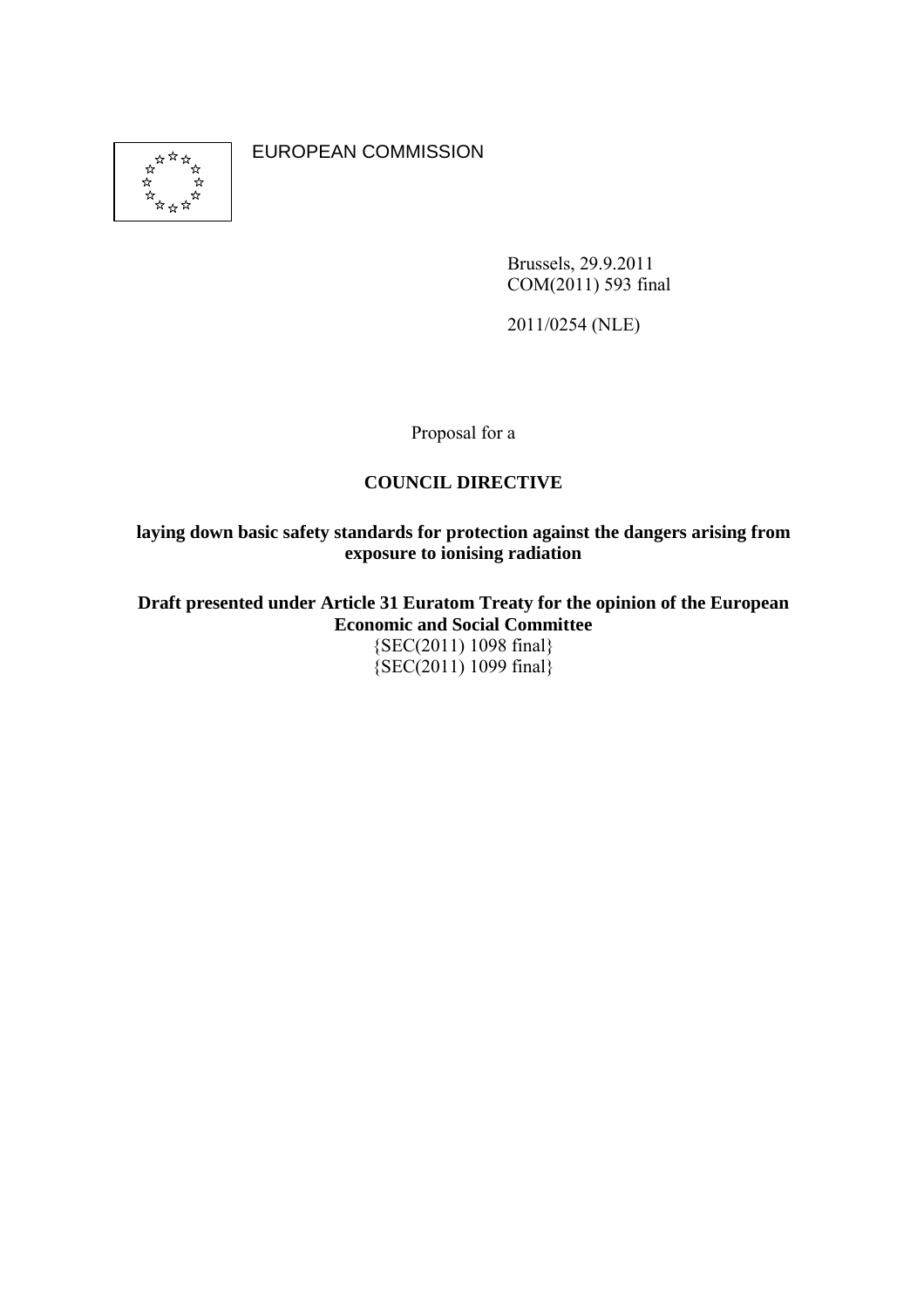# **EXPLANATORY MEMORANDUM**

#### 1. Context

1.1. Background and objectives

Exposure to ionising radiation results in a health detriment. In normal situations doses are very low so that there is no clinically observable tissue effect, but there still is a possible late effect, cancer in particular. It is assumed that there is no dose threshold for this effect: any exposure, however small, can be the cause of cancer later in life. It is further assumed that the probability of occurrence of a late effect is proportional to the dose. This calls for a specific approach in radiation protection based on the three principles of justification, optimisation and dose limitation, which are the cornerstones of the system of protection established many decades ago by the International Commission on Radiological Protection (ICRP).

Euratom legislation has always followed the recommendations of the ICRP. This highly respected scientific organisation has recently issued new guidance on the system of radiation protection (Publication 103, 2007). While preserving the three pillars of the system, the ICRP sets out in more detail the application of the principles throughout any exposure situation and irrespective whether the source of radiation is man-made or natural. Radiation protection indeed covers not only exposures resulting from the operation of radiation sources (planned exposure situations), but also emergency exposure situations, for instance resulting from a nuclear accident, and a range of other situations, in particular those involving exposure to natural radiation sources, termed 'existing exposure situations'. The ICRP has also updated the methodology for assessment of the effective dose as well as the application of dose limits, in the light of the latest scientific information.

A large proportion of workers in industries processing naturally occurring radioactive materials (NORM) receive doses above the dose limit for members of the public, but still do not benefit from protection as occupationally exposed workers. This anomaly is not sustainable, so the ICRP's new Recommendations aim to integrate natural radiation sources within the overall system. Already in 1996, the current Euratom legislation<sup>1</sup> had introduced requirements for work activities involving natural radiation sources. These were put together in a separate Title rather than being integrated within the overall radiation protection framework. In addition, maximum flexibility was offered to Member States to decide for instance which NORM industries were of concern. This has led to wide differences in controlling NORM industries and in protecting workers in these industries. This situation is not compatible with Euratom's role in setting uniform standards.

Exposure to indoor radon, a natural radioactive noble gas entering dwellings from the soil below, is far more important than exposure from any other radiation source. Recent epidemiological studies have confirmed that lung cancer may be caused by exposure to radon, and  $WHO<sup>2</sup>$  now ranks this as a major health issue<sup>3</sup>. Exposure to radon in dwellings was addressed in 1990 in a Commission Recommendation. The confirmed causation of lung

<sup>1</sup> Council Directive 96/29/Euratom of 13 May 1996 laying down basic safety standards for the protection of the health of workers and the general public against the dangers arising from ionising radiation, OJ  $L$  159, 29.6.1996, p. 1.

World Health Organisation.

<sup>3</sup> WHO Handbook on indoor radon, World Health Organisation, 2009, ISBN 978 92 4 154767.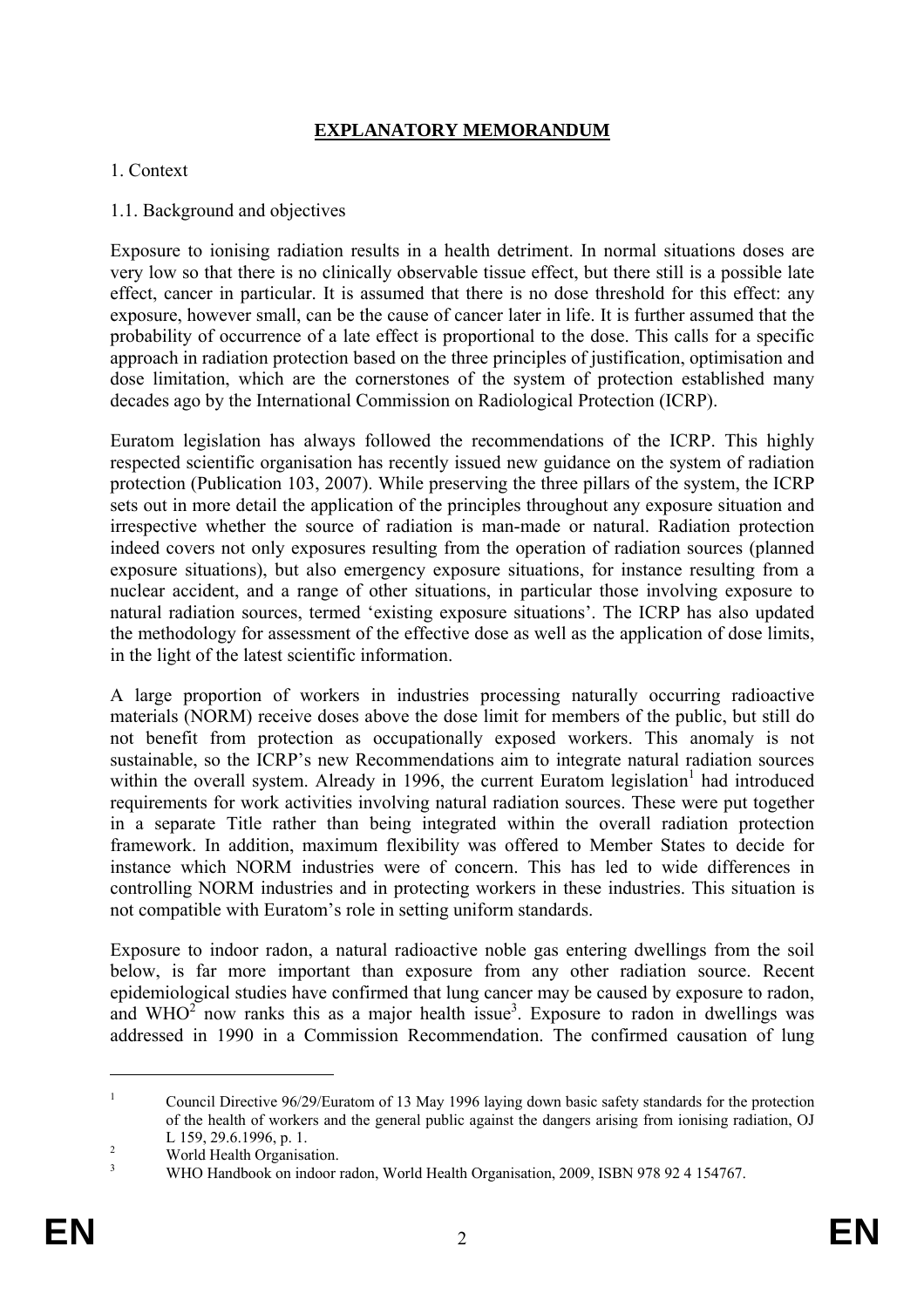cancer by exposure to radon calls for strengthening radon mitigation policies in Europe through binding requirements. Radioactivity in building materials has been included in the Construction Products Directive<sup>4</sup>, but this has still not led to any corresponding standards being adopted by the European Committee for Standardisation (CEN). The revision of the Basic Safety Standards (BSS) Directive will not only address the recycling of residues from NORM industries into building materials, but also ensure coherent and harmonised protection against other building materials with enhanced levels of radioactivity.

In addition to the health protection of people, the ICRP radiation protection system now addresses the protection of biota against exposure to ionising radiation. While it is generally assumed that the exposure of biota does not call for additional measures, this assumption now needs to be demonstrated through compliance with criteria and on the basis of an agreed methodology.

There is a significant body of Euratom legislation addressing different radiation protection issues defined as basic safety standards in the Euratom Treaty. As these issues have developed over a long period of time, there are inevitably quite a few inconsistencies between different acts and also obsolete references as a result of updated legislation. These inconsistencies need to be resolved, in line with the Commission's policy for simplification of European legislation.

The problem can be summarised as follows:

- Scientific progress is not fully reflected in present legislation;
- There are inconsistencies between the existing pieces of legislation;
- The scope of the present legislation does not fully cover natural radiation sources or the protection of the environment.

This translates into four specific objectives:

- to introduce the necessary subject-matter amendments in order to respond to the latest scientific data and operational experience,
- to clarify the requirements and to ensure coherence within the body of European legislation,
- to ensure coherence with the international recommendations,
- to cover the whole range of exposure situations and categories of exposure.
- 1.2. Subsidiarity

According to Article 2(b) of the Euratom Treaty '… the Community shall, as provided in this Treaty … establish uniform safety standards to protect the health of workers and of the

<sup>4</sup> Council Directive 89/106/EEC, Annex 1, states that 'the construction work must be designed and built in such a way that it will not be a threat to the hygiene or health of the occupants or neighbours, in particular as a result of … the presence of dangerous particles or gases in the air [or] the emission of dangerous radiation'.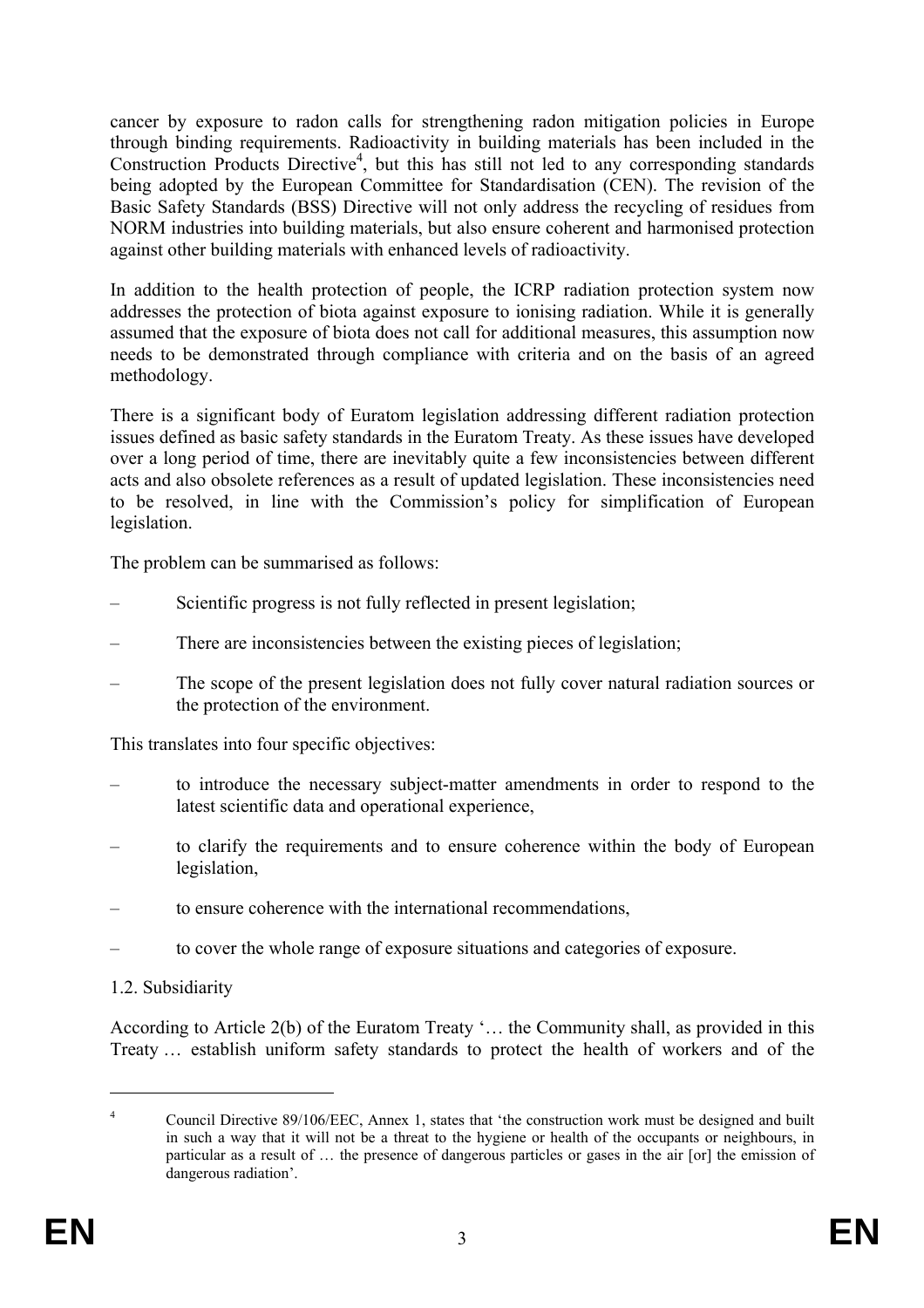general public and ensure that they are applied'. Accordingly, in the Treaty's preamble, the Member States declare that they are 'resolved to create the conditions necessary for the development of a strong nuclear industry' and also 'anxious to create conditions of safety necessary to eliminate hazards to the life and health of the public'. Euratom is mandated to 'establish uniform safety standards to protect the health of workers and of the general public and ensure that they are applied.' Therefore, Euratom's competence to regulate in the field of health protection against ionising radiation is explicitly recognised by the Euratom Treaty.

The exclusive nature of Euratom's legislative powers under Articles 30 and 31 of the Euratom Treaty does not in principle require the application of the principle of subsidiarity. These Articles require the Commission to seek for its legislative proposals the opinion of a Group of Experts designated by the Euratom Scientific and Technical Committee.

#### 1.3. Current legislation

Following the entry into force of the Euratom Treaty, a comprehensive set of legislation establishing basic safety standards has been enacted on the basis of Article 31 of the Treaty.

The main pillar of that legislation is Council Directive 96/29/Euratom laying down basic safety standards for the protection of the health of workers and the general public against the dangers arising from ionising radiation (Euratom BSS Directive). Further legislation based on Article 31 of the Euratom Treaty comprises:

- [Council Decision 87/600/Euratom](http://eur-lex.europa.eu/Result.do?arg0=early+exchange+of+information+in+the+event+of+a+radiological+emergency&arg1=&arg2=&titre=titre&chlang=en&RechType=RECH_mot&Submit=Search) of 14 December 1987 on Community arrangements for early exchange of information in the event of a radiological emergency;

- [Council Regulation 3954/87/Euratom](http://eur-lex.europa.eu/LexUriServ/LexUriServ.do?uri=CELEX:31987R3954:EN:HTML) of 22 December 1987 laying down maximum permitted levels of radioactive contamination of foodstuffs and of feedingstuffs following a nuclear accident or any other case of radiological emergency and the related legislative acts, [Commission Regulation 944/89/Euratom](http://eur-lex.europa.eu/LexUriServ/LexUriServ.do?uri=CELEX:31989R0944:EN:HTML) of 12 April 1989 laying down maximum permitted levels of radioactive contamination in minor foodstuffs following a nuclear accident or any other case of radiological emergency, and [Commission Regulation 770/90/Euratom](http://eur-lex.europa.eu/LexUriServ/LexUriServ.do?uri=CELEX:31990R0770:EN:HTML) of 29 March 1990 laying down maximum permitted levels of radioactive contamination of feedingstuffs following a nuclear accident or any other case of radiological emergency<sup>5</sup>;

- [Council Directive 89/618/Euratom](http://eur-lex.europa.eu/Result.do?T1=V1&T2=1989&T3=618&RechType=RECH_naturel&Submit=Search) of 27 November 1989 on informing the general public about health protection measures to be applied and steps to be taken in the event of a radiological emergency (Public Information Directive);

- [Commission Recommendation 90/143/](http://eur-lex.europa.eu/Result.do?T1=V1&T2=1990&T3=143&RechType=RECH_naturel&Submit=Search)Euratom of 21 February 1990 on the protection of the public against indoor exposure to radon;

- [Council Directive 90/641/Euratom](http://eur-lex.europa.eu/Result.do?T1=V3&T2=1990&T3=0641&RechType=RECH_naturel&Submit=Search) of 4 December 1990 on the operational protection of outside workers exposed to the risk of ionising radiation during their activities in controlled areas (Outside Workers Directive);

<sup>5</sup> These acts are subject to recast — proposal for a Council Regulation (EURATOM) laying down maximum permitted levels of radioactive contamination of foodstuffs and of feedingstuffs following a nuclear accident or any other case of radiological emergency (recast), [COM/2010/0184 final](http://eur-lex.europa.eu/Result.do?idReq=3&page=1) — CNS 2010/009.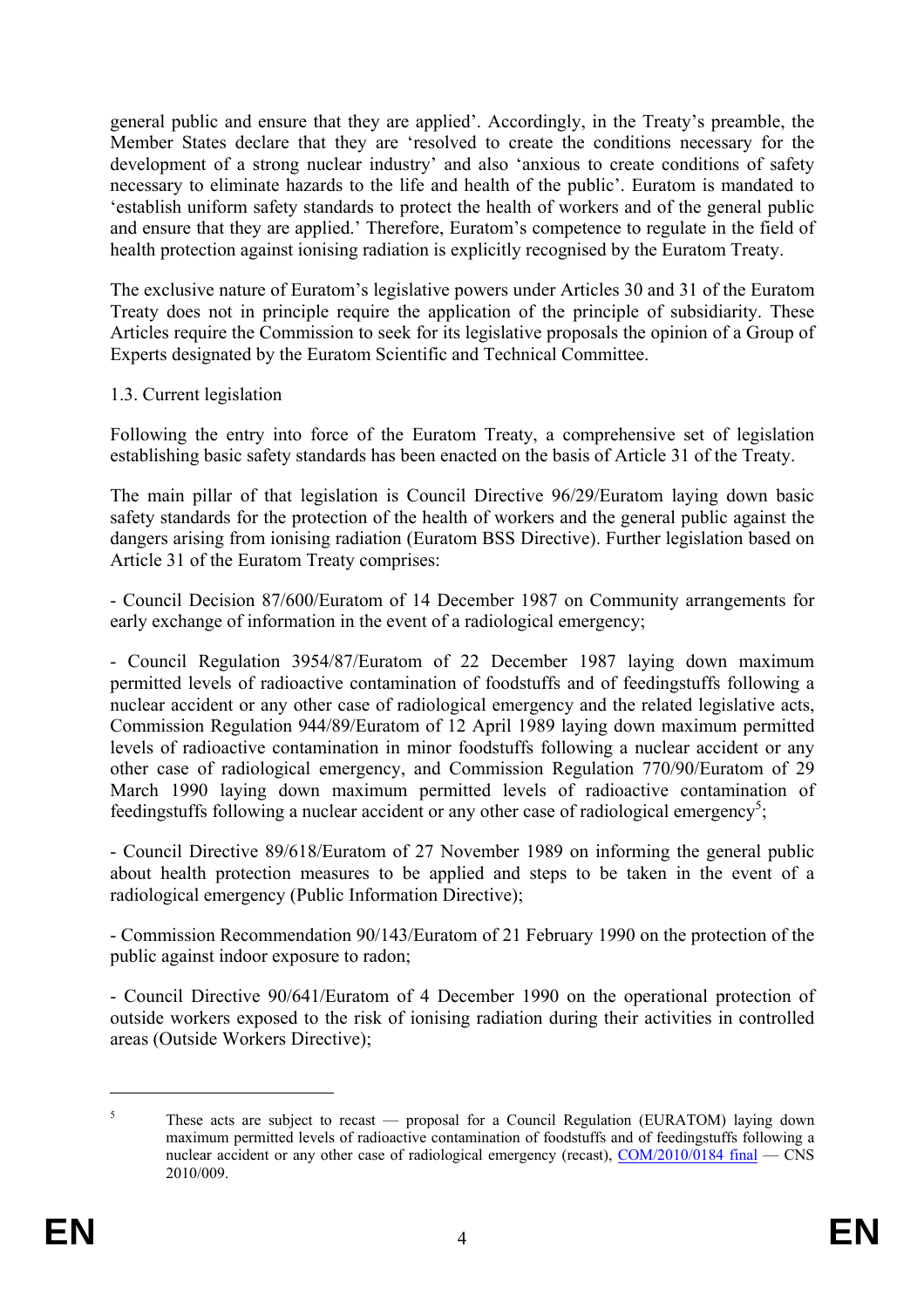- [Council Regulation 1493/](http://eur-lex.europa.eu/LexUriServ/LexUriServ.do?uri=CELEX:31993R1493:EN:HTML)93/Euratom of 8 June 1993 on shipments of radioactive substances between Member States;

- [Council Directive 97/43/Euratom](http://eur-lex.europa.eu/Result.do?T1=V3&T2=1997&T3=0043&RechType=RECH_naturel&Submit=Search) of 30 June 1997 on health protection of individuals against the dangers of ionising radiation in relation to medical exposure, repealing Directive 84/466/Euratom of 3 September 1984 (Medical Directive);

- [Commission Recommendation 2001/928/Euratom o](http://eur-lex.europa.eu/LexUriServ/LexUriServ.do?uri=OJ:L:2001:344:0085:0088:EN:PDF)f 20 December 2001 on the protection of the public against exposure to radon in drinking water supplies;

- [Council Directive 2003/122/Euratom](http://eur-lex.europa.eu/Result.do?T1=V3&T2=2003&T3=122&RechType=RECH_naturel&Submit=Search) of 22 December 2003 on the control of high-activity sealed radioactive sources and orphan sources (HASS Directive);

- [Council Directive 2006/117](http://eur-lex.europa.eu/LexUriServ/LexUriServ.do?uri=OJ:L:2006:337:0021:0032:EN:PDF) of 20 November 2006 on the supervision and control of shipments of radioactive waste and spent fuel;

- [Council Directive 2009/71/Euratom](http://eur-lex.europa.eu/LexUriServ/LexUriServ.do?uri=OJ:L:2009:172:0018:0022:EN:PDF) of 25 June 2009 establishing a Community framework for the nuclear safety of nuclear installations.

The BSS Directive have been regularly updated in 1962, 1966, 1976, 1980, 1984 and 1996, taking account of advances in scientific knowledge of the effects of ionising radiation in line with the recommendations of the ICRP and on the basis of operational experience. Medical exposures have been included in specific legislation since 1984. Specific problem areas are covered in three 'associated directives' – the High-Activity Sealed Radioactive Sources (HASS) Directive, the Outside Workers Directive and the Public Information Directive. An analysis of the legislation enacted under Article 31 of the Euratom Treaty reveals that the Medical Directive, the HASS Directive, the Outside Workers Directive and the Public Information Directive are closely linked with BSS Directive 96/29, in that they develop further the requirements of the BSS Directive or refer to different provisions of the BSS Directive. For this reason the proposal for a new basic safety standard Directive will cover the subject matter and scope of these Directives.

The Commission will propose separately a Directive laying down requirements for the protection of the health of the general public with regard to radioactive substances in water intended for human consumption (COM(2011)385). This Euratom Directive will replace an existing Directive 98/83/EC with regard to its application to radioactive substances and complement it with technical annexes on sampling frequencies, methods of analysis and detection levels. The substance matter of this Directive is such that it could be incorporated in a recast with the basic safety standards at an appropriate point in time. At this stage however, since the Directive is intended to merely transpose existing requirements under EC Treaty legislation, in such a way as to avoid any interpretation as to a possible change in substance, it is considered more appropriate not to incorporate it at this stage in a proposal for a revised Basic Safety Standards Directive. In addition, at the time the Article 31 Group of Experts gave its opinion on the revised Basic safety standards Directive, there was still discussion whether a Directive on radioactive substances in water intended for human consumption should be based on Euratom Treaty or EC Treaty. In these circumstances it was decided to proceed with the proposal for a revised Basic Safety Standards Directive as agreed upon in February 2010 by Article 31 Group of Experts.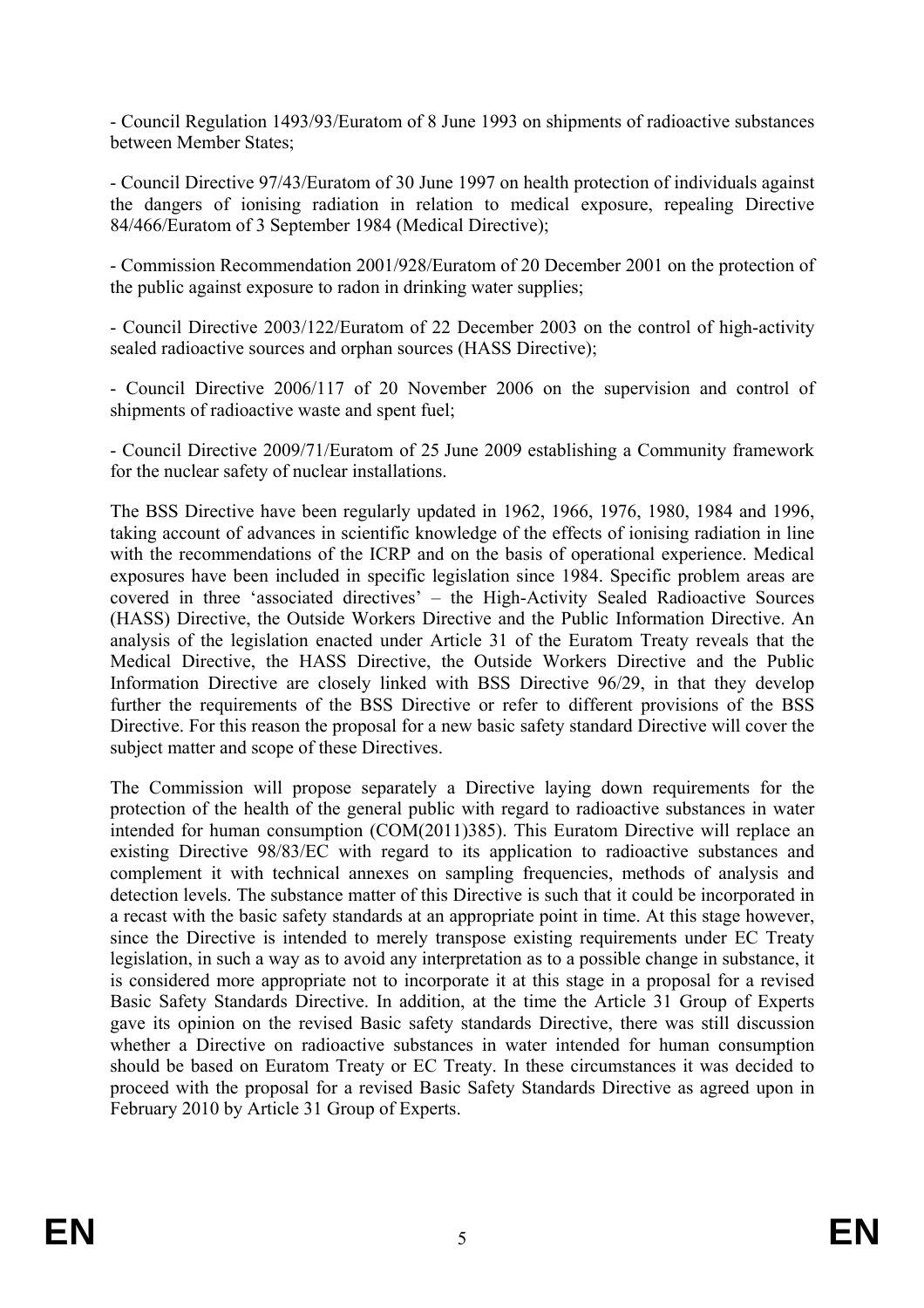The other legislation based on Article 31 of the Euratom Treaty, as discussed in the Impact Assessment Report, either uses a different instrument, or the scope is essentially outside radiation protection or the legislation is specific to certain types of installation.

#### 1.4. Simplification

In 2005 the European Commission published 'Implementing the Community Lisbon programme: A strategy for the simplification of the regulatory environment: the better regulation initiative' (COM/2005/535 final) as a response to the European Parliament's and Council's requests to simplify EU legislation and enhance its quality. This initiative is the basis for attempting the consolidation of the five Directives mentioned above. It is neither feasible nor useful to recast these Directives with the other pieces of legislation under Title II, Chapter 3 of the Euratom Treaty.

#### 1.5. International context

The International Basic Safety Standards reflect an international consensus on what constitutes a high level of safety for protecting people and the environment from the harmful effects of ionising radiation. They are approved by the IAEA Board of Governors and are non-binding in nature. The main document on radiation protection is Safety Standards No 115 'International Basic Safety Standards for Protection against Ionising Radiation and for the Safety of Radiation Sources', IAEA, 1996. In 2006, the IAEA, together with other international organisations (FAO, ILO, the NEA/OECD, PAHO and WHO), embarked upon the revision of Safety Standards No 115. This ongoing activity is also driven by the new ICRP Recommendations in Publication 103, published in 2007.

The European Commission has cooperated closely with the IAEA and other international organisations on the revision of the International Basic Safety Standards. However, it should be emphasised that the Euratom Basic Safety Standards Directive is not a means to confer legally binding status on the international requirements. There are two main reasons why referring to or incorporating the international BSS in European legislation is not feasible. On the one hand, the language of the international BSS does not conform to EU legal drafting rules. The international requirements are also sometimes far too detailed and go beyond the idea of 'basic' standards in the Euratom Treaty. The requirements of the Euratom BSS also need to take into account internal market rules. On the other hand, the international BSS allow for the fact that countries throughout the world, with different levels of regulatory and technological infrastructure, must be able to comply with them. The European legislation is more ambitious. Euratom is bound by the Treaty to establish uniform basic safety standards. Incorporating the international BSS in a European act is hence not only difficult, but would also be at odds with the major role played by Euratom since 1959 and the significant body of legislation that has already been built up. Nevertheless, the Commission pursues the largest possible coherence between Euratom and international standards, and envisages the eventual sponsorship of the latter on behalf of Euratom.

- 2. Consultation of interested parties and impact assessment
- 2.1. Interested parties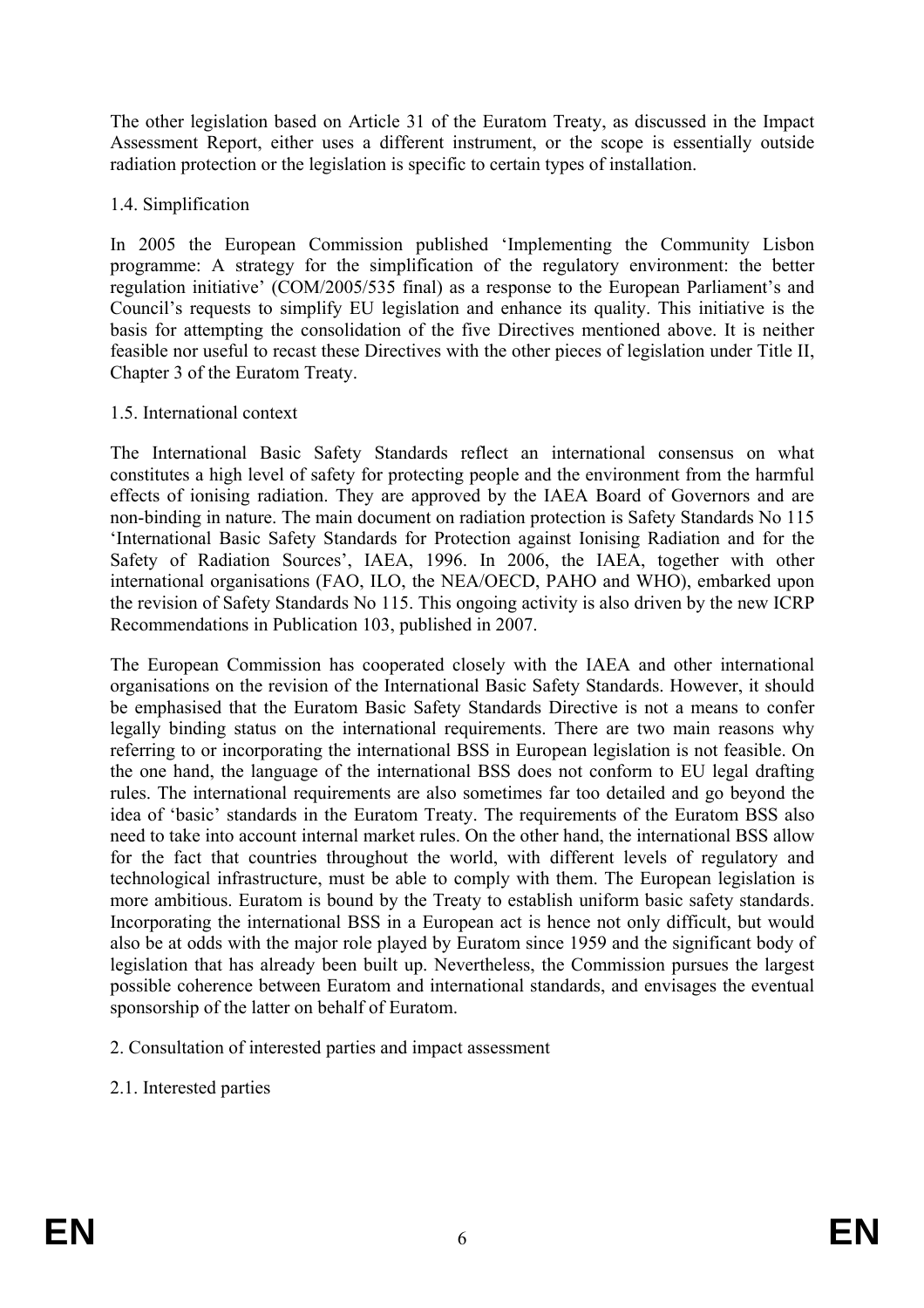The Commission (DG ENER) has initiated and supported several projects and studies on specific radiation protection issues, the results of which have been published in the Radiation Protection Series of the European Commission<sup>6</sup>. The various projects, studies and conferences identify challenges to the implementation of the current radiation protection legislation and problem areas that are not sufficiently covered by the current system of protection.

In 2009, the Commission launched a consultation on a 'proposal for new requirements on natural radiation sources in the Basic Safety Standards Directive'. The Working Party 'Natural Sources' of the Article 31 Group of Experts proposed a comprehensive approach to the regulation of NORM industries, radon and building materials. This document was published on the Commission website and was also highlighted on the  $EAN<sub>NORM</sub>$  website<sup>7</sup>. The consultation ran from 02 February 2009 to 20 April 2009.

The revision of the Euratom Basic Safety Standards has benefited from continuous interaction with two organisations representing major stakeholders, namely the Heads of European Radiological Protection Competent Authorities (HERCA) and the International Radiation Protection Association (IRPA). An outline of the revision of the BSS was presented to HERCA at meetings in December 2008 and 2009 as well as in June 2010. The response of the radiation protection authorities was positive, and HERCA did not raise any important issue calling for changes in the approach. The revision has been presented at the International IRPA Congress (Buenos Aires 2008) and at European congresses organised by IRPA (Brasov, 2006, Helsinki 2010) as well as at annual meetings of the European IRPA societies. The European IRPA branch has set up a working party to collect input from their societies on the ongoing revision of both the international and Euratom BSS. There was also regular contact with the European Atomic Forum (FORATOM) which represents the stakeholders from the nuclear industry.

The key interaction with stakeholders is through the Article 31 Group of Experts, i.e. the experts to be consulted under Article 31 of the Euratom Treaty. In February 2010, the Group of Experts issued an opinion on the possible revision of European legislation in the form of a draft Directive. This text is the fruit of intensive work by the working parties of the Group of Experts, taking into account the studies conducted by the Commission as well as other sources of information (conferences, networks).

The draft proposed by the Commission is to a large extent the same as the draft on which the Article 31 Group of Experts' Opinion was based. Only some editorial corrections have been made and a few definitions added. The Experts left it for the Commission to decide whether the definition of HASS sources should remain the same as in the current Directive 2003/122/Euratom or whether the definition should be aligned with the IAEA Code of Conduct on the safety and security of radioactive sources. The Commission has opted for the **latter** 

In its Opinion the Article 31 Group of Experts also suggests maintaining the text of Article 54 of Directive 96/29/Euratom, which allows Member States to opt out from the uniform Basic Safety Standards and introduce stricter dose limits to reflect possible new scientific findings

<sup>6</sup> Publications in the Radiation Protection Series of the European Commission can be found at [http://ec.europa.eu/energy/nuclear/radiation\\_protection/publications\\_en.htm.](http://ec.europa.eu/energy/nuclear/radiation_protection/publications_en.htm) 7

The result of the consultation can be found on the website of the European ALARA network for NORM industries (EAN<sub>NORM</sub>), under http://www.ean-norm.net/lenya/ean\_norm/live/news.html.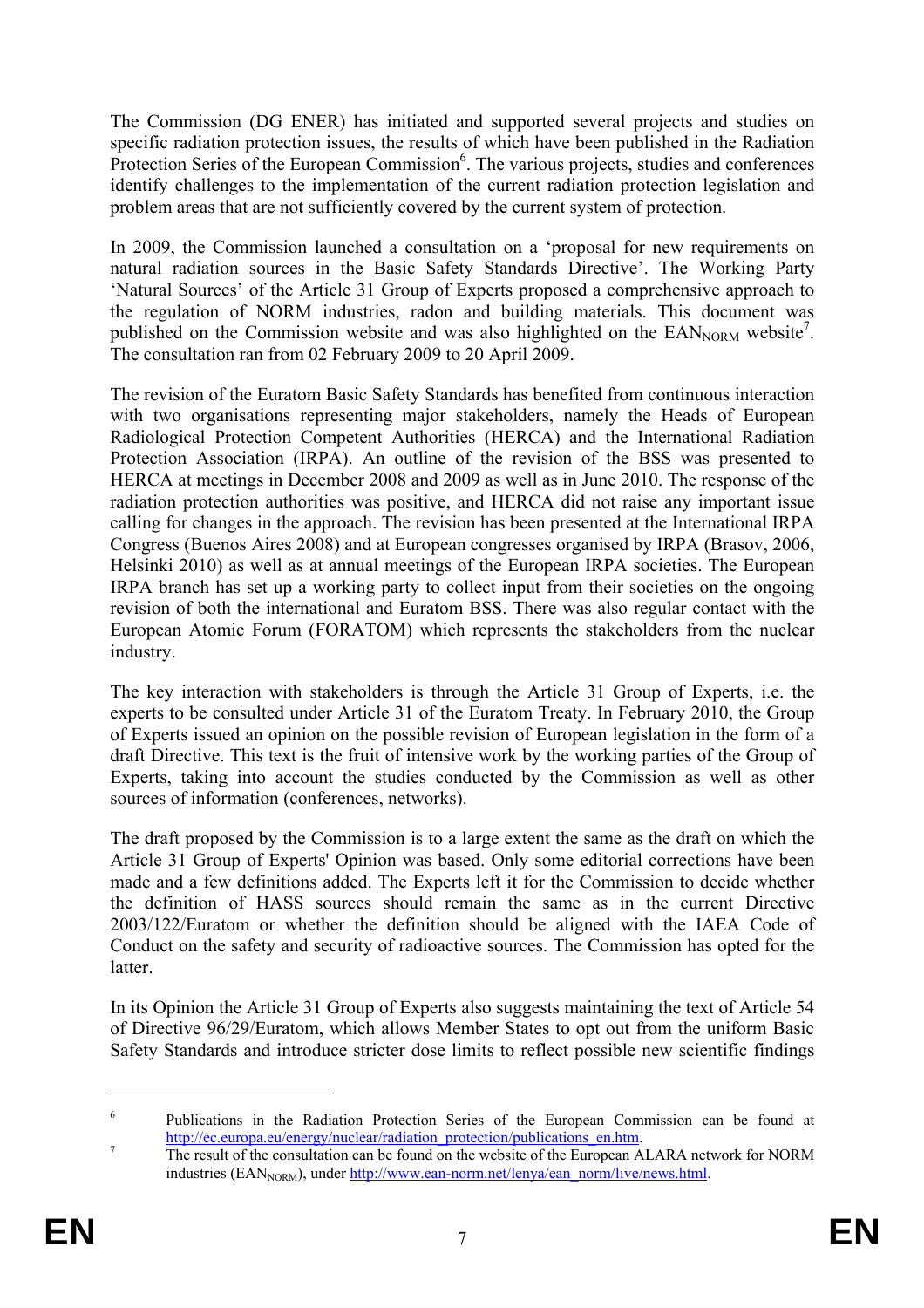after the adoption of the directive. This would jeopardise the implementation of the Euratom Treaty which requires establishment of uniform standards. The proposed text of the directive therefore does not include such clause. In its judgement of 25 November 1992 in the case Commission of the European Communities v Kingdom of Belgium (Case  $C-376/90^8$ ), the Court stated that 'in the absence of an express provision to the contrary, the Directive must be interpreted as allowing the Member States to set, …, stricter dose limits'. In this respect, an explicit statement on the uniformity of the standards has been introduced in the proposed text of the revised Basic Safety Standards Directive.

#### 2.2. Impact assessment

A comprehensive impact assessment was made to evaluate the possible options for reaching the objectives:

- 1. to bring the health protection of workers, the public and patients in line with latest scientific data and operational experience,
- 2. to streamline existing EU legislation in the field of radiation protection,
- 3. to ensure coherence with international standards and recommendations,
- 4. to cover the whole range of exposure situations, including exposure to natural radiation sources at home, as well as the protection of the environment.

In the light of these objectives, the impact assessment report considers a broad range of options both with regard to the extent of the consolidation with other legislation and with regard to scope and substance of the incorporated legislation:

Option 1: Maintaining the status quo of existing legislation.

Option 2: Revision of Basic Safety Standards and Medical Directive. This option envisages changes in the two Directives with the aim to align them with the latest ICRP recommendations and with the advance of the scientific knowledge.

Option 3: Revision and consolidation of Basic Safety Standards and Medical Directive, and integration of the Outside Workers Directive, the Public Information Directive and the High Activity Sealed Sources Directive. Non-legislative measures will address natural radiation issues and the protection of non-human species. This option offers a revision of the Basic Safety Standards Directive by extending the requirements to medical exposure, public information, outside workers exposure and high-activity sealed sources. Within this policy option, the BSS Directive 96/29 and the related legislative acts (Medical Directive 97/43/Euratom, Outside Workers Directive 90/641/Euratom, HASS Directive 2003/122/Euratom, Public Information Directive 89/618/Euratom, Commission Recommendation 90/143/Euratom) will merge and the requirements of BSS Directive and of Medical Directive will at the same time be upgraded to the latest scientific knowledge and regulatory experience.

European Court reports 1992 Page I-06153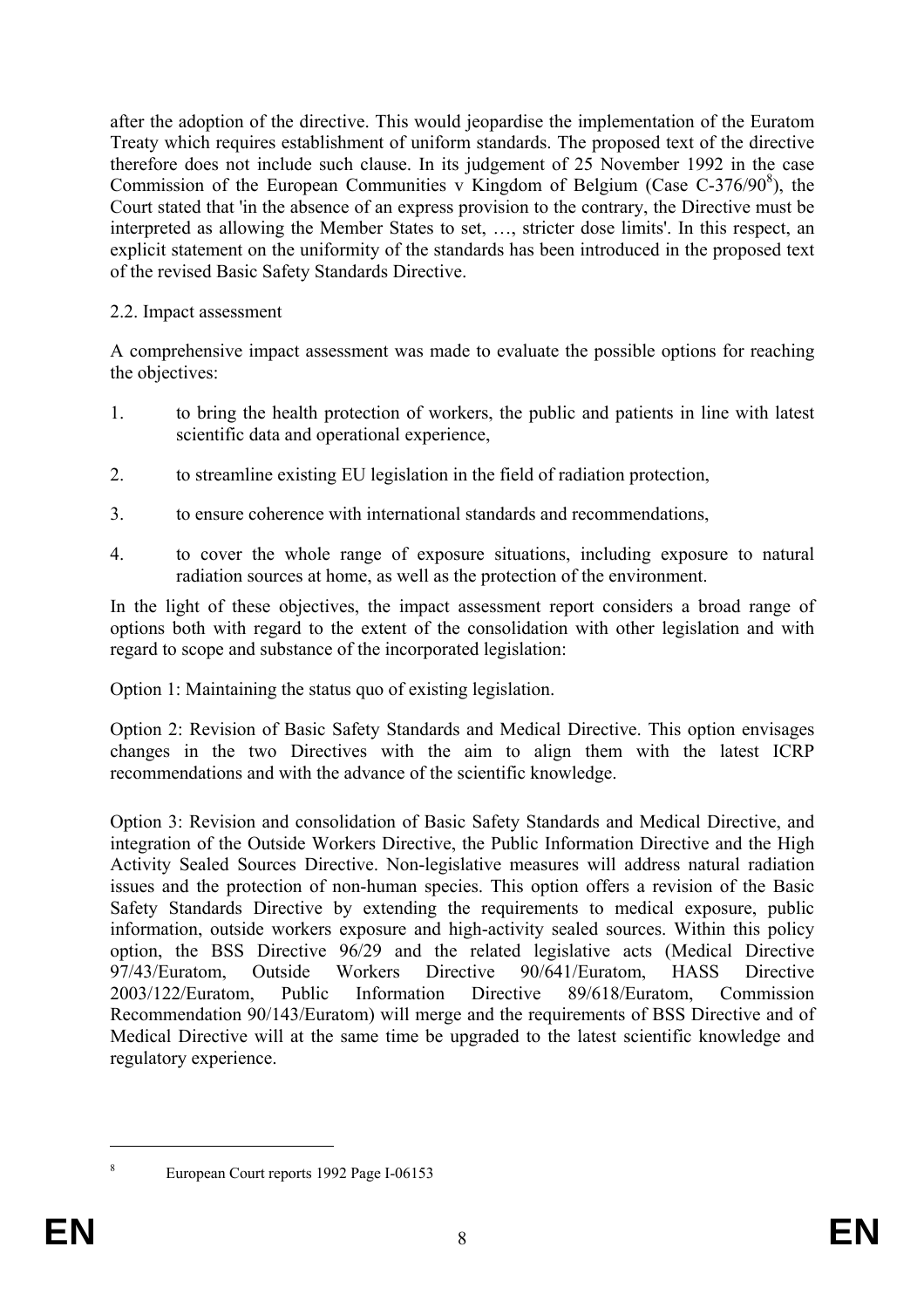Option 4: Revision of the Basic Safety Standards Directive and broadening the scope to cover exposure to natural radiation at home. With this option, a comprehensive approach to the management of exposures due to natural radiation sources will be incorporated within the overall set of requirements of the Euratom BSS. The requirements will reflect the distinction between planned and existing exposure situations, as made in ICRP Publication 103. While occupational exposure to natural radiation sources (as well as public exposure from residues or effluents from NORM industries) is already considered in Options 1 to 3, the exposures to natural radiation sources that will explicitly be incorporated relate to public exposure in the domestic environment.

Option 5: Revision of the Basic Safety Standards Directive and broadening the scope to cover protection of non-human species. The subject matter and general purpose of the BSS Directive 96/29/Euratom is the health protection of the population and workers against dangers of ionising radiation. This Directive applies to the protection of the human environment, but only as a pathway from environmental sources to the exposure of man. In line with the new ICRP Recommendations, it will be complemented with specific consideration of the exposure of biota in the environment as a whole. The aim would be to require Member States to consider suitable protection of non-human species in their radiation protection legislation.

Option 6: Revision and consolidation of the Basic Safety Standards Directive and Medical Directive, integration of the Outside Workers Directive, the Public Information Directive and the High Activity Sealed Sources Directive, and broadening the scope to cover public exposure to natural radiation and protection of non-human species. This option includes all the elements of Option 3 (revision of the Basic Safety Standards Directive and integration of the other four Directives). The revision of the Basic Safety Standards includes all identified issues, and broadens the scope to include the whole range of exposure situations, including indoor public exposure to radon and to building materials, and all categories of human and non-human exposures.

The effectiveness of the proposed options is assessed towards the objectives, the efficiency of the additional requirements in terms of their health and environmental impact, economic benefit and administrative cost, and the coherence of the Directive with overall Euratom and EU legislation. The amendments to the Basic Safety Standards and to the Medical Directive will have an important impact in the following areas:

- Social and health impact: The social impact relates to providing adequate protection to workers in NORM industries. The health impact will be most noticeable with regard to medical exposures, in particular in preventing unnecessarily frequent or high-dose radiological examinations (for instance CT scans) of patients leading to increased cancer incidence in future. Specific professional groups (for instance cardiologists) will benefit from the reduction of the dose limit for the lens of the eye and avoid contracting radiation-induced cataract.

- Economic impact: While it is not possible at this stage to make a quantified economic assessment, NORM industries will benefit from the harmonisation of requirements between Member States.

- Administrative cost: While the principle of protection optimisation, calling for doses to be 'as low as reasonably achievable' (ALARA), taking social and economic factors into account,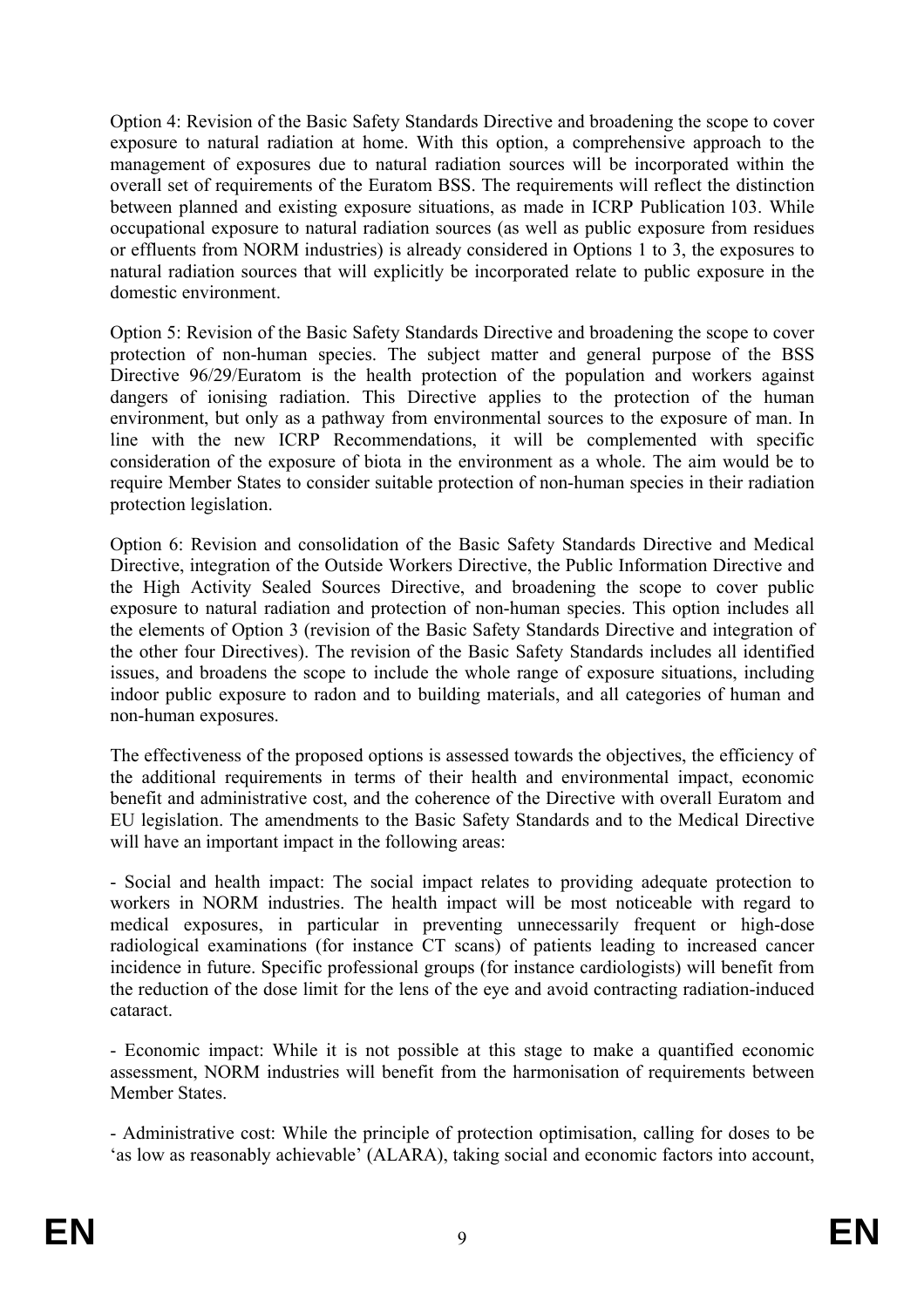is key to ensuring a proper cost-benefit balance in operational radiation protection, the new concept of a 'graded approach' extends this principle to enhance the effectiveness of regulatory oversight and reduce the administrative cost to industries.

Additional amendments introduced in the three other Directives are the following:

- harmonisation of the definition of high-activity sealed radioactive sources (HASS) with the international standards;

- specific requirements for the protection of outside workers with a clear definition of the responsibilities of their employers and the undertakings conducting the practices in which they are exposed;

- requirements for informing the public before and during an emergency, within the overall revised scope for the management of emergency exposure situations.

Merging the five Directives is a major achievement in terms of the coherence of Euratom legislation. The restructuring required to accommodate this broader scope of the BSS Directive further improves the clarity of the text and ensures better operational implementation of the requirements.

The broader scope of the new Directive entails further substantial amendments:

With regard to 'existing exposure situations', reference levels are given for indoor radon concentrations and for external exposure from building materials. Member States will be required to establish a comprehensive and transparent Radon Action Plan, adjusted to national needs and to the geological features of different regions. Harmonised requirements for building materials will permit further standardisation under the Construction Products Directive (Council Directive 89/106/EEC). While consumers and the building professions will benefit from the monitoring and labelling of materials, the administrative burden on industry will be kept to a minimum by the proper choice of reference levels and the list of types of materials deemed to be of concern.

Relevant requirements in the Euratom BSS for the protection of non-human species will allow Member States to incorporate this in national environmental policies, in a way which is coherent with current approaches to health protection against ionising radiation. The environmental impact assessment of these new requirements relates essentially to the prevention of environmental damage in case of an accident. For the normal operation of an installation it is rather a demonstration that there is no impact to the environment.

### 3. Legal elements of the proposal

The recast of five Directives yields a voluminous single Directive, with over 100 articles and numerous annexes. In view of the extent and complexity of the changes, a formal recast procedure is not pursued. It is not possible to point to each and every element of the proposal. The following sections give a summary description of the main features of each chapter.

# 3.1. Chapter I: Subject matter and scope

This chapter defines the scope of the new Directive (general purpose of the Directive across different categories of exposure and different exposure situations and specific purposes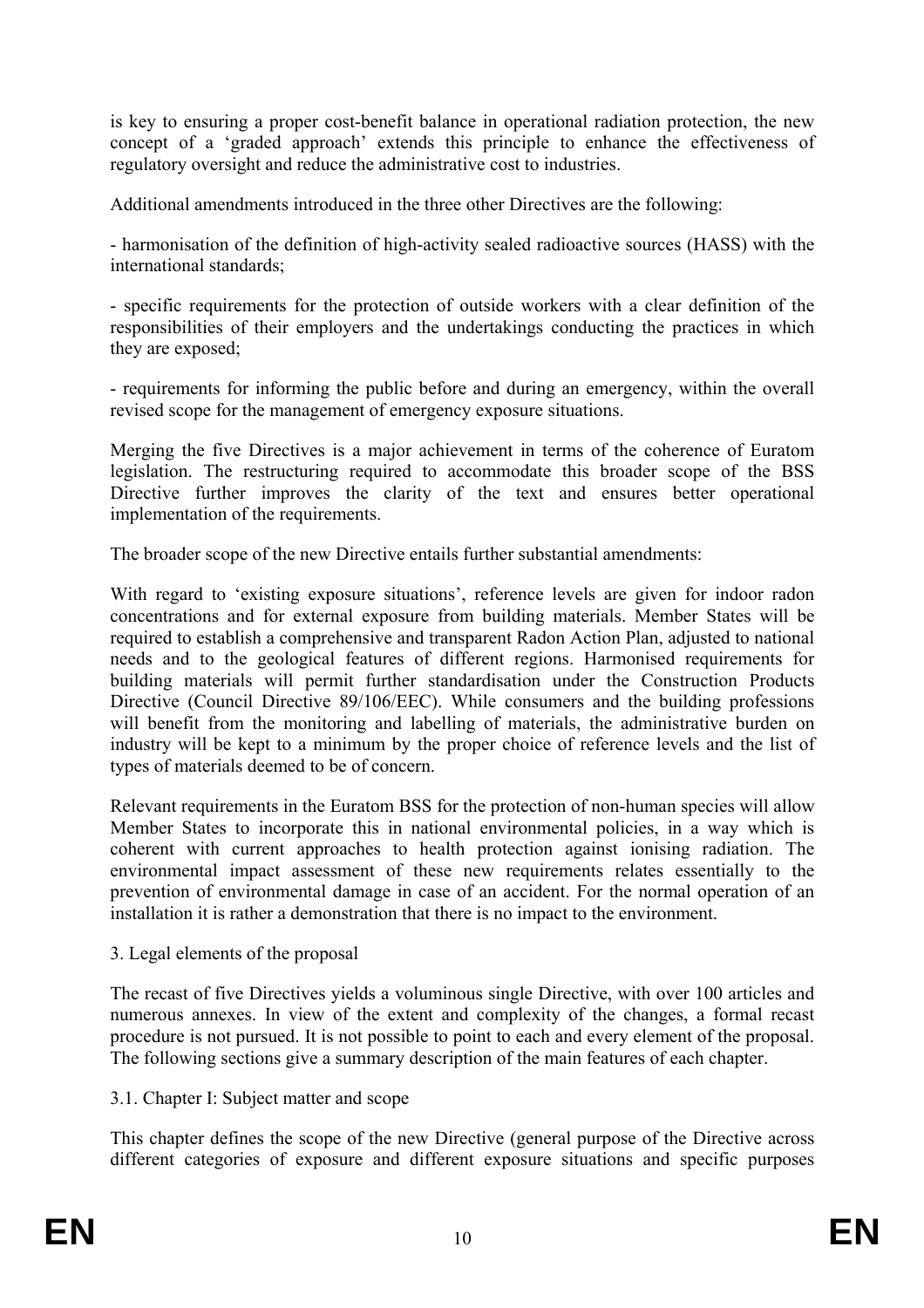resulting from integration of the requirements for high-activity sealed radioactive sources and for public information, and the exclusion of non-controllable exposures). The scope is broadened to include the exposure of space crew to cosmic radiation, domestic exposure to radon gas in indoor air, external exposure to gamma radiation from building materials, and the protection of the environment beyond environmental pathways leading to human exposure.

# 3.2. Chapter II: Definitions

This chapter includes all definitions given in the earlier Directives, with some adjustments to resolve inconsistencies as well as to adjust to the new terminology introduced in ICRP Publication 103 and in the draft International Basic Safety Standards.

# 3.3. Chapter III: System of radiation protection

This title includes the general principles of radiation protection: justification, optimisation and dose limitation. It explains the more prominent role of dose constraints and reference levels in the process of optimisation, with Annex I giving the bands of reference levels proposed by the ICRP for existing and emergency exposure situations. The dose limits are not modified, except for a uniform definition of the annual occupational dose limit (no averaging over 5 years) and a lower organ dose limit for the lens of the eye, as recommended by the ICRP. The new Directive no longer includes the technical measurements entering into the definition of the effective dose and other factors entering into the assessment of doses, but refers to ICRP Publication 103 for this purpose. In addition, the Directive no longer includes the long lists of radionuclide-specific dose coefficients (doses per unit intake by ingestion or inhalation), but will refer to a forthcoming consolidated publication of the ICRP which can be downloaded free of charge.

3.4. Chapter IV: Requirements for radiation protection education, training and information

This chapter brings together the miscellaneous requirements governing education and training in the different Directives and includes provisions for recognition of the 'Radiation Protection Expert' and 'Medical Physics Expert'.

# 3.5. Chapter V: Justification and regulatory control of practices

The application of the principle of justification remains a national responsibility. Specific attention is given to the justification of practices involving the deliberate exposure of humans for non-medical imaging (e.g. security screening in airports).

The regime for regulatory control is now presented as a three-tier system (notification, registration, licensing), replacing the earlier two-tier system of reporting and 'prior authorisation'. A more detailed list of which types of practice are subject to either registration or licensing is given. As part of the concept of a 'graded approach' to regulatory control, there is explicit provision for the specific exemption of practices (from notification and from authorisation) at national level. The default values for exemption on the basis of activity concentrations are now taken from IAEA Safety Guide RS-G-1.7. The same default values apply to release from regulatory control (clearance levels), but allow for specific values in European guidance. Member States will be allowed to keep default clearance levels in current national legislation, and to keep the existing exemption values for moderate amounts of material. Details of exemption criteria and exemption and clearance levels are given in Annex VI.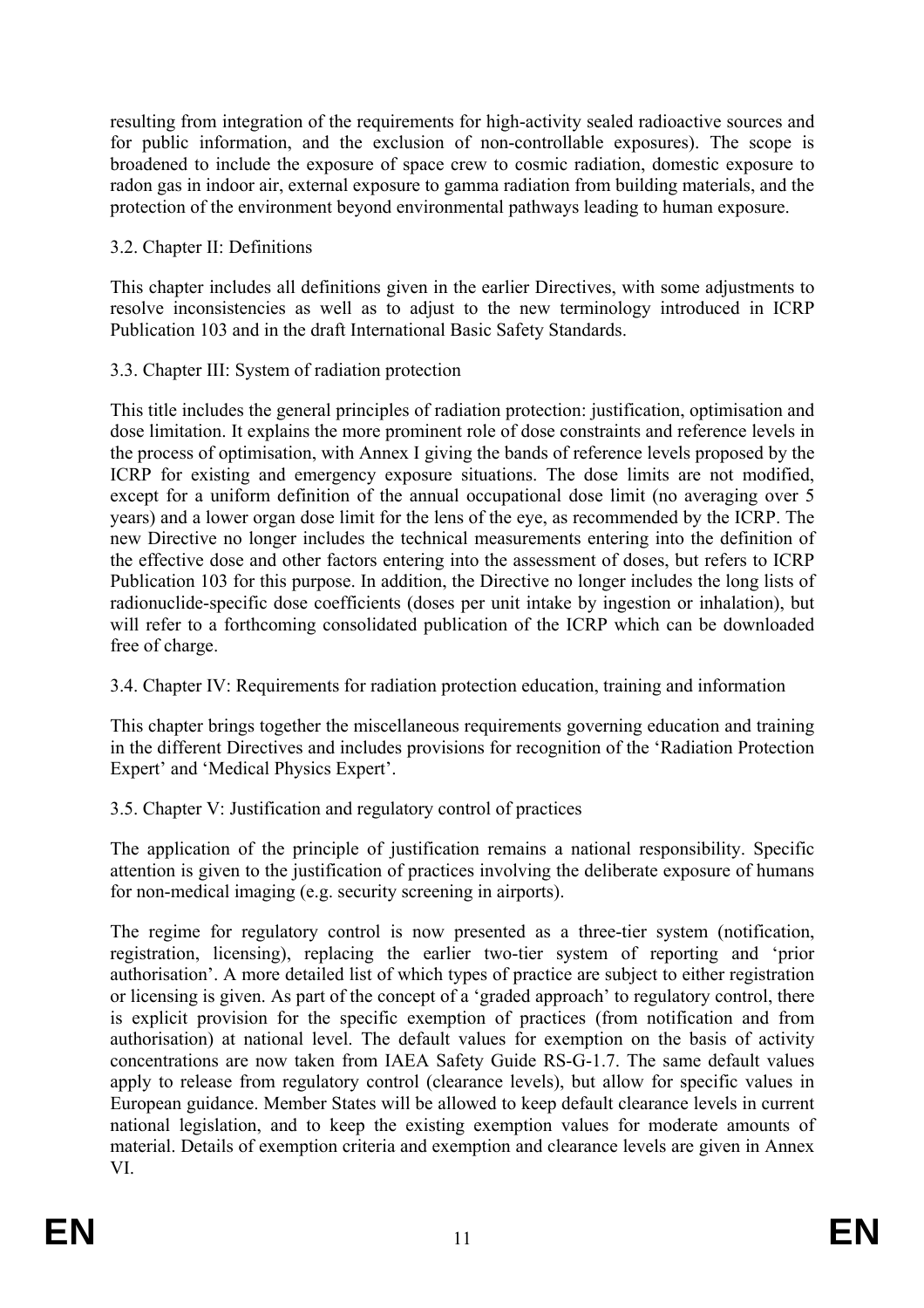This chapter also includes more precise requirements on the information to be provided with a licence application (the issuing of discharge authorisations for radioactive airborne or liquid effluent is covered in Chapter VIII).

3.6. Chapter VI: Protection of workers, apprentices and students

This title includes, with little amendment, the provisions on occupational exposure in Directive 96/29/Euratom. It also includes the specific requirements in the Outside Workers Directive, and introduces a clear allocation of responsibilities between the employer and the undertaking where the practice is conducted. The data system for individual radiological monitoring of exposed workers and the minimum set of data to be communicated for outside workers has been updated in the light of recommendations by HERCA.

No distinction is made between the management of occupational exposures in NORM industries and other practices, but the former will benefit from a graded regulatory approach on the basis of prevailing exposures and their potential to increase with time.

This chapter now covers occupational exposure in all exposure situations, which provides more explicit protection for emergency workers as well as for workers exposed to high levels of indoor radon in their workplace.

3.7. Chapter VII: Protection of patients and other individuals subjected to medical exposure

This chapter includes the relevant requirements from the Medical Directive, but strengthens them, in particular with regard to:

- the application of the justification principle;
- information to patients on the health risks and benefits;
- information on doses;
- diagnostic reference levels;
- involvement of the Medical Physics Expert;
- prevention of accidental and unintended medical exposures.
- 3.8. Chapter VIII: Protection of members of the public

This chapter includes the public exposure requirements in Directive 96/29/Euratom, with more explicit consideration of the issuing of discharge authorisations for radioactive effluent (also with reference to Commission Recommendation 2004/2/Euratom).

The section on emergency exposure situations includes the requirements of the Public Information Directive.

The section on existing exposure situations addresses indoor exposure to radon, with a somewhat lower maximum reference level for existing dwellings than in Commission Recommendation 90/143/Euratom, in line with ICRP and WHO recommendations. It also includes requirements for the classification of building materials on the basis of a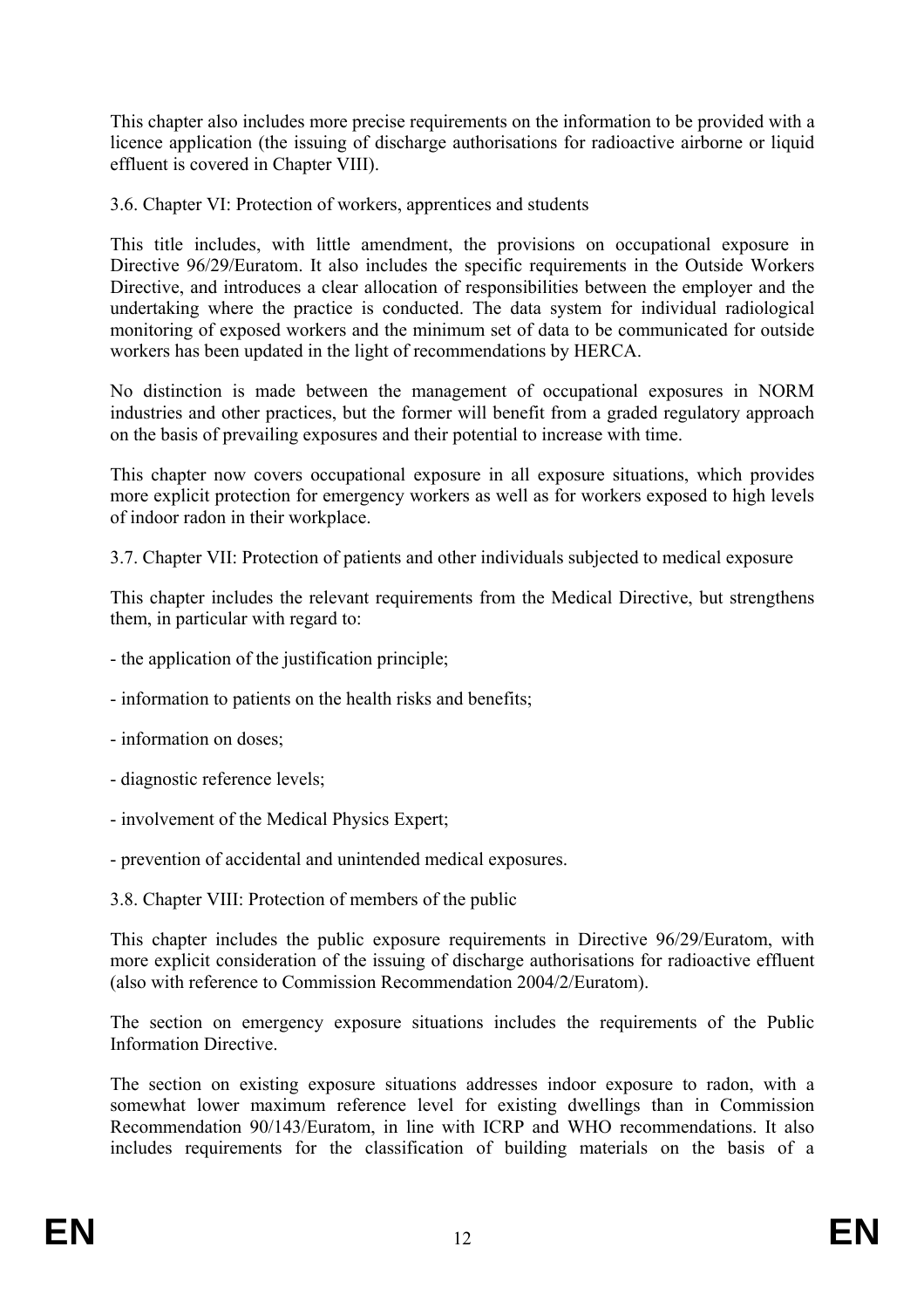radioactivity index and a uniform reference level for the annual dose resulting from residence in a building constructed with such materials.

3.9. Chapter IX: Protection of the environment

This chapter, in line with the broader scope of the Directive as in the International Basic Safety Standards, aims to provide a means to demonstrate compliance with environmental criteria. While the ICRP has published a methodology for dose assessment for biota, a publication on the application of criteria is still awaited. Pending such further guidance, it is up to national authorities to assess the doses to representative animals and plants in terms of protection of the ecosystem.

Appropriate technical measures also need to be taken to avoid the environmental consequences of an accidental release and to monitor existing levels of radioactivity in the environment, from the perspectives of both environmental protection and human health.

3.10. Chapter X: Requirements for regulatory control

This chapter includes all the responsibilities of the regulatory authorities in all exposure situations. A clear structure is provided by the following sections:

- Institutional infrastructure;

- Control of sealed radioactive sources (with Annexes II, XII, XIII, XIV, XV incorporating different aspects of the Directive on High-Activity Sealed Radioactive Sources);

- Orphan sources (with new requirements with regard to metal contamination);

- Emergency exposure situations (establishment of an emergency management system and international cooperation, while requirements for the protection of workers and members of the public in an emergency exposure situation are addressed in Chapters V and VIII, respectively);

- Existing exposure situations (general provisions for the management of contaminated areas, radon action plan);

- System of enforcement (inspection programme and response to deficiencies).

The first section on 'institutional infrastructure' calls for a clear definition of the responsibilities of different authorities. The Commission is to receive periodically updated information and publish this in the Official Journal. This section also defines the responsibilities of the 'Radiation Protection Expert', the 'Radiation Protection Officer' (in the current BSS these concepts were merged within the function of 'Qualified Expert') and the 'Medical Physics Expert'.

3.11. Chapter XI: Final provisions

The transposition of the new Directive into national law should not require a major legislative effort, so a 2-year transposition deadline is deemed sufficient. Specific new features, such as the protection of the environment, can be transposed later.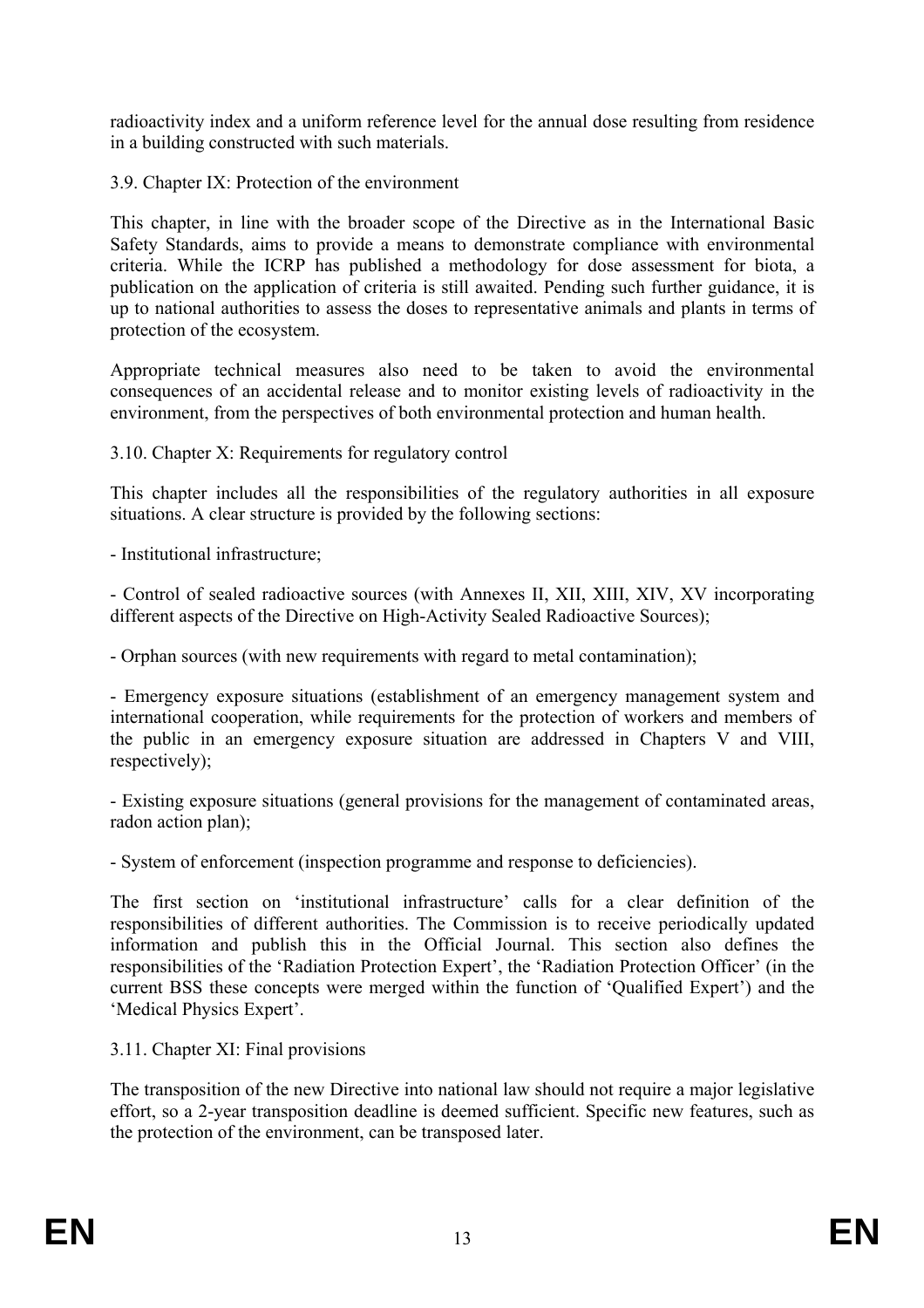In line with the Euratom Treaty, the Basic Standards are to be uniformly applied in the Member States, though without prejudice to those requirements for which flexibility is clear from the wording of the text. However, dose limits, default exemption values, the reference level for building materials, etc. are explicitly intended for uniform transposition and application.

#### 4. Budgetary implications

There are no implications for the EU budget.

2011/0254 (NLE)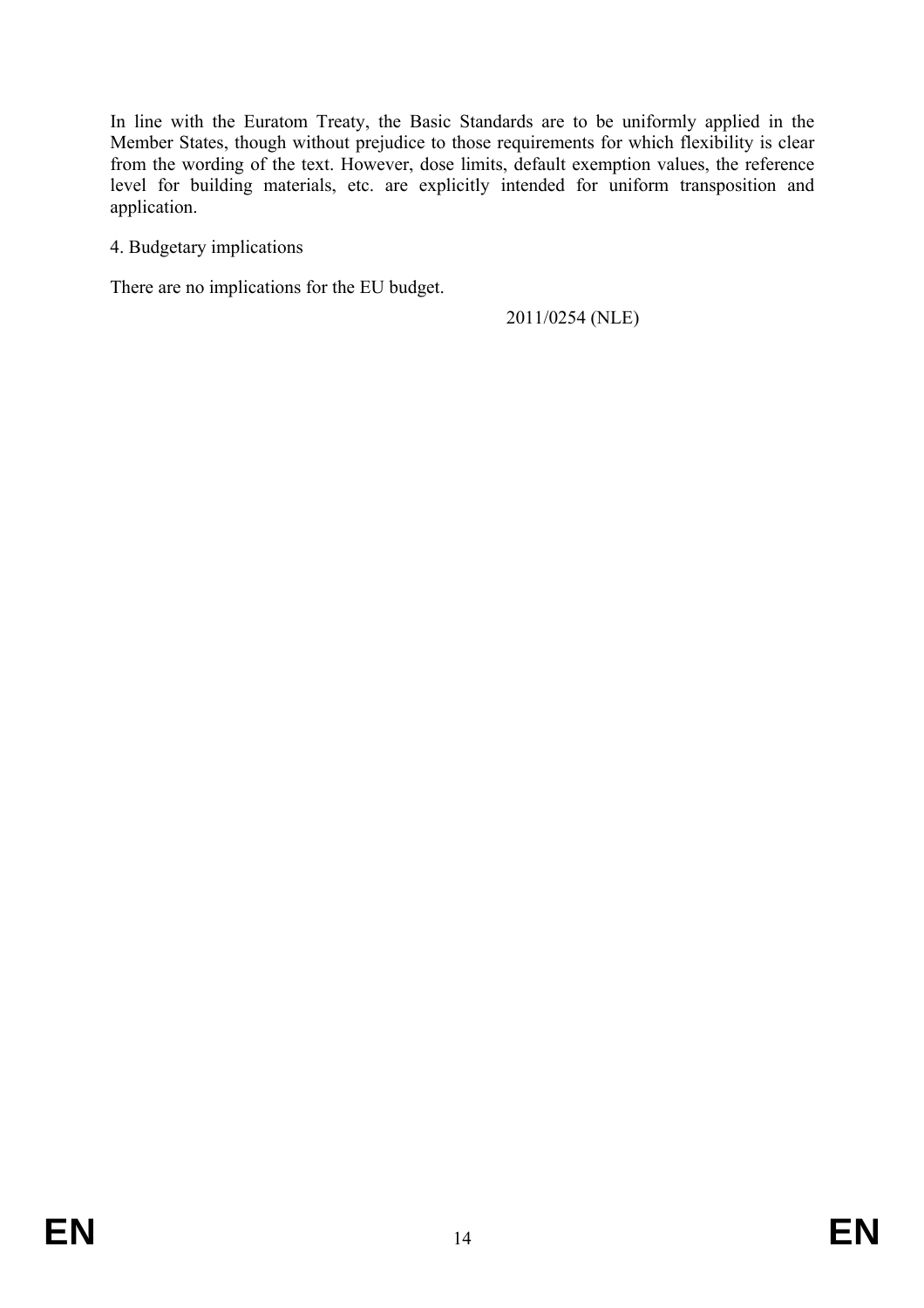# Proposal for a

# **COUNCIL DIRECTIVE**

#### **laying down basic safety standards for protection against the dangers arising from exposure to ionising radiation**

#### **Draft presented under Article 31 Euratom Treaty for the opinion of the European Economic and Social Committee**

### THE COUNCIL OF THE EUROPEAN UNION,

Having regard to the Treaty establishing the European Atomic Energy Community, and in particular Articles 31 and 32 thereof,

Having regard to the proposal from the Commission, drawn up after obtaining the opinion of a group of persons appointed by the Scientific and Technical Committee from among scientific experts in the Member States, and after having consulted the European Economic and Social Committee,

Having regard to the opinion of the European Economic and Social Committee,

Having regard to the opinion of the European Parliament,

Whereas:

- (1) Article 2(b) of the Treaty provides for the establishment of uniform safety standards to protect the health of workers and the general public and Article 30 of the Treaty defines 'basic standards' for the health protection of workers and the general public against the dangers arising from ionising radiations.
- (2) In order to perform its task, the Community laid down basic standards for the first time in 1959 pursuant to Article 218 of the Treaty by means of the Directives of 2 February 1959 laying down the basic standards for the protection of the health of workers and the general public against the dangers arising from ionising radiation<sup>9</sup>. The Directives have been revised several times, most recently in 1996 by Council Directive 96/29/Euratom of 13 May 1996 laying down basic safety standards for the protection of the health of workers and the general public against the dangers arising from ionising radiation<sup>10</sup> which repealed the earlier Directives.
- (3) Directive 96/29/Euratom establishes the basic safety standards. The provisions of that Directive apply to normal and emergency situations and have been supplemented by more specific legislation.

 $\alpha$  $^{9}$  OJ 11, 20.2.1959, p. 221.

<sup>10</sup> OJ L 159, 29.6.1996, p. 1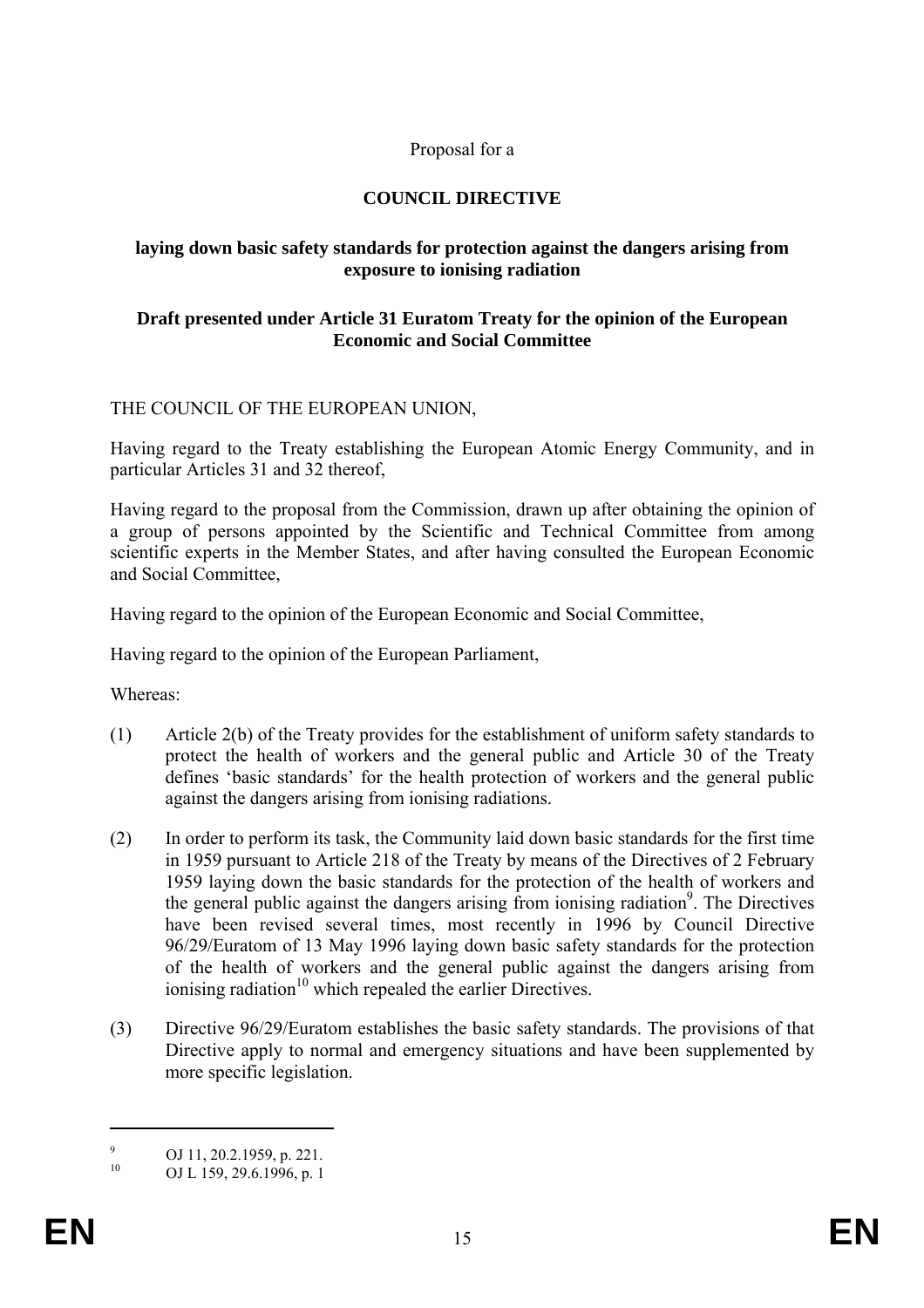- (4) Council Directive 97/43/Euratom of 30 June 1997 on health protection of individuals against the dangers of ionising radiation in relation to medical exposure and repealing Directive 84/466/Euratom 11, Council Directive 89/618/Euratom of 27 November 1989 on informing the general public about health protection measures to be applied and steps to be taken in the event of a radiological emergency<sup>12</sup>, Council Directive 90/641/Euratom of 4 December 1990 on the operational protection of outside workers exposed to the risk of ionising radiation during their activities in controlled areas<sup>13</sup> and Council Directive 2003/122/Euratom of 22 December 2003 on the control of highactivity sealed radioactive sources and orphan sources<sup>14</sup> cover different specific aspects complementary to Directive 96/29/Euratom.
- (5) Over time, definitions used in that legislation have evolved and been adjusted to the specific scope, however many requirements laid down therein fit in the original context at the time of adoption of that legislation but cannot be extended for use in Directive 96/29//Euratom.
- (6) The Group of Experts appointed by the Scientific and Technical Committee has advised that the basic safety standards, established according to Articles 30 and 31 of Euratom Treaty should take into account the new recommendations of the International Commission on Radiological Protection (ICRP), in particular those in Publication 103  $(2007)^{15}$ , and should be revised in the light of new scientific evidence and operational experience.
- (7) The provisions of this Directive should follow the situation based approach introduced by ICRP Publication 103 and distinguish between existing, planned and emergency exposure situations. Taking into account this new framework the Directive should cover all exposure situations and all categories of exposure, namely occupational, public and medical exposures.
- (8) A new methodology introduced by ICRP to calculate doses based on the latest knowledge on radiation risks should also be taken into account in this Directive.
- (9) The current annual dose limits for occupational and public exposure are maintained. However, there should be no further need for averaging over 5 years, except in special circumstances specified in national legislation.
- (10) New scientific information on tissue effects calls for the optimisation principle to be applied to organ doses as well, where appropriate, in order to keep doses as low as reasonably achievable. The directive should also follow new ICRP guidance on the organ dose limit for the lens of the eye in occupational exposure.
- (11) Industries processing naturally occurring radioactive material extracted from the earth's crust subject workers and, if material is released into the environment, the public to increased radiation exposure.

 $11$  OJ L 180, 9.7.1997, p. 22.

<sup>&</sup>lt;sup>12</sup> OJ L 357, 7.12.1989, p. 31.<br><sup>13</sup> OJ L 240, 12, 12, 1000, p. 21.

 $13$  OJ L 349, 13.12.1990, p. 21.

<sup>&</sup>lt;sup>14</sup> OJ L 346, 31.12.2003, p. 57.

<sup>15</sup> The 2007 Recommendations of the International Commission on Radiological Protection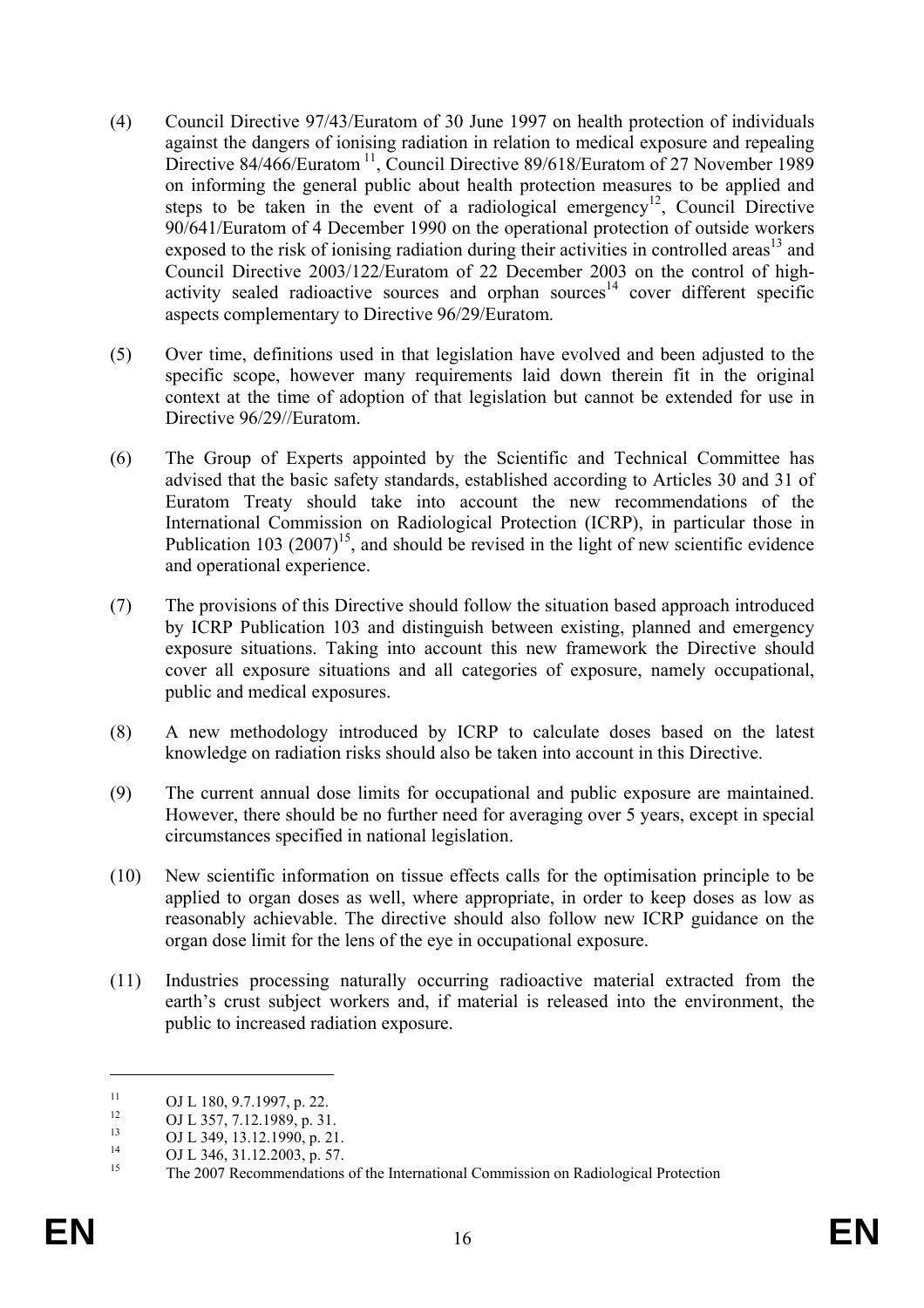- (12) Protection against natural radiation sources, rather than being addressed separately in a specific title, should be fully integrated within the overall requirements. In particular, industries processing materials containing naturally occurring radionuclides should be managed within the same regulatory framework as other practices.
- (13) The new requirements on radioactivity in building materials should allow for the free circulation of building materials.
- (14) Recent epidemiological findings from residential studies demonstrate a lung cancer risk from exposure to indoor radon at levels of the order of 100 Bq m-3. The new concept of exposure situations allows the provisions of Commission Recommendation  $90/143$ /Euratom on the protection of the public against indoor exposure to radon<sup>16</sup> to be incorporated in the binding requirements of the Basic Safety Standards while leaving enough flexibility for implementation.
- (15) The exposure of aircrew to cosmic radiation should be managed as a planned exposure situation. The operation of spacecraft should come under the scope of this Directive and should be managed as a specially authorised exposure.
- (16) The health protection of the general public allows for the presence of radioactive substances in the environment. In addition to direct environmental exposure pathways, consideration should be given to the protection of the environment as a whole, including the exposure of biota, within a comprehensive and coherent overall framework. As far as a mankind is part of its environment, this policy benefits to long term health protection.
- (17) In the medical area, important technological and scientific developments have led to a notable increase in the exposure of patients. In this respect, the Directive should emphasise the need for justification of medical exposure, including the exposure of asymptomatic individuals, and should strengthen the requirements concerning information to be provided to patients, the recording and reporting of doses from medical procedures, the use of diagnostic reference levels and the availability of doseindicating devices.
- (18) Accidental and unintended medical exposures are a source of continuing concern. Their prevention and follow-up, should they occur, need to be fully addressed. In this respect, the role of quality assurance programmes, including risk analysis in radiotherapy, to avoid such incidents should be emphasised, and recording, reporting, analysis and corrective action should be required in such cases.
- (19) The so-called 'medico-legal' exposures introduced in Directive 97/43/Euratom have now been clearly identified as the deliberate exposure of individuals for other than medical purposes, or 'non-medical imaging exposures'. Such practices need to be placed under appropriate regulatory control and should be justified in a similar way as for medical exposures. However, a different approach is needed on the one hand for procedures implemented by medical staff using medical equipment and on the other hand for procedures implemented by non-medical staff using non-medical equipment.

<sup>16</sup> OJ L 80, 27.3.1990, p. 26.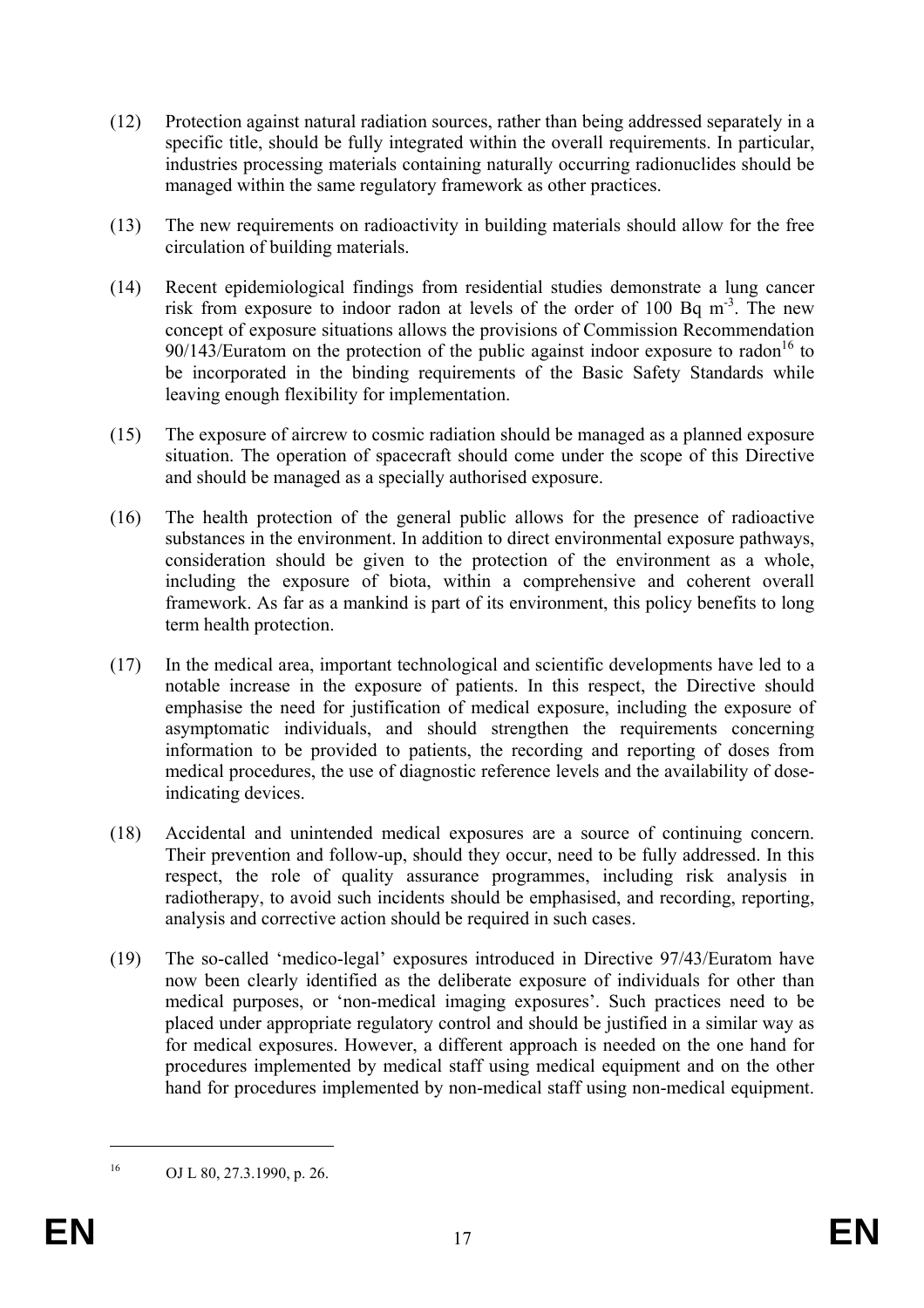In general, the annual dose limits and corresponding constraints for public exposure should apply.

- (20) Member States should be required to submit certain practices involving a hazard from ionising radiation to a system of regulatory control or to prohibit certain practices. Member States should benefit from the application of a graded approach to regulatory control, which should be commensurate with the magnitude and likelihood of exposures resulting from the practices, and commensurate with the impact that regulatory control may have in reducing such exposures or improving the safety of installations.
- (21) There is benefit in having the same activity concentration values both for the exemption of practices from regulatory control and for the clearance of materials from regulated practices. After a comprehensive review, it has been concluded that the values recommended in IAEA document RS-G-1.7 $17$  can be used both as default exemption values, replacing the activity concentration values laid down in Annex I to Directive 96/29/Euratom, and as general clearance levels, replacing the values recommended by the Commission in Radiation Protection No 12218.
- (22) Member States may grant specific exemption from authorisation for certain practices involving activities above the exemption values.
- (23) Specific clearance levels, above the default values for exemption and clearance, as well as corresponding Community guidance<sup>19</sup> remain important tools for the management of large volumes of materials arising from the dismantling of licensed facilities.
- (24) Member States should ensure that outside workers receive the same protection as exposed workers employed by undertakings performing practices with radiation sources. The specific arrangements for outside workers in Directive 90/641/Euratom should be extended to cover work in supervised areas as well.
- (25) With regard to the management of emergency exposure situations, the current approach based on intervention levels should be replaced by a more comprehensive system comprising threat analysis, an overall emergency management system, emergency response plans for identified threats, and pre-planned strategies for the management of each postulated event.
- (26) The introduction of reference levels in emergency and existing exposure situations allows for the protection of the individual as well as consideration of other societal criteria in the same way as dose limits and dose constraints for planned exposure situations.

<sup>17</sup> IAEA 2004 Safety Standards Series RS-G-1.7 "Application of the Concepts of Exclusion, Exemption and Clearance".

<sup>18</sup> Radiation Protection 122: Practical use of the Concepts of the Clearance and Exemption — Part I, Guidance on General Clearance Levels for Practices.

<sup>19</sup> Radiation Protection 89: Recommended radiological protection criteria for the recycling of metals from dismantling of nuclear installations, Radiation Protection 113: Recommended Radiological Protection Criteria for the Clearance of Buildings and Building Rubble from the Dismantling of Nuclear Installations, Radiation Protection 122: Practical Use of the Concepts of the Clearance and Exemption.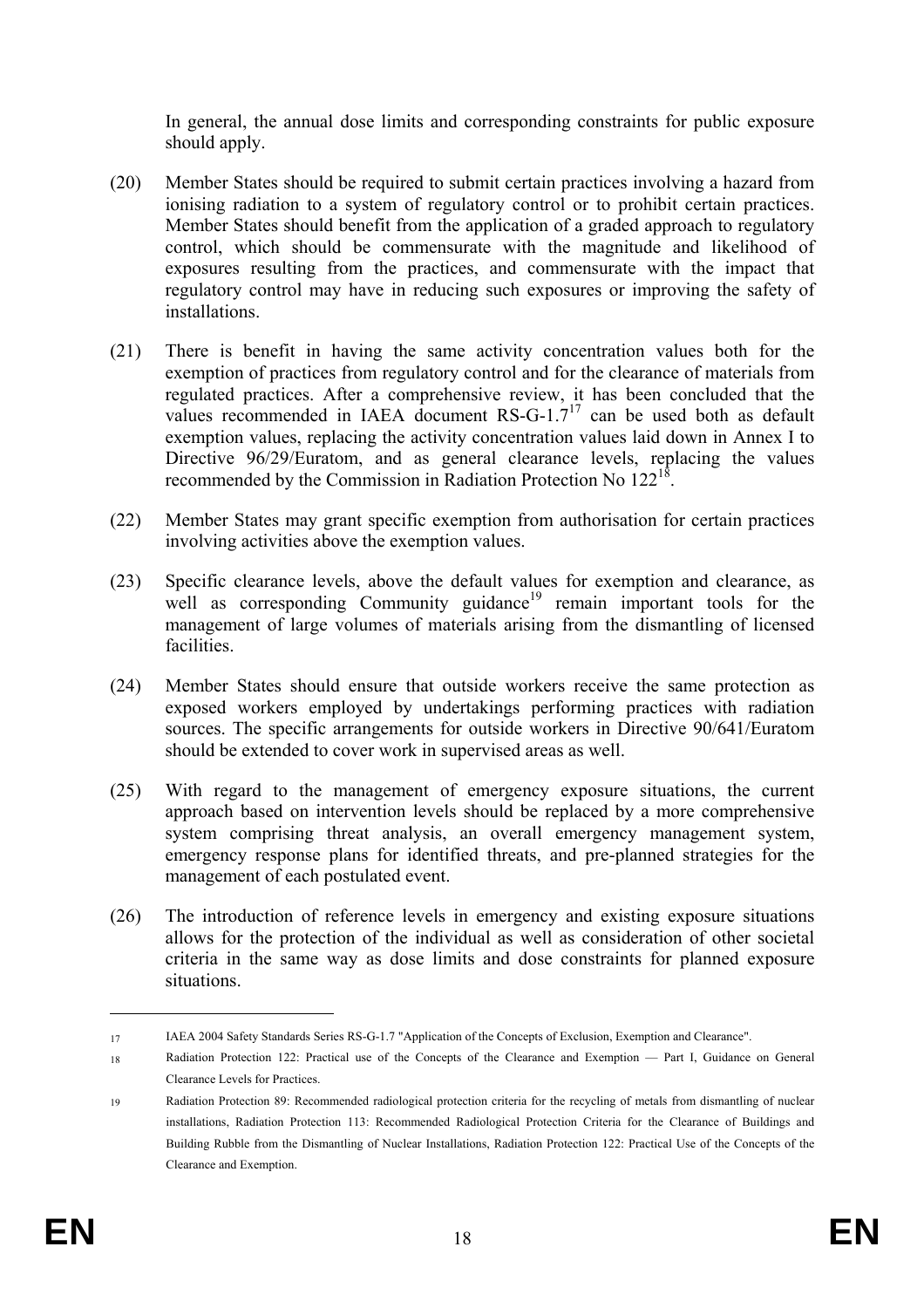- (27) The efficient management of a nuclear emergency with cross-border consequences calls for enhanced cooperation between Member States in emergency planning and response.
- (28) The International Atomic Energy Agency together with the World Health Organisation, the Food and Agricultural Organisation, the International Labour Organisation, the Nuclear Energy Agency of the Organisation for Economic Cooperation and Development, and the Pan-American Health Organisation are revising the International Basic Safety Standards in the light of the ICRP's new Publication 103.
- (29) The roles and responsibilities of the national services and experts involved in ensuring that the technical and practical aspects of radiation protection are managed with a high level of competence need to be clarified.
- (30) More precise requirements should be introduced for the issuing discharge authorisations and for the monitoring of discharges. Commission Recommendation 2004/2/Euratom of 18 December 2003 on standardised information on radioactive airborne and liquid discharges into the environment from nuclear power reactors and reprocessing plants in normal operation<sup>20</sup>introduced standardised information for the reporting of data on discharges from nuclear power plants and reprocessing facilities.
- (31) No major changes need to be made to the most recent Directive on the control of highactivity sealed radioactive sources and orphan sources (2003/122/Euratom), except to broaden some of the requirements to include any sealed radioactive source. However, there are still unresolved problems with orphan sources and there have been significant cases of contaminated metal being imported from third countries. Accordingly, a requirement should be introduced for the notification of incidents with orphan sources or the contamination of metal. With regard to international security, it is also important to harmonise the levels above which a source is regarded as a high-activity sealed source with those established by the IAEA.
- (32) The basic safety standards established under the Euratom Treaty are meant to apply in a uniform way.
- (33) Directive 96/29/Euratom and the complementary Directives 89/618/Euratom, 90/641/Euratom 96/29/Euratom, 97/43/Euratom and 2003/122/Euratom should be repealed,

<sup>&</sup>lt;sup>20</sup> OJ L 2, 6.1.2004, p. 36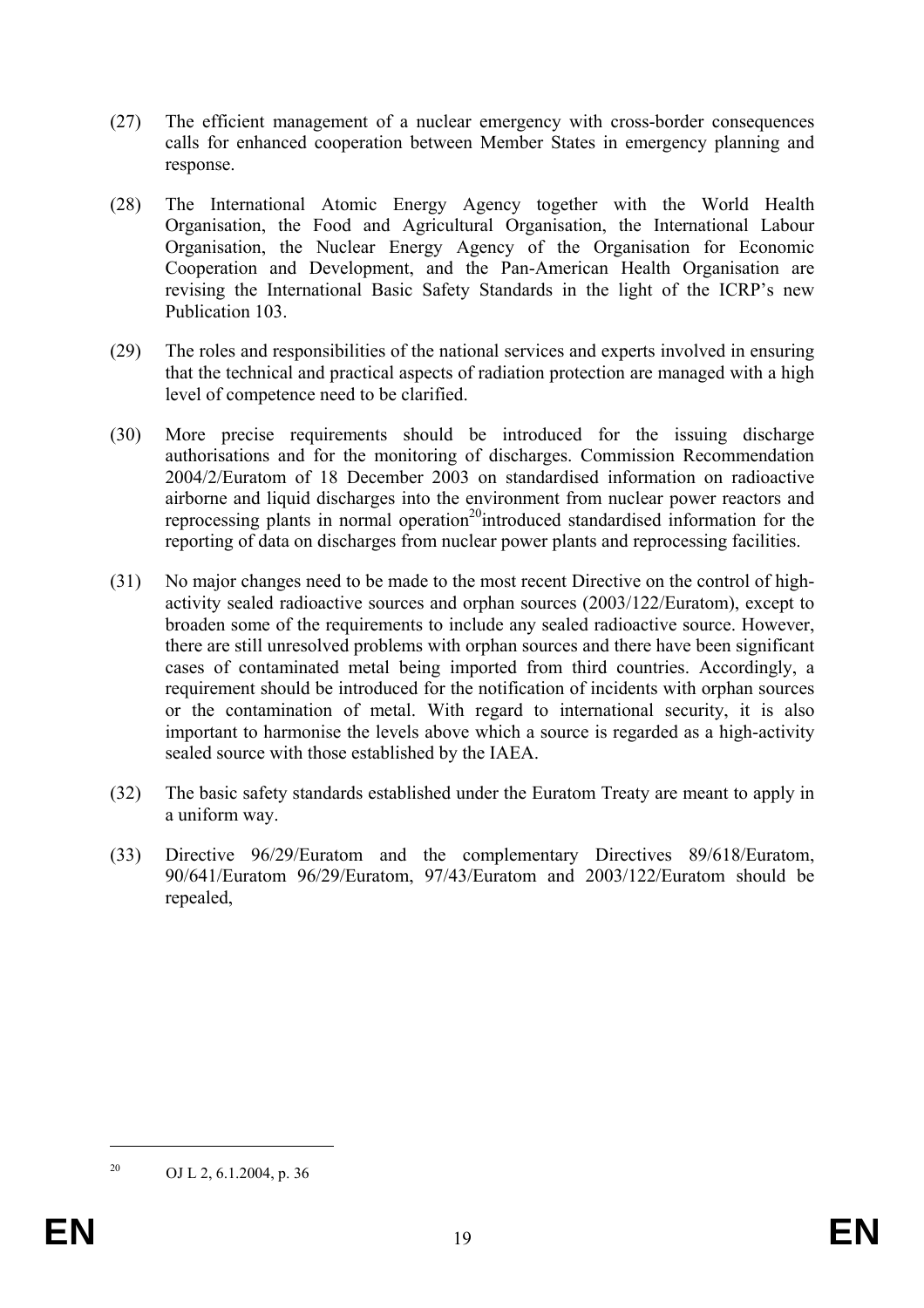#### HAS ADOPTED THIS DIRECTIVE:

# **CHAPTER I**

# **SUBJECT MATTER AND SCOPE**

#### *Article 1*

#### *Subject matter*

- 1. This Directive establishes the basic safety standards for the protection of the health of workers, general public, patients and other individuals subject to medical exposure against the dangers arising from ionising radiation for the purpose of their uniform implementation by Member States.
- 2. This Directive applies to the protection of the environment as a pathway from radiation sources to the exposure of man, complemented where appropriate with specific consideration of the exposure of biota in the environment as a whole.
- 3. This Directive sets out requirements for the control of the safety and security of radioactive sources and the provisions of appropriate information in an emergency exposure situation.
- 4. This Directive sets out requirements for the prevention of exposure of workers and members of the public to ionising radiation arising from orphan sources and from inadequate control of high-activity sealed radioactive sources and for the harmonisation of controls in place in the Member States by defining specific requirements ensuring that each such source is kept under control.
- 5. This Directive defines at Community level common objectives with regard to measures and procedures for informing the public for the purpose of improving the operational health protection provided in the event of an emergency.

#### *Article 2*

#### *Scope*

- 1. This Directive applies to any planned, existing or emergency exposure situation which involves a risk from exposure to ionising radiation which cannot be disregarded from the radiation protection point of view with regard to the health protection of workers, members of the public, or patients and other individuals subject to medical exposure or with regard to the protection of the environment.
- 2. This Directive applies to all practices involving radiation sources, namely: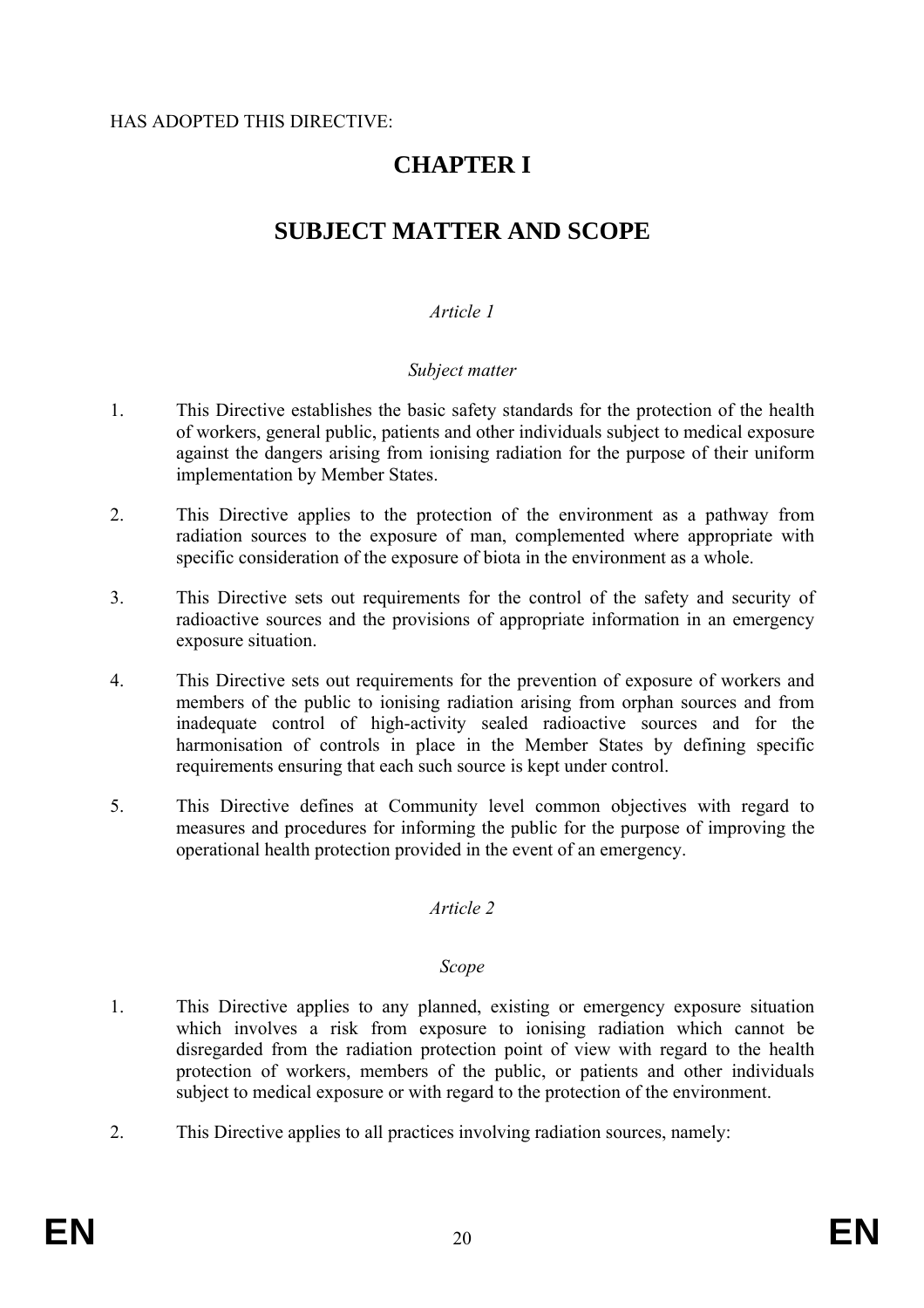- (a) the production, processing, handling, use, storage, holding, transport, shipment, import to, and export from the Community and the disposal of radioactive material;
- (b) the operation of electrical equipment emitting ionising radiation and the operation of any electrical equipment operating at a potential difference of more than 5 kV;
- (c) practices which involve the presence of natural radiation sources that lead to a significant increase in the exposure of workers or members of the public, in particular:
	- i) the operation of aircraft and spacecraft;
	- ii) exposure to radon in workplaces;
	- iii) the activities in industries processing materials with naturally occurring radionuclides, or activities related to such processing.
- (d) any other practice specified by the Member State.
- 3. This Directive applies to the management of existing exposure situations, in particular the exposure of the public to indoor radon, the external exposure from building materials and cases of lasting exposure resulting from the after-effects of an emergency or a past activity.
- 4. This Directive applies to the management of emergency exposure situations to the extent that these are deemed to warrant intervention to protect the health of the public or workers or to protect the environment; potential exposures as well as emergency preparedness and planning are part of planned exposure situations.

#### *Exclusion from the scope*

This Directive shall not apply to radionuclides naturally contained in the human body, to cosmic radiation prevailing at ground level, and to aboveground exposure to radionuclides present in the undisturbed earth's crust.

# **CHAPTER II**

# **DEFINITIONS**

#### *Article 4*

For the purpose of this Directive, the following terms have the meaning hereby assigned to them: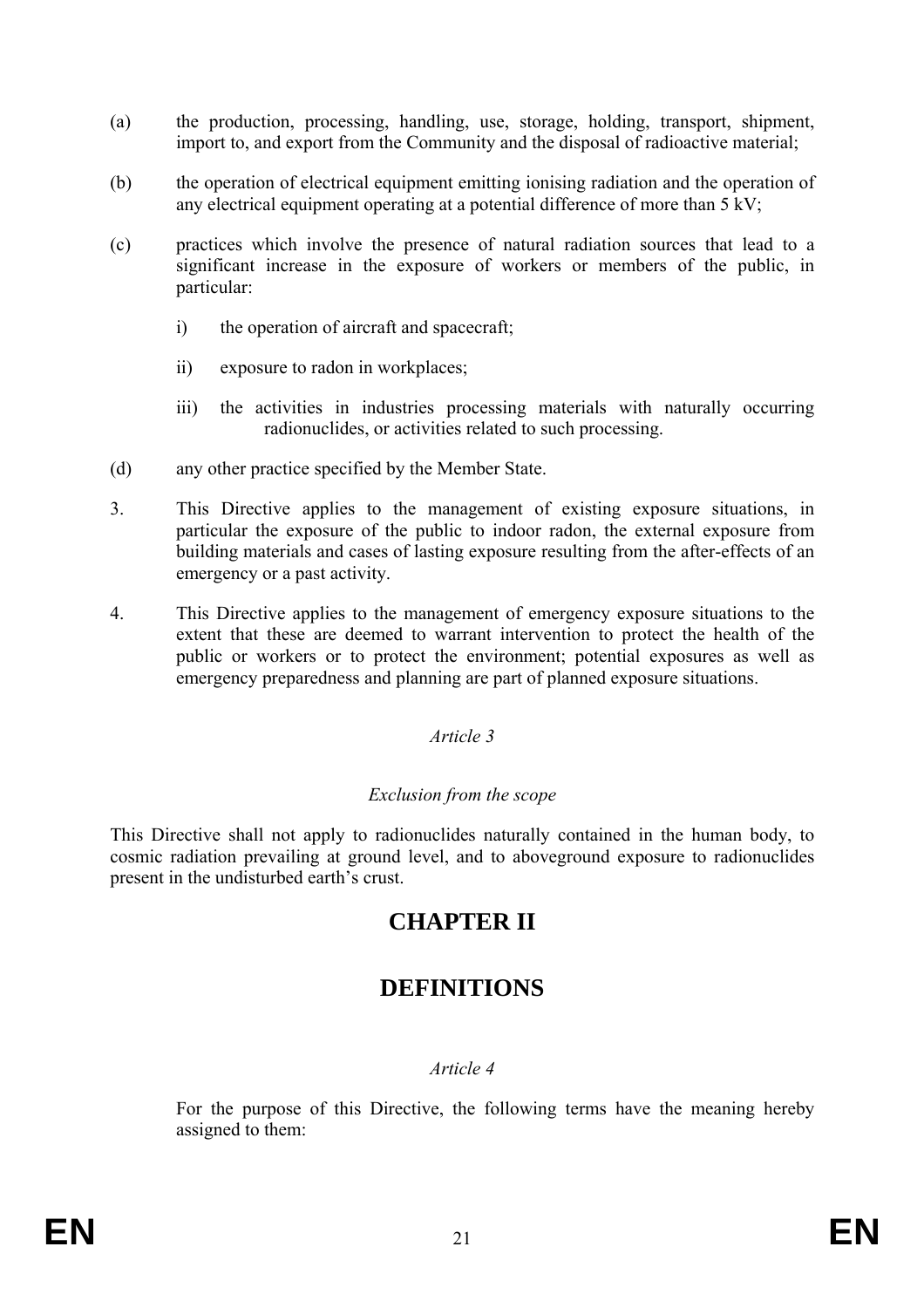- (1) Medical exposure means exposure incurred by patients or asymptomatic individuals as part of their own medical or dental diagnosis or treatment, and intended to benefit their health or well-being, as well as exposure incurred by carers and comforters and by volunteers in biomedical research;
- (2)Ionising radiation means the transfer of energy in the form of particles or electromagnetic waves of a wavelength of 100 nanometres or less (a frequency of  $3x10^{15}$  Hertz or more) capable of producing ions directly or indirectly;
- (3)Emergency means a non-routine situation or event that necessitates prompt action primarily to mitigate a hazard or adverse consequences for human health and safety, quality of life, property or the environment. This includes nuclear and radiological emergencies;
- (4)Emergency exposure situation means a situation of exposure due to any sudden event which requires urgent decisions to be taken in order to control this situation; the event may result from an accident (whether or not envisaged as a potential exposure) or from a malicious act;
- (5)Exposure means the act of exposing or condition of being exposed to ionising radiation emitted outside the body (external exposure) or within the body (internal exposure);
- (6)Exposure situation means a situation giving rise to exposure, including the radiation sources and the activities or actions which may affect the exposure from these radiation sources;
- (7)Members of the public mean individuals, subject to public exposure;
- (8)Radiation source means an entity that may cause radiation exposure such as by emitting ionising radiation or by releasing radioactive material — and can be treated as a single entity for protection and safety purposes;
- (9)Radioactive source means a radiation source incorporating radioactive material for the purpose of utilising its radioactivity;
- (10) Radioactive material means material incorporating radioactive substances;
- (11) Orphan source means a sealed source which is neither exempted nor under regulatory control, e.g. because it has never been under regulatory control or because it has been abandoned, lost, misplaced, stolen or otherwise transferred without proper authorisation;
- (12) Building material means a construction product which is produced for incorporation in a permanent manner in a building;
- (13) Disposal means the emplacement of radioactive waste or spent fuel in an authorised facility without the intention of retrieval;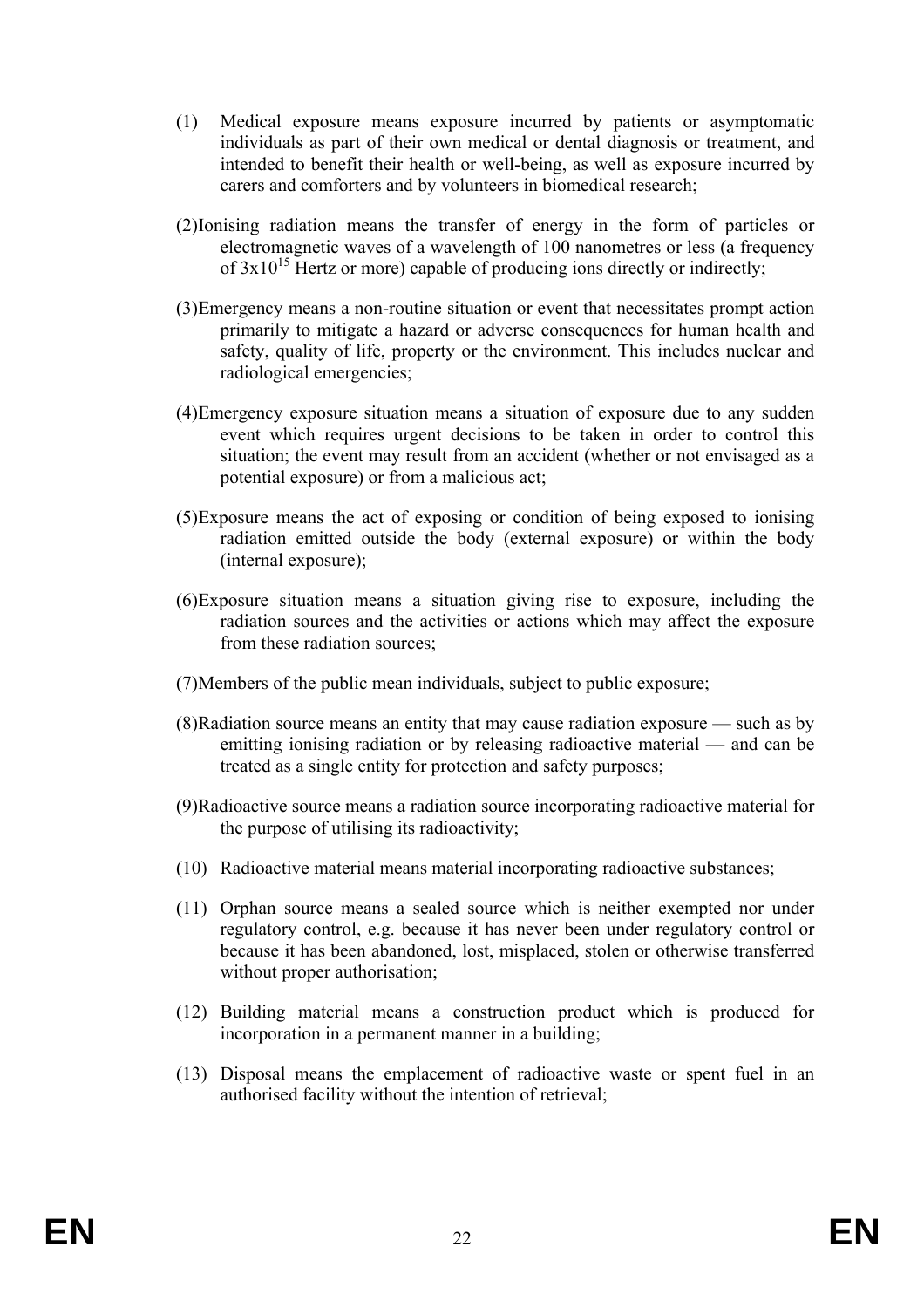- (14) Existing exposure situation means an exposure situation that already exists when a decision on its control has to be taken and which does not call or no longer calls for urgent measures to be taken;
- (15) Natural radiation source means sources of ionising radiation of natural terrestrial or cosmic origin;
- (16) Planned exposure situation means an exposure situation that arises from the planned operation or introduction of a radiation source or from activities which alter exposure pathways, so as to cause the exposure or potential exposure of people or the environment. Planned exposure situations may include both normal exposures and potential exposures;
- (17) Potential exposure means exposure that is not expected with certainty but may result from an event or sequence of events of a probabilistic nature, including equipment failures and operating errors.
- (18) Radiation protection means the protection of people from harmful effects of exposure to ionising radiation, and the means for achieving this;
- (19) Practice means any activity that involves the operation or introduction of radiation sources or which alters exposure pathways and is managed as a planned exposure situation;
- (20) Radon means the isotope Rn-222 and its progeny, as appropriate (exposure to radon means exposure to radon progeny);
- (21) Storage means the holding of radioactive sources or radioactive waste in a facility that provides adequate containment, with the intention of retrieval;
- (22) Optimisation means a forward-looking iterative process to establish adequate protection measures taking into account the prevailing circumstances, the available options, and the nature of the exposure situation, with the aim of keeping the magnitude and likelihood of exposure and the number of people exposed as low as reasonably achievable;
- (23) Public exposure means exposure of individuals, excluding any occupational or medical exposure;
- (24) Occupational exposure means exposure of workers incurred in the course of their work;
- (25) Health detriment means an estimate of the risk of reduction in length and quality of life occurring in a population following exposure. This includes loss arising from tissue effects, cancer and severe genetic disorder;
- (26) Effective dose (E) means the sum of the weighted equivalent doses in all the tissues and organs of the body from internal and external irradiation. It is defined by the expression: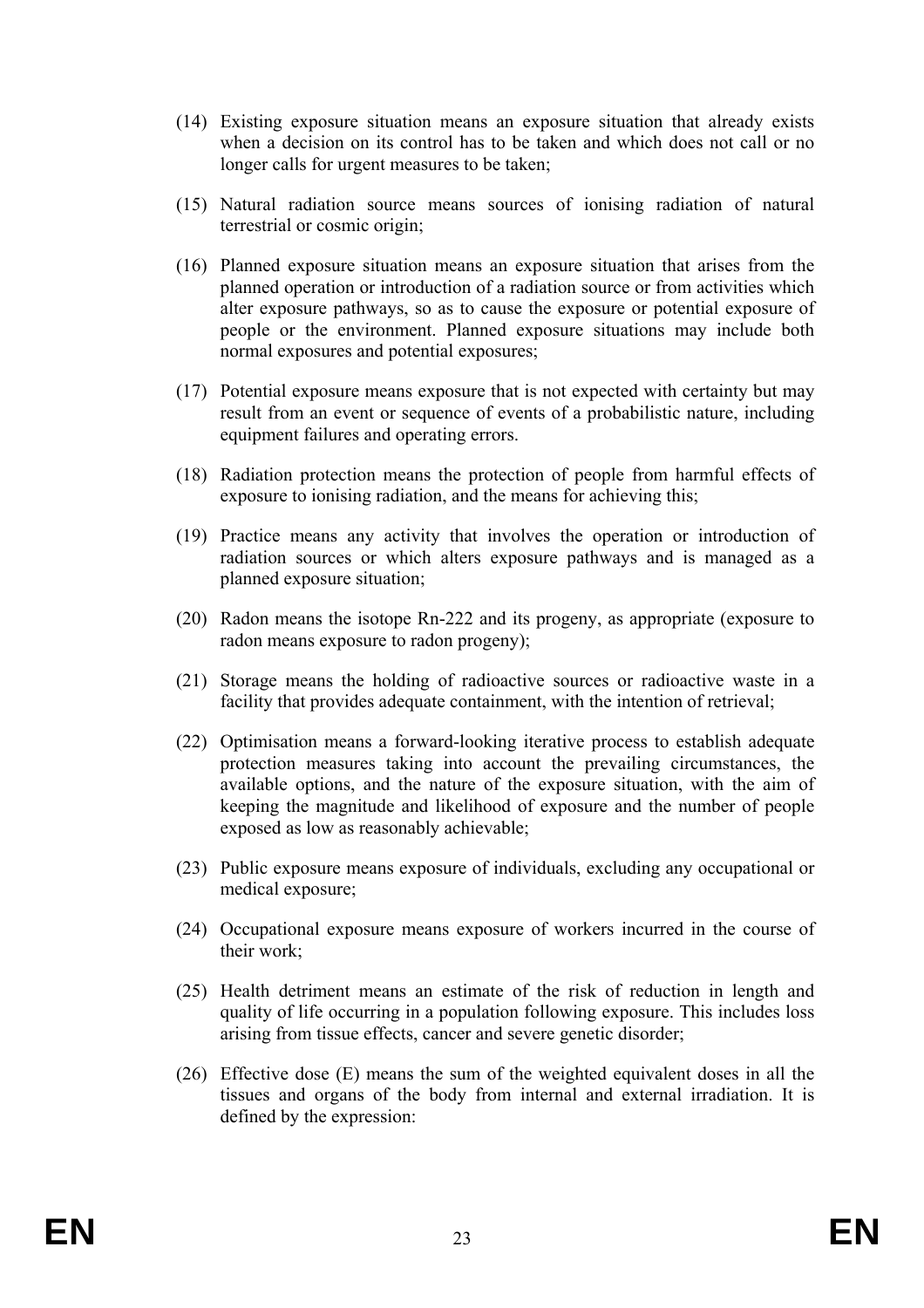$$
E = \sum_{T} w_{T} H_{T} = \sum_{T} w_{T} \sum_{R} w_{R} D_{T,R}
$$

where

 $D_{T,R}$  is the absorbed dose averaged over tissue or organ T, due to radiation R.

 $w_R$  is the radiation weighting factor and

 $w_T$  is the tissue weighting factor for tissue or organ T.

The appropriate  $w_T$  and  $w_R$  values are specified in Publication 103 of the International Commission on Radiological Protection. The unit for effective dose is the sievert;

- (27) Dose limit: the value of the effective dose or the equivalent dose in a specified period which may not be exceeded for an individual. The dose limit applies to the sum of exposures from all authorised practices;
- (28) Dose constraint means a constraint set as a prospective upper bound of an individual dose, used to define the range of options considered in the process of optimisation for a given radiation source in planned exposure situation;
- (29) Equivalent dose  $(H_T)$  means the absorbed dose, in tissue or organ T weighted for the type and quality of radiation R. It is given by:

$$
H_{T,R} = w_R D_{T,R}
$$

where

 $-D_{T,R}$  is the absorbed dose averaged over tissue or organ T, due to radiation R,

 $-$  w<sub>R</sub> is the radiation weighting factor.

When the radiation field is composed of types and energies with different values of  $w_R$ , the total equivalent dose,  $H_T$ , is given by:

$$
\boldsymbol{H}_T = \sum_{\boldsymbol{R}} \boldsymbol{w}_{\boldsymbol{R}} \; \boldsymbol{D}_{T,\boldsymbol{R}}
$$

The appropriate  $w_R$  values are specified in Publication 103 of the International Commission on Radiological Protection. The unit for equivalent dose is the sievert.

- (30) Outside worker means any exposed worker of category A who is not employed by the undertaking responsible for the supervised and controlled areas, but performs activities in these areas, including trainees, apprentices and students;
- (31) Undertaking means a natural or legal person who has legal responsibility for carrying out a practice or who has legal responsibility for a radiation source (including cases where the owner or holder of a radiation source does not conduct related activities);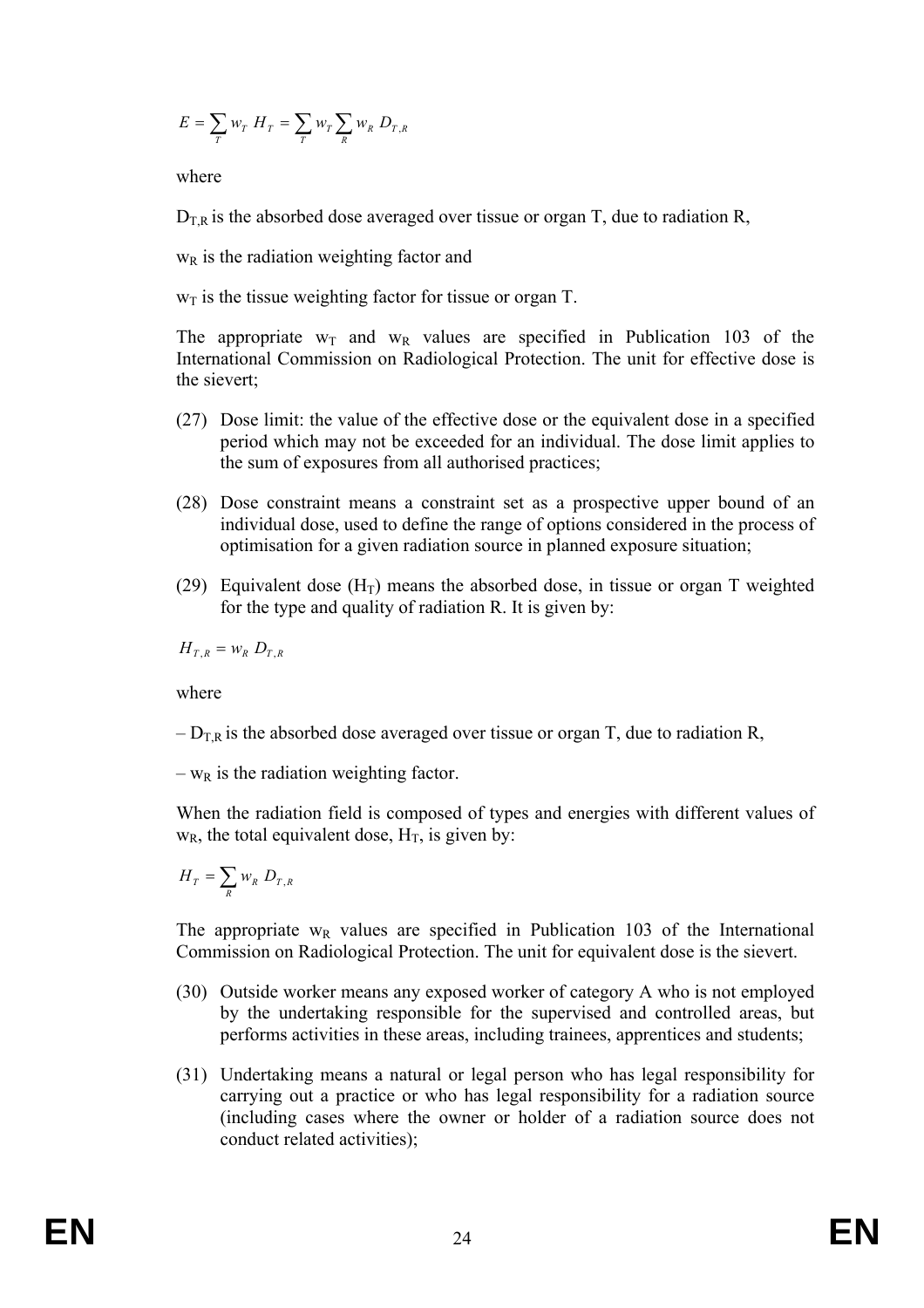- (32) Risk constraint means a constraint set as a restriction on the individual risk from a radiation source (risk in the sense of probability of health detriment due to a potential exposure, which is a function of the probability of an unintended event causing a dose and the probability of detriment due to that dose);
- (33) Carers and comforters means individuals knowingly and willingly incurring an exposure to ionising radiation by helping, other than as part of their occupation, in the support and comfort of individuals undergoing or having undergone medical exposure;
- (34) Reference level means in an emergency exposure situation or in an existing exposure situation, the level of dose or risk above which it is judged inappropriate to allow exposures to occur, and below which optimisation of protection should continue to be implemented;
- (35) Exposed worker means person, either self-employed or working under an employer, and who is subject to exposure at work carried out within a practice regulated by this Directive and who is liable to receive doses exceeding one or other of the dose limits for public exposure;
- (36) Sievert (Sv) means the special name of the unit of equivalent or effective dose. One sievert is equivalent to one joule per kilogram:  $1 \text{ Sv} = 1 \text{ J kg}^{-1}$ ;
- (37) Intake means the activities of radionuclides entering the body from the external environment;
- (38) Apprentice means a person receiving training or instruction within an undertaking with a view to exercising a specific skill.
- (39) Committed effective dose  $(E(\tau))$  means the sum of the committed organ or tissue equivalent doses  $H_T(\tau)$  resulting from an intake, each multiplied by the appropriate tissue weighting factor  $w_T$ . It is defined by:

$$
E(\tau)=\sum_{T}w_{T}H_{T}(\tau)
$$

In specifying  $E(\tau)$ ,  $\tau$  is given in the number of years over which the integration is made. For the purpose of complying with dose limits specified in this Directive,  $\tau$  is a period of 50 years following intake for adults and up to age 70 for children. The unit for committed effective dose is the sievert;

- (40) Medical physics expert means an individual having the knowledge, training and experience to act or give advice on matters relating to radiation physics applied to medical exposure, whose competence to act is recognised by the competent authorities;
- (41) Occupational health service means a health professional or body having competence for the medical surveillance of exposed workers and whose capacity to act in that respect is recognised by the competent authorities;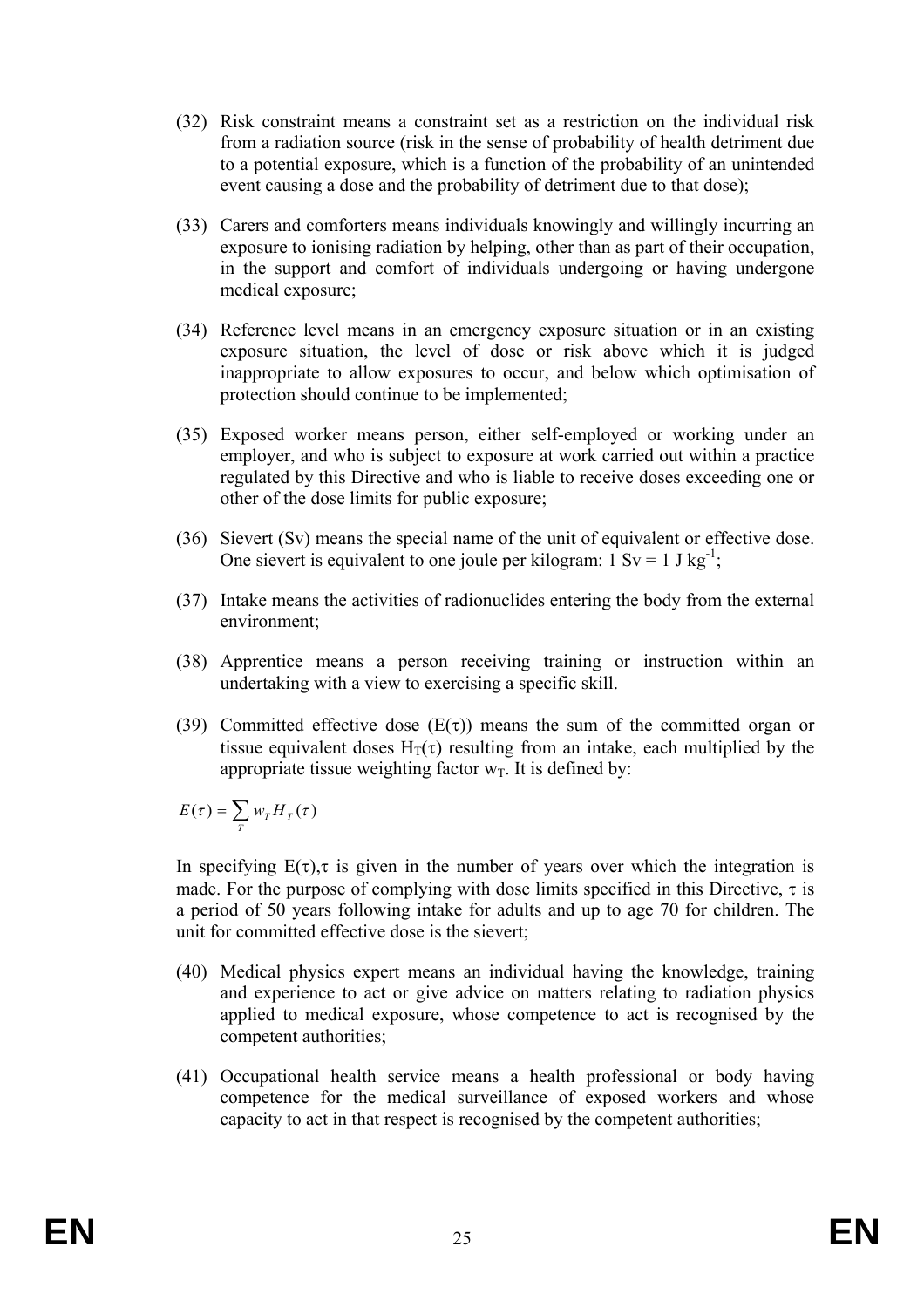- (42) Radiation protection expert means an individual having the knowledge, training and experience needed to give radiation protection advice in order to ensure the effective protection of individuals, and whose capacity to act is recognised by the competent authorities;
- (43) High-activity sealed source means a sealed source in which the amount of radioactive material exceeds the values laid down in Annex II;
- (44) Emergency response plan means arrangements to plan for adequate response in the event of an emergency exposure situation related to a specific facility or activity on the basis of postulated events and related scenarios;
- (45) Emergency worker means any person having a defined role as a worker in an emergency and who might be exposed while taking action in response to the emergency;
- (46) Dosimetry service means a body or an individual having the competence for calibration, reading or interpretation of individual monitoring devices, or for measurement of radioactivity in the human body or in biological samples, or for assessment of doses, whose capacity to act in this respect is recognised by the competent authorities;
- (47) Emergency management system means legal or administrative framework establishing responsibilities for emergency preparedness and response, and arrangements for decision making in the event of an emergency exposure situation;
- (48) Medical radiological means pertaining to radiodiagnostic and radiotherapeutic procedures, and interventional radiology or other planning and guiding radiology using ionising radiation;
- (49) Practical aspects of medical exposure procedures means the physical conduct of a medical exposure and any supporting aspects including handling and use of medical radiological equipment, and the assessment of technical and physical parameters, including radiation doses, calibration and maintenance of equipment, preparation and administration of radio-pharmaceuticals, and image processing as carried out by, among others, radiographers and technicians in nuclear medicine and radiotherapy;
- (50) Practitioner means a medical doctor, dentist or other health professional who is entitled to take clinical responsibility for an individual medical exposure in accordance with national requirements.
- (51) Diagnostic reference levels means dose levels in medical radiodiagnostic or interventional radiology practices, or, in the case of radio-pharmaceuticals, levels of activity, for typical examinations for groups of standard-sized patients or standard phantoms for broadly defined types of equipment;
- (52) Activation means process through which a stable nuclide is transformed into a radionuclide by irradiating with particles or high-energy photons the material in which it is contained;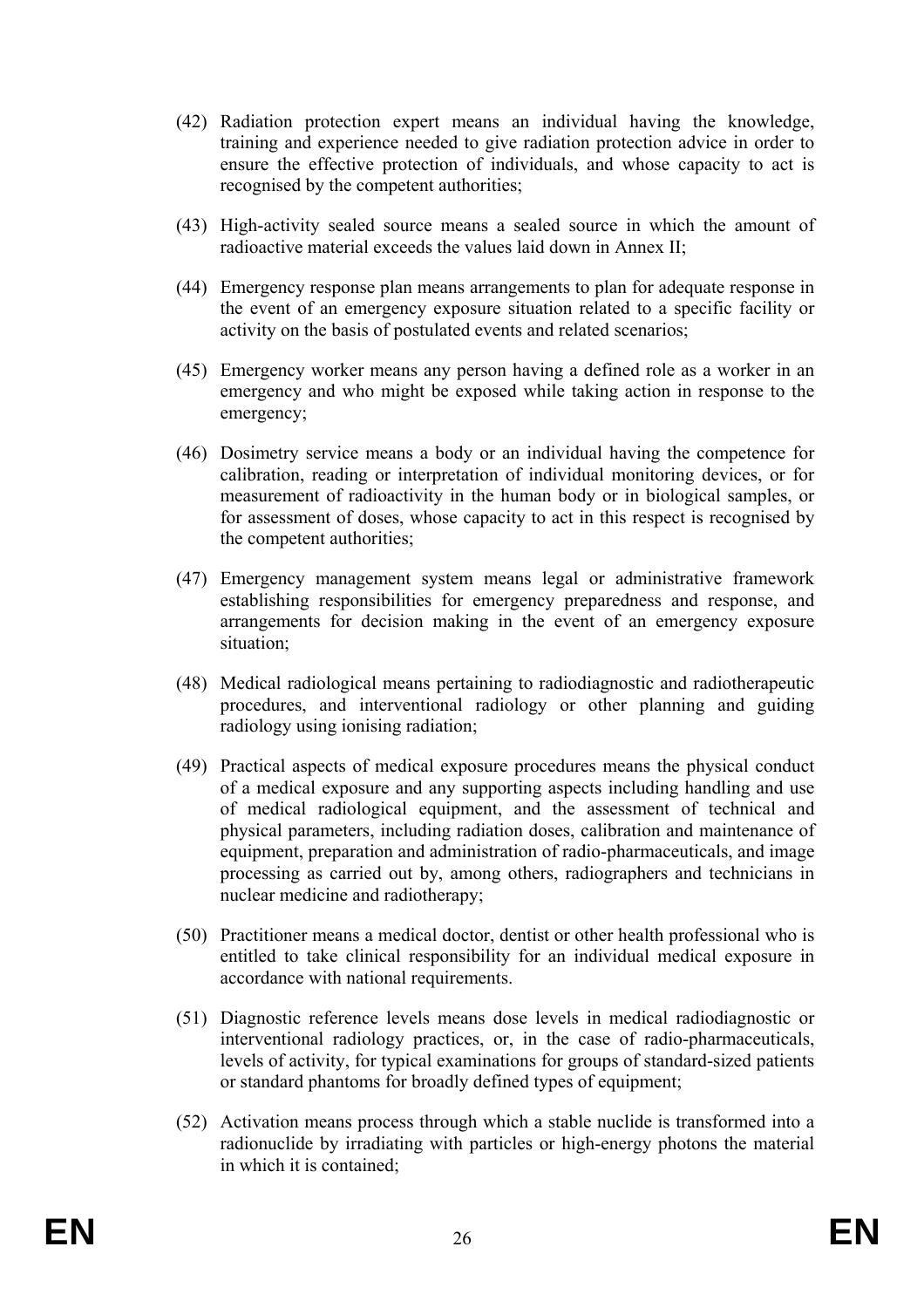- (53) Radioactive substance means any substance that contains one or more radionuclides the activity concentration of which cannot be disregarded as far as radiation protection is concerned;
- (54) Non-medical imaging exposure means any deliberate exposure of humans for imaging purposes where the primary motivation for the exposure is not related to the health or well-being of the individual being exposed;
- (55) Notification means submission of a document to the competent authority to notify the intention to carry out a practice within the scope of this Directive.
- (56) Registration means permission granted in a document by the competent authority, or granted by national legislation, to carry out an activity in accordance with conditions laid down in national legislation;
- (57) Consumer product means a device or manufactured item into which radionuclides have deliberately been incorporated or produced by activation, or which generates ionising radiation, and which can be sold or made available to members of the public without special surveillance or regulatory control after sale;
- (58) Accelerator means an apparatus or installation in which particles are accelerated, emitting ionising radiation with energy higher than 1 megaelectron volt (MeV);
- (59) Disused sealed source means a sealed source which is no longer used or intended to be used for the practice for which authorisation was granted;
- (60) Inspection means an investigation by any competent authority to verify compliance with national provisions;
- (61) Radiation generator means a device capable of generating ionising radiation, such as X rays, neutrons, electrons or other charged particles, which may be used for scientific, industrial or medical purposes;
- (62) Radioactive waste means radioactive material for which no further use is foreseen.
- (63) Quality assurance means all those planned and systematic actions necessary to provide adequate assurance that a structure, system, component or procedure will perform satisfactorily in compliance with agreed standards. Quality control is a part of quality assurance;
- (64) Licence means permission granted by the competent authority, on application, to carry out a practice subject to conditions laid down in a specific licence document;
- (65) Clearance levels means values established by the competent authority or in national legislation, and expressed in terms of activity concentrations, at or below which materials arising from any practice subject to notification or authorisation may be released from the requirements of this Directive.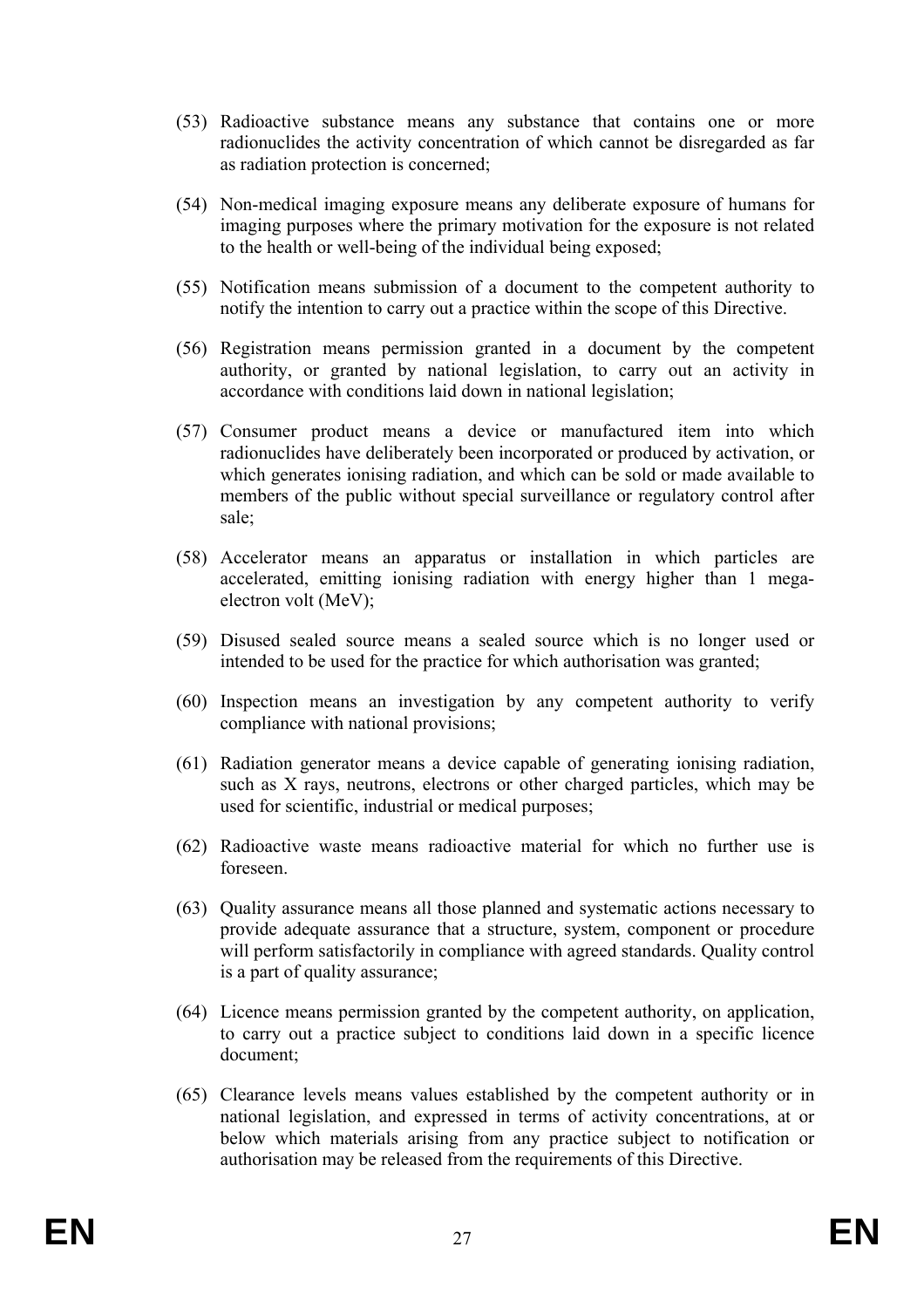- (66) Supervised area means an area subject to supervision for the purpose of protection against ionising radiation;
- (67) Controlled area means an area subject to special rules for the purpose of protection against ionising radiation or preventing the spread of radioactive contamination and to which access is controlled;
- (68) Accidental exposure means an exposure of individuals, other than emergency workers, as a result of an accident;
- (69) Emergency occupational exposure means occupational exposure received in an emergency exposure situation by individuals taking action to mitigate the consequences of the emergency;
- (70) Health screening means a procedure using medical radiological installations for early diagnosis in population groups at risk;
- (71) Radon-prone area means a geographic area or administrative region defined on the basis of surveys indicating that the percentage of dwellings expected to exceed the national reference level is significantly higher than in other parts of the country;
- (72) Medical radiological procedure means any procedure giving rise to medical exposure;
- (73) Referrer means a medical doctor, dentist or other health professional who is entitled to refer individuals for medical radiological procedures to a practitioner, in accordance with national requirements;
- (74) Individual detriment means clinically observable deleterious effects in individuals or their descendants, the appearance of which is either immediate or delayed and, in the latter case, implies a probability rather than a certainty of appearance;
- (75) Interventional radiology means the use of X-ray imaging techniques, in addition to those involving ultrasound or magnetic resonance imaging or other non-ionising radiation techniques, to introduce and guide devices in the body for diagnostic or treatment purposes;
- (76) Radiodiagnostic means pertaining to in-vivo diagnostic nuclear medicine, medical diagnostic radiology using ionising radiation, and dental radiology;
- (77) Radiotherapeutic means pertaining to radiotherapy, including nuclear medicine for therapeutic purposes;
- (78) Clinical responsibility means responsibility of a practitioner for individual medical exposures, notably: justification; optimisation; clinical evaluation of the outcome; cooperation with other specialists and staff, as appropriate, regarding practical aspects of medical exposure procedures; obtaining information, if appropriate, on previous examinations; providing existing medical radiological information and/or records to other practitioners and/or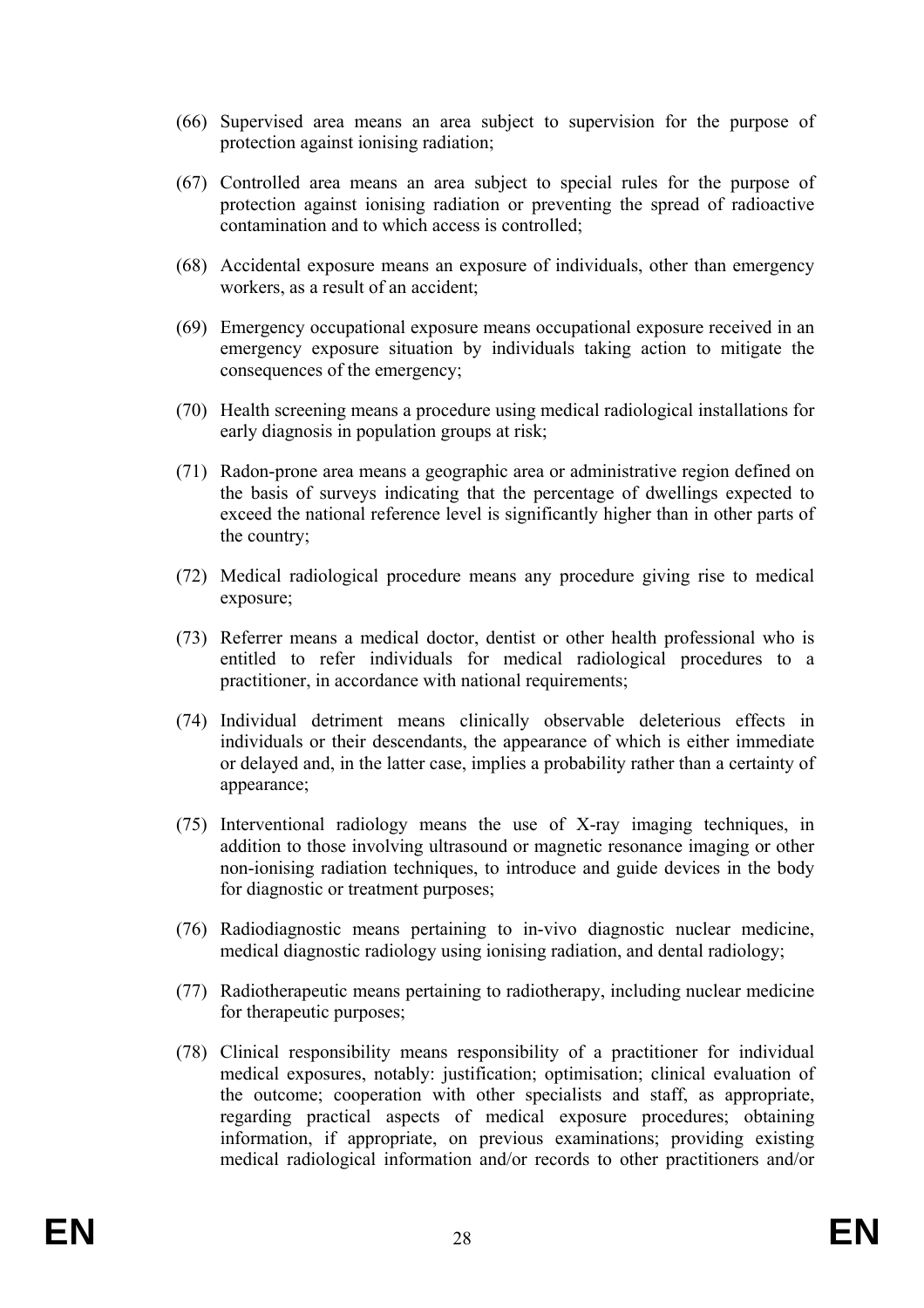the referrer, as required; and giving information on the risk of ionising radiation to patients and other individuals involved, as appropriate;

- (79) Clinical audit means a systematic examination or review of medical radiological procedures which seeks to improve the quality and outcome of patient care through structured review, whereby medical radiological practices, procedures and results are examined against agreed standards for good medical radiological procedures, with modification of practices where indicated and the application of new standards if necessary;
- (80) Medical radiological installation means a facility containing medical radiological equipment;
- (81) Unintended exposure means medical exposure that is significantly different from the medical exposure intended for a given purpose;
- (82) Representative person means an individual receiving a dose that is representative of the more highly exposed individuals in the population;
- (83) Radiation protection officer means an individual who is technically competent in radiation protection matters relevant for a given type of practice and is designated by the undertaking to oversee the implementation of the radiation protection arrangements of the undertaking;
- (84) Remedial measures means the removal of a source or the reduction of its magnitude (in terms of activity or amount) for the purposes of avoiding or reducing doses that might otherwise be received in an existing exposure situation.
- (85) Protective measures means measures, other than remedial measures, for the purpose of avoiding or reducing doses that might otherwise be received in an emergency exposure situation or an existing exposure situation.
- (86) Authorisation means the granting by a competent authority of written permission for an undertaking to perform specified activities subject to regulatory control in the form of registration or a licence;
- (87) Sealed source means a radioactive source in which the radioactive material is permanently sealed in a capsule or closely bonded in a solid form;
- (88) Supplier means any natural or legal person who supplies or makes available a sealed source;
- (89) Source container means the containment of a sealed source, where this is not an integral part of the source but is meant for shielding the source during its use, transport, handling, etc.
- (90) Thoron means the isotope Rn-220;
- (91) Residual dose means the dose expected to be incurred from all exposure pathways after protective measures have been fully implemented, or where a decision has been taken not to implement any protective measures;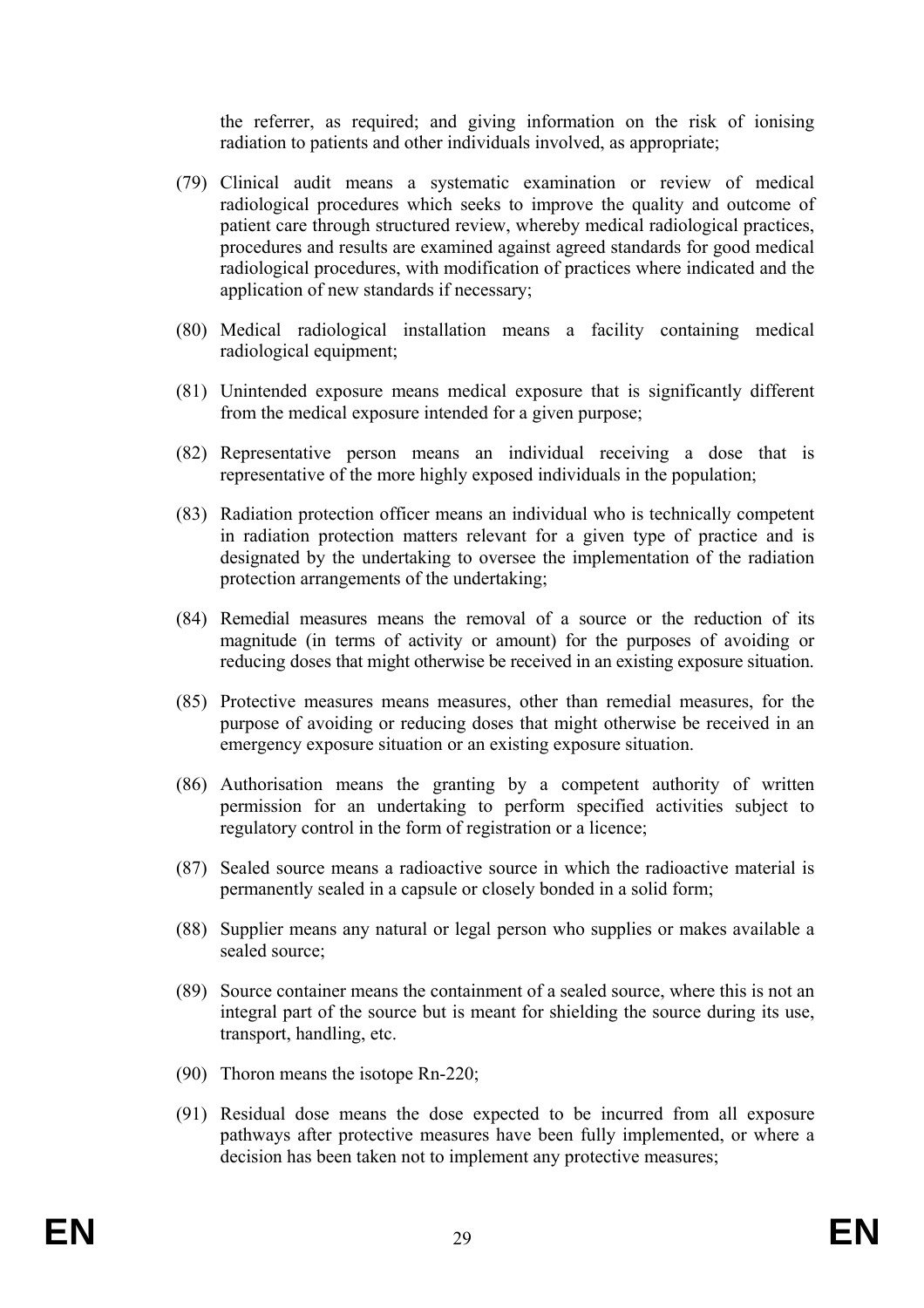(92) Absorbed dose (D) means the energy absorbed per unit mass

$$
D=\frac{\mathrm{d}\,\bar{\varepsilon}}{\mathrm{d}\,m}
$$

where

 $-$  d  $\bar{\epsilon}$  is the mean energy imparted by ionising radiation to the matter in a volume element,

– dm is the mass of the matter in this volume element.

In this Directive, absorbed dose denotes the dose averaged over a tissue or an organ. The unit for absorbed dose is the gray.

- (93) Gray (Gy) is unit of absorbed dose. One gray is equal to one joule per kilogram:  $1Gy = 1$  J kg<sup>-1</sup>;
- (94) Activity (A) means the activity, A, of an amount of a radionuclide in a particular energy state at a given time. It is the quotient of d*N* by d*t*, where d*N* is the expectation value of the number of spontaneous nuclear transitions from that energy state in the time interval d*t*:

$$
A = \frac{\mathrm{d}N}{\mathrm{d}t}
$$

The unit of activity is the Becquerel;

- (95) Becquerel (Bq) means the special name of the unit of activity. One Becquerel is equivalent to one nuclear transition per second:  $1 \text{ Bq} = 1 \text{ s}^{-1}$ ;
- (96) Committed equivalent dose  $(H(\tau))$  means the integral over time (τ) of the equivalent dose rate (in tissue or organ T) that will be received by an individual as a result of an intake. It is given by:

$$
H_T(\tau) = \int_{t_0}^{t_0+\tau} H^2(t) dt
$$

for an intake at time  $t_0$  where

 $R^{\!\mathcal{K}}_{\!\!T}(\tau)$  is the relevant equivalent dose rate (in organ or tissue T) at time t,

 $\tau$  is the time over which the integration is performed.

In specifying H<sub>T</sub>(τ), τ is given in years. When τ is not given, a period of 50 years is assumed for adults and up to age 70 for children. The unit for committed equivalent dose is the sievert;

(97) Normal exposure means exposure expected to occur under the normal operating conditions of a facility or activity (including maintenance, inspection, decommissioning), including possible minor mishaps that can be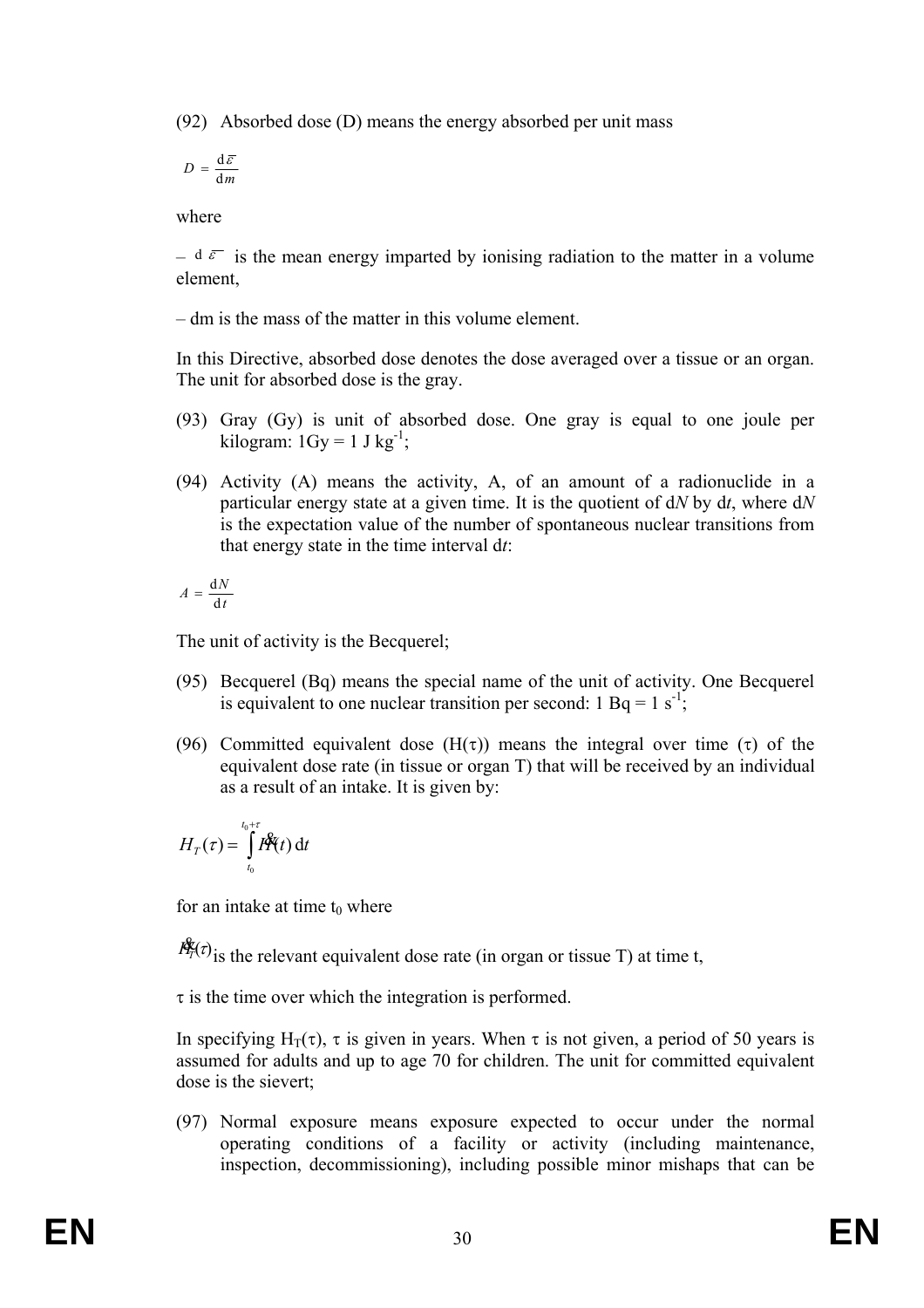kept under control, i.e. during normal operation and anticipated operational occurrences;

- (98) Projected dose means the dose that would be expected to be incurred if no protective measures were to be taken;
- (99) Quality control means the set of operations (programming, coordinating, implementing) intended to maintain or to improve quality. It includes monitoring, evaluation and maintenance at required levels of all characteristics of performance of equipment that can be defined, measured, and controlled;
- (100) Response strategy means a set of different protective measures to respond to postulated or actual events so as to manage an emergency exposure situation in accordance with the stated objectives. Within an emergency response plan, response strategies are established for each postulated event and scenario;

# **CHAPTER III**

# **SYSTEM OF RADIATION PROTECTION**

# *Article 5*

### *General principles*

Member States shall establish legal requirements and an appropriate regime of regulatory control which, for all exposure situations reflect a system of radiation protection based on the principles of justification, optimisation and dose limitation:

- (a) Justification: decisions introducing or altering a radiation source, an exposure pathway or actual exposures shall be justified in the sense that such decisions shall be taken with the intent to ensure that the individual or societal benefit resulting from them offsets the detriment that they may cause.
- (b) Optimisation: in all exposure situations, radiation protection shall be optimised with the aim of keeping the magnitude and likelihood of exposure and the number of individuals exposed as low as reasonably achievable, taking into account economic and societal factors, whereby optimisation of the protection of individuals undergoing medical exposure shall be commensurate with the medical purpose of the exposure as described in Article 55. This principle shall be applied in terms of effective dose as well as organ doses, as a precautionary measure to allow for uncertainties as to health detriment below the threshold, for deterministic effects.
- (c) Dose limitation: in planned exposure situations, the sum of doses to an individual from all regulated radiation sources may not exceed the dose limits laid down for occupational exposure or public exposure. Dose limits shall not apply to medical exposures.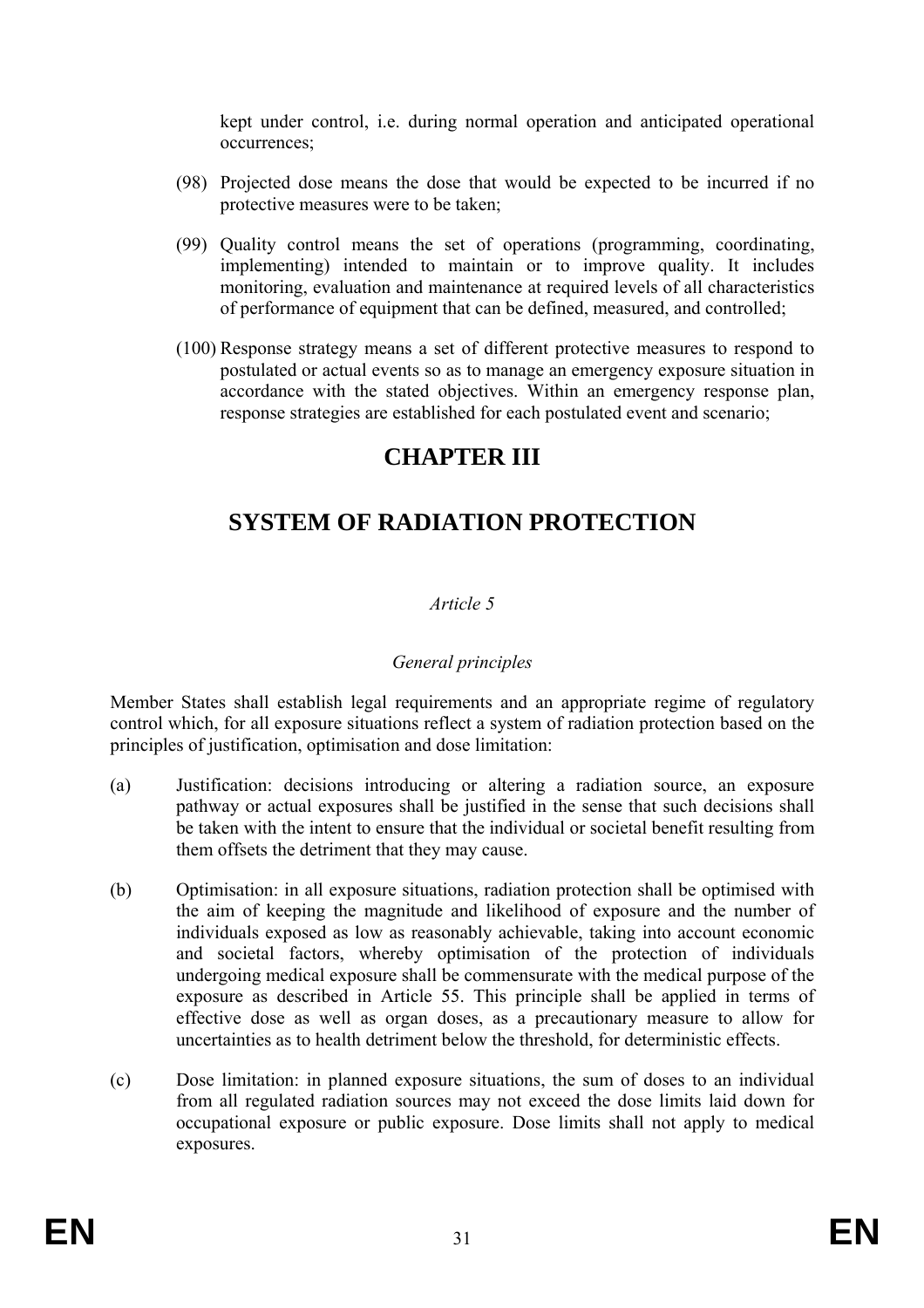# **SECTION 1**

#### **TOOLS FOR OPTIMISATION**

#### *Article 6*

#### *Dose constraints for occupational and public exposure*

- 1. For occupational exposure, the dose constraint shall be established as an operational tool for optimisation by the undertaking under the general supervision of the competent authorities. In the case of outside workers the dose constraint shall be established in cooperation between the employer and the undertaking.
- 2. For public exposure, the dose constraint shall be set for the individual dose that members of the public receive from the planned operation of a specified radiation source. The competent authorities shall set the constraint so as to ensure compliance with the dose limit for the sum of doses to the same individual from all authorised practices.
- 3. With regard to potential exposures, optimisation shall include adequate management of the safety and security of sources and facilities. Where appropriate risk constraints may be established.
- 4. Dose constraints shall be established in terms of individual effective or equivalent doses over a year or any other appropriate shorter time period.
- 5. Where dose constraints are introduced to restrict any protracted accumulated exposure, these shall be established in terms of annual effective doses or equivalent doses to an organ.

#### *Article 7*

#### *Dose constraints for medical exposure*

Dose constraints shall not apply for the medical exposure of patients.

For carers and comforters and for volunteers participating in medical and biomedical research (for whom no direct medical benefit is expected from the exposure), dose constraints shall be established in terms of the individual dose that is unlikely to be exceeded for the period of the examination, treatment or research project in question.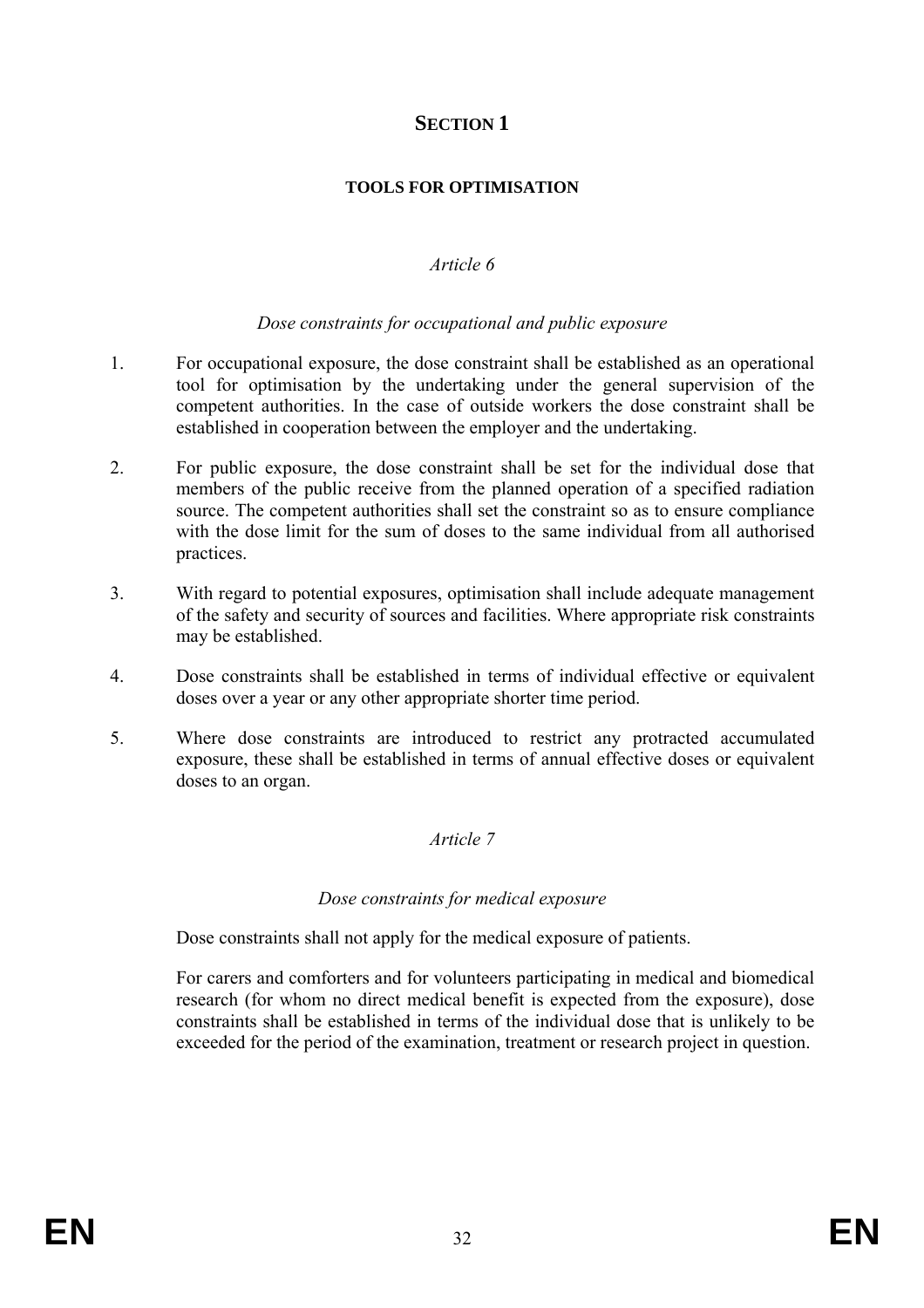### *Reference levels*

Reference levels shall be established for emergency and existing exposure situations as a level of effective dose or organ dose above which it is judged inappropriate to allow exposures in emergency or existing exposure situations. Optimised protective strategies shall be planned and implemented with the objective of reducing individual doses below the reference levels. The values chosen for reference levels shall depend upon the type of exposure situation. Optimisation of protection shall give priority to exposures above the reference level. The choices of reference levels shall take into account both radiological protection requirements and societal criteria. The choice of reference levels for the effective dose shall take into account the three bands of reference levels set out in point 1 of Annex I.

# **SECTION 2**

# **DOSE LIMITATION**

### *Article 9*

#### *Age limit for exposed workers*

Subject to Article 12(2), persons under 18 years of age may not be assigned to any work which would result in their being exposed workers.

### *Article 10*

#### *Dose limits for occupational exposure*

1. The limit on the effective dose for occupational exposure shall be 20 mSv in any single year. However, in special circumstances or for certain exposure situations specified in national legislation, a higher effective dose of up to 50 mSv per year may be authorised in a single year, provided that the average dose over any five consecutive years does not exceed 20 mSv per year.

For emergency workers a higher effective dose may be authorised, in accordance with Article 52.

- 2. In addition to limits of effective dose laid down in paragraph 1, the following limits on equivalent dose shall apply:
- (a) the limit on the equivalent dose for the lens of the eye shall be 20 mSv in a year or, where applicable, the same value as specified for the limit on effective dose;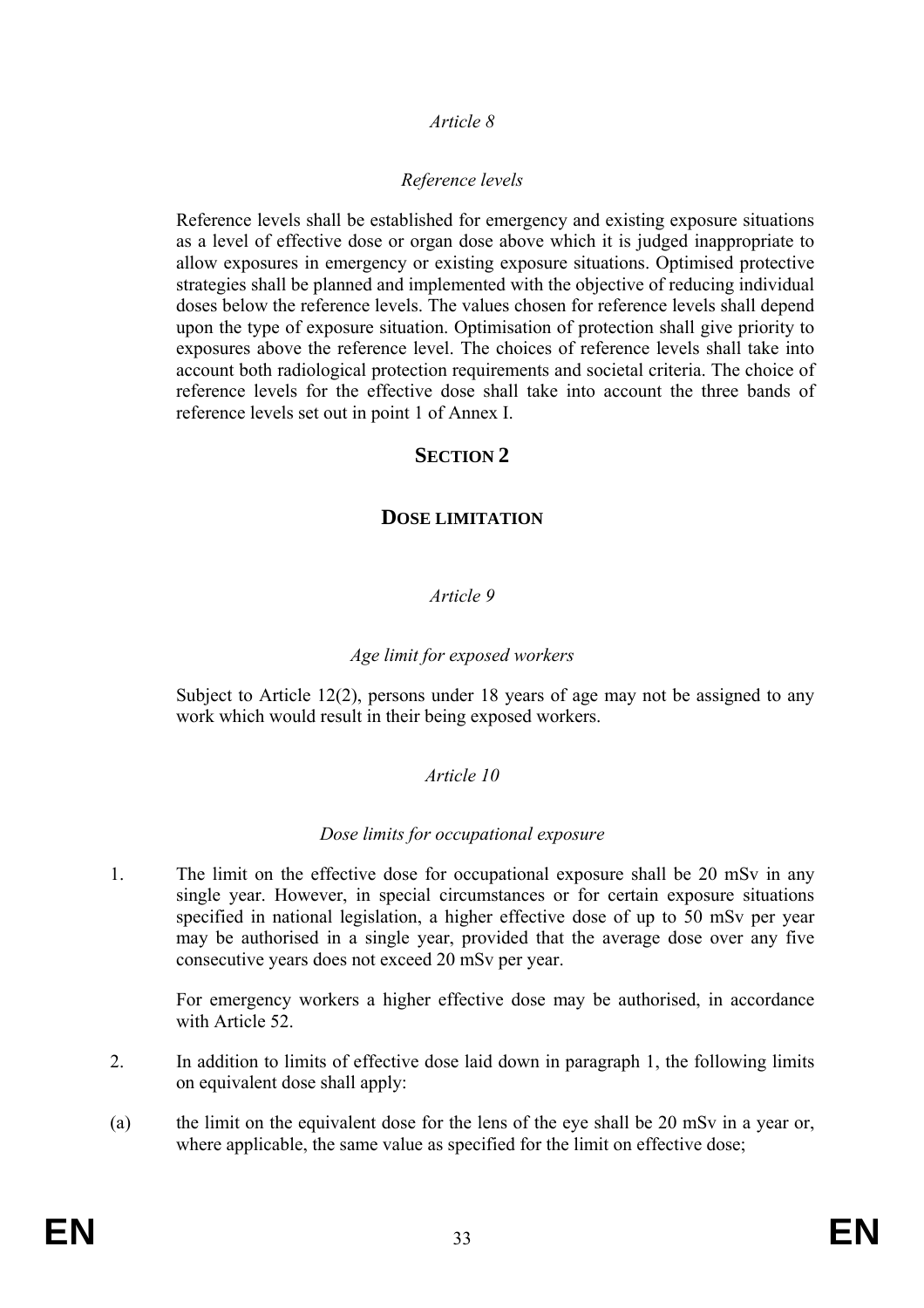- (b) the limit on the equivalent dose for the skin shall be 500 mSv in a year;, this limit shall apply to the dose averaged over any area of 1 cm², regardless of the area exposed;
- (c) the limit on the equivalent dose for the hands, forearms, feet and ankles shall be 500 mSv in a year.

#### *Protection of pregnant women*

- 1. As soon as a pregnant woman informs the undertaking of her condition, in accordance with national legislation or national practice, the protection of the unborn child shall be comparable with that provided for members of the public. The employment conditions for the pregnant woman shall therefore be such that the equivalent dose to the unborn child is as low as reasonably achievable and unlikely to exceed 1 mSv during at least the remainder of the pregnancy.
- 2. As soon as a breastfeeding woman informs the undertaking of her condition, she shall not be employed in work involving a significant risk of intake of radionuclides.

### *Article 12*

#### *Dose limits for apprentices and students*

- 1. The dose limits for apprentices aged 18 years or over and students aged 18 years or over who, in the course of their studies, are obliged to work with radiation sources shall be the same as the dose limits for occupational exposure laid down in Article 10.
- 2. The limit on the effective dose for apprentices aged between 16 and 18 years and for students aged between 16 and 18 years who, in the course of their studies, are obliged to work with radiation sources shall be 6 mSv per year.

In addition to limits of effective dose laid down in the first subparagraph, the following limits on equivalent dose shall apply:

- (a) the limit on the equivalent dose for the lens of the eye shall be 20 mSv in a year;
- (b) the limit on the equivalent dose for the skin shall be 150 mSv in a year, averaged over any area of 1 cm², regardless of the area exposed;
- (c) the limit on the equivalent dose for the hands, forearms, feet and ankles shall be 150 mSv in a year.
- 3. The dose limits for apprentices and students who are not subject to the provisions of paragraphs 1 and 2 shall be the same as the dose limits for members of the public as specified in Article 13.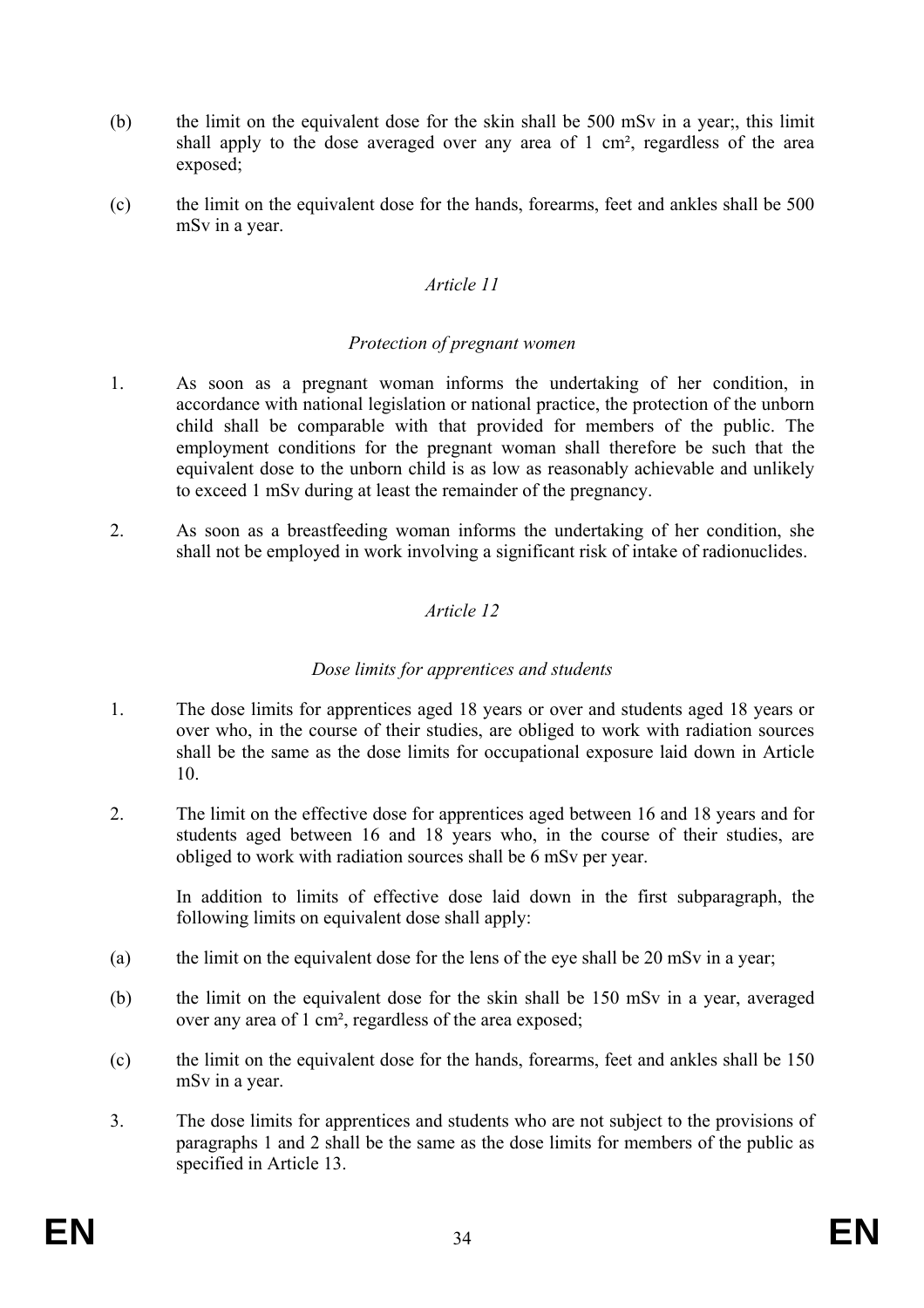### *Dose limits for public exposure*

The limit on the effective dose for public exposure shall be 1 mSv in a year.

In addition to the dose limit referred to in the first subparagraph, the following limits on the equivalent dose shall apply:

- (a) the limit on the equivalent dose for the lens of the eye shall be 15 mSv in a year;
- (b) the limit on the equivalent dose for the skin shall be 50 mSv in a year, averaged over any 1 cm² area of skin, regardless of the area exposed.

# *Article 14*

# *Estimation of the effective and equivalent dose*

For the estimation of effective and equivalent doses, the following values and relationships shall be used:

- (a) For external radiation, the values and relationships laid down in Publication 103 of the International Commission on Radiological Protection shall be used to estimate the effective and equivalent doses.
- (b) For internal exposure from a radionuclide or from a mixture of radionuclides, the values and relationships laid down in Publication 103 of the International Commission on Radiological Protection and the ingestion and inhalation dose coefficients laid down in Publication 72 of the International Commission on Radiological Protection shall be used to estimate the committed effective doses.

# **CHAPTER IV**

# **REQUIREMENTS FOR RADIATION PROTECTION EDUCATION, TRAINING AND INFORMATION**

# *Article 15*

# *General responsibilities for the education, training and provision of information*

Member States shall establish an adequate legislative and administrative framework for providing appropriate radiation protection education, training and information to all individuals whose tasks require specific competences in radiation protection. The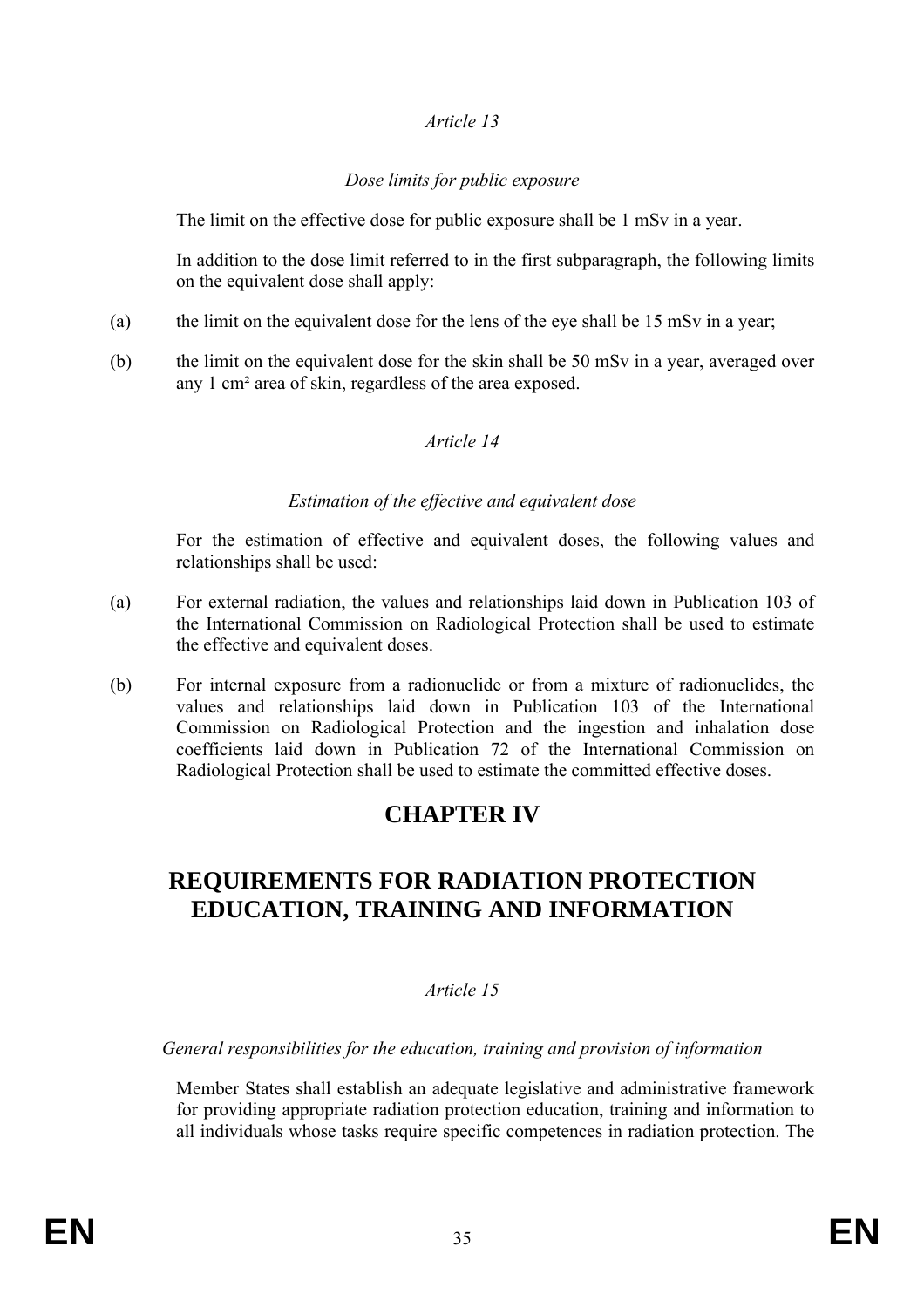training, retraining and information of relevant individuals shall be repeated at appropriate intervals and documented.

Member States shall establish education, training and retraining to allow the recognition of radiation protection experts, medical physics experts, occupational health services, and dosimetry services.

#### *Article 16*

*Training of exposed workers, apprentices and students and information provided to them* 

- 1. Member States shall require the undertaking or the employer to inform exposed workers, apprentices and students who are subject to occupational exposure on:
- (a) the health risks involved in their work;
- (b) the general radiation protection procedures and precautions to be taken, in particular those connected with the operational and working conditions of both the practice in general and each type of workstation or work to which they may be assigned;
- (c) the emergency response plans and procedures;
- (d) the importance of complying with the technical, medical and administrative requirements:
- 2. Member States shall require the undertaking or the employer to inform women on the importance of making an early declaration of pregnancy in view of the risks of exposure for the unborn child and the risk of contaminating a nursing infant after intake of radionuclides.
- 3. Member States shall require that the undertaking or the employer provides appropriate radiation protection training and information programmes for their personnel.
- 4. In addition to the information and training in the field of radiation protection as specified in paragraphs 1, 2 and 3, an undertaking responsible for high-activity sealed sources shall ensure that such training includes specific requirements for the safe management and security of high-activity sealed sources with a view to preparing the relevant workers adequately for any events affecting their own safety or the radiation protection of other individuals. The information and training shall place particular emphasis on the necessary safety requirements and shall contain specific information on the possible consequences of the loss of adequate control of high-activity sealed sources.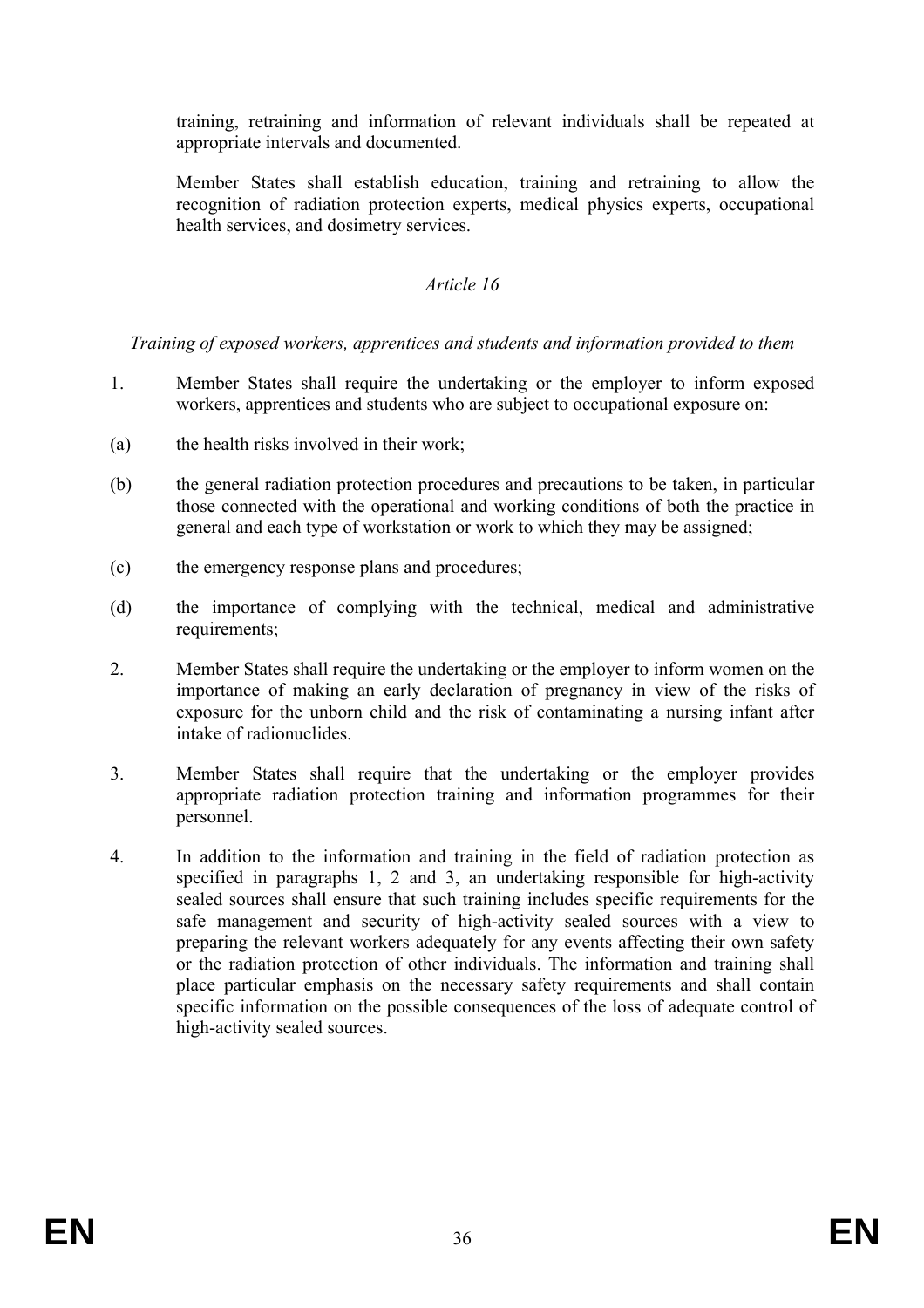## *Information and training of workers potentially exposed to orphan sources*

Member States shall ensure that the management of and workers in installations where orphan sources are most likely to be found or processed, in particular large metal scrap yards and major metal scrap recycling plants, and in significant nodal transit points, are:

- (a) informed of the possibility that they may be confronted with a source;
- (b) advised and trained in the visual detection of sources and their containers;
- (c) informed of basic facts about ionising radiation and its effects;
- (d) informed about detection systems;
- (e) informed of and trained in the action to be taken on site in the event of the detection or suspected detection of a source.

## *Article 18*

#### *Information and training for emergency workers*

- 1. Member States shall ensure that emergency workers and any other persons who might be involved in the organisation of emergency assistance in the event of an emergency are given adequate and regularly updated information on the health risks their intervention might involve and on the precautionary measures to be taken in such an event. This information shall take into account the range of potential emergencies.
- 2. As soon as an emergency occurs, the information referred to in paragraph 1 shall be supplemented appropriately, having regard to the specific circumstances.
- 3. Member States shall ensure that emergency workers receive regular training as provided for in the emergency management system set out in Article 97. Where appropriate, this training shall include practical exercises.
- 4. Members States shall ensure that, in addition to the emergency response training referred to in paragraph 3 of this Article, the organisation responsible for the protection of emergency workers as referred to in Article 30(1)(b) provides these workers with appropriate radiation protection training and information.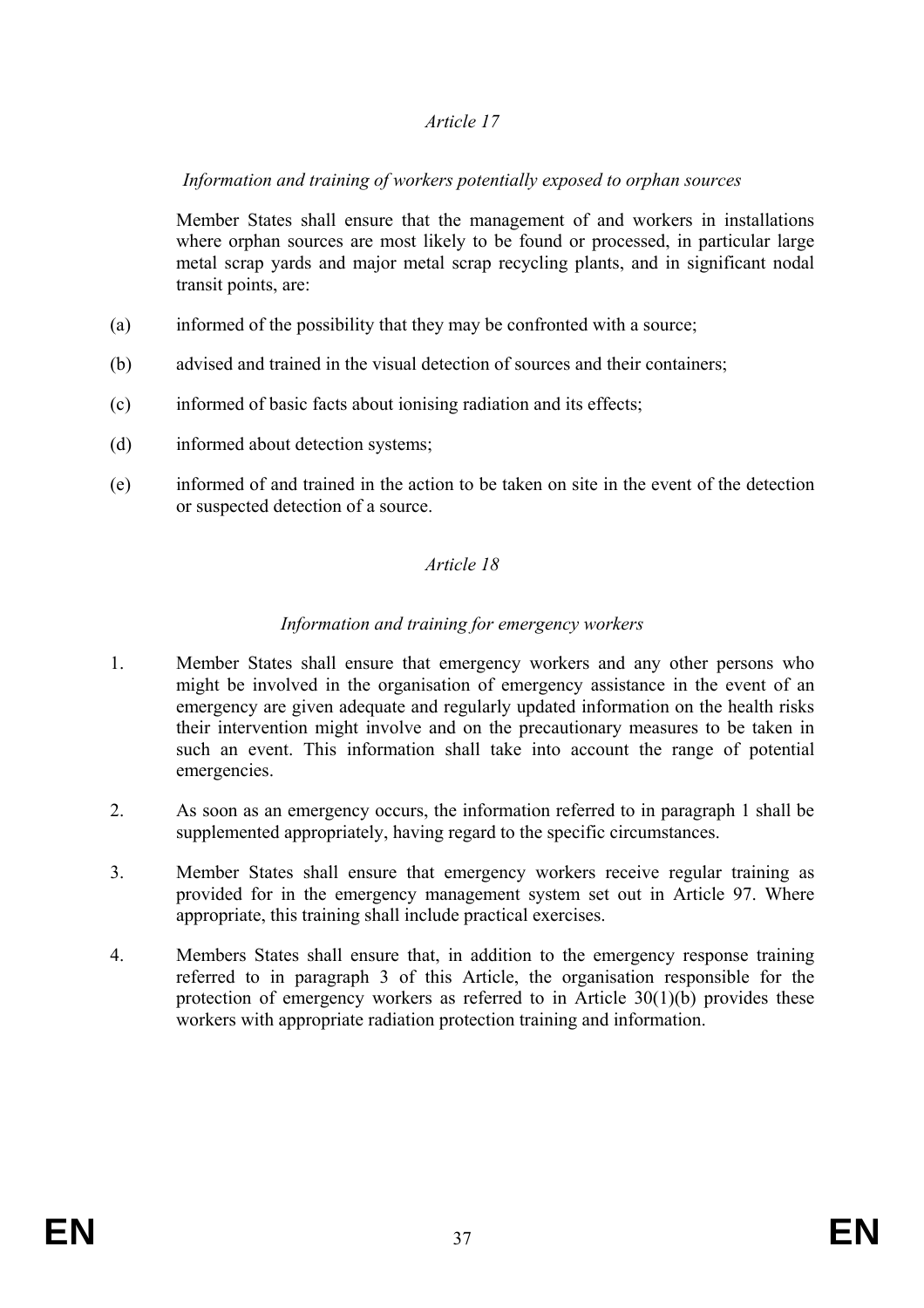## *Education, information and training in the field of medical exposure*

1. Member States shall ensure that practitioners and the individuals involved in the practical aspects of medical exposure procedures have adequate education, information and theoretical and practical training for the purpose of medical radiological practices, as well as relevant competence in radiation protection.

For this purpose Member States shall ensure that appropriate curriculum are established and shall recognise the corresponding diplomas, certificates or formal qualifications.

- 2. Individuals undergoing relevant training programmes may participate in practical aspects of medical exposure procedures as set out in Article 56(4).
- 3. Member States shall ensure that continuing education and training after qualification is provided and, in the special case of the clinical use of new techniques, training is provided on these techniques and the relevant radiation protection requirements.
- 4. Member States shall ensure that mechanisms are in place for the timely dissemination of information relevant to radiation protection for medical exposure regarding lessons learned from significant events.
- 5. Member States shall ensure the introduction of a course on radiation protection in the basic curriculum of medical and dental schools.

## **CHAPTER V**

## **JUSTIFICATION AND REGULATORY CONTROL OF PRACTICES**

## *Article 20*

## *Justification of practices*

- 1. Member States shall ensure that new types of practices resulting in exposure to ionising radiation are justified before being approved.
- 2. Member States shall list the approved types of practices in legislation or administrative acts.
- 3. Existing types of practices shall be reviewed as to their justification whenever new and important evidence about their efficacy or potential consequences is acquired.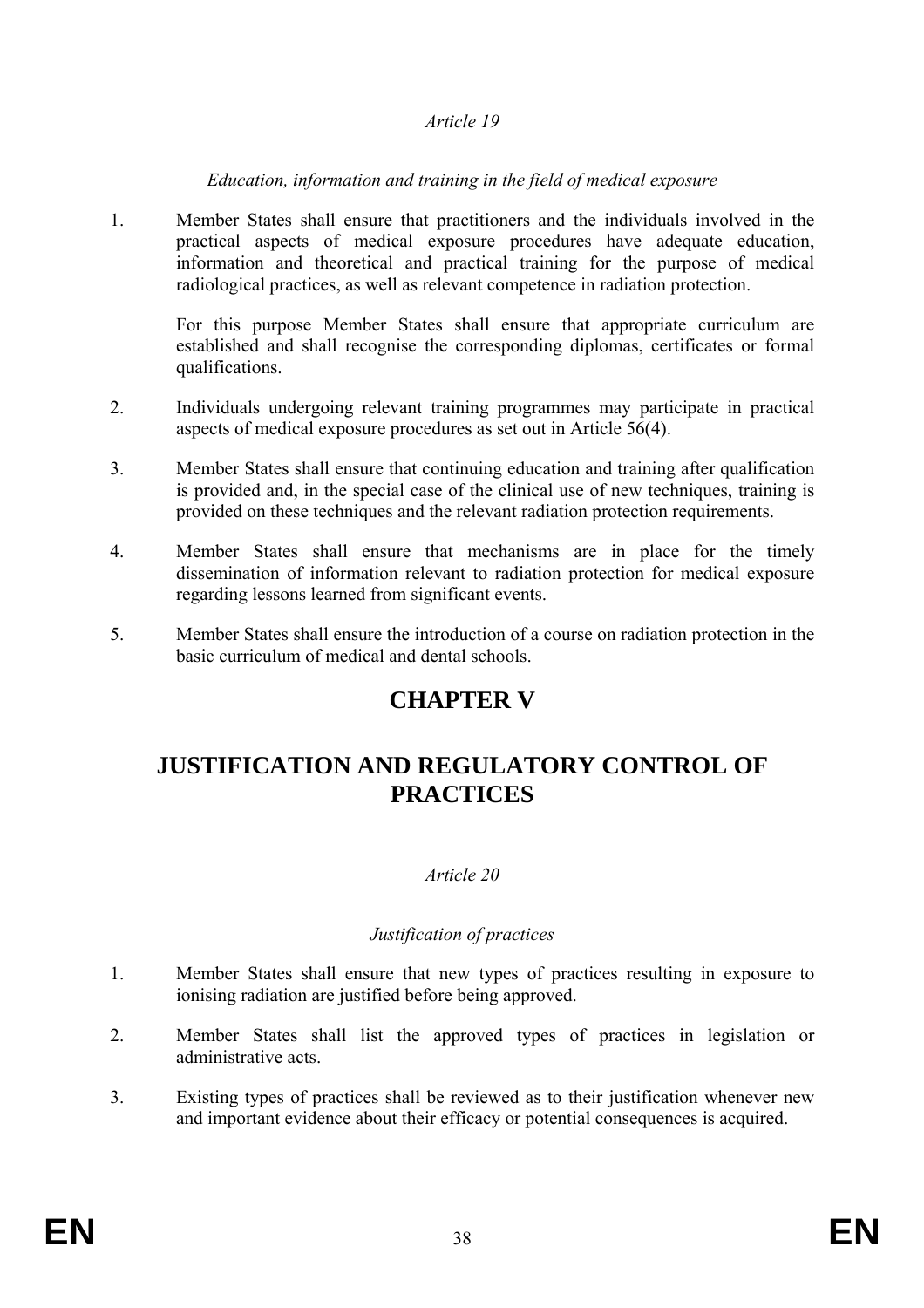#### *Justification of practices with apparatus or products emitting ionising radiation*

- 1. Member States shall require any undertaking intending to manufacture or import or export a new type of apparatus or product emitting ionising radiation to provide the competent authorities with relevant information such as that listed in Annex III, Section A, in order to enable the authorities, on the basis of assessment of information set out in Annex III, Section B, to decide whether the intended use of the apparatus or product can be justified.
- 2. The competent authority shall share the information received according to paragraph 1 with the competent authorities of the other Member States to allow them to take their own decision on the justification of the intended use of the apparatus or product.
- 3. The undertaking shall be informed on the decisions of the Member States' competent authorities within a period of 6 months.

#### *Article 22*

#### *Prohibition of practices*

Member States shall prohibit the deliberate addition of radioactive substances in the production of foodstuffs, toys, personal ornaments and cosmetics, and shall prohibit the import or export of such products. Without prejudice to the Directive  $1999/2/EC^{21}$  of the European Parliament and of the Council, practices involving the activation of material resulting in an increase in activity in the associated products shall be deemed not to be justified.

## *Article 23*

## *Practices involving the deliberate exposure of humans for non-medical purposes*

- 1. Member States shall ensure the identification, by means of surveys or by any other appropriate means, of practices involving non-medical imaging exposure, as set out in Annex IV.
- 2. Member States shall ensure that special attention is given to the justification of practices involving non-medical imaging exposure, in particular:
- (a) all types of practices involving non-medical imaging exposure, as listed in Annex IV, shall be justified in advance before being generally accepted;

 $\overline{a}$ 

<sup>21</sup> OJ L 66, 13.3.1999, p.16.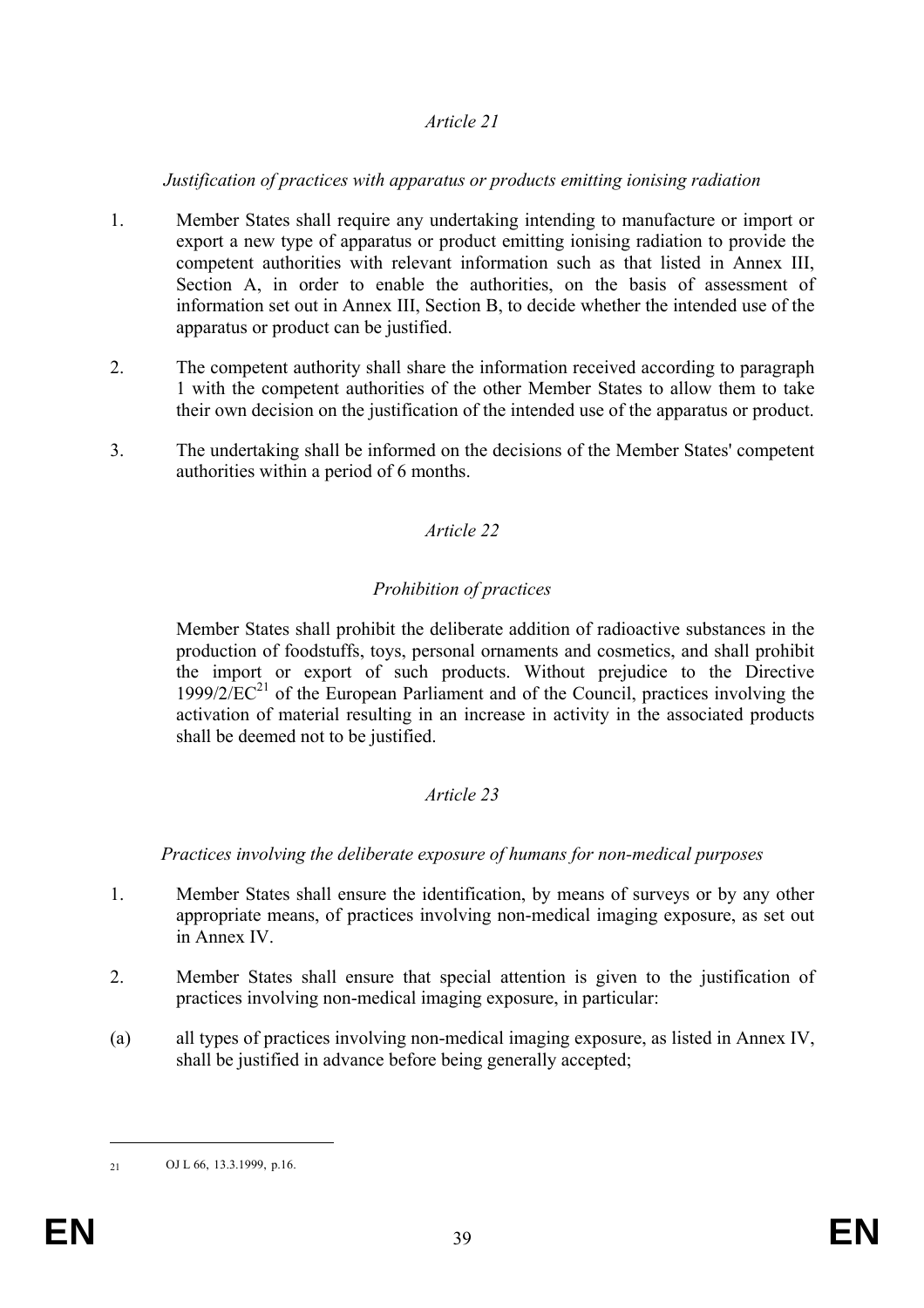- (b) each particular application of a generally accepted type of practice shall be justified in advance;
- (c) all individual non-medical imaging exposure procedures as listed in section A of Annex IV implemented by medical staff using medical radiological equipment shall be justified in advance taking into account the specific objectives of the procedure and the characteristics of the individual involved;
- (d) the general and particular justification of practices involving non-medical imaging exposure, as specified in (a) and (b), shall be subject to periodic review by the competent authority.
- 3. Where a Member State has determined that a particular practice involving nonmedical imaging exposure is justified it shall ensure that:
- (a) each practice is subject to authorisation;
- (b) requirements for the practice, including criteria for individual implementation, are established by the competent authority, in cooperation with other relevant agencies and professional bodies as appropriate;
- (c) dose constraints are established for each practice. Such shall be well below the dose limit for members of the public, including, whenever practicable, for procedures implemented by medical staff using medical equipment (section A in Annex IV); for other practices (section B in Annex IV), the dose constraint shall satisfy the requirements of Article 6(2);
- (d) relevant requirements of Chapter VII, including those for equipment, optimisation, responsibilities and special protection during pregnancy, are met for procedures implemented by medical staff using medical radiological equipment;
- (e) the informed consent of the individual to be exposed is sought, allowing for cases where the law enforcement bodies may proceed without consent according to national legislation;
- (f) where the exposure is routinely carried out for security purposes the screened individuals are provided with a choice of an alternative technique which does not involve exposure to ionising radiation.

## *Identification of practices involving naturally occurring radioactive material*

Member States shall ensure the identification of practices involving naturally occurring radioactive material and leading to exposure of workers or members of the public which cannot be disregarded from a radiation protection point of view. Such identification shall be carried out by means of surveys or by any other appropriate means taking into account industrial sectors listed in Annex V.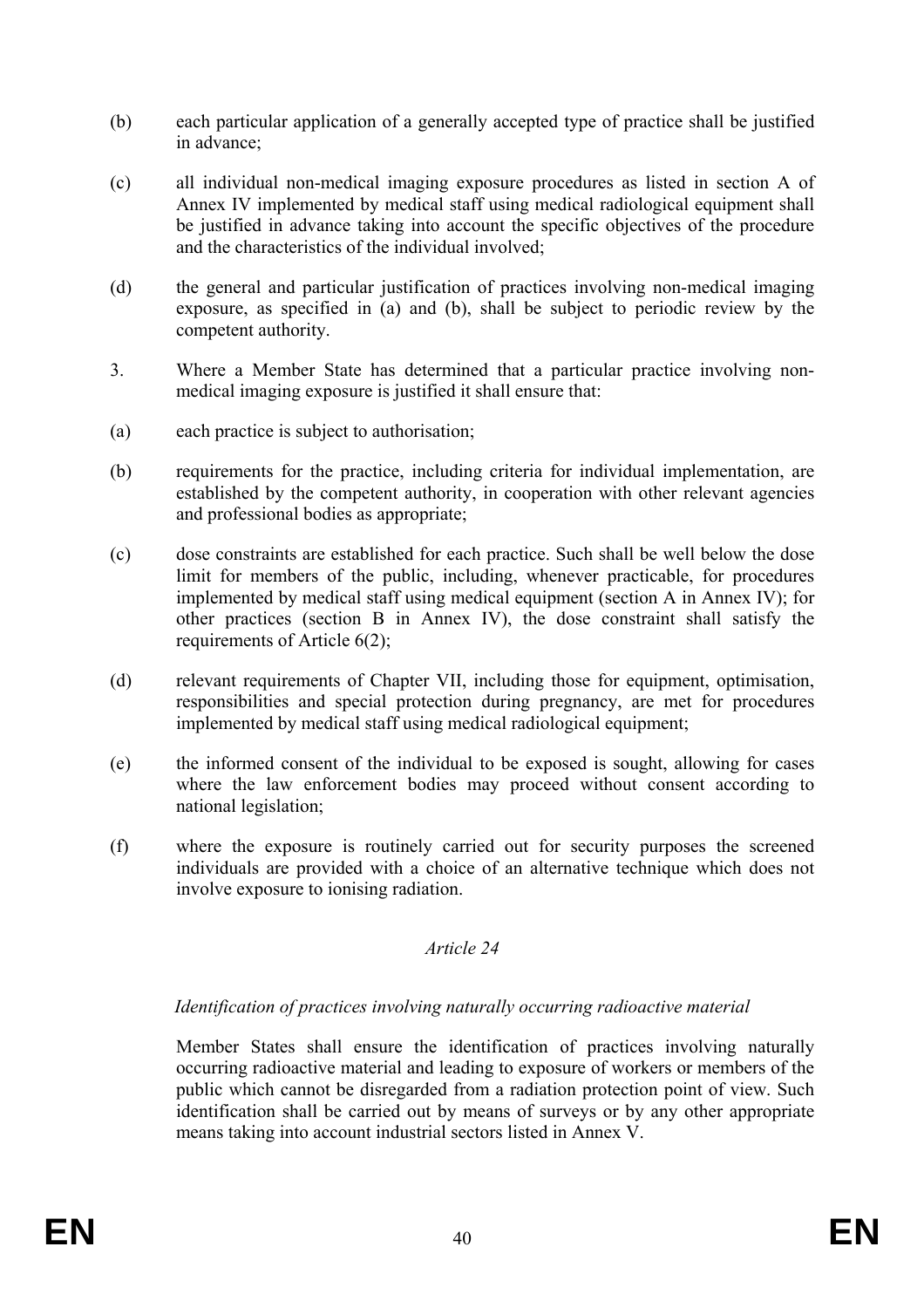## *Notification*

- 1. Member States shall require all practices, including those practices identified in accordance with Article 23, to be notified, except for justified practices involving the following:
- (a) materials containing radioactive substances where the quantities of the activity involved do not exceed in total the exemption values set out in Annex VI or higher values that, for specific applications, are authorised by the competent authorities and satisfy the general exemption and clearance criteria set out in Annex VI; or
- (b) materials containing radioactive substances, provided that the concentrations of activity per unit mass do not exceed the exemption values set out in Table A of Annex VI, or higher values that, for specific applications, are authorised by the competent authorities and satisfy the general exemption and clearance criteria set out in Annex VI; or
- (c) any cathode ray tube intended for the display of visual images, or other electrical apparatus operating at a potential difference not exceeding 30 kV, or any other apparatus or product which is of a type approved by the competent authorities of the Member State, provided that:

(i) it does not cause, in normal operating conditions, a dose rate exceeding  $1 \mu Sv·h-1$ at a distance of 0.1 m from any accessible surface of the apparatus; and

(ii) if it contains radioactive substances, these substances are embedded in a capsule or fixed to a solid holder; and

(iii) conditions for disposal have been specified by the competent authorities.

- 2. Member States may exempt further types of practices from the notification requirement subject to compliance with the general exemption criteria established in point 3 of Annex VI, or in such cases where an assessment of the optimisation of protection shows that exemption is the best option.
- 3. Practices that involve naturally occurring radioactive material, identified in accordance with Article 24, and produce or process residues which are known to be recycled into identified building materials are subject to notification if the activity concentration index as defined in Annex VII in the resulting building materials is liable to exceed 1. The undertaking shall also in this case inform the user of the residue about the activity concentration of the residue.
- 4. In situations identified by Member States where there is concern that a practice identified in accordance with Article 24 may lead to the presence of naturally occurring radionuclides in water liable to affect the quality of drinking water supplies or affect any other exposure pathways, so as to be of concern from a radiation protection point of view, the competent authority may require that the practice be subject to notification irrespective of the provisions of paragraph 1(b).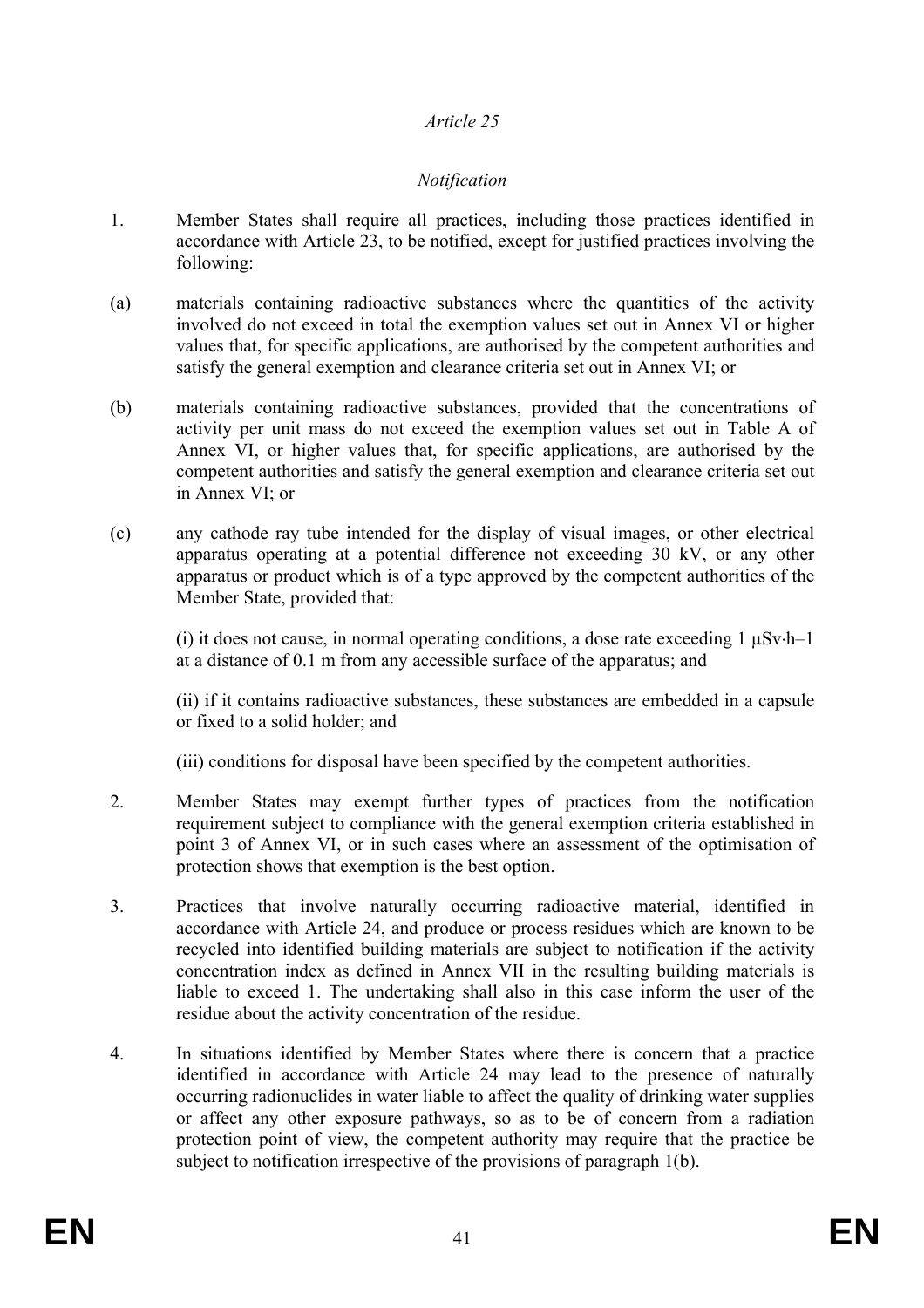- 5. For types of practices subject to notification, Member States shall specify the information to be provided by the undertaking so as to allow the competent authority to establish appropriate means of regulatory control.
- 6. For the purpose of exemption under paragraph 1(c), Member States shall exchange information on the type approvals that have been granted and on the underlying documentation and assessment. Competent authorities shall take into account such information received, as well as applicable European and international standards, in making their own decisions with regard to the exemption of corresponding practices.

## *Regulatory control*

- 1. Member States shall require any notified practice to be subject to regulatory control commensurate with the magnitude and likelihood of exposures resulting from the practice, and commensurate with the impact that regulatory control may have in reducing such exposures or improving the safety of installations.
- 2. Notified practices may be exempted from authorisation.
- 3. In the case of moderate amounts of material as specified by Member States, the activity concentration values laid down in Annex VI, Table B, column 2, may be used for the purpose of exemption.
- 4. Notified practices which are not exempted shall be subject to authorisation through registration or licensing.

## *Article 27*

#### *Authorisation*

- 1. In cases where a limited risk of exposure does not necessitate the examination of individual cases and the practice is undertaken in accordance with conditions laid down in national legislation, competent authorities may limit regulatory control to registration of the practice and an appropriate frequency of inspections.
- 2. Member States shall require licensing for the following practices:
- (a) the operation and decommissioning of any facility of the nuclear fuel cycle and the exploitation and closure of uranium mining;
- (b) the deliberate addition of radioactive substances in the production and manufacture of consumer products or other products, including medicinal products, and the import or export of such products;
- (c) the manufacture, use or taking possession of a high-activity sealed source;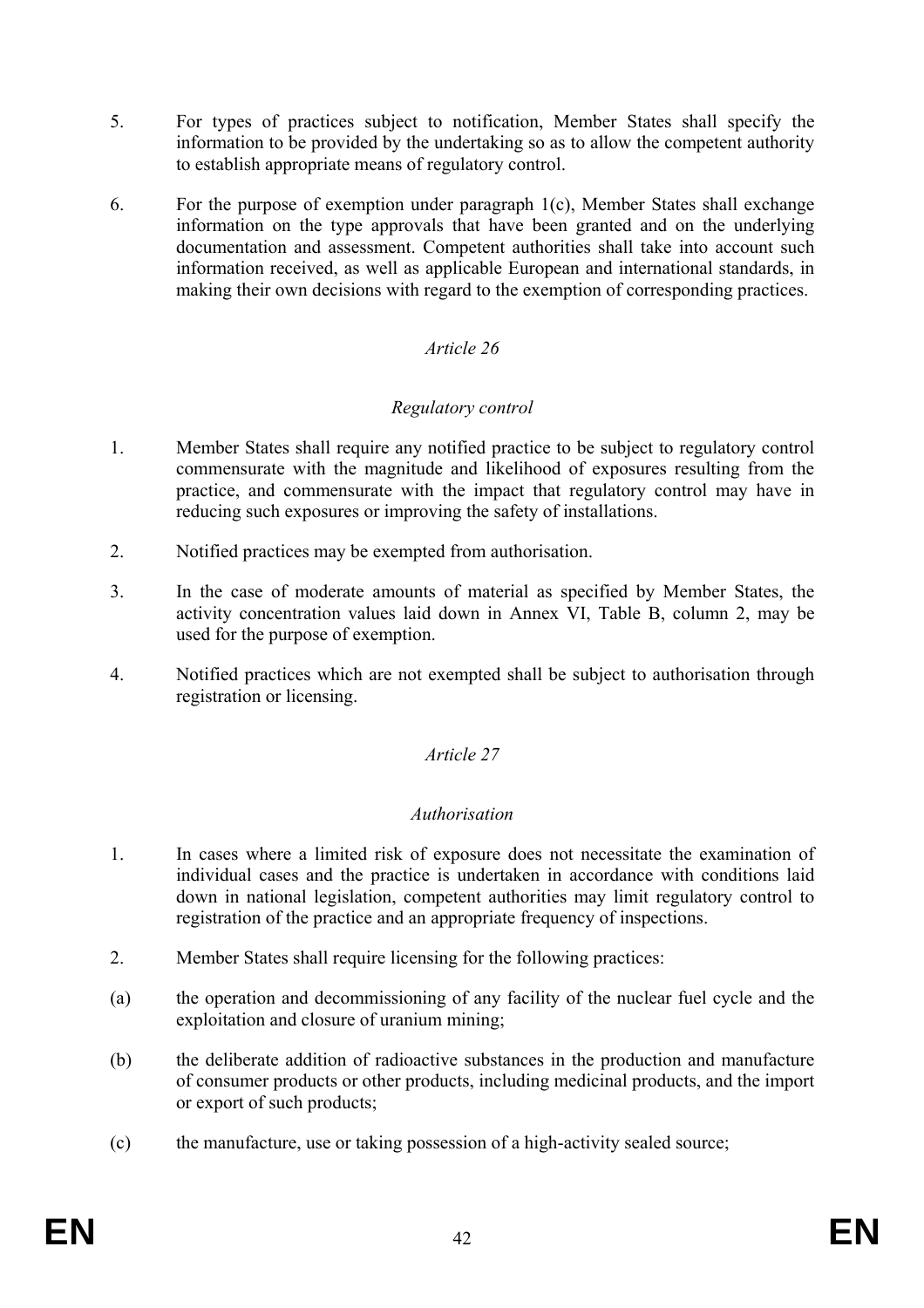- (d) the operation, decommissioning and closure of any facility for the processing, storage or disposal of radioactive waste;
- (e) practices in which workers are liable to receive an annual effective dose of more than 6 mSv in normal operation and under normal working conditions;
- (f) practices discharging significant amounts of airborne or liquid effluent into the environment.
- 3. Member States shall require either registration or licensing of the following practices:
- (a) the deliberate administration of radioactive substances to persons and, in so far as the radiation protection of human beings is concerned, animals for the purpose of medical or veterinary diagnosis, treatment or research;
- (b) the use of radiation generators or radioactive sources for industrial radiography, the processing of products or research, and the use of accelerators, except electron microscopes;
- (c) the use of radiation generators or radioactive sources for medical exposures;
- (d) the manufacture and operation of electrical equipment emitting ionising radiation and operating at a potential difference of more than 30 kV, as well as the import or export of such equipment;
- (e) practices in which workers are liable to receive an annual effective dose of more than 1 mSv in normal operation and under normal working conditions;
- (f) industries involving naturally occurring radioactive material identified by Member States as required in Article 24, and liable to lead to an effective dose to a member of the public equal to or exceeding 0.3 mSv per year.
- 4. Member States may require registration or licensing for types of practices other than those listed in paragraphs 2 and 3.

#### *Authorisation procedure*

- 1. For authorisation purposes, Member States shall require the provision of information commensurate with the nature of the practice and the risks involved.
- 2. The information referred to in paragraph 1 shall for the purpose of granting a license cover at least the following:
- (a) responsibilities and organisational arrangements for protection and safety;
- (b) staff competences, including information and training;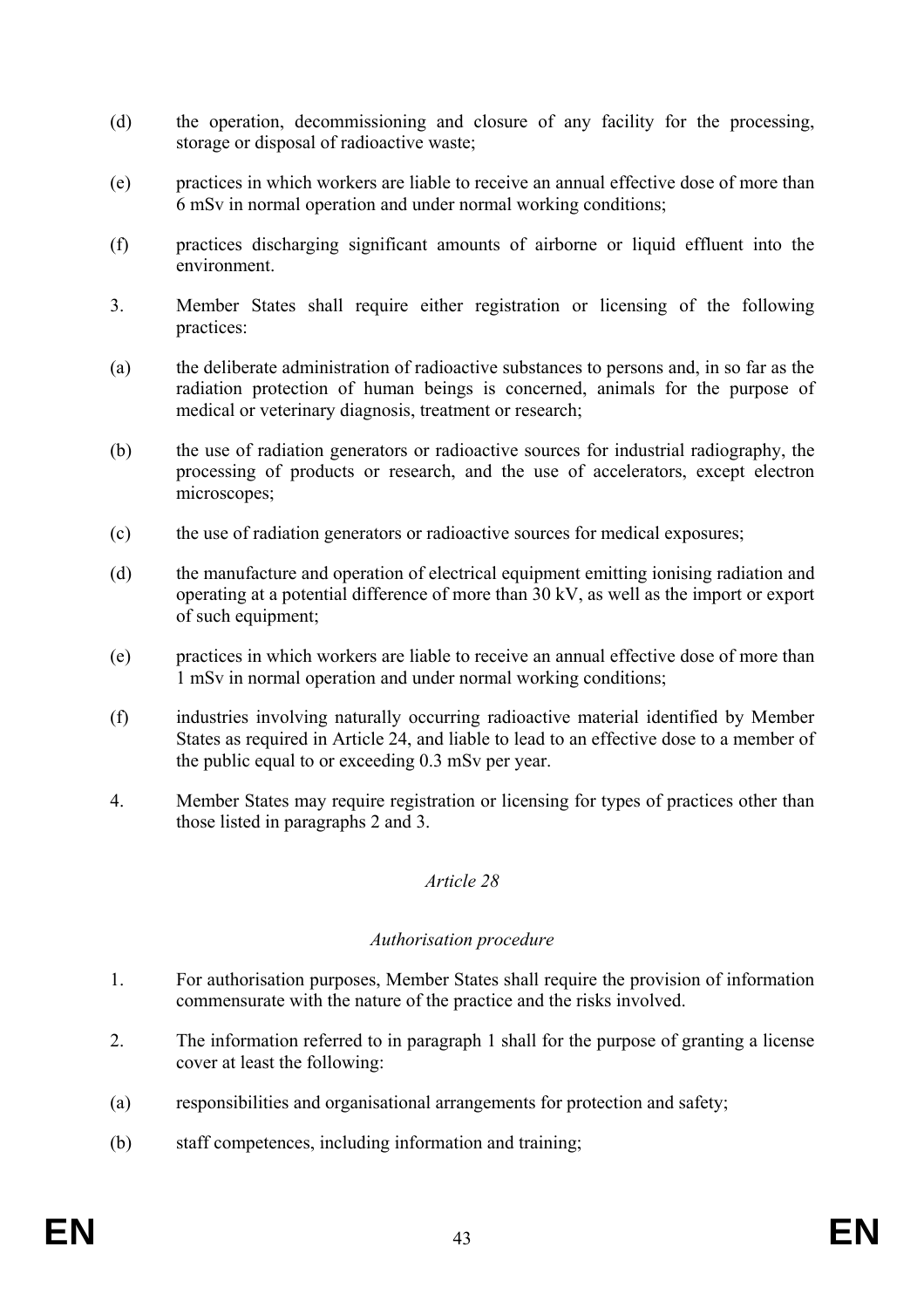- (c) design features of the installation and radiation sources;
- (d) anticipated occupational and public exposures in normal operation;
- (e) safety assessment of the activities and the installation in order to:

(i) identify ways in which potential exposures or accidental and unintended medical exposures could occur;

(ii) estimate, to the extent practicable, the probabilities and magnitude of potential exposures;

(iii) assess the quality and extent of protection and safety provisions, including engineering features as well as administrative procedures;

(iv) define the operational limits and conditions of operation;

- (f) emergency procedures and communication links;
- (g) maintenance, testing, inspection and servicing so as to ensure that the radiation source and the installation continue to meet the design requirements, operational limits and conditions of operation throughout their lifetime;
- (h) management of radioactive waste and arrangements for the disposal of such waste in accordance with applicable regulatory requirements;
- (i) management of disused sealed sources;
- (j) quality assurance.
- 3. A licence shall include specific conditions so as to ensure that the elements of the licence are legally enforceable or to impose appropriate restrictions on the operational limits or conditions of operation. The conditions shall also require the formal, documented implementation of the principle of optimisation.
- 4. Where applicable, a licence shall include a discharge authorisation issued in accordance with the requirements laid down in Chapter VIII for authorisation of the release of liquid or airborne radioactive effluent into the environment.
- 5. Member States shall require the undertaking to promptly notify the occurrence of any significant event resulting or liable to result in the exposure of an individual beyond the operational limits or conditions of operation specified in licensing requirements with regard to occupational or public exposure or as defined by the authorities for medical exposure.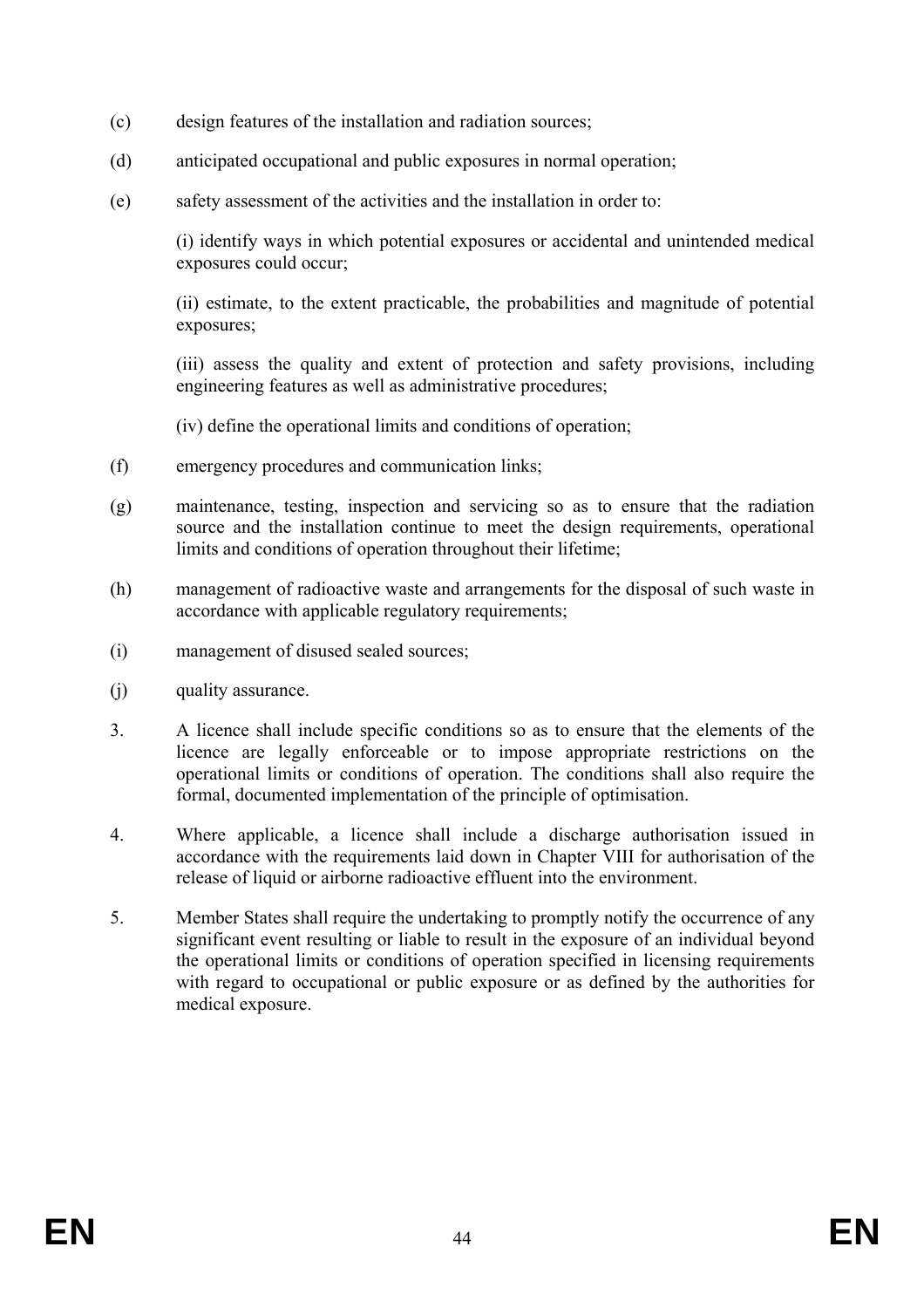## *Release from regulatory control*

- 1. The disposal, recycling or reuse of radioactive materials arising from any authorised practice is subject to authorisation.
- 2. The materials for disposal, recycling or reuse may be released from the requirements of this Directive provided that the concentrations of activity per unit mass:
- (a) do not exceed the values set out in Annex VI, part 1 of Table A; or
- (b) comply with specific clearance levels and associated requirements for specific materials or for materials originating from specific types of practices; these specific clearance levels, in addition to the general clearance levels referred to in (a), shall be established by the national competent authority following the general exemption criteria set out in Annex VI and taking into account technical guidance provided by the Community.
- 3. For the clearance of materials containing naturally occurring radionuclides, the values for the concentrations of activity per unit mass shall be those laid down in Annex VI, part 2 of Table A. Nevertheless the following requirements shall apply:
- (a) for practices subject to licensing as specified in Article  $27(3)(f)$ , the dose criteria for clearance of naturally occurring radionuclides shall be complied with;
- (b) for other licensed practices, in particular those forming part of the nuclear fuel cycle, the clearance levels shall comply with the dose criteria for clearance of materials containing artificial radionuclides;
- $\epsilon$  for authorised practices subject to notification as specified under Article 25(3), the corresponding requirements for the placing on the market of building materials shall be complied with.
- 4. The deliberate dilution of radioactive residues, other than the mixing of materials that takes place in normal operation when radioactivity is not a consideration, shall not be permitted. The competent authority may authorise in specific situations the mixing of radioactive residues containing naturally occurring radioactive material with other materials to promote the reuse and recycling of these materials and to reduce public exposure.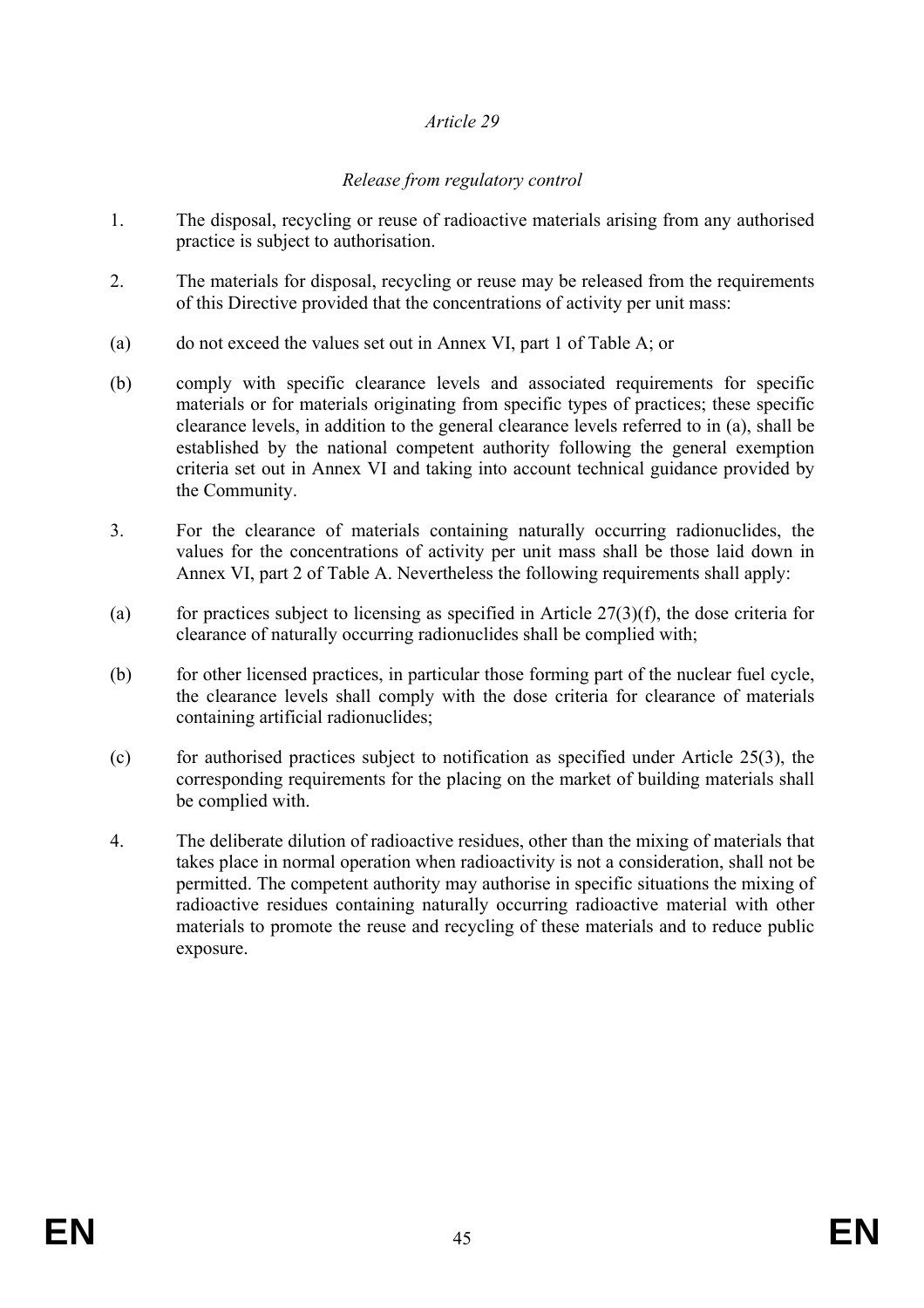## **CHAPTER VI**

## **PROTECTION OF WORKERS, APPRENTICES AND STUDENTS**

## *Article 30*

#### *Responsibilities*

- 1. The relevant requirements for occupational exposure in this Chapter and in Articles 9, 10, 11 and 12, shall apply to the protection of workers in any exposure situation where their exposure at work or as the result of work is the legal responsibility of an undertaking or another legal person, including for instance:
- (a) the employer of outside workers;
- (b) the organisation responsible for the protection of emergency workers;
- (c) the organisation responsible for the remediation of contaminated land, buildings and other constructions;
- (d) the employer who has legal responsibility for the exposure of workers to radon at work, in the situation specified in Article 53(4).
- 2. The responsibility of an undertaking for occupational exposure shall extend to apprentices and students who in the course of their studies are obliged to work with radiation sources and to individuals who are self-employed or work on a voluntary basis or for a charity organisation.
- 3. The undertaking shall be responsible for assessing and implementing arrangements for the radiation protection of exposed workers.

## *Article 31*

#### *Operational protection of workers*

The operational protection of exposed workers shall be based on:

- (a) prior evaluation to identify the nature and magnitude of the radiological risk to exposed workers;
- (b) implementation of the optimisation of radiation protection in all working conditions;
- (c) classification of workers into different categories;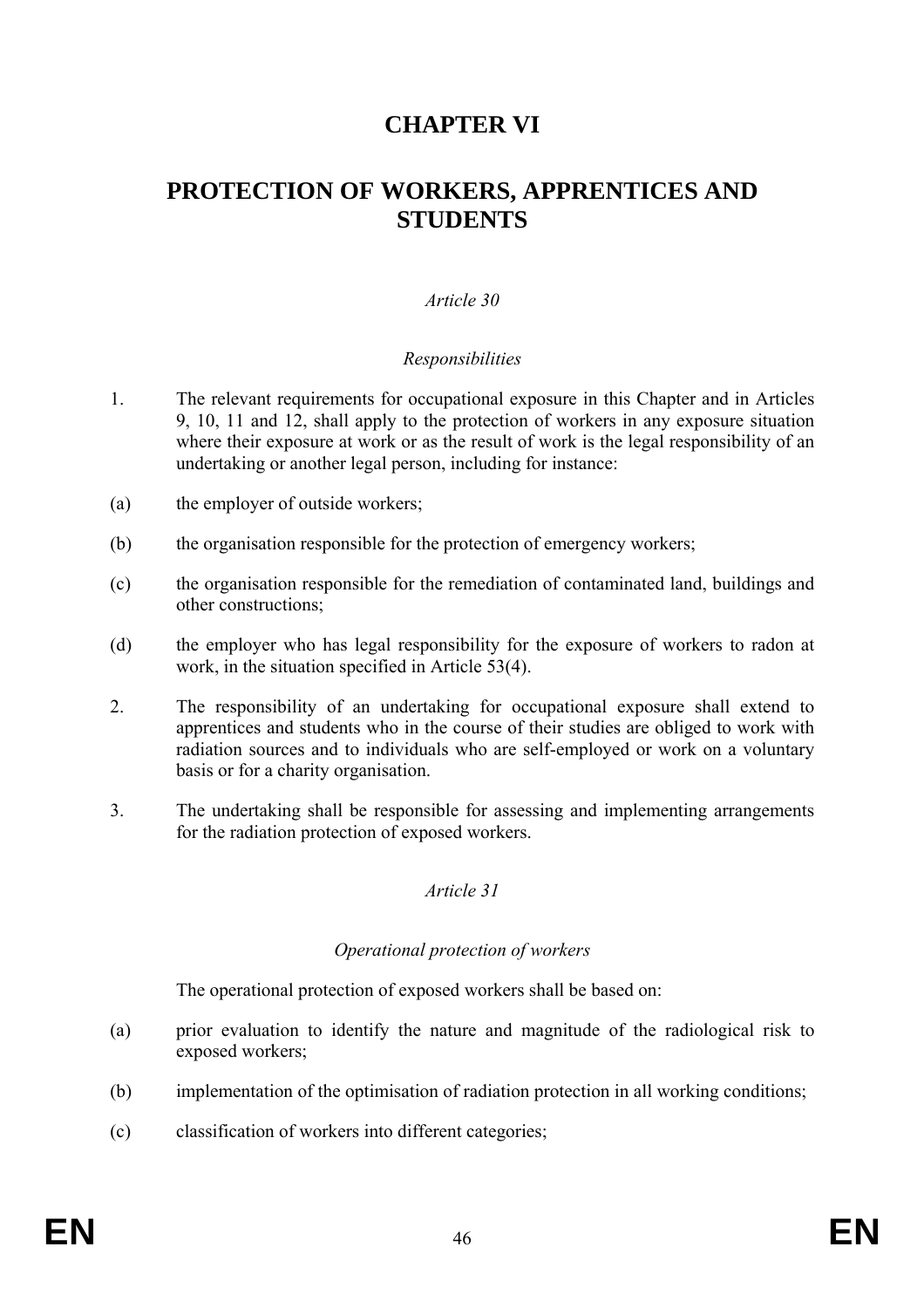- (d) implementation of control measures and monitoring relating to the different areas and working conditions, including, where necessary, individual monitoring;
- (e) medical surveillance.

#### *Consultations with radiation protection expert*

Member States shall require the undertaking to consult a radiation protection expert on the examination and testing of protective devices and measuring instruments, in particular for:

- (a) prior critical examination of plans for installations from the point of view of radiation protection;
- (b) the acceptance into service of new or modified radiation sources from the point of view of radiation protection;
- (c) regular checking of the effectiveness of protective devices and techniques;
- (d) regular calibration of measuring instruments and regular checking that they are serviceable and correctly used.

## *Article 33*

#### *Arrangements in workplaces*

- 1. For the purposes of radiation protection, arrangements shall be made as regards all workplaces where there is a possibility of exposure to ionising radiation in excess of an effective dose of 1 mSv per year or an equivalent dose of 15 mSv per year for the lens of the eye or 50 mSv per year for the skin and extremities. Such arrangements shall be appropriate to the nature of the installations and sources and to the magnitude and nature of the risks.
- 2. For practices involving naturally occurring radioactive material where the effective dose to workers is liable to exceed 6 mSv per year, the requirements set out in this Chapter shall apply. Where the effective dose to workers is less than or equal to 6 mSv per year the competent authorities shall at least require undertakings to keep exposures under review, taking into account the potential for protection to be improved or the potential for doses to increase over time or as a result of changes in the process or the work arrangements.
- 3. For undertakings operating aircraft where the effective dose to the crew from cosmic radiation is liable to exceed 6 mSv per year, the relevant requirements set out in this Chapter shall apply. Where the effective dose to the crew is less than or equal to 6 mSv per year and liable to be above 1 mSv per year, the competent authorities shall at least require undertakings to keep exposures under review, taking into account the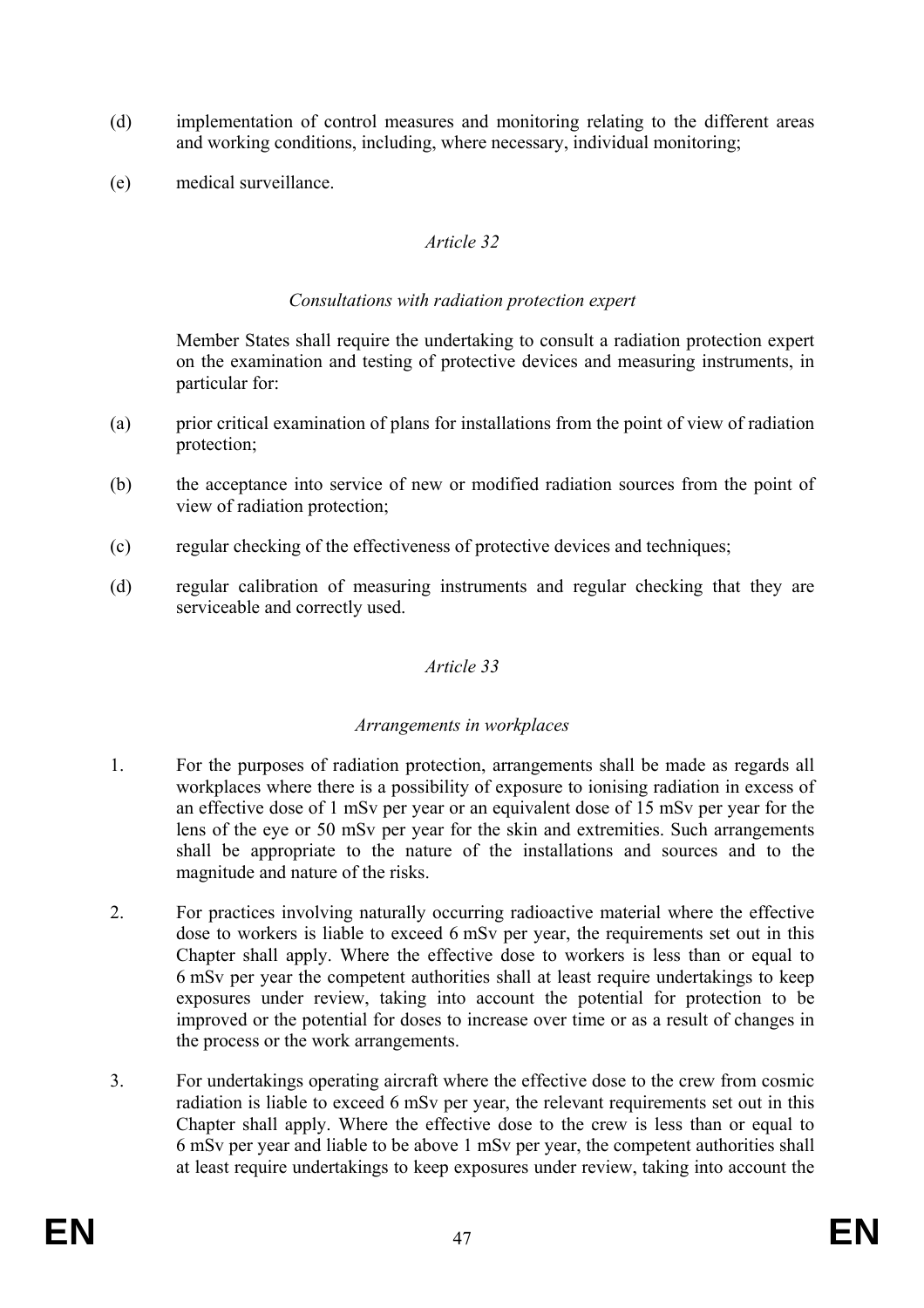potential for doses to change over time or as a result of changes in the work arrangements. The undertakings shall take appropriate measures, in particular:

- (a) to assess the exposure of the crew concerned;
- (b) to take into account the assessed exposure when organising working schedules with a view to reducing the doses of highly exposed crew;
- (c) to inform the workers concerned of the health risks their work involves and their individual dose.

## *Article 34*

#### *Classification of workplaces*

- 1. Arrangements in workplaces shall include a classification of workplaces into different areas, where appropriate, on the basis of an assessment of the expected annual doses and the probability and magnitude of potential exposures.
- 2. A distinction shall be made between controlled areas and supervised areas. The competent authorities shall establish guidance on the classification of controlled and supervised areas with regard to particular circumstances.
- 3. The undertaking shall keep under review the working conditions in controlled and supervised areas.

#### *Article 35*

#### *Requirements for controlled areas*

- 1. The minimum requirements for a controlled area shall be the following:
- (a) The controlled area shall be delineated and access to it shall be restricted to individuals who have received appropriate instructions and shall be controlled in accordance with written procedures provided by the undertaking. Wherever there is a significant risk of the spread of radioactive contamination, specific arrangements shall be made, including for the access and exit of individuals and goods and for monitoring contamination within the controlled area and in the adjacent area.
- (b) Taking into account the nature and extent of radiological risks in the controlled area, radiological surveillance of the working environment shall be organised in accordance with the provisions of Article 37.
- (c) Signs indicating the type of area, the nature of the sources and their inherent risks shall be displayed.
- (d) Working instructions appropriate to the radiological risk associated with the sources and the operations involved shall be laid down.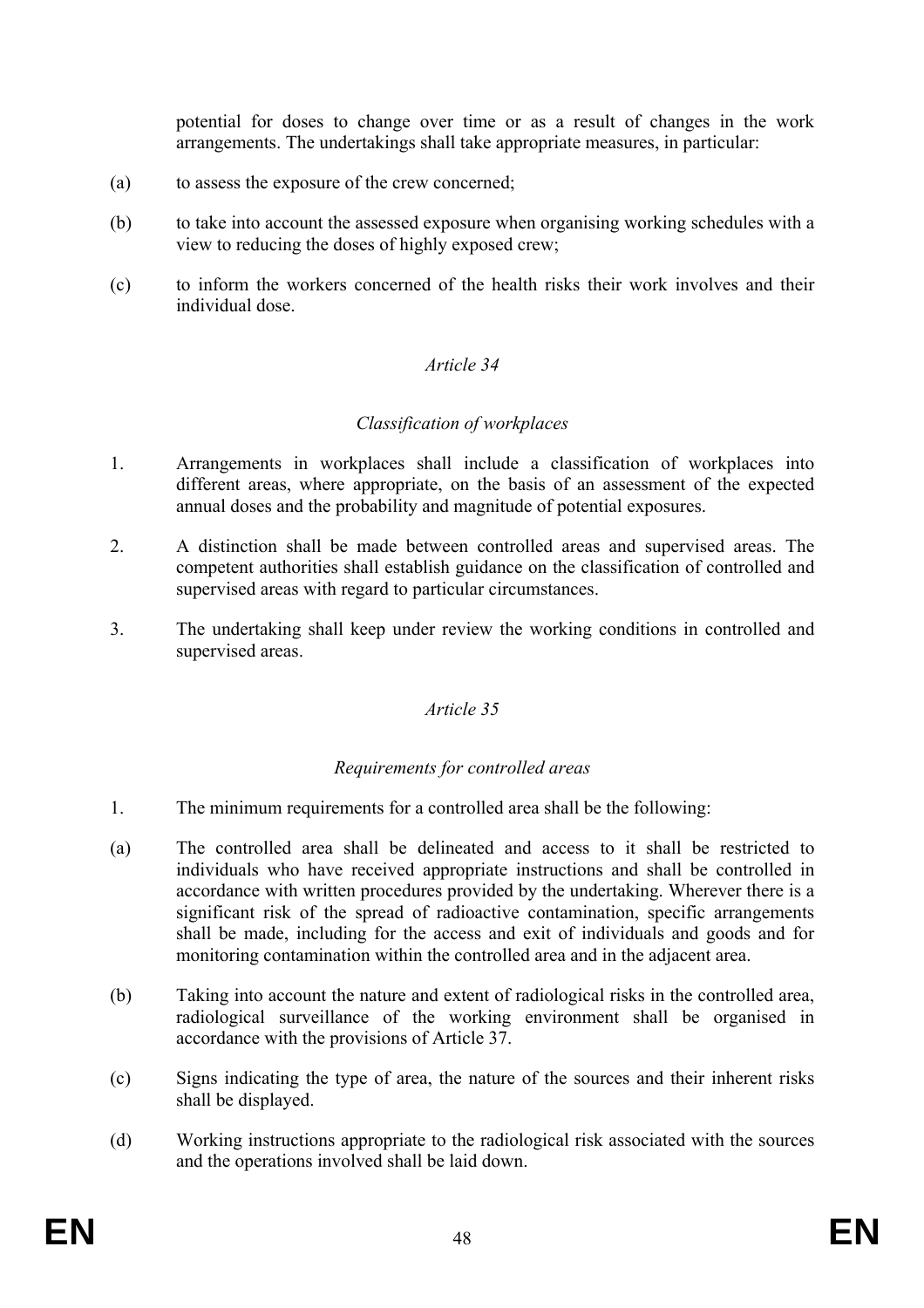2. The undertaking shall be responsible for implementation of these duties following consultations with the radiation protection expert.

## *Article 36*

## *Requirements for supervised areas*

- 1. The requirements for a supervised area shall be the following:
- (a) taking into account the nature and extent of radiological risks in the supervised area, radiological surveillance of the working environment shall be organised in accordance with the provisions of Article 37;
- (b) signs indicating the type of area, the nature of the sources and their inherent risks shall be displayed;
- (c) working instructions appropriate to the radiological risk associated with the sources and the operations involved shall be laid down.
- 2. The undertaking shall be responsible for implementation of these duties following consultations with the radiation protection expert.

## *Article 37*

## *Radiological surveillance of the working environment*

- 1. The radiological surveillance of the working environment referred to in Articles  $35(1)(b)$  and  $36(1)(a)$  shall comprise, where appropriate:
- (a) the measurement of external dose rates, indicating the nature and quality of the radiation in question;
- (b) the measurement of the air activity concentration and the surface density of contaminating radionuclides, indicating their nature and their physical and chemical states;
- (c) the measurement of radon concentrations in the workplace.
- 2. The results of these measurements shall be recorded and shall be used, if necessary, for estimating individual doses, as provided for in Articles 39.

## *Article 38*

## *Categorisation of exposed workers*

1. For the purposes of monitoring and surveillance, a distinction shall be made between two categories of exposed workers: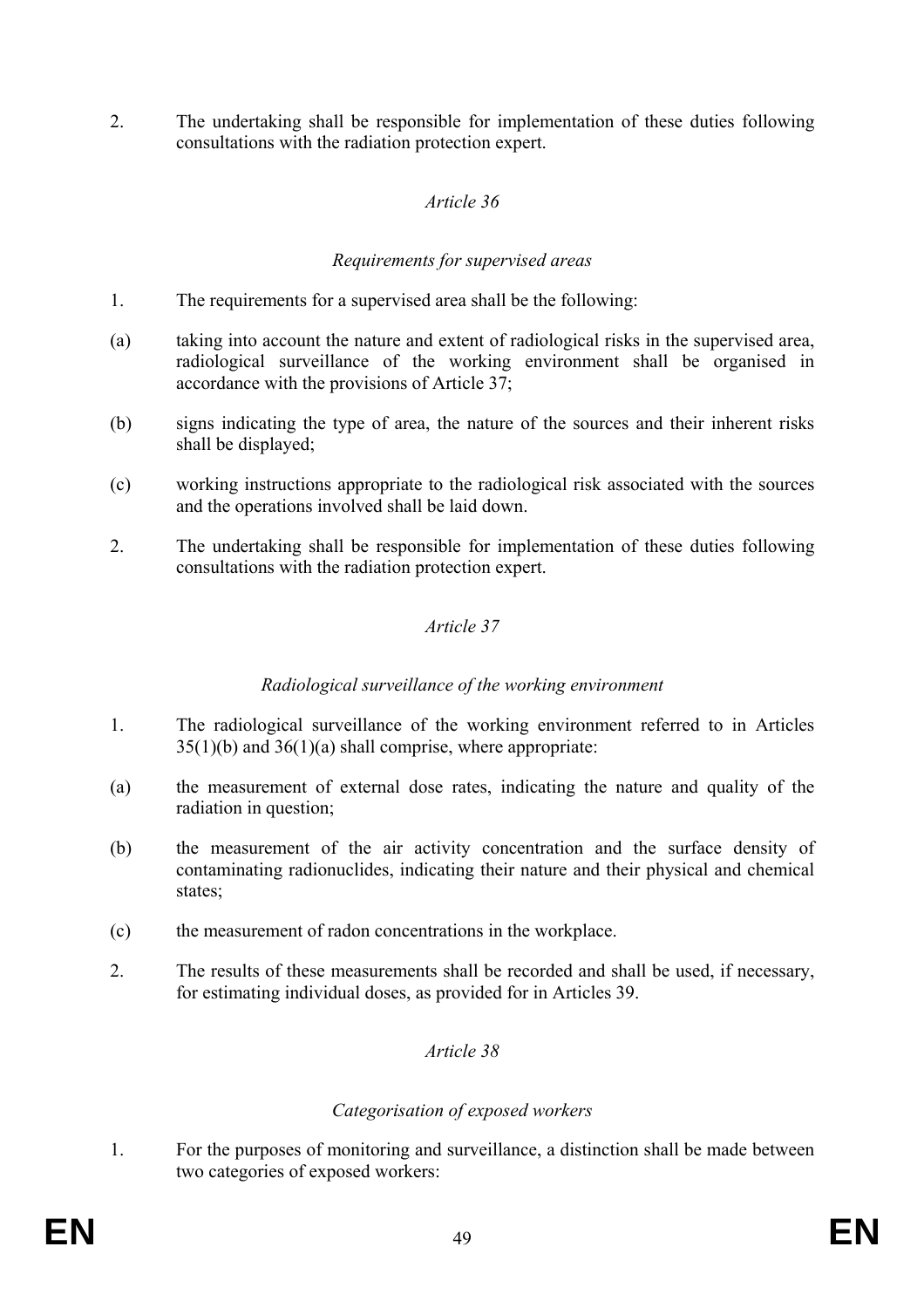- (a) category A: those exposed workers who are liable to receive an effective dose greater than 6 mSv per year or an equivalent dose greater than 15 mSv per year for the lens of the eye or greater than 150 mSv per year for skin and extremities;
- (b) category B: those exposed workers who are not classified as category A workers.
- 2. The distinction referred to in paragraph 1 shall be made prior to employment for work involving exposure and shall be subject to regular review on the basis of working conditions and medical surveillance.
- 3. For emergency workers, the distinction referred to in paragraph 1 of this Article, where appropriate, shall have no effect on the requirements for monitoring set out in Articles 37, 39 – 43 as long as the workers are not involved in an actual emergency exposure situation.

#### *Individual monitoring*

- 1. Category A workers shall be systematically monitored based on individual measurements performed by a dosimetry service. In cases where category A workers are liable to receive significant internal exposure or significant exposure of the lens of the eye or extremities an adequate system for monitoring shall be set up. The competent authority shall give special attention to the identification of such workers.
- 2. Monitoring for category B workers shall be at least sufficient to demonstrate that such workers are correctly classified in category B. Member States may require individual monitoring and if necessary individual measurements, performed by a dosimetry service, for category B workers.
- 3. In cases where individual measurements are impossible or inadequate, the individual monitoring shall be based on an estimate arrived at either from individual measurements made on other exposed workers or from the results of the surveillance of the working environment provided for in Article 37.

#### *Article 40*

## *Monitoring in the case of accidental exposure*

In the case of accidental exposure, the undertaking in collaboration with the dosimetry service shall assess the relevant doses and their distribution in the body.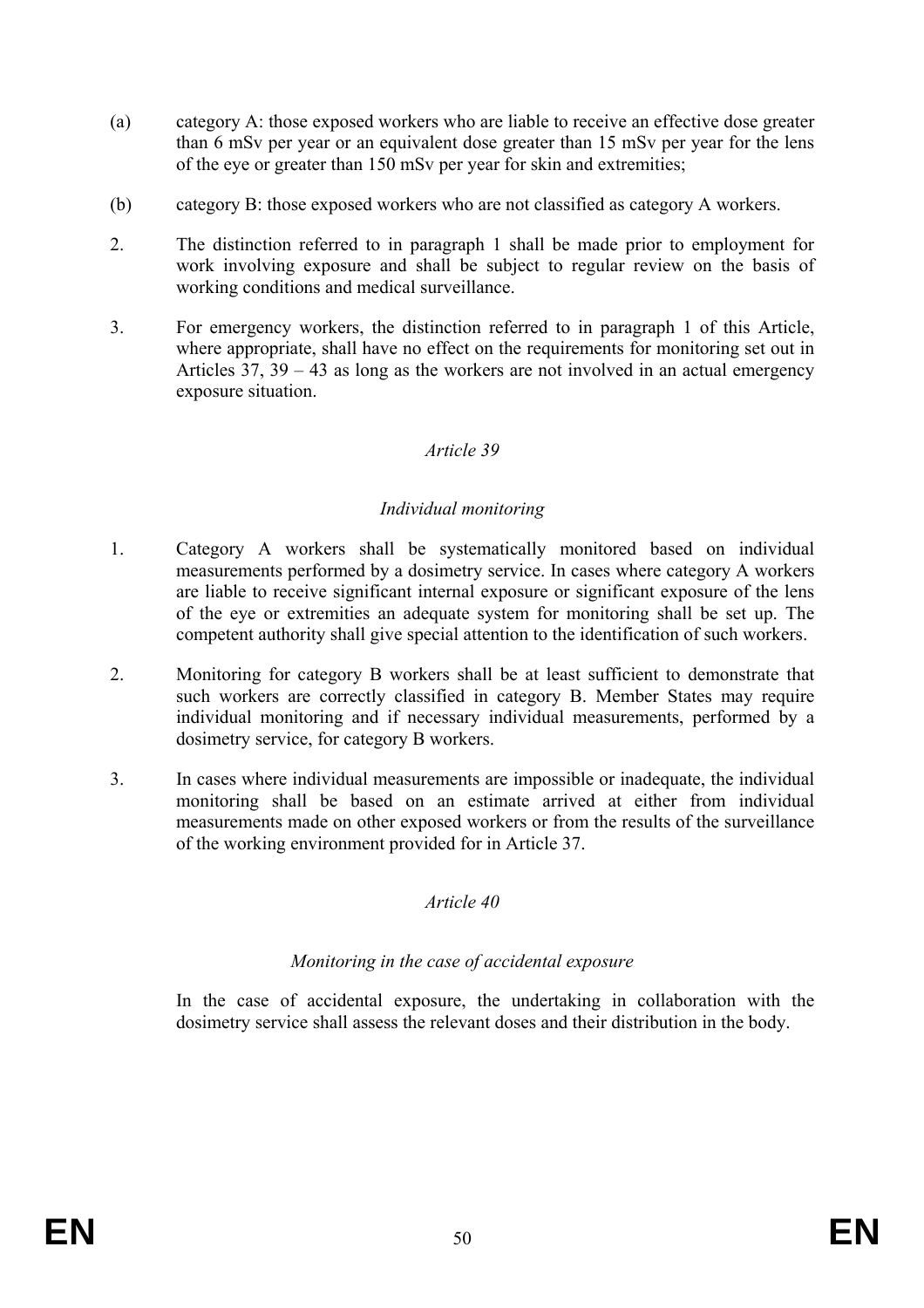## *Recording and reporting of results*

- 1. A record containing the results of individual monitoring shall be made for each exposed worker for whom such monitoring is performed.
- 2. For the purposes of paragraph 1, the following information on exposed workers shall be retained:
- (a) a record of the exposures measured or estimated, as the case may be, of individual doses pursuant to Articles 37, 40, 51,and 52;
- (b) in the case of exposures as referred to in Articles 40 and 52, the reports relating to the circumstances and the action taken;
- (c) the results of workplace monitoring used to assess individual doses where necessary.
- 3. The information referred in paragraph 1 shall be retained during the period of their working life involving exposure to ionising radiation and afterwards until they have or would have attained the age of 75 years, but in any case not less than 30 years after termination of the work involving exposure.
- 4. Exposure as referred to in Articles 40, 51, and 52 shall be recorded separately in the dose record referred to in paragraph 1.
- 5. Where the results of monitoring are used for the management of planned exposure situations, appropriate arrangements shall be made for not including in the records exposures attributed to an existing exposure situation namely background external radiation or radon ingress from soil in the case of industries processing naturally occurring radioactive material.

## *Article 42*

#### *Access to the results*

- 1. The Member States shall require that the results of the individual monitoring set out in Articles 39, 40 and 52 be:
- (a) made available to the competent authorities, to the undertaking, and to the employer of outside workers;
- (b) made available to the worker concerned in accordance with Article 43(1);
- (c) submitted to the occupational health services in order for them to interpret the implications of the results for human health, as provided for in Article 44;
- (d) submitted to the data system for individual radiological monitoring established by the Member State in accordance with paragraph 2.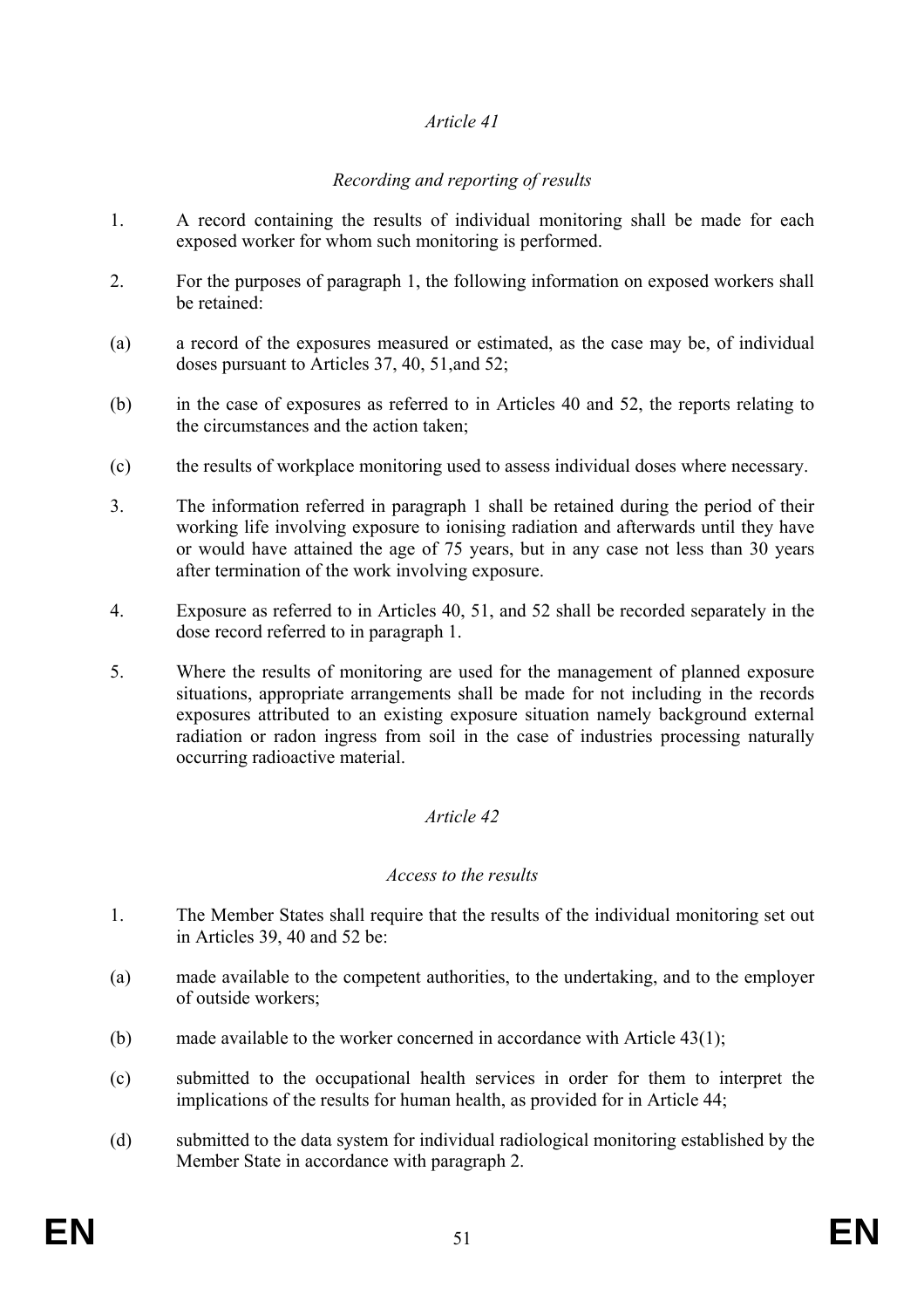- 2. Member States shall determine the arrangements under which the results of individual monitoring are conveyed.
- 3. The data system for individual radiological monitoring shall communicate at least the data listed in Annex VIII, Section A.
- 4. In the case of an accidental or emergency exposure, the results of individual monitoring shall be communicated without delay.

- 1. Member States shall require workers to have access at their request to the results of their individual monitoring, including the results of measurements which may have been used in estimating these results, or to the results of the assessment of their doses made as a result of workplace measurements.
- 2. Member States shall facilitate the exchange among competent authorities, occupational health services, radiation protection experts, or dosimetry services within the Union of all relevant information on the doses previously received by a worker in order to perform the medical examination prior to employment or classification as a category A worker pursuant to Article 44 and to control the further exposure of workers.

#### *Article 44*

## *Medical surveillance of exposed workers*

- 1. The medical surveillance of exposed workers shall be based on the principles that govern occupational medicine generally.
- 2. The medical surveillance of category A workers shall be the responsibility of occupational health services.

This medical surveillance shall allow for the state of health of workers under surveillance to be ascertained as regards their fitness for the tasks assigned to them. To this end, the occupational health services shall have access to any relevant information they require, including the environmental conditions in the working premises.

- 3. Medical surveillance shall include:
- (a) A medical examination prior to employment or classification as a category A worker to determine the worker's fitness for a post as a category A worker for which the worker is being considered.
- (b) Periodic reviews of health.

The state of health of all category A workers shall be reviewed at least once a year, in order to determine whether they remain fit to perform their duties. The nature of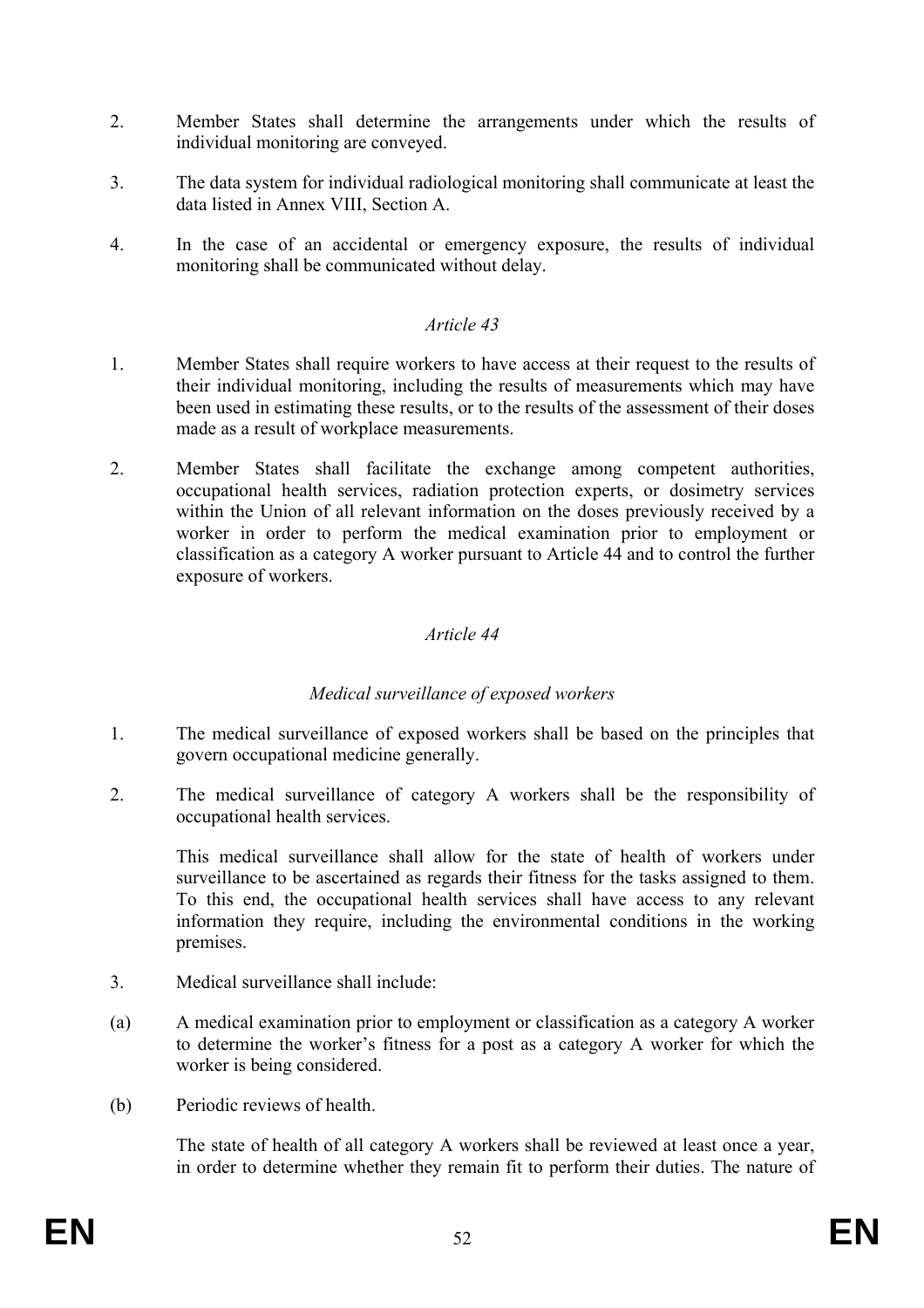these reviews, which can be performed as many times as the occupational health services consider necessary, shall depend on the type of work and on the individual worker's state of health.

4. The occupational health services may indicate the need for medical surveillance to continue after cessation of work for as long as they consider it necessary to safeguard the health of the person concerned.

#### *Article 45*

#### *Medical classification*

The following medical classification shall be established with respect to fitness for work as a category A worker:

- (a) fit;
- (b) fit, subject to certain conditions;
- (c) unfit.

#### *Article 46*

#### *Prohibition to employ or classify unfit workers*

No worker may be employed or classified for any period in a specific post as a category A worker if medical surveillance establishes that the worker is unfit for that specific post.

## *Article 47*

## *Medical records*

- 1. A medical record shall be opened for each category A worker and kept up to date so long as the worker remains a worker in that category. Thereafter, it shall be retained until the individual has or would have attained the age of 75 years, but in any case not less than 30 years after termination of the work involving exposure to ionising radiation.
- 2. The medical record shall include information regarding the nature of the employment, the results of the medical examinations prior to employment or classification as a category A worker, the periodic reviews of health and the record of doses required by Article 41.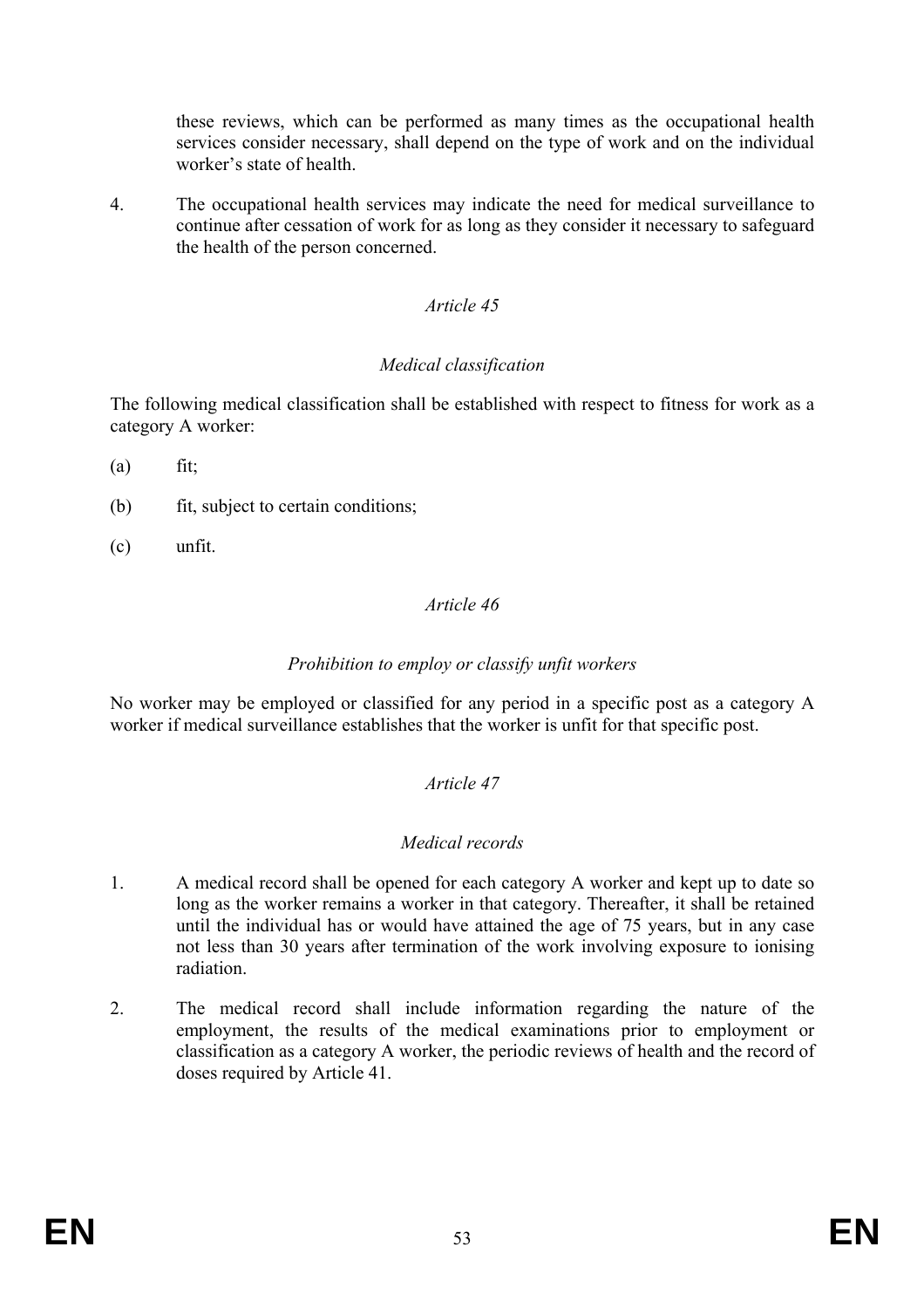#### *Special medical surveillance*

- 1. In addition to the medical surveillance of exposed workers provided for in Article 44, provision shall be made for any further action considered necessary by the occupational health services for the health protection of exposed individuals, such as further examinations, decontamination measures or urgent remedial treatment.
- 2. Special medical surveillance shall be performed in each case where an annual effective dose of 50 mSv in a year or any of the other dose limits laid down in Article 10(2) has been exceeded.
- 3. Subsequent exposure conditions shall be subject to the agreement of the occupational health services.

## *Article 49*

## *Appeals*

Member States shall lay down the procedure for appeal against the findings and decisions made pursuant to Articles 45, 46 and 48.

#### *Article 50*

## *Protection of outside workers*

- 1. Member States shall ensure that the system for individual radiological monitoring affords outside workers equivalent protection to that for workers employed on a permanent basis by the undertaking.
- 2. The undertaking shall be responsible, either directly or through contractual agreements with the employer of outside workers, for the operational aspects of the radiation protection of outside workers.
- 3. In particular, the undertaking shall:
- (a) check that the outside worker concerned has been passed as medically fit for the activities to be assigned to the worker;
- (b) ensure that, in addition to the basic training in radiation protection referred to in Article 16, the outside worker has received specific training in connection with the characteristics of both the controlled area and the activities;
- (c) ensure that the outside worker has been issued with the necessary personal protective equipment;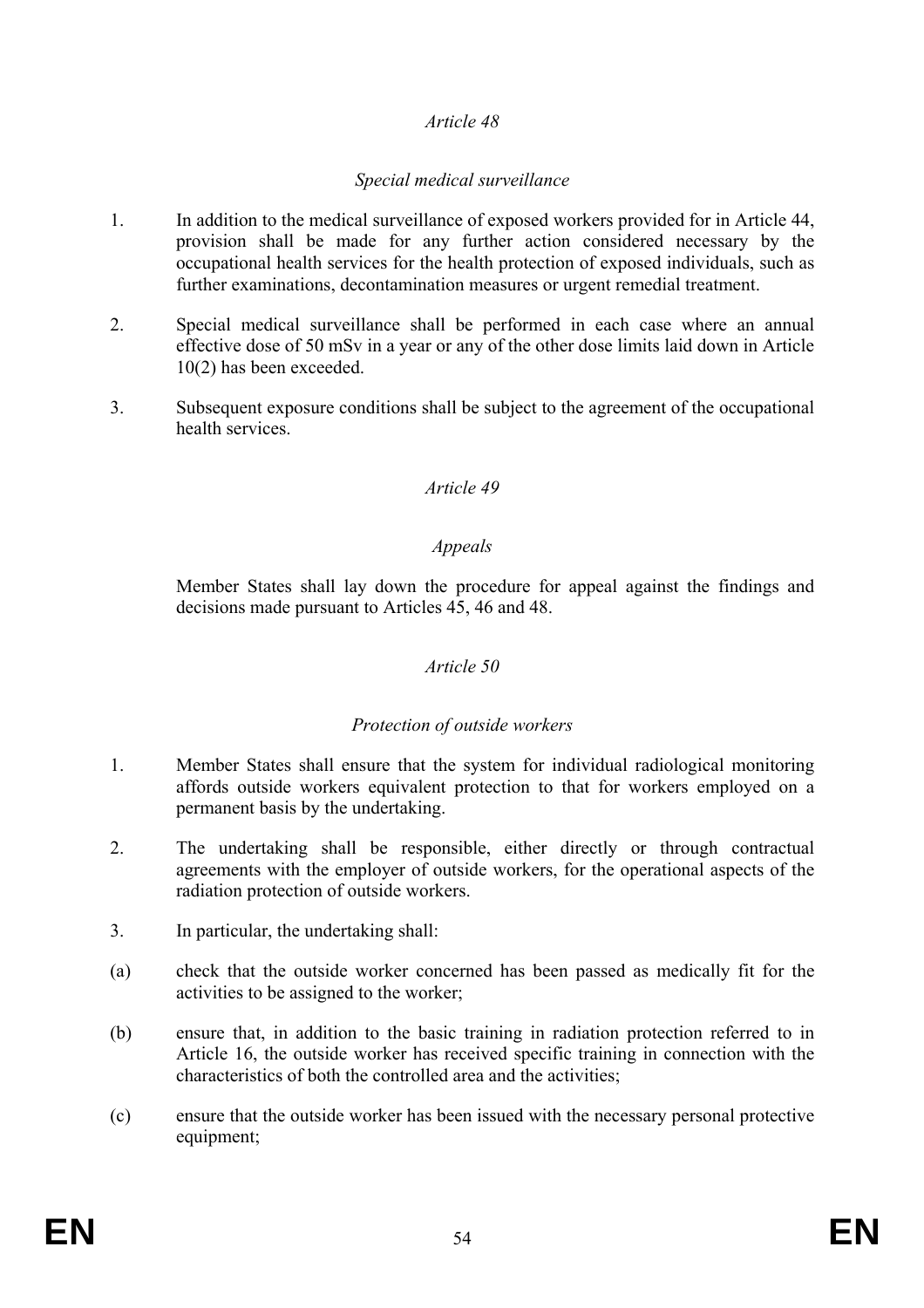- (d) ensure that the outside worker receives individual exposure monitoring appropriate to the nature of the activities, and any operational dosimetric monitoring that may be necessary;
- (e) ensure compliance with the system of protection as defined in Chapter III;
- (f) ensure or take all appropriate steps to ensure that after every activity the radiological data from individual exposure monitoring of each outside worker within the meaning of Annex VIII, Section B, point 2, are recorded.
- 4. Employers of outside workers shall, either directly or through contractual agreements with the undertaking, ensure that the radiation protection of their workers is in accordance with the relevant provisions of this Directive, in particular by:
- (a) ensuring compliance with the system of protection as defined in Chapter III;
- (b) providing the information and training in the field of radiation protection referred to in Article 16;
- (c) guaranteeing that their workers are subject to the assessment of exposure and medical surveillance under the conditions laid down in Articles 37, 39 to 48;
- (d) ensuring that the radiological data from the individual exposure monitoring of each of their workers within the meaning of Annex VIII, Section B, point 1, are kept up to date in the data system for individual radiological monitoring referred to in Article  $42(1)(d)$ .
- 5. All outside workers shall be obliged to make their own contribution as far as practicable towards the protection to be afforded to them by the radiological monitoring system referred to in paragraph 1.

## *Specially authorised exposures*

- 1. In exceptional circumstances evaluated case by case, excluding emergencies, the competent authorities may, where a specific operation so requires, authorise individual occupational exposures of identified volunteer workers exceeding the dose limits set out in Article 10, provided that such exposures are limited in time, confined to certain working areas and within the maximum exposure levels defined for the particular case by the competent authorities. The following conditions shall be taken into account:
- (a) only category A workers as defined in Article 38 may be subject to such exposures;
- (b) apprentices, students, pregnant women, and, if there is a risk of intake of radionuclides, breastfeeding women shall be excluded from such exposures;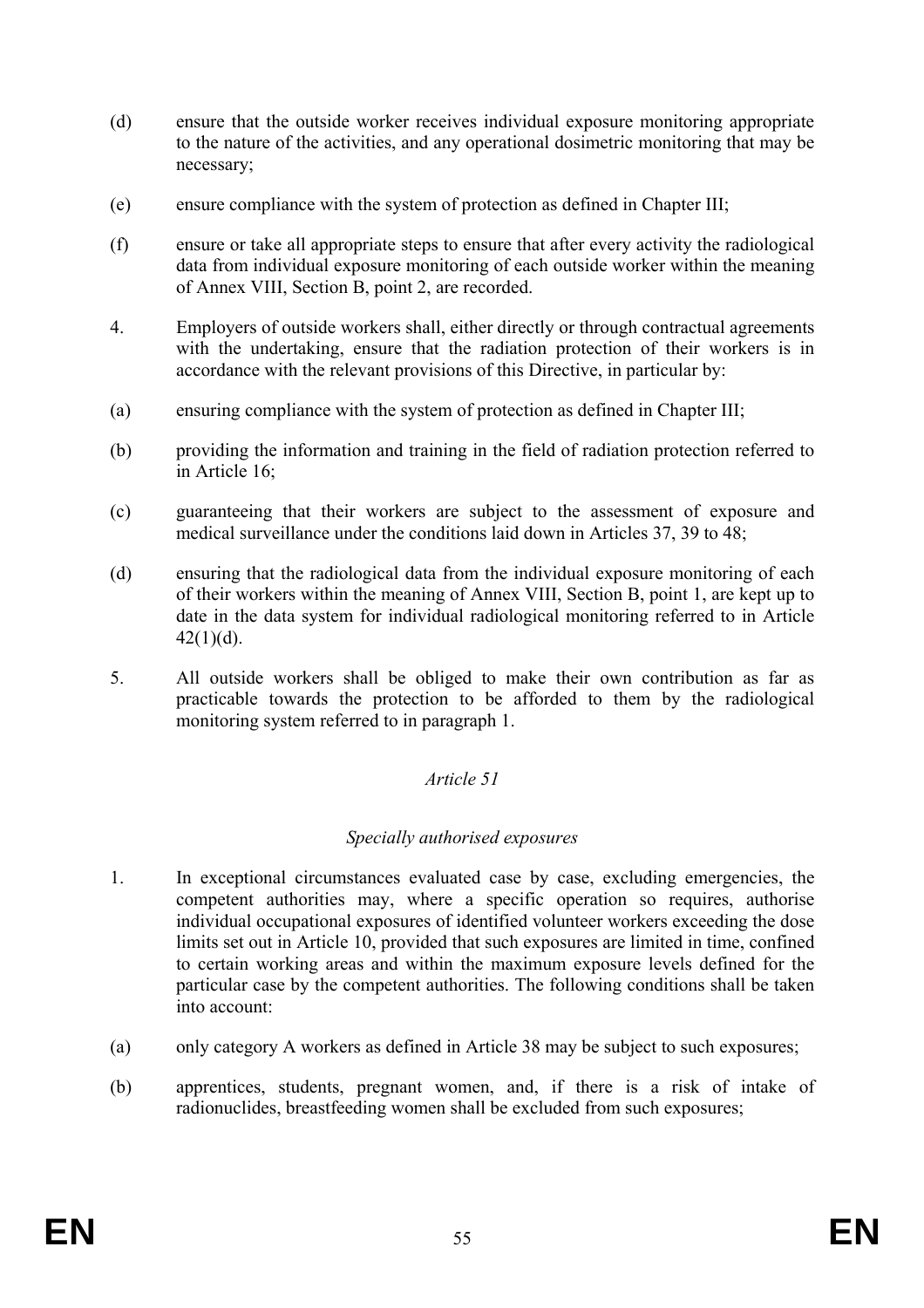- (c) the undertaking shall carefully justify such exposures in advance and thoroughly discuss them with the voluntary workers, their representatives, the occupational health services or the radiation protection expert;
- (d) information about the risks involved and the precautions to be taken during the operation shall be provided to the relevant workers in advance;
- (e) all doses relating to such exposures shall be separately recorded in the medical record referred to in Article 47 and the individual record referred to in Article 41.
- 2. The exceeding of dose limits as a result of specially authorised exposures shall not necessarily constitute a reason for excluding workers from their usual occupation or relocating them, without their agreement.
- 3. The exposure of space crew above the dose limits shall be managed as a specially authorised exposure.

#### *Emergency occupational exposure*

- 1. Emergency response organisations shall ensure that no emergency worker undertakes actions resulting in doses in excess of 50 mSv, except in specific cases identified in the national emergency plan. In such cases, appropriate reference levels above 50 mSv shall be defined. In exceptional situations, in order to save life, prevent severe radiation-induced health effects, or prevent the development of catastrophic conditions, a reference level above 100 mSv may be set.
- 2. Emergency response organisations shall ensure that emergency workers who are liable to undertake actions whereby 50 mSv may be exceeded are volunteers who have been clearly and comprehensively informed in advance of the associated health risks and the available protection measures.
- 3. In the event of an emergency exposure, Member States shall require radiological monitoring and medical surveillance of emergency workers. Individual monitoring or assessment of the individual doses shall be carried out as appropriate to the circumstances.

#### *Article 53*

#### *Radon in workplaces*

1. Within the action plan referred to in Article 103, Member States shall establish national reference levels for indoor radon concentrations. Such reference levels shall not exceed an annual average of  $1000$  Bq m<sup>-3</sup> for workplaces.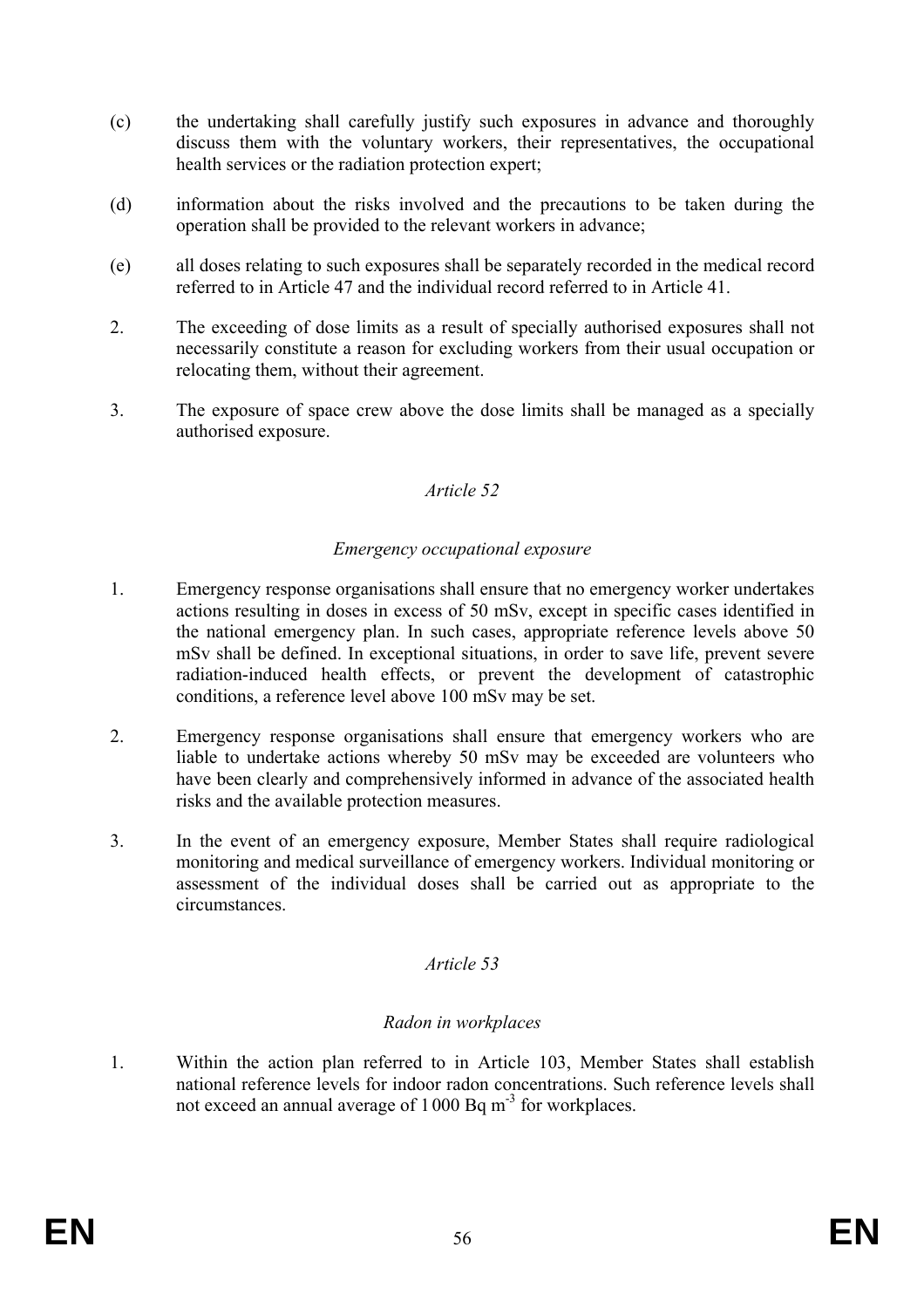- 2. Under the national action plan, Member States shall ensure that radon measurements are carried out in workplaces located on the ground floor or at basement level within radon-prone areas and in specific types of workplaces as identified in the action plan.
- 3. Member States shall require undertakings in which the national reference level for existing workplaces is exceeded to take appropriate action in order to reduce radon concentrations or exposures, in accordance with the principle of optimisation set out in Chapter III.
- 4. Where workplaces or specific rooms within a building continue to exceed the reference level despite the action taken in accordance with paragraph 3, the Member States shall manage this situation as a planned exposure situation and apply the relevant requirements for occupational exposure as specified in Article 31(d).

# **CHAPTER VII**

# **PROTECTION OF PATIENTS AND OTHER INDIVIDUALS SUBJECTED TO MEDICAL EXPOSURE**

## *Article 54*

#### *Justification*

1. Medical exposure shall show a sufficient net benefit, weighing the total potential diagnostic or therapeutic benefits it produces, including the direct benefits to health or well-being of an individual and the benefits to society, against the individual detriment that the exposure might cause, taking into account the efficacy, benefits and risks of available alternative techniques having the same objective but involving no or less exposure to ionising radiation.

Account shall also be taken of the individual detriment from the exposure of the medical radiological staff and other individuals.

In particular the following requirements shall be applied:

- (a) all new types of practices involving medical exposure shall be justified in advance before being generally adopted;
- (b) existing types of practices involving medical exposure shall be reviewed whenever new, important evidence about their efficacy or consequences is acquired;
- (c) all individual medical exposures shall be justified in advance taking into account the specific objectives of the exposure and the characteristics of the individual involved.

If a type of practice involving a medical exposure is not justified in general, a specific individual exposure of this type may be justified in special circumstances, to be evaluated on a case-by-case basis and documented.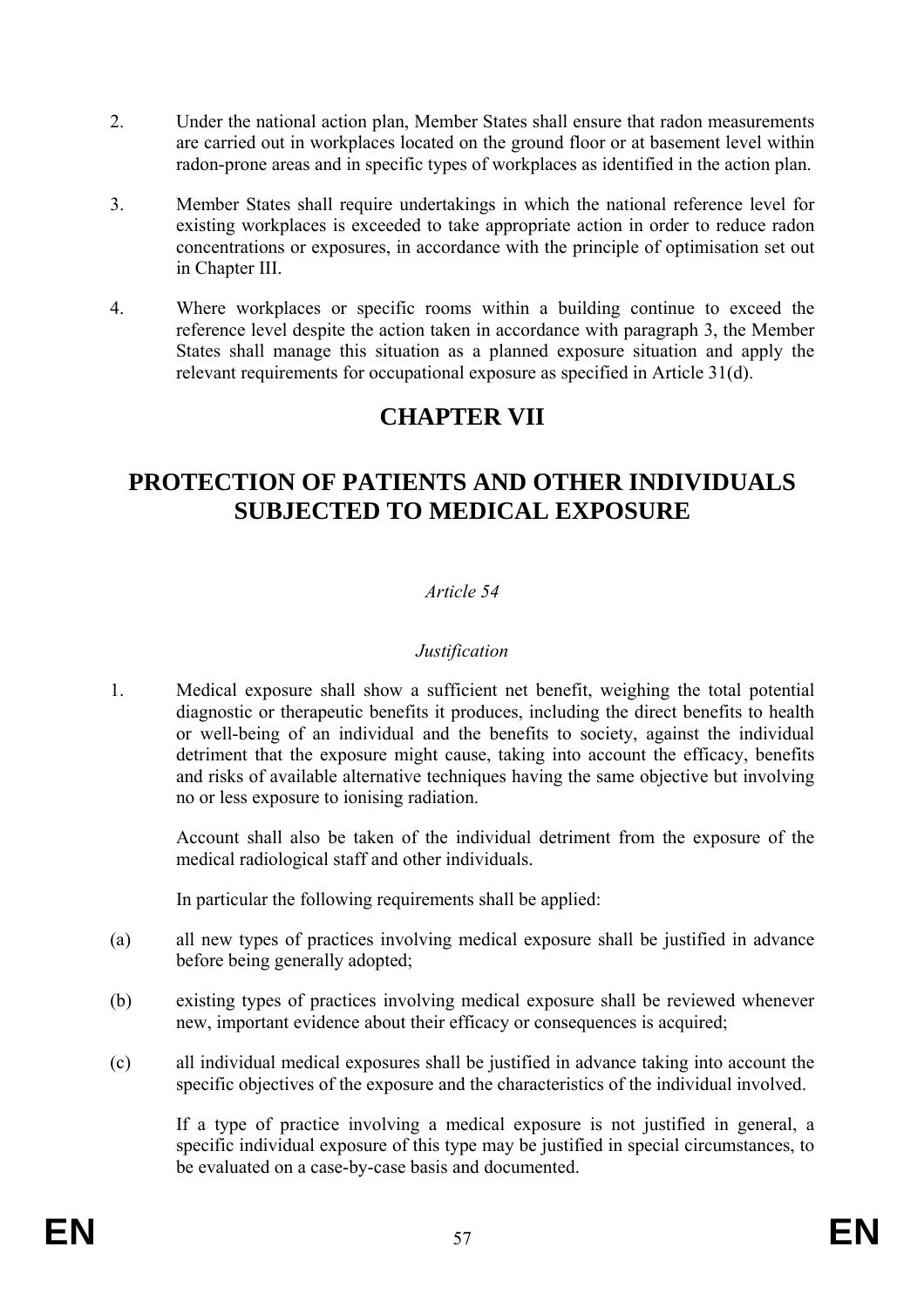The referrer and the practitioner shall seek, where practicable, to obtain previous diagnostic information or medical records relevant to the planned exposure and consider these data to avoid unnecessary exposure.

- 2. Medical exposure for biomedical and medical research shall be examined by an ethics committee, set up in accordance with national procedures and/or by the competent authorities;
- 3. Specific justification for medical radiological procedures to be performed as part of a health screening programme shall be carried out by the health authority in conjunction with appropriate professional bodies.
- 4. The exposure of carers and comforters shall show a sufficient net benefit, taking into account the direct health benefits to a patient, the benefits to the carer / comforter and the detriment that the exposure might cause.
- 5. Any medical radiological procedure on an asymptomatic individual, to be performed for the early detection of disease, shall be part of a health screening programme, or shall require specific documented justification for that individual by the practitioner, in consultation with the referrer, following guidelines from relevant professional bodies and competent authorities. Special attention shall be given to the provision of information to the patients, as required by Article 56(3).
- 6. If an exposure cannot be justified in accordance with paragraphs 1-5, it shall be prohibited.

## *Article 55*

## *Optimisation*

1. All doses due to medical exposure for radiodiagnostic and interventional radiology purposes shall be kept as low as reasonably achievable consistent with obtaining the required imaging information, taking into account economic and social factors.

For all medical exposure of individuals for radiotherapeutic purposes, exposures of target volumes shall be individually planned, taking into account that doses of nontarget volumes and tissues shall be as low as reasonably achievable and consistent with the intended radiotherapeutic purpose of the exposure.

- 2. Member States shall ensure the establishment, regular review and use of diagnostic reference levels for radiodiagnostic examinations, and when appropriate, for interventional radiology procedures, and the availability of guidance for this purpose.
- 3. Member States shall ensure that for each biomedical and medical research project:
- (a) the individuals concerned participate voluntarily;
- (b) these individuals are informed about the risks of exposure;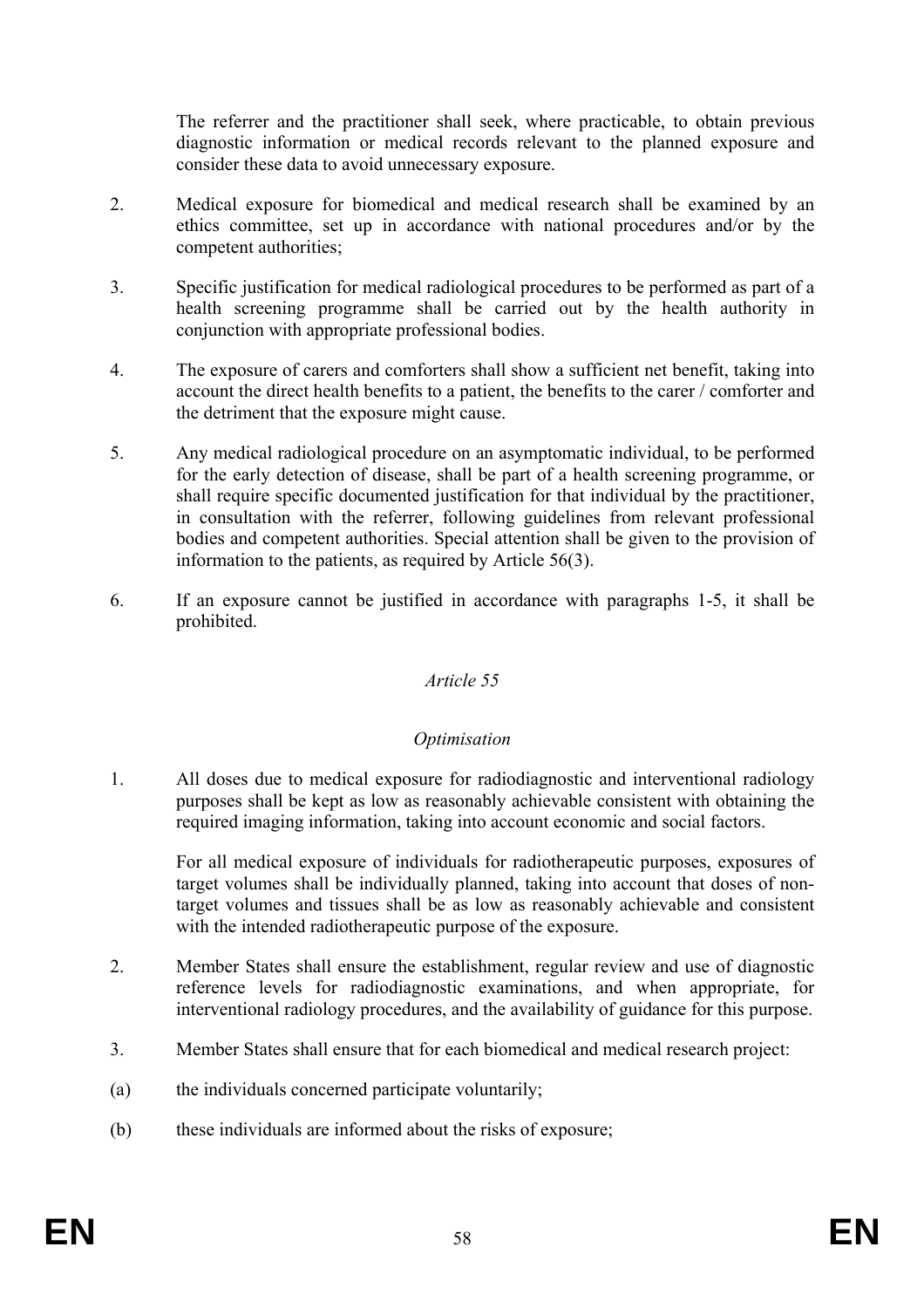- (c) a dose constraint is established for individuals for whom no direct medical benefit is expected from exposure;
- (d) in the case of patients who voluntarily accept to undergo an experimental diagnostic or therapeutic practice and who are expected to receive a diagnostic or therapeutic benefit from this practice, the dose levels concerned shall be considered on an individual basis by the practitioner and/or referrer.
- 4. The optimisation shall include the selection of equipment, the consistent production of adequate diagnostic information or therapeutic outcomes, the practical aspects of medical exposure procedures, quality assurance, and the assessment and evaluation of patient and staff doses or administered activities, taking into account economic and social factors.
- 5. Member States shall ensure that:
- (a) dose constraints are established for the exposure of carers and comforters;
- (b) appropriate guidance is established for the exposure of carers and comforters;
- 6. Member States shall ensure that in the case of a patient undergoing treatment or diagnosis with radionuclides, the practitioner or the undertaking, as appropriate, provides the patient or legal guardian with written instructions with a view to restricting doses to persons in contact with the patient as far as reasonably achievable and providing information on the risks of ionising radiation.

These instructions shall be handed out before leaving the hospital or clinic or a similar institution.

#### *Article 56*

#### *Responsibilities*

- 1. The referrer and the practitioner shall be involved in the justification process as specified by Member States.
- 2. Member States shall ensure that any medical exposure takes place under the clinical responsibility of a practitioner.
- 3. The practitioner shall ensure that the patient or legal guardian is provided with adequate information relating to the benefits and risks associated with the radiation dose from the medical exposure to enable informed consent. Similar information as well as relevant guidance in accordance with Article 55(5)(b) shall be given to carers and comforters.
- 4. Practical aspects of medical exposure procedures may be delegated by the undertaking or the practitioner, as appropriate, to one or more individuals entitled to act in this respect in a recognised field of specialisation.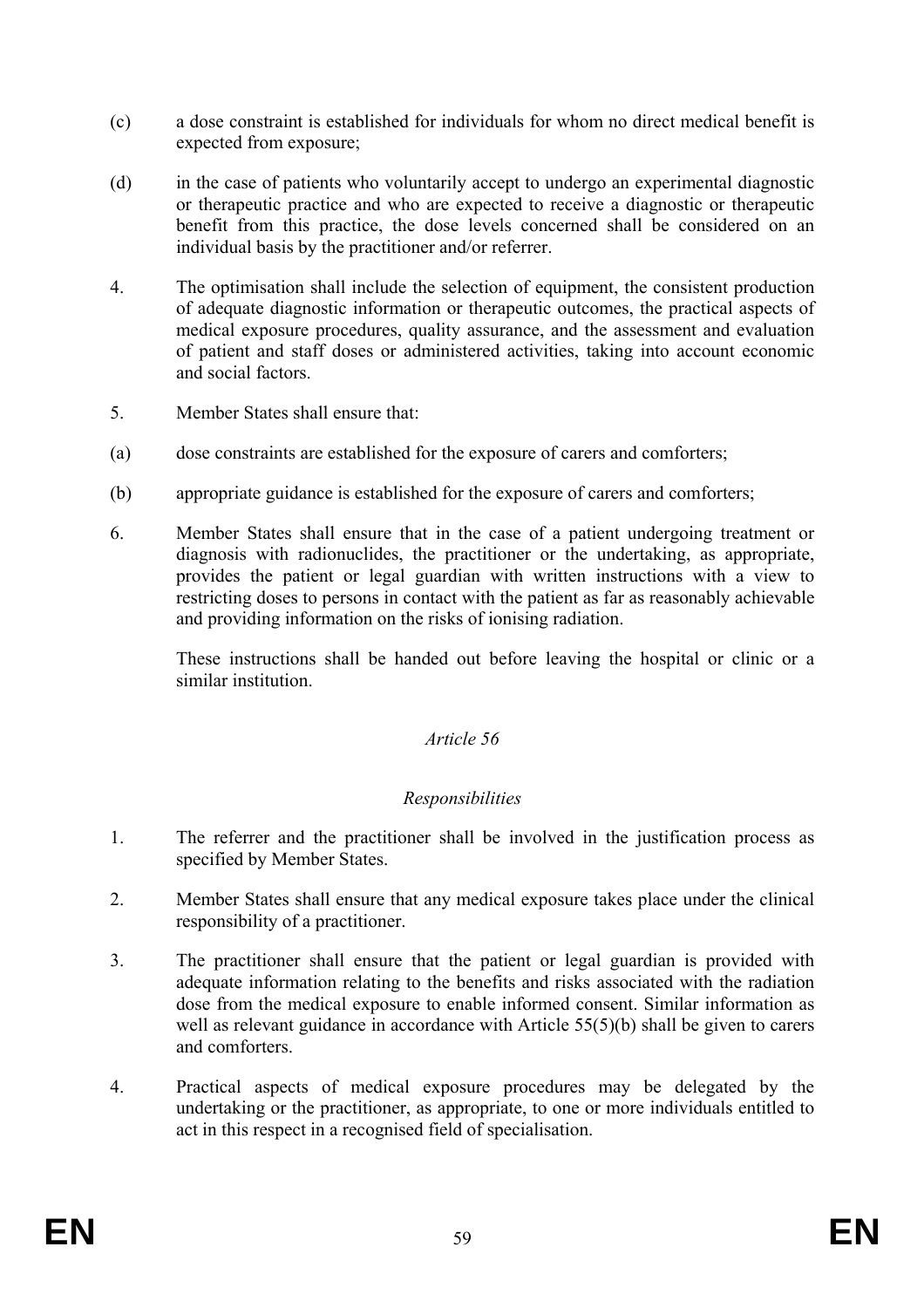## *Procedures*

- 1. Written protocols for every type of standard medical radiological procedure shall be established for each equipment.
- 2. Member States shall ensure that referral guidelines for medical imaging, taking into account the radiation doses, are available to the referrers.
- 3. In medical radiological practices, a medical physics expert shall be appropriately involved, the level of involvement being commensurate with the radiological risk posed by the practice. In particular:
- (a) in radiotherapeutic practices other than standardised therapeutic nuclear medicine practices, a medical physics expert shall be closely involved;
- (b) in standardised therapeutical nuclear medicine practices as well as in radiodiagnostic and interventional radiology practices, a medical physics expert shall be involved;
- (c) for other simple radiodiagnostic procedures, a medical physics expert shall be involved, as appropriate, for consultation and advice on matters relating to radiation protection concerning medical exposure.
- 4. Clinical audits shall be carried out in accordance with national procedures.
- 5. Member States shall ensure that appropriate local reviews are undertaken whenever diagnostic reference levels are consistently exceeded and that corrective action is taken where appropriate.

## *Article 58*

## *Training*

Member States shall ensure that training and recognition requirements, as laid down in Articles 81, 15 and 19, are met for the practitioner, the medical physics expert and the individuals referred to in Article 56(4).

## *Article 59*

## *Equipment*

- 1. Member States shall take such steps as they consider necessary with a view to avoiding unnecessary proliferation of medical radiological equipment.
- 2. Member States shall ensure that: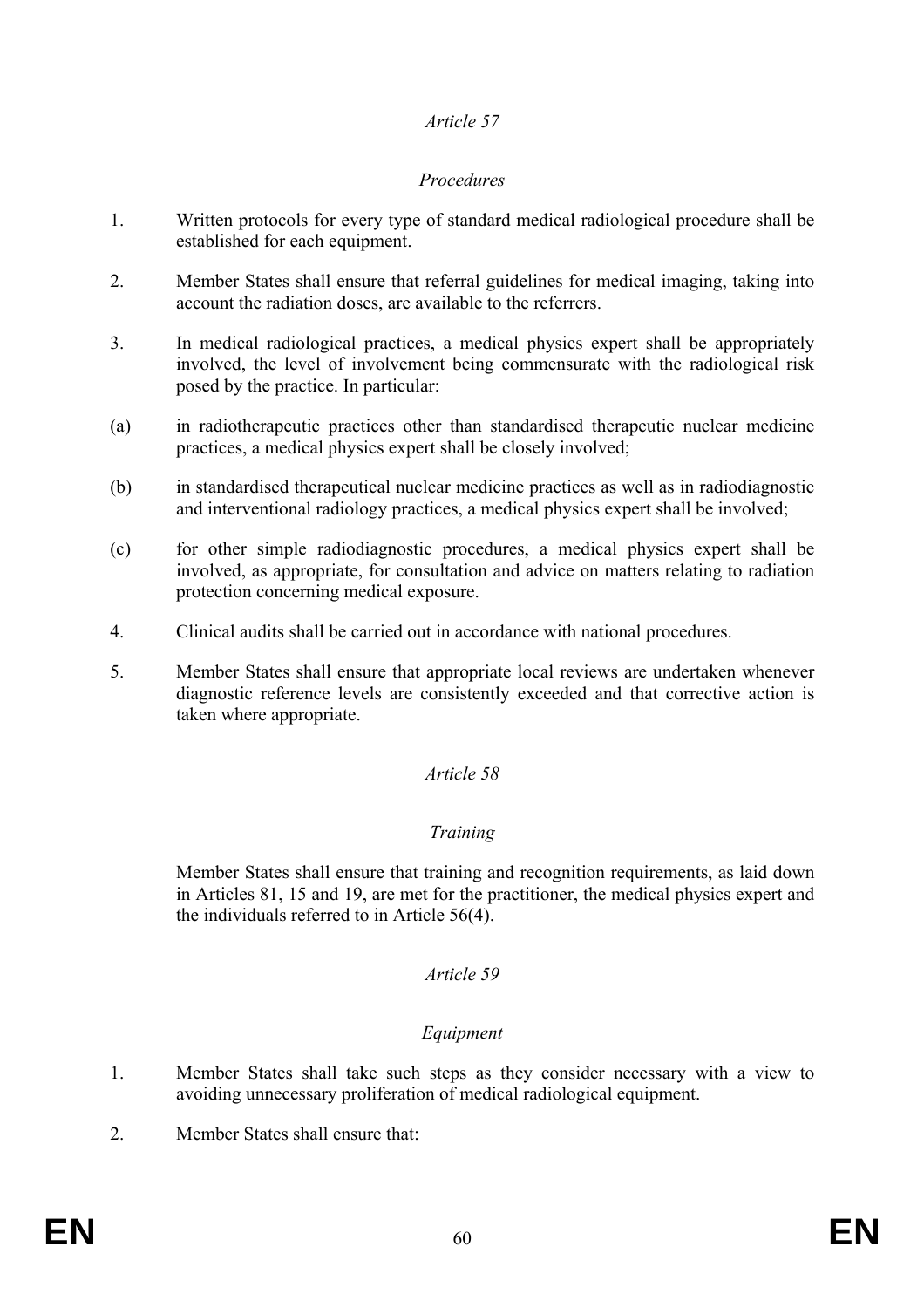- (a) all medical radiological equipment in use is kept under strict surveillance regarding radiation protection;
- (b) an up-to-date inventory of medical radiological equipment for each medical radiological installation is available to the competent authorities;
- (c) appropriate quality assurance programmes and dose or administered activity assessments are implemented by the undertaking; and
- (d) acceptance testing, involving the medical physics expert, is carried out before the first use of the equipment for clinical purposes, and performance testing is carried out thereafter on a regular basis, and after any major maintenance procedure.
- 3. Competent authorities shall take steps to ensure that the necessary measures are taken by the undertaking to improve inadequate or defective features of medical radiological equipment. They shall also adopt specific criteria for the acceptability of equipment in order to indicate when appropriate corrective action is necessary, including, if appropriate, taking the equipment out of service.
- 4. The use of fluoroscopy equipment without a device to control the dose rate, or without an image intensifier or equivalent device, shall be prohibited.
- 5. Any equipment used for interventional radiology and computed tomography shall have a device or a feature informing the practitioner of the quantity of radiation produced by the equipment during the medical radiological procedure. Any other medical radiodiagnostic equipment brought into use after this Directive has entered into force shall have such a device or a feature or equivalent means of determining the quantity of radiation produced. The radiation dose shall form part of the report on the examination.

#### *Special practices*

- 1. Member States shall ensure that appropriate medical radiological equipment, practical techniques and ancillary equipment are used for medical exposure
- (a) of children;
- (b) as part of a health screening programme;
- (c) involving high doses to the patient, such as interventional radiology, computed tomography or radiotherapy.

Special attention shall be given to quality assurance programmes and the assessment of dose or administered activity, as mentioned in Article 59(2)(c), for these practices.

2. Member States shall ensure that practitioners and those individuals referred to in Article 56(4) who perform the exposures referred to in paragraph 1 obtain appropriate training in these medical radiological practices as required by Article 19.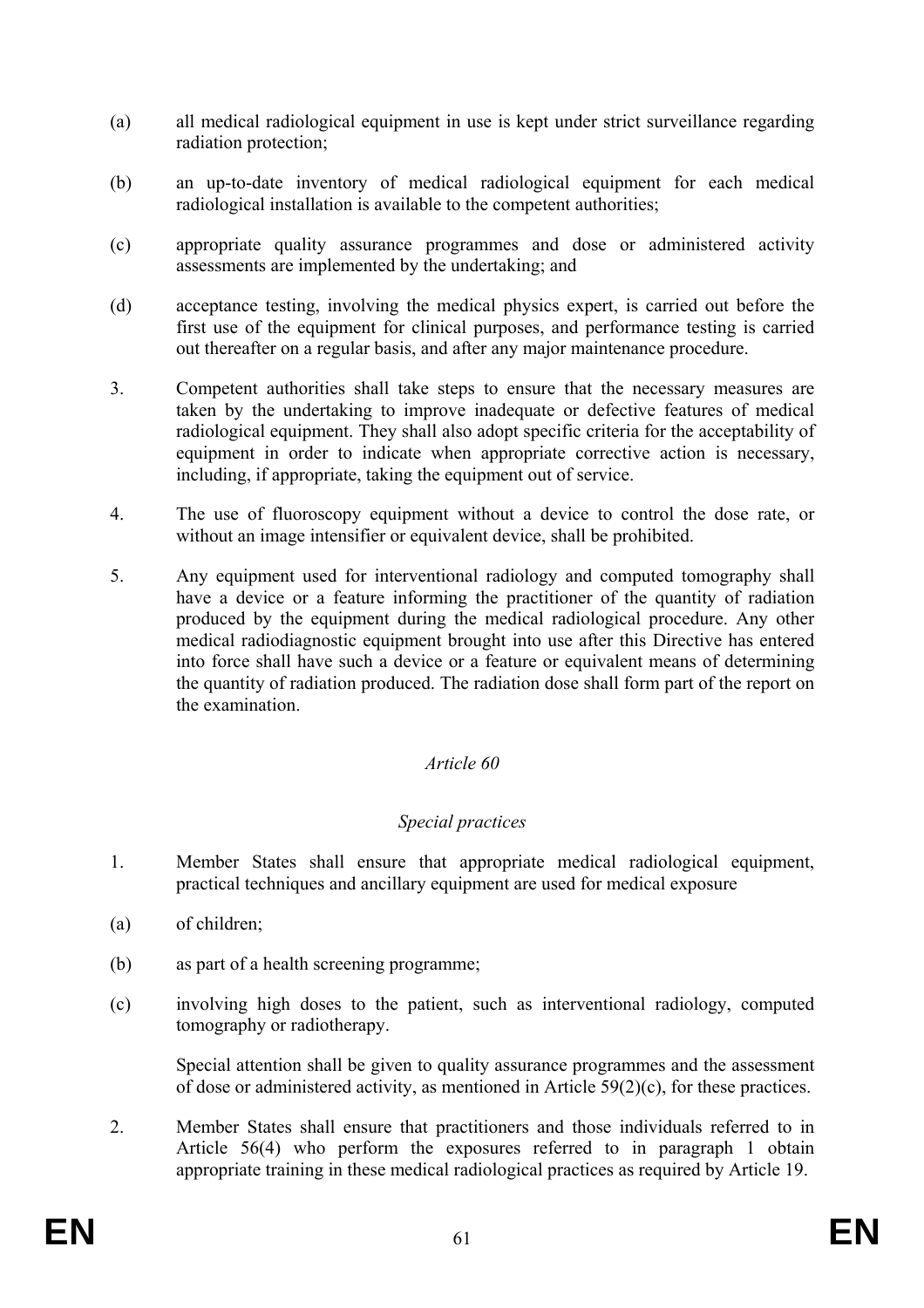## *Special protection during pregnancy and breastfeeding*

1. In the case of a woman of childbearing age, the referrer and the practitioner shall inquire as specified by Member States whether she is pregnant or breastfeeding, if relevant.

If pregnancy cannot be excluded, depending on the type of medical exposure, in particular if abdominal and pelvic regions are involved, special attention shall be given to the justification, particularly the urgency, and to the optimisation of the medical exposure, taking into account the exposure both of the expectant mother and the unborn child.

- 2. In the case of breastfeeding women, in nuclear medicine, depending on the type of medical examination or treatment, special attention shall be given to the justification, particularly the urgency, and to the optimisation of the medical exposure, taking into account the exposure both of the mother and the child.
- 3. Without prejudice to paragraphs 1 and 2, Member States shall take measures to increase the awareness of women to whom this Article applies, such as public notices in appropriate places.

#### *Article 62*

#### *Accidental and unintended exposures*

Member States shall ensure that

- (a) all reasonable steps are taken to minimise the probability and magnitude of accidental or unintended exposures of patients from all medical radiological procedures, taking into account economic and social factors;
- (b) for radiotherapeutic practices the quality assurance programme includes a study of the risk of accidental or unintended exposures;
- (c) for all medical exposures the undertaking implements a system for the registration and analysis of events involving or potentially involving accidental or unintended exposures;
- (d) the undertaking declares as soon as possible to the competent authorities the occurrence of significant events as defined by the authorities, including the results of the investigation and the corrective measures to avoid such events. The competent authorities shall share this information with the competent authorities for post-market surveillance established in Council Directive 93/42/EEC concerning medical devices;
- (e) arrangements are made to inform the referrer, the practitioner and the patient about an unintended or accidental exposure.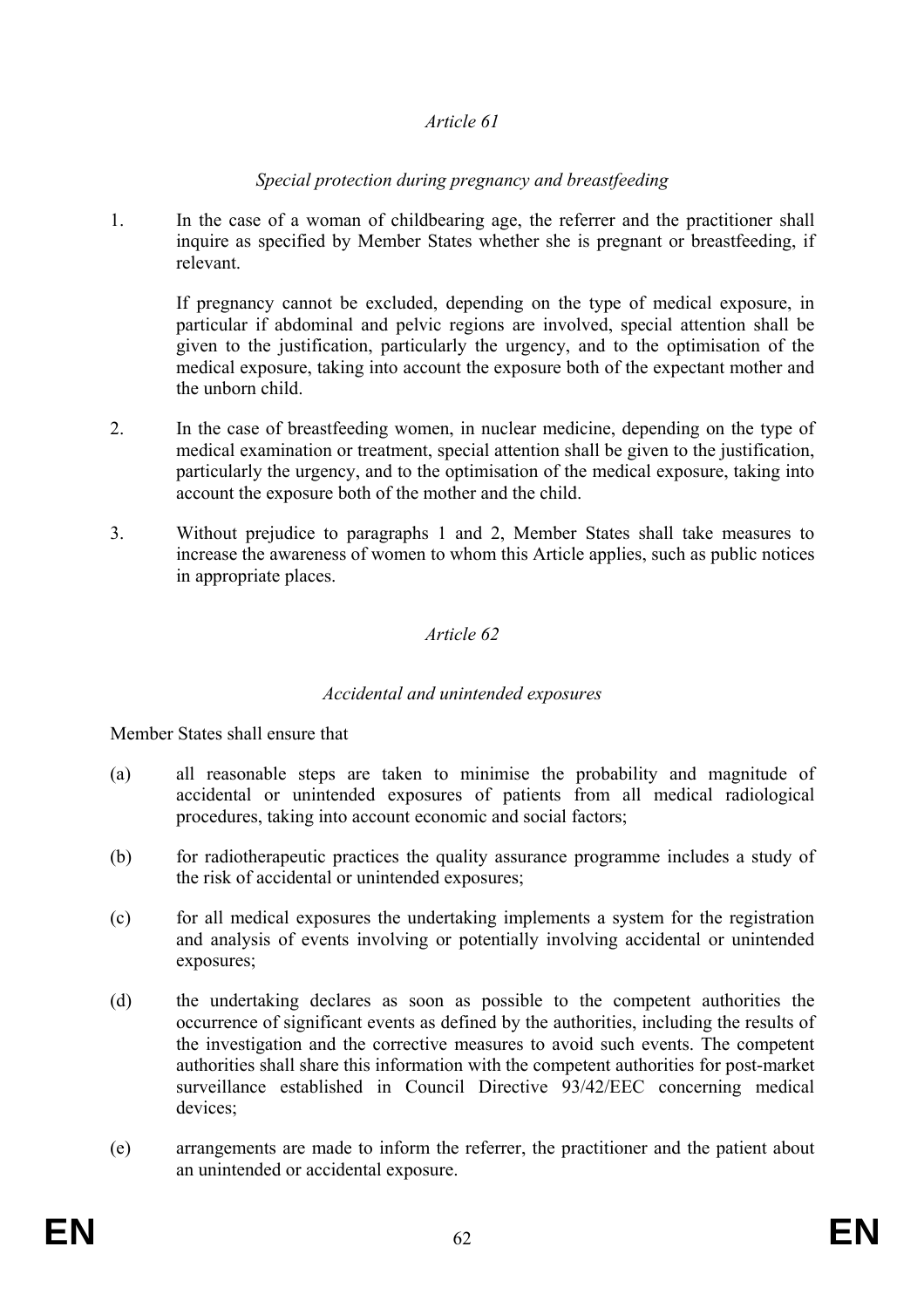## *Estimates of population doses*

Member States shall ensure that the distribution of individual dose estimates from medical exposure is determined and shall take into account the age distribution and the gender of the exposed population.

## **CHAPTER VIII**

# **PROTECTION OF MEMBERS OF THE PUBLIC**

## **SECTION 1**

## **PROTECTION OF THE MEMBERS OF THE PUBLIC IN NORMAL CIRCUMSTANCES**

## *Article 64*

## *Principles of protection of members of the public*

Member States shall create the conditions necessary to ensure the best possible protection of members of the public under the prevailing circumstances, based on the principles set out in Chapter III on the system of radiation protection and applying the requirements laid down in the present Chapter.

## *Article 65*

## *Operational protection of members of the public*

- 1. The operational protection of members of the public in normal circumstances from practices subject to licensing shall include all arrangements and surveys for detecting and eliminating factors which, in the course of any operation involving exposure to ionising radiation, are liable to create a risk of exposure for the members of the public which cannot be disregarded from the radiation protection point of view. Such protection shall include the following tasks:
- (a) examination and approval of plans for installations involving an exposure risk, and of the proposed siting of such installations within the territory concerned, from the point of view of radiation protection;
- (b) acceptance into service of new installations involving an exposure risk, subject to adequate protection being provided against any exposure or radioactive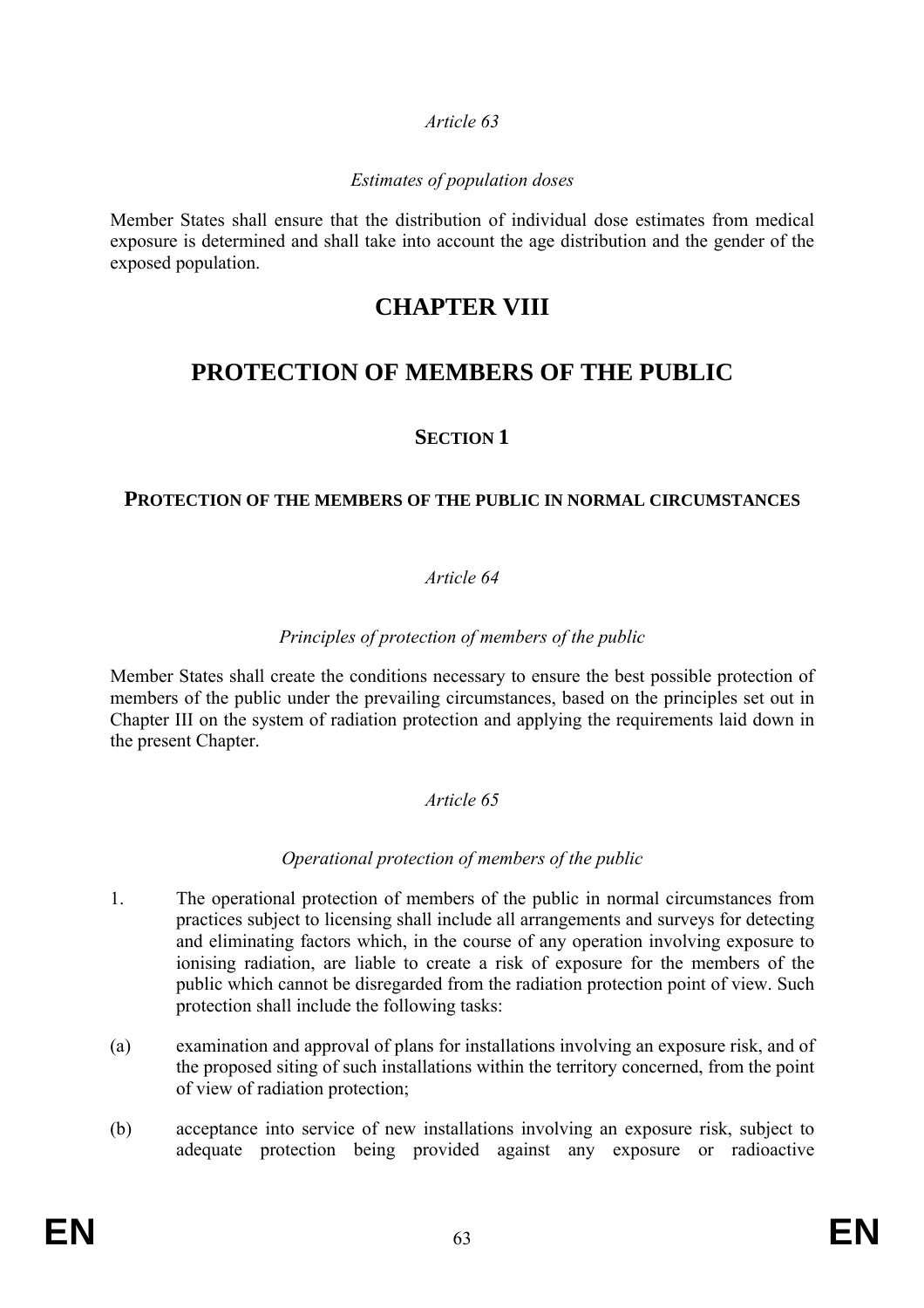contamination liable to extend beyond the perimeter, taking into account, if relevant, demographic, meteorological, geological, hydrological and ecological conditions;

(c) examination and approval of plans for the discharge of radioactive effluents.

These tasks shall be carried out in accordance with rules laid down by the competent authorities on the basis of the exposure risk involved.

- 2. The competent authority shall establish authorised limits for discharging radioactive effluents. These discharge authorisations shall
- (a) take into account the results of the optimisation of public exposure;
- (b) reflect good practice in the operation of similar facilities;
- (c) allow a margin for operational flexibility of a facility.

## *Article 66*

## *Estimation of doses to the members of the public*

- 1. Member States shall, on the basis of the exposure risk involved, establish a system for the estimation of doses to members of the public from planned exposure situations.
- 2. The competent authorities shall identify practices where a realistic assessment of doses to members of the public shall be carried out. For other practices Member States may require only a screening assessment with generic data.
- 3. For the realistic assessment of doses to the members of the public, the competent authority shall:
- (a) ensure that dose estimates for practices as referred to in Article 65 are made as realistic as possible for representative persons;
- (b) decide on the frequency of assessments and take all necessary steps to identify the representative person, taking into account the effective pathways for transmission of the radioactive substances;
- (c) ensure, taking into account the radiological risks, that the estimates of doses to members of the public include:
	- (i) assessment of the doses due to external radiation, indicating, where appropriate, the quality of the radiation in question;
	- (ii) assessment of the intake of radionuclides, indicating the nature of the radionuclides and, where necessary, their physical and chemical states, and determination of the activity and concentrations of these radionuclides;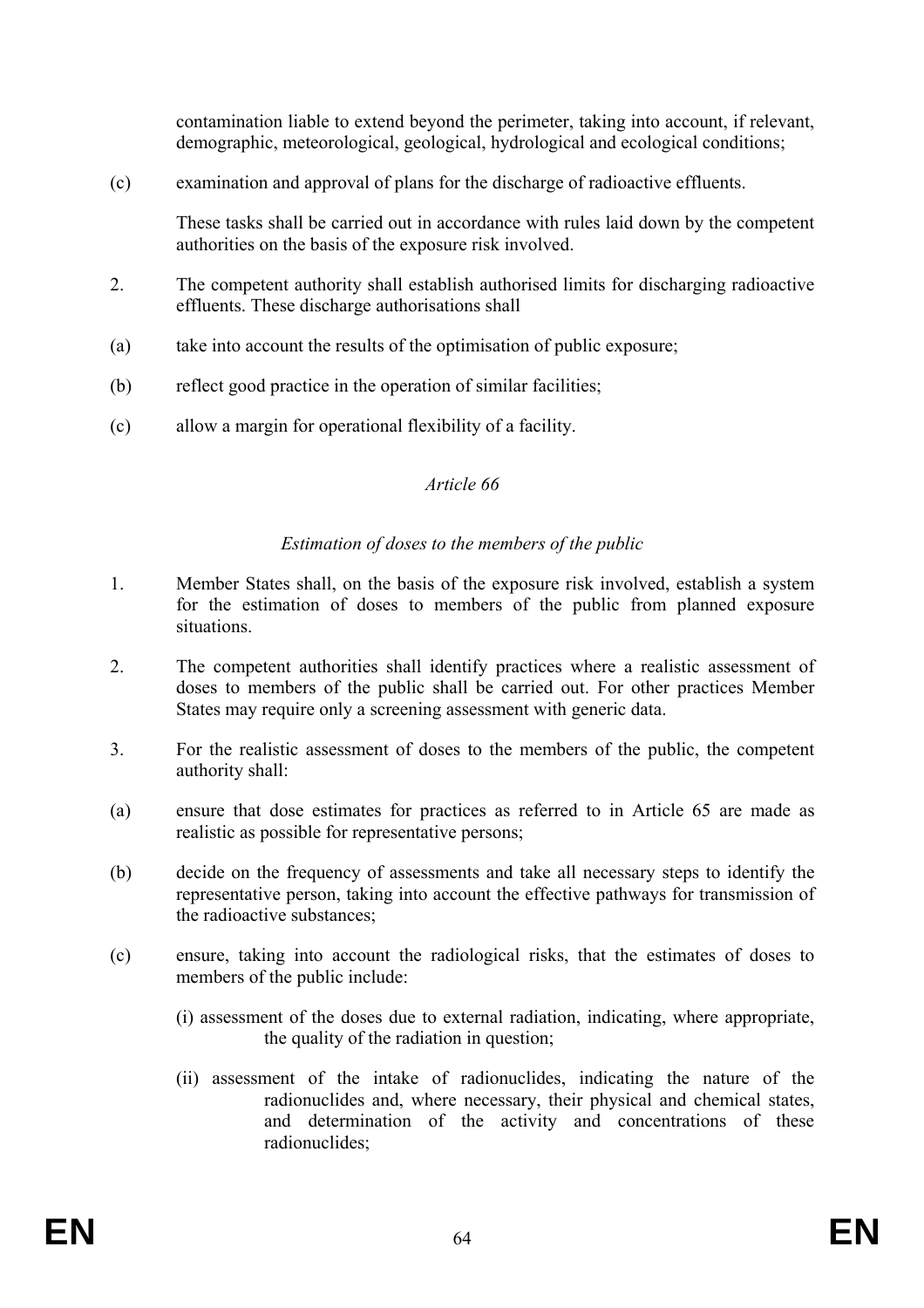- (iii) assessment of the doses that the representative person is liable to receive and specification of the characteristics of the representative person;
- (d) require records to be kept and be made available to all stakeholders relating to measurements of external exposure, estimates of intakes of radionuclides and radioactive contamination, and the results of the assessment of the doses received by the representative person.

#### *Monitoring of radioactive discharges*

- 1. Member States shall require the undertaking responsible for practices where a discharge authorisation is granted to monitor appropriately the radioactive airborne or liquid discharges into the environment and to report the results of this monitoring to the competent authority.
- 2. Member States shall require any undertaking responsible for a nuclear power reactor or reprocessing plant to monitor discharges in normal operation in accordance with the standardised information selected for monitoring and reporting to the European Commission as laid down in Commission Recommendation  $2004/2$ /Euratom<sup>22</sup>

#### *Article 68*

## *Tasks for the undertakings*

- 1. Member States shall require the undertaking to carry out the following tasks:
- (a) achieving and maintaining an optimal level of protection;
- (b) checking the effectiveness and maintenance of technical devices;
- (c) acceptance into service, from the point of view of surveillance of radiation protection, of equipment and procedures for measuring and assessing, as appropriate, exposure of members of the public and radioactive contamination of the environment;
- (d) regular calibration of measuring instruments and regular checking that they are serviceable and correctly used.
- 2. Radiation protection experts and, as appropriate, radiation protection officers shall be involved in the performance of the tasks referred to in paragraph 1.

 $\overline{a}$ 

<sup>&</sup>lt;sup>22</sup> OJ L  $2/36, 6.1.2000$ .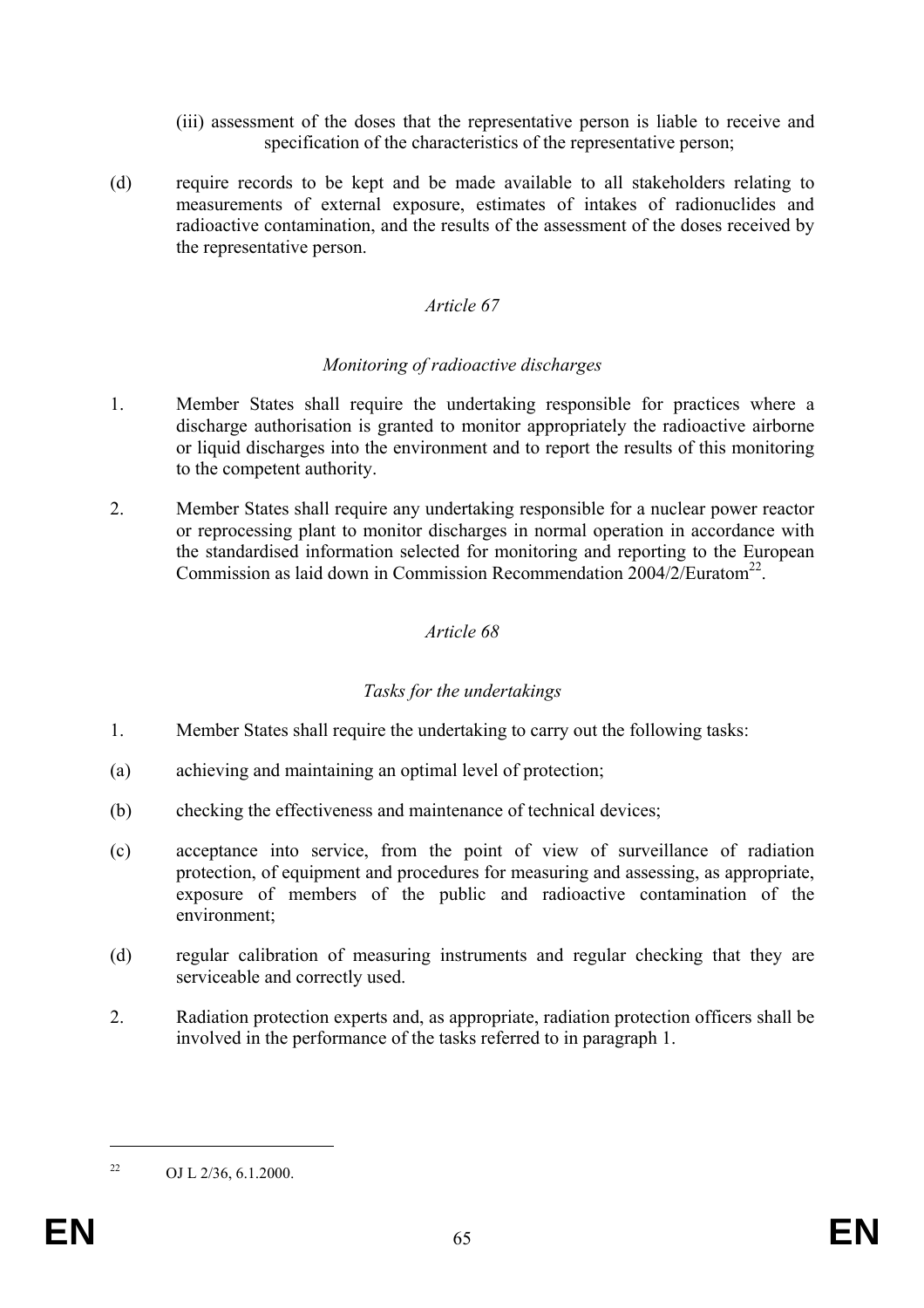#### *Environmental monitoring programme*

Member States shall ensure that an appropriate environmental monitoring programme is in place for estimating the exposure of members of the public.

## **SECTION 2**

## **EMERGENCY EXPOSURE SITUATIONS**

#### *Article 70*

#### *Emergency response*

- 1. Member States shall require the undertaking responsible for a practice to notify the competent authorities immediately of any emergency occurring in its facility or related to its activities and to take all appropriate action to reduce the consequences.
- 2. Member States shall ensure that, in the event of an emergency on its own territory, the undertaking makes an initial provisional assessment of the circumstances and consequences of the emergency and assists with protective measures.
- 3. Member States shall ensure that provision is made for protective measures with regard to:
- (a) the radiation source, to reduce or stop the direct radiation and emission of radionuclides, or to prevent exposure or contamination resulting from orphan sources<sup>;</sup>
- (b) the environment, to reduce the transfer of radioactive substances to individuals;
- (c) individuals, to reduce exposure.
- 4. In the event of an emergency on or outside its territory, the Member State or the emergency response authority shall require:
- (a) the organisation of appropriate protective measures, taking account of the real characteristics of the emergency and in accordance with the optimised protection strategy as part of the emergency response plan, whereby the elements to be included in an emergency response plan are indicated in Section B of Annex IX;
- (b) the assessment and recording of the consequences of the emergency and of the effectiveness of the protective measures.
- 5. The Member State or the emergency response authority shall, if the situation so requires, ensure that provision is made to organise the medical treatment of victims.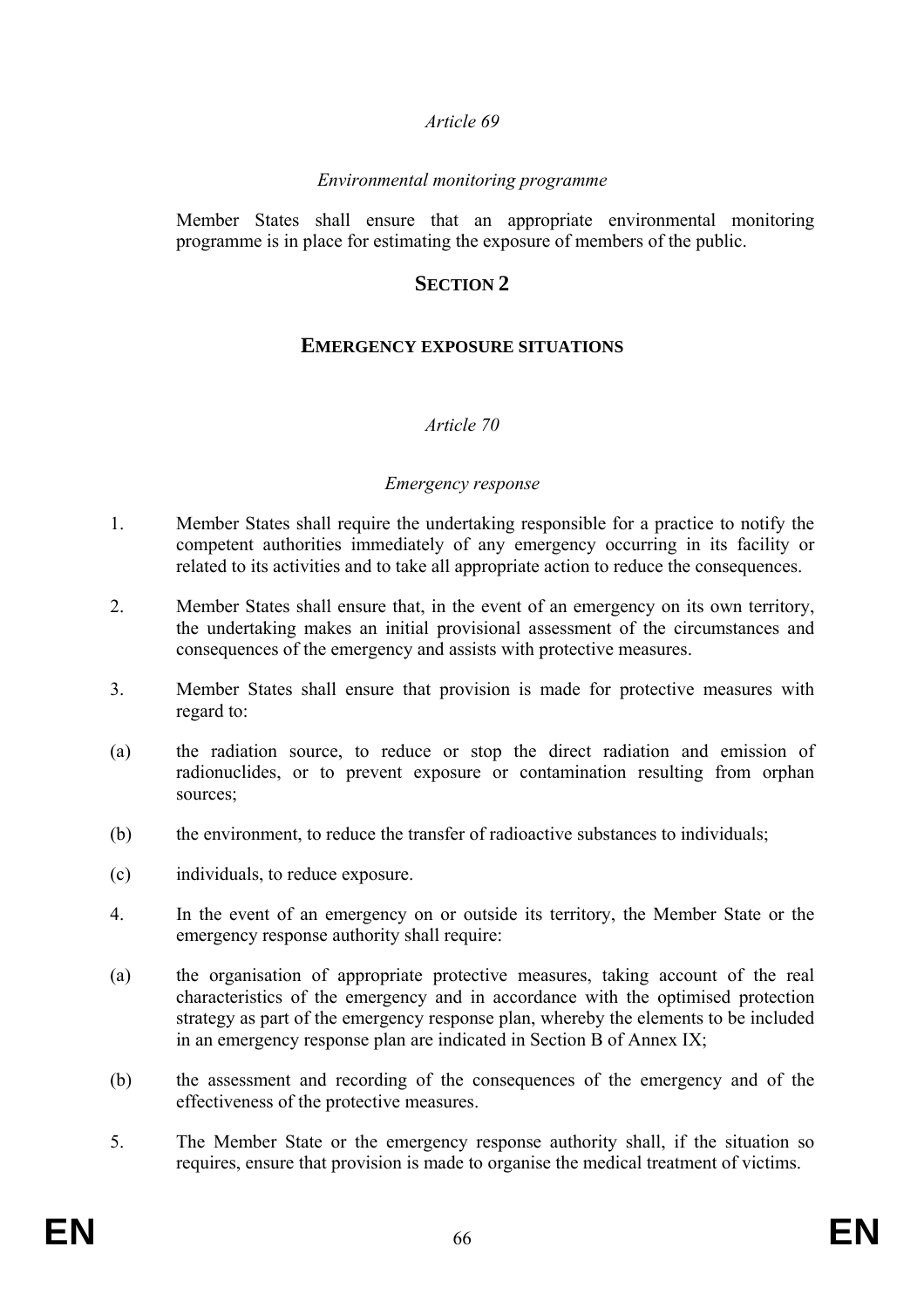*Information to the members of the public likely to be affected in the event of an emergency* 

- 1. Member States shall ensure that the members of the public likely to be affected in the event of an emergency are given information about the health protection measures applicable to it and about the action it should take in the event of such an emergency.
- 2. The information supplied shall include at least the elements set out in Section A of Annex X.
- 3. The information shall be communicated to the members of the public referred to in paragraph 1 without any request being made.
- 4. Member States shall update the information and circulate it at regular intervals and whenever significant changes take place. This information shall be permanently available to the public.

## *Article 72*

*Information to the members of the public actually affected in the event of an emergency* 

- 1. Member States shall ensure that, when an emergency occurs, the members of the public actually affected is informed without delay of the facts of the emergency, the steps to be taken and, as appropriate, the health protection measures applicable to these members of the public.
- 2. The information provided shall cover those points contained in Section B of Annex X which are relevant to the type of emergency.

## **SECTION 3**

## **EXISTING EXPOSURE SITUATIONS**

## *Article 73*

## *Contaminated areas*

- 1. Strategies for managing contaminated areas shall include, where applicable, the following:
- (a) delineation of the affected regions and identification of the affected members of the public;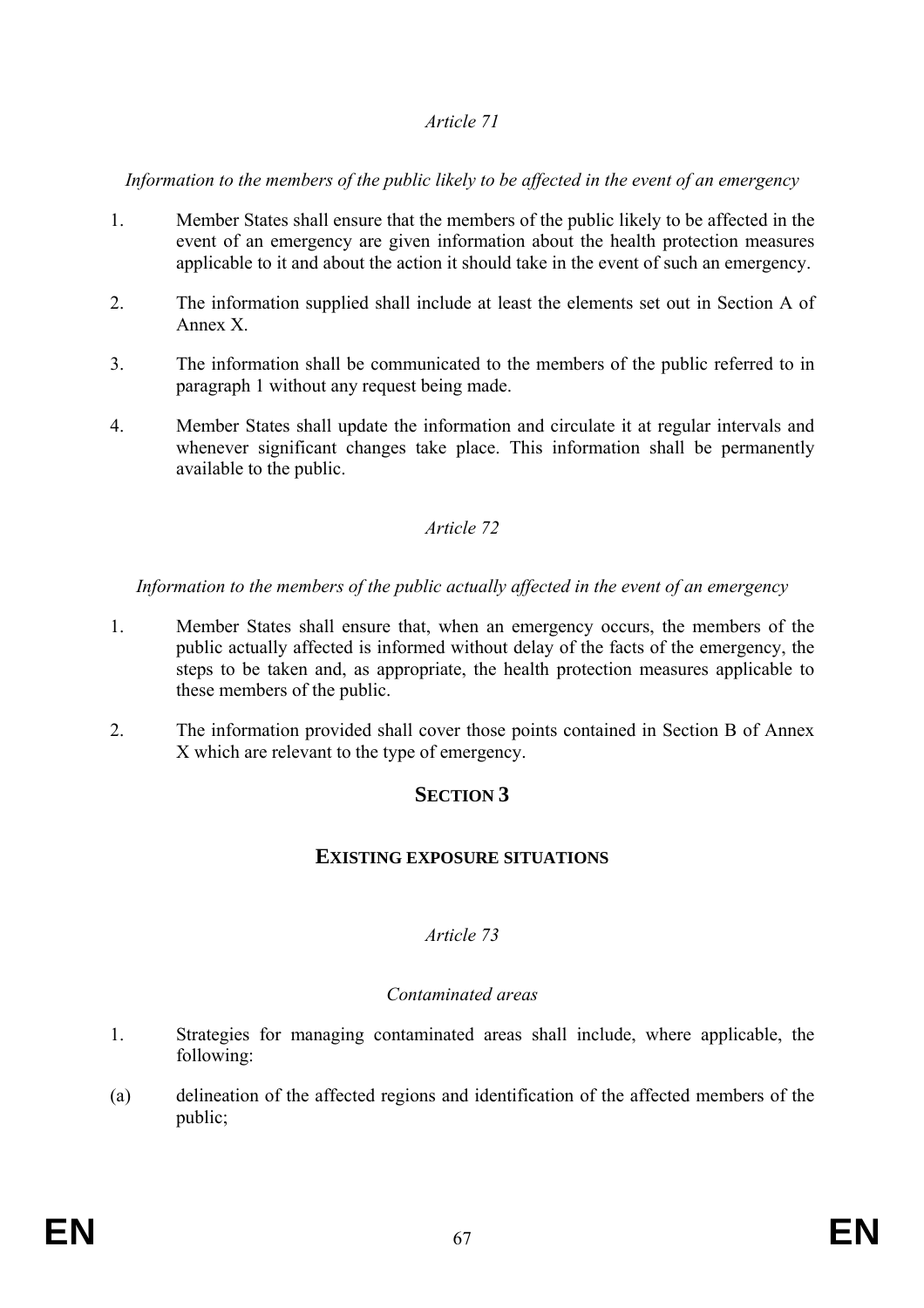- (b) consideration of the need for and extent of protective measures applied to the affected regions and members of the public;
- (c) consideration of the need to prevent or control access to the affected regions, or to impose restrictions on living conditions in these regions;
- (d) assessment of the exposure of different groups in the population and assessment of the means available to individuals for controlling their own exposure;
- (e) objectives and long-term goals pursued by the strategy and corresponding reference levels.
- 2. For areas with long-lasting residual contamination in which the Member State has decided to allow habitation and the resumption of social and economic activities, Member States shall ensure, in consultation with stakeholders, that arrangements are in place, as necessary, for the ongoing control of exposure with the aim of establishing living conditions that can be considered as normal, including:
- (a) establishment of reference levels consistent with day-to-day life;
- (b) establishment of an infrastructure to support continuing self-help protective measures in the affected areas, such as information provision, advice and monitoring.

#### *Radon in dwellings and buildings with public access*

- 1. Within the action plan referred to in Article 103, Member States shall establish national reference levels for indoor radon concentrations, which shall not exceed (as an annual average):
- (a)  $200$  Bq m<sup>-3</sup> for new dwellings and new buildings with public access;
- (b)  $300 \text{ Bq m}^3$  for existing dwellings;
- (c) 300 Bq m-3 for existing buildings with public access. In specific cases where the occupancy time is low, a reference level of up to  $1\ 000$  Bq m<sup>-3</sup> can be set.
- 2. Under the national action plan, Member States shall
- (a) take action to identify existing dwellings exceeding the reference level and to encourage radon-reducing measures in existing dwellings where the reference levels are exceeded;
- (b) ensure that radon measurements are carried out in buildings with public access within radon-prone areas.
- 3. Member States shall establish specific building codes to prevent radon ingress from the soil and, as specified in the national action plan, from building materials, and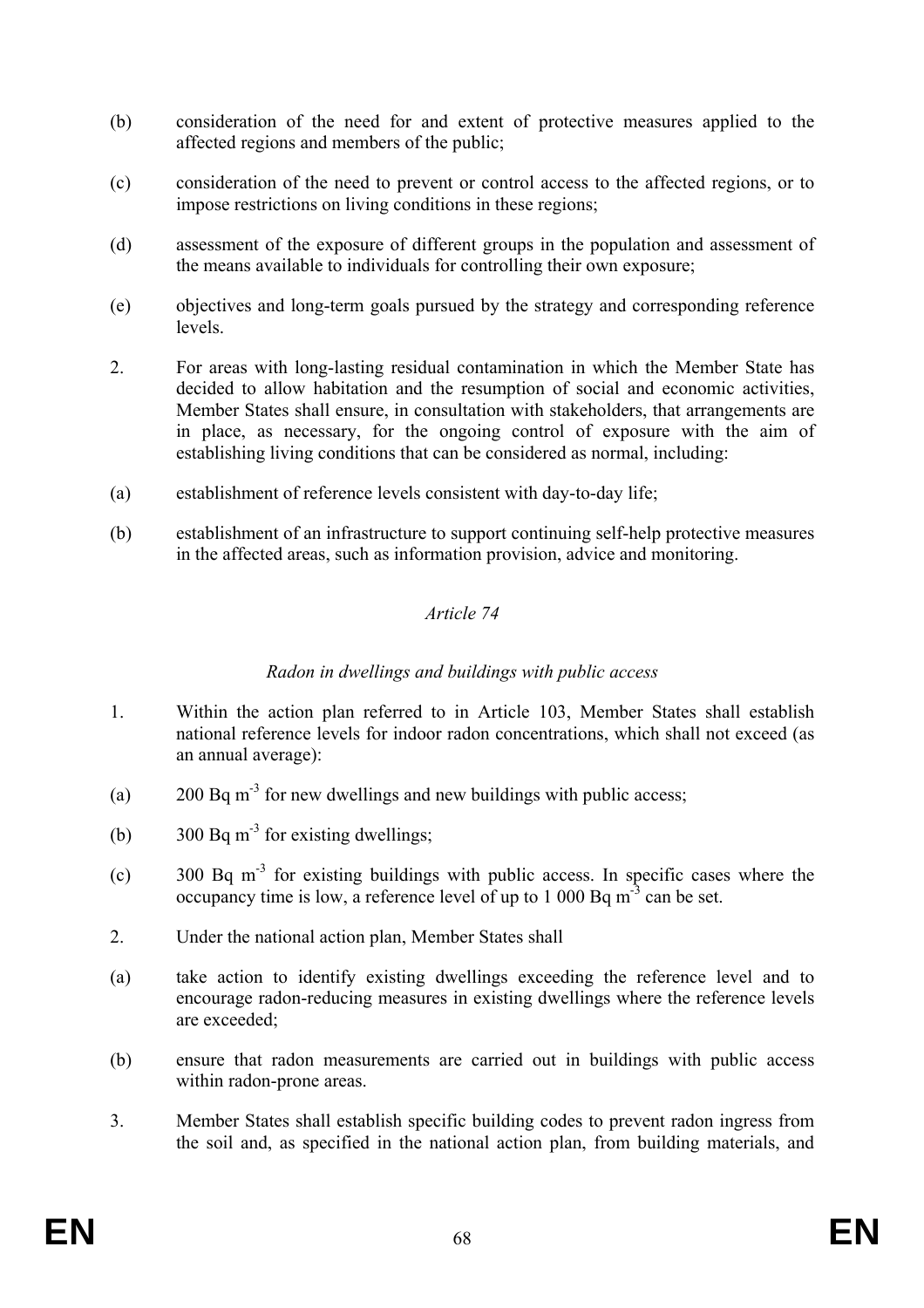require compliance with such building codes, in particular in radon-prone areas, so as to avoid radon concentrations exceeding the reference level for new buildings.

4. Member States shall provide local and national information on prevailing radon concentrations, on the associated health risks and on the technical means available for reducing existing radon concentrations.

## *Article 75*

#### *Building materials*

- 1. The requirements in Article 75(2) to (6) shall apply to the following:
- (a) building materials which are identified and listed by the relevant competent authority as being of concern from the radiation protection point of view, taking into account the indicative list of materials set out in Annex XI with regard to their emitted gamma radiation; or
- (b) building materials which the authority has assessed to be of concern in the national action plan for radon, as specified in Article 103.
- 2. For identified types of building materials, the industries placing such materials on the market
- (a) shall determine the concentrations of the radionuclides specified in Annex VII;
- (b) shall provide information to the competent authority on the results of measurements and the corresponding activity concentration index, as defined in Annex VII.
- 3. The competent authority shall ensure that identified types of building materials are classified, as laid down in Annex VII, on the basis of their intended use and activity concentration index.
- 4. Identified types of building materials which are not liable to give doses exceeding the reference level of 1 mSv per year for indoor external exposure from building materials, in excess of prevailing outdoor external exposure, shall be exempt from requirements at national level, without prejudice to Article 103. Such building materials shall nevertheless be further monitored to ensure that the activity concentration continues to comply with this reference level. Building materials of category A as specified in Annex VII shall be exempt from any restrictions with regard to their placing on the market in the Union.
- 5. For identified types of building materials which are liable to give doses exceeding the reference level of 1 mSv per year for indoor external exposure from building materials, in excess of the prevailing outdoor external exposure, the competent authority shall decide on appropriate measures, ranging from registration and general application of relevant building codes to specific restrictions on the envisaged use of such materials.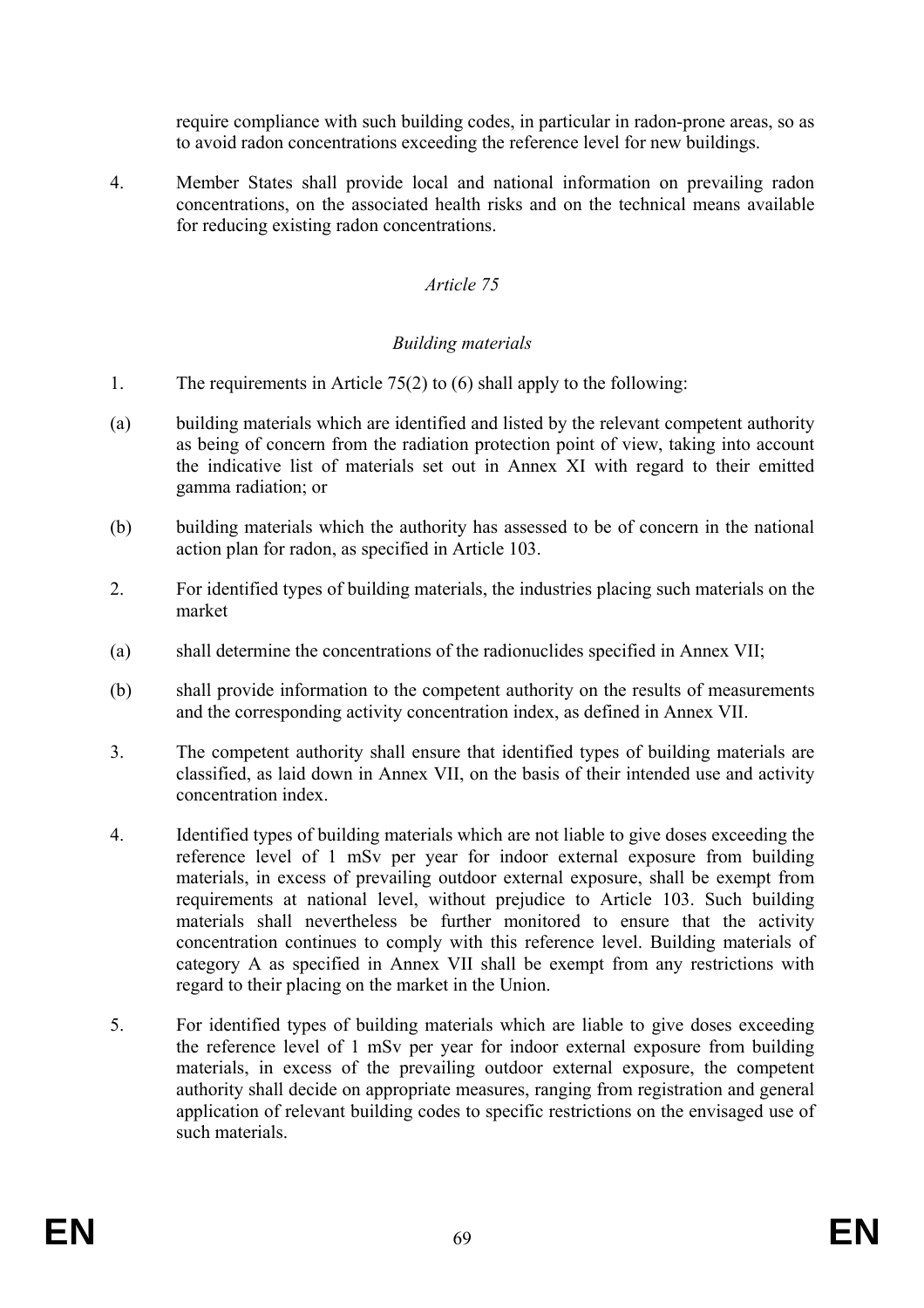6. Information on identified types of building materials, relevant to the implementation of building codes, including their radionuclide concentrations, activity concentration index and corresponding classification, shall be made available prior to their placing on the market.

# **CHAPTER IX**

# **PROTECTION OF THE ENVIRONMENT**

## *Article 76*

#### *Environmental criteria*

Member States shall include, in their legal framework for radiation protection and in particular within the overall system of human health protection, provision for the radiation protection of non-human species in the environment. This legal framework shall introduce environmental criteria aiming to protect populations of vulnerable or representative non-human species in the light of their significance as part of the ecosystem. Where appropriate, types of practices shall be identified for which regulatory control is warranted in order to implement the requirements of this legal framework.

## *Article 77*

## *Authorised limits on discharges*

Member States' competent authorities, when establishing authorised limits on discharges of radioactive effluents, in accordance with Article 65(2), shall also ensure adequate protection of non-human species. For this purpose, a generic screening assessment may be conducted to provide assurance that the environmental criteria are met.

## *Article 78*

## *Accidental releases*

Member States shall require undertakings to take appropriate technical measures to avoid significant environmental damage in the event of an accidental release or to mitigate the extent of such damage.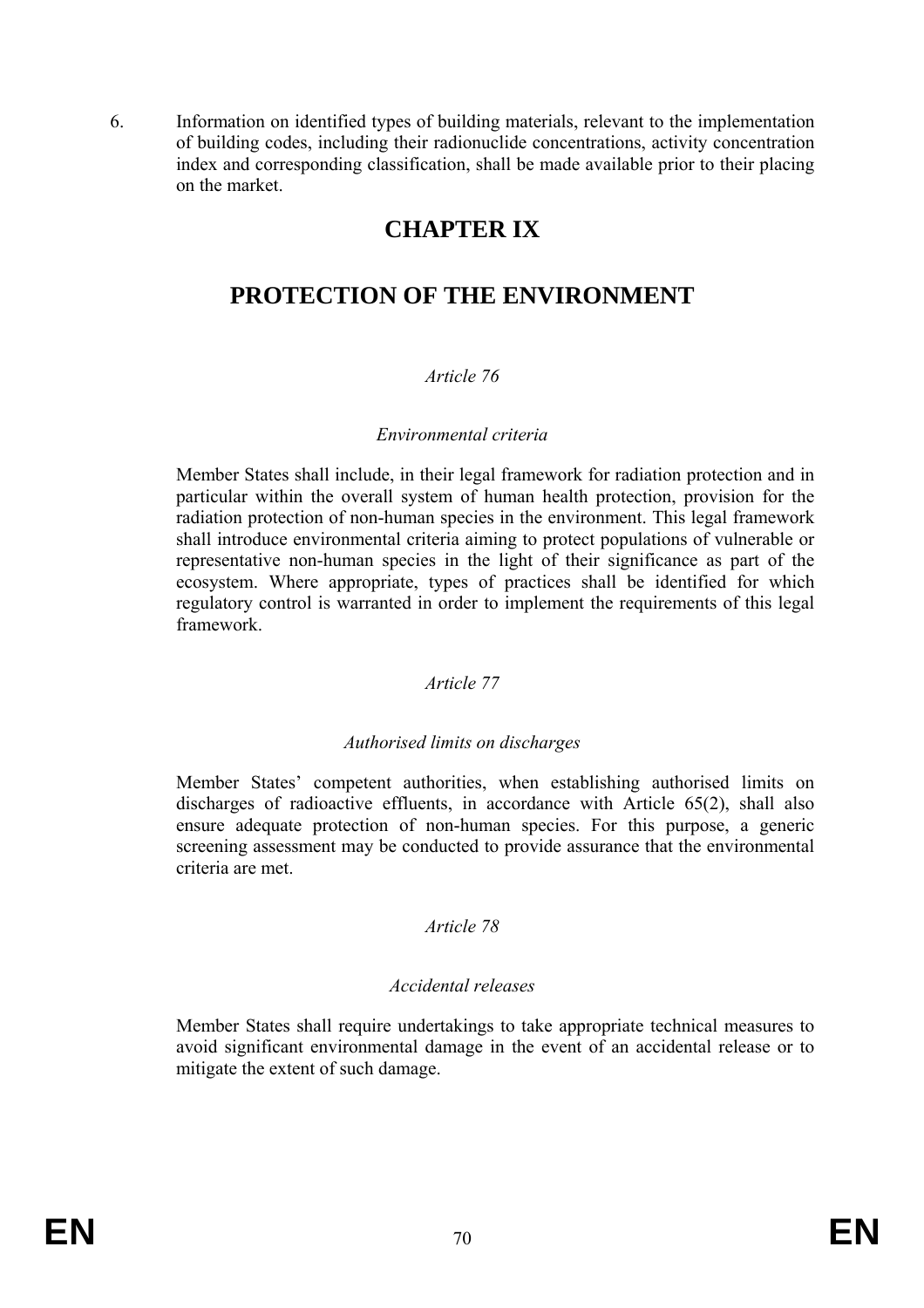## *Environmental monitoring*

When establishing environmental monitoring programmes, or requiring such programmes to be carried out, Member States' competent authorities shall include representative non-human species, if necessary, and also environmental media which constitute a pathway of exposure for members of the public.

## **CHAPTER X**

## **REQUIREMENTS FOR REGULATORY CONTROL**

## **SECTION 1**

## **INSTITUTIONAL INFRASTRUCTURE**

## *Article 80*

#### *Competent authority*

- 1. Member States shall designate the competent authority or authorities to carry out tasks in accordance with this Directive.
- 2. Member States shall forward to the Commission the name and address of the competent authority or authorities and their respective areas of competence to ensure rapid communication with such authorities.
- 3. Where a Member State has more than one competent authority for the control of high-activity sealed sources and orphan sources, it shall designate one point of contact for communication with the competent authorities of other Member States.
- 4. Member States shall forward to the Commission any changes to the information referred to in paragraphs 2 and 3.
- 5. The Commission shall communicate the information referred to in paragraphs 2, 3 and 4 to all competent authorities and shall publish it periodically in the Official Journal of the European Union, at intervals of no more than two years.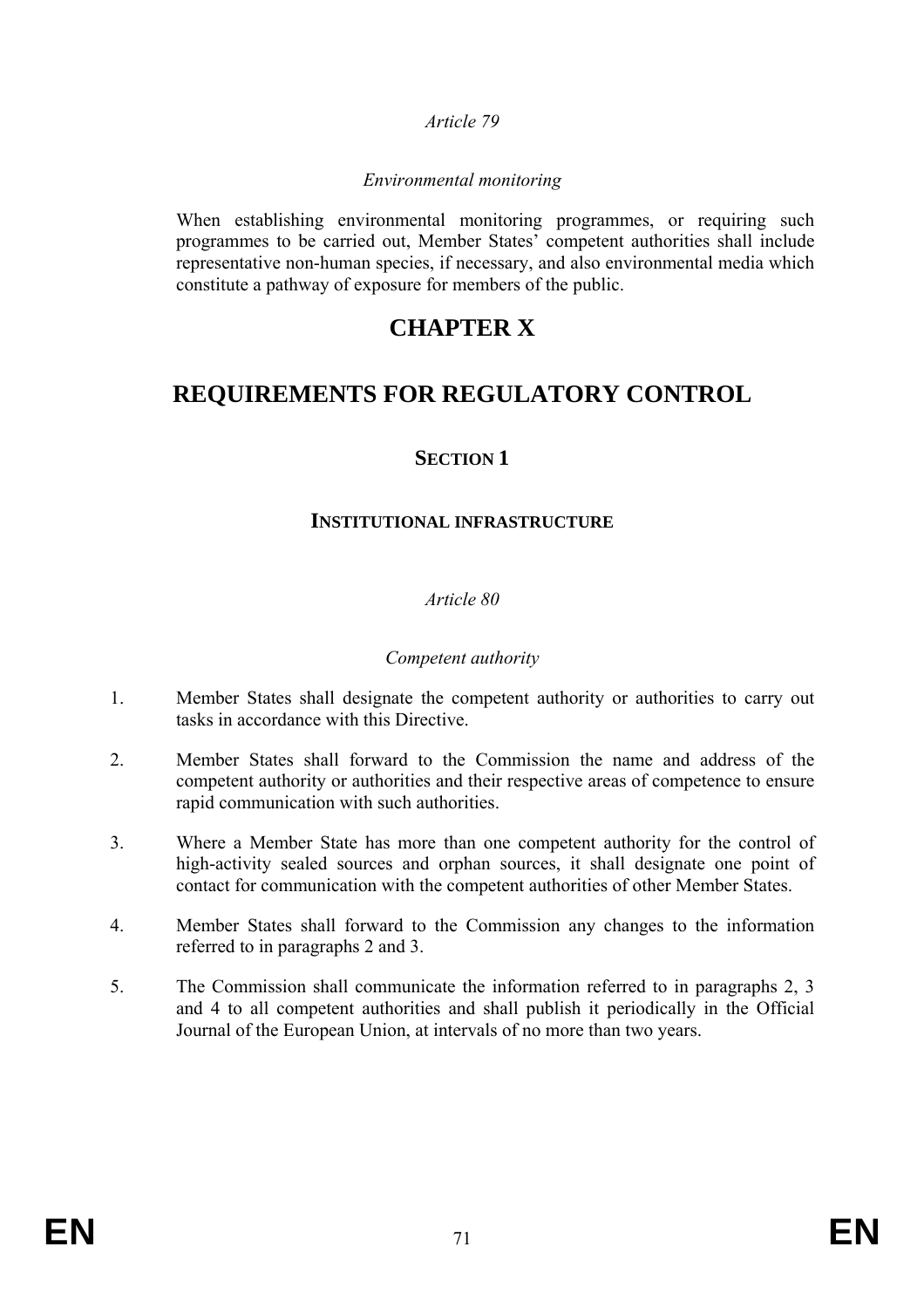## *Recognition of services and experts*

- 1. Member States shall make the necessary arrangements for the recognition of:
- (a) occupational health services;
- (b) dosimetry services;
- (c) radiation protection experts;
- (d) medical physics experts.

Member States shall ensure that the necessary arrangements are in place to ensure the continuity of expertise of these services and experts.

- 2. Member States shall specify the recognition requirements and communicate them to the Commission together with the name and address of the competent authorities in charge of recognition. Member States shall communicate any changes to this information.
- 3. Member States shall specify other services or experts requiring particular radiation protection qualifications and, where appropriate, the process for the recognition of such qualifications.
- 4. The Commission shall make the information received in accordance with paragraph 2 available to the Member States.

## *Article 82*

## *Occupational health services*

Occupational health services shall perform medical surveillance of exposed workers with regard to their exposure to ionising radiation and their fitness for the tasks assigned to them.

## *Article 83*

## *Dosimetry services*

Dosimetry services shall determine the internal and external dose to exposed workers subject to individual monitoring in order to record the dose in cooperation with the undertaking and the occupational health service. Dosimetry services shall include the calibration, reading and interpretation of individual monitoring devices, and the measurement of radioactivity in the human body and in biological samples.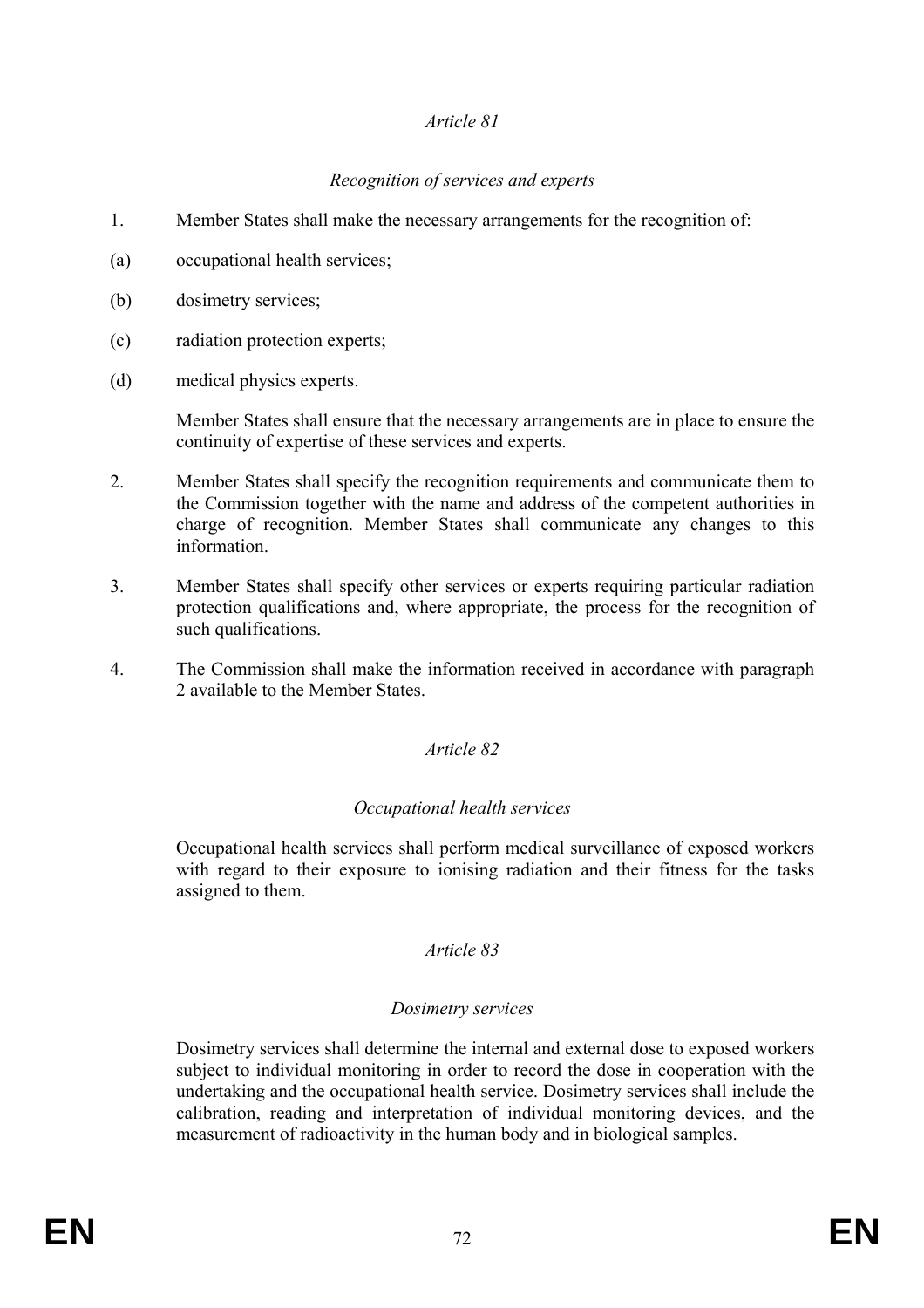# *Radiation protection expert*

- 1. The radiation protection expert shall, on the basis of professional judgment, measurements and assessments, give competent advice to the undertaking on matters relating to occupational exposure and public exposure.
- 2. The advice of the radiation protection expert shall cover, but not be limited to, the following:
- (a) plans for new installations and the acceptance into service of new or modified radiation sources in relation to any engineering controls, design features, safety features and warning devices relevant to radiation protection;
- (b) the categorisation of controlled and supervised areas;
- (c) the classification of workers;
- (d) the content of workplace and individual monitoring programmes;
- (e) the appropriate radiation monitoring instrumentation to be used;
- (f) the appropriate methods of personal dosimetry;
- (g) the optimisation and establishment of appropriate dose constraints,
- (h) quality assurance;
- (i) the environmental monitoring programme;
- (j) radioactive waste disposal requirements;
- (k) the arrangements for prevention of accidents and incidents;
- (l) preparedness and response in emergency exposure situations;
- (m) training and retraining programmes for exposed workers.
- 3. Where appropriate, the task of the radiation protection expert may be carried out by a group of specialists who together have the necessary expertise.

# *Article 85*

# *Medical physics expert*

1. Within the health care environment, the medical physics expert shall, as appropriate, act or give specialist advice on matters relating to radiation physics as applied to medical exposure.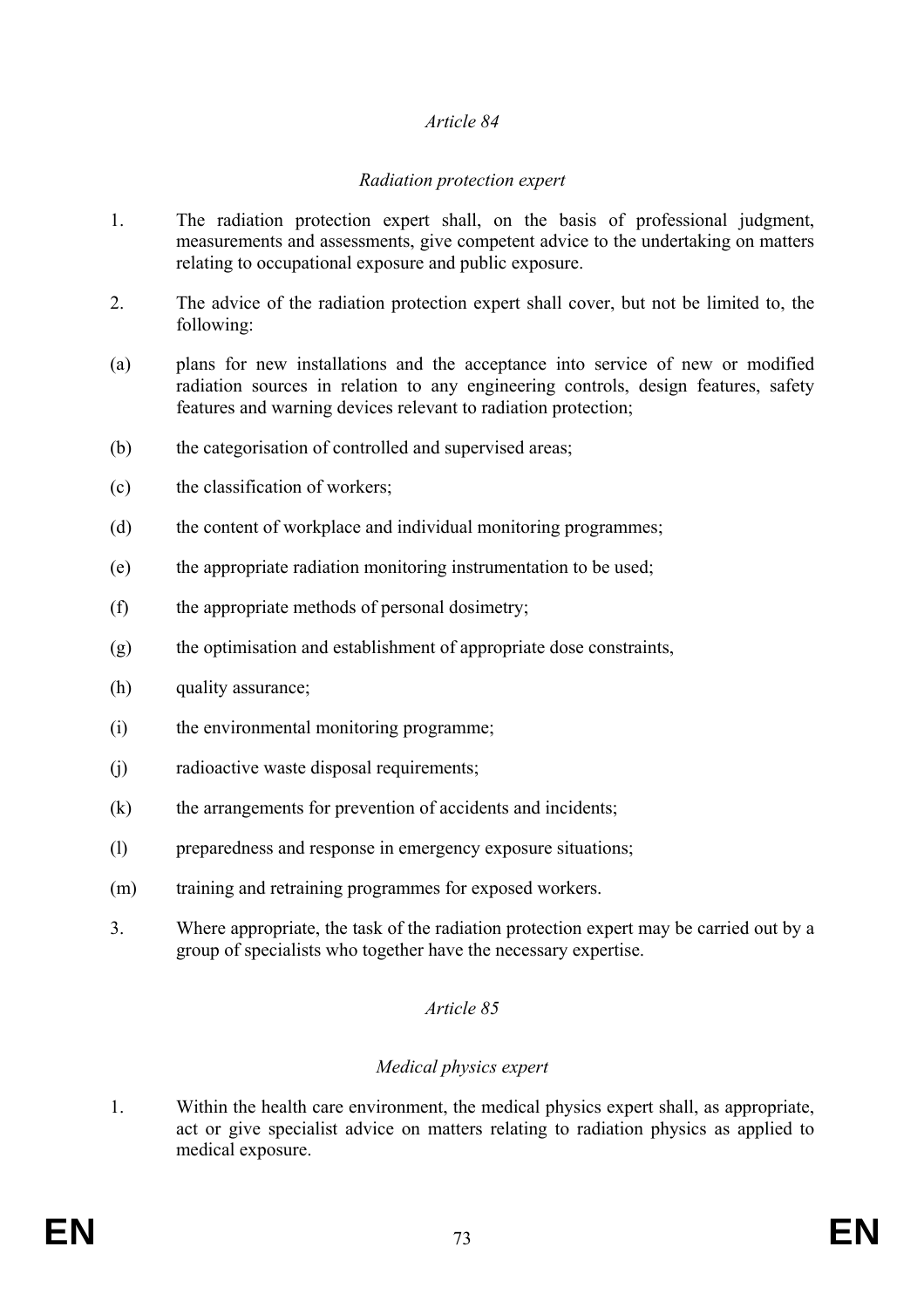- 2. Depending on the medical radiological practice, the medical physics expert shall take responsibility for dosimetry, including physical measurements for evaluation of the dose delivered to the patient, give advice on medical radiological equipment, and contribute in particular to the following:
- (a) optimisation of the radiation protection of patients and other individuals subjected to medical exposure, including the application and use of diagnostic reference levels;
- (b) the definition and performance of quality assurance of the medical radiological equipment;
- (c) the preparation of technical specifications for medical radiological equipment and installation design;
- (d) the surveillance of the medical radiological installations with regard to radiation protection;
- (e) the selection of equipment required to perform radiation protection measurements;
- (f) the training of practitioners and other staff in relevant aspects of radiation protection.

Where appropriate, the task of the medical physics expert may be carried out by a medical physics service.

#### *Article 86*

#### *Radiation protection officer*

- 1. Member States shall decide in which practices the designation of a radiation protection officer is necessary to perform radiation protection tasks within an undertaking. Member States shall require undertakings to provide the radiation protection officers with the means necessary for them to carry out their duties. The radiation protection officer shall report directly to the undertaking.
- 2. Depending on the nature of the practice, the tasks of the radiation protection officer may include the following:
- (a) ensuring that work with radiation is carried out in accordance with the requirements of any specified procedures or local rules;
- (b) supervise implementation of the programme for workplace monitoring;
- (c) maintaining adequate records of radioactive sources;
- (d) carrying out periodic assessments of the condition of the relevant safety and warning systems;
- (e) supervise implementation of the personal monitoring programme;
- (f) supervise implementation of the health surveillance programme;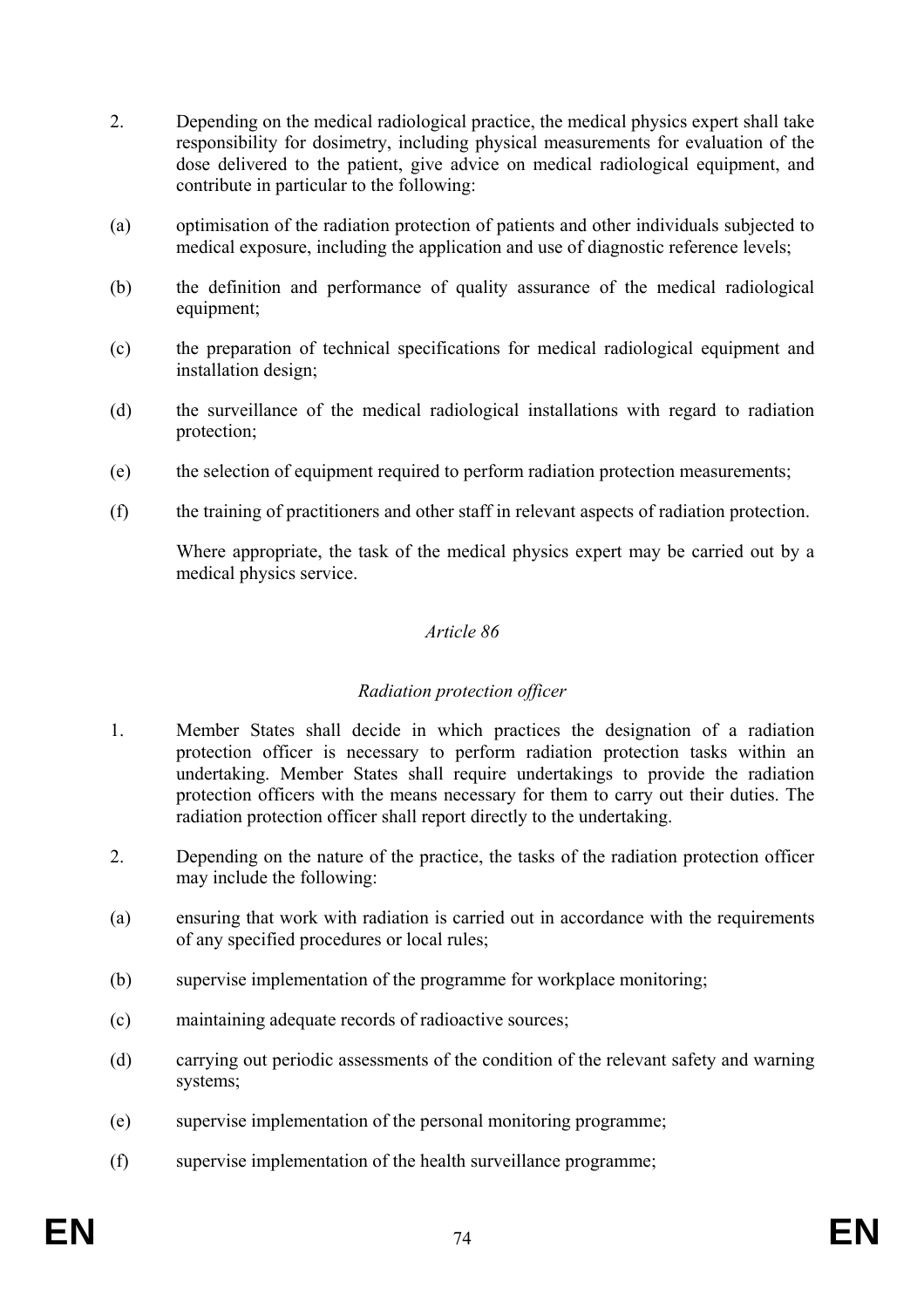- (g) providing new employees with an introduction to local rules and procedures;
- (h) giving advice and comments on work plans;
- (i) authorising work plans;
- (j) providing reports to the local management;
- (k) participating in the arrangements for prevention, preparedness and response for emergency exposure situations;
- (l) liaising with the radiation protection expert.

The task of the radiation protection officer may be carried out by a radiation protection unit established within an undertaking.

# **SECTION 2**

#### **CONTROL OF SEALED SOURCES**

# *Article 87*

#### *General requirements*

- 1. Member States shall make arrangements for keeping adequate control of sealed sources with regard to their location, use and disuse.
- 2. Member States shall require the undertaking to keep records of all such sources under its responsibility, their location and their transfer.
- 3. Member States shall set up a system to enable them to be adequately informed of individual transfers of sealed sources, where necessary, and in any event of transfers of high-activity sealed sources.
- 4. Member States shall require each undertaking holding a sealed source to notify the competent authority promptly of any loss, theft or unauthorised use of a sealed source.

#### *Article 88*

# *Requirements for control of high-activity sealed sources*

Member States shall ensure that, before issuing authorisation for practices involving a high-activity sealed source: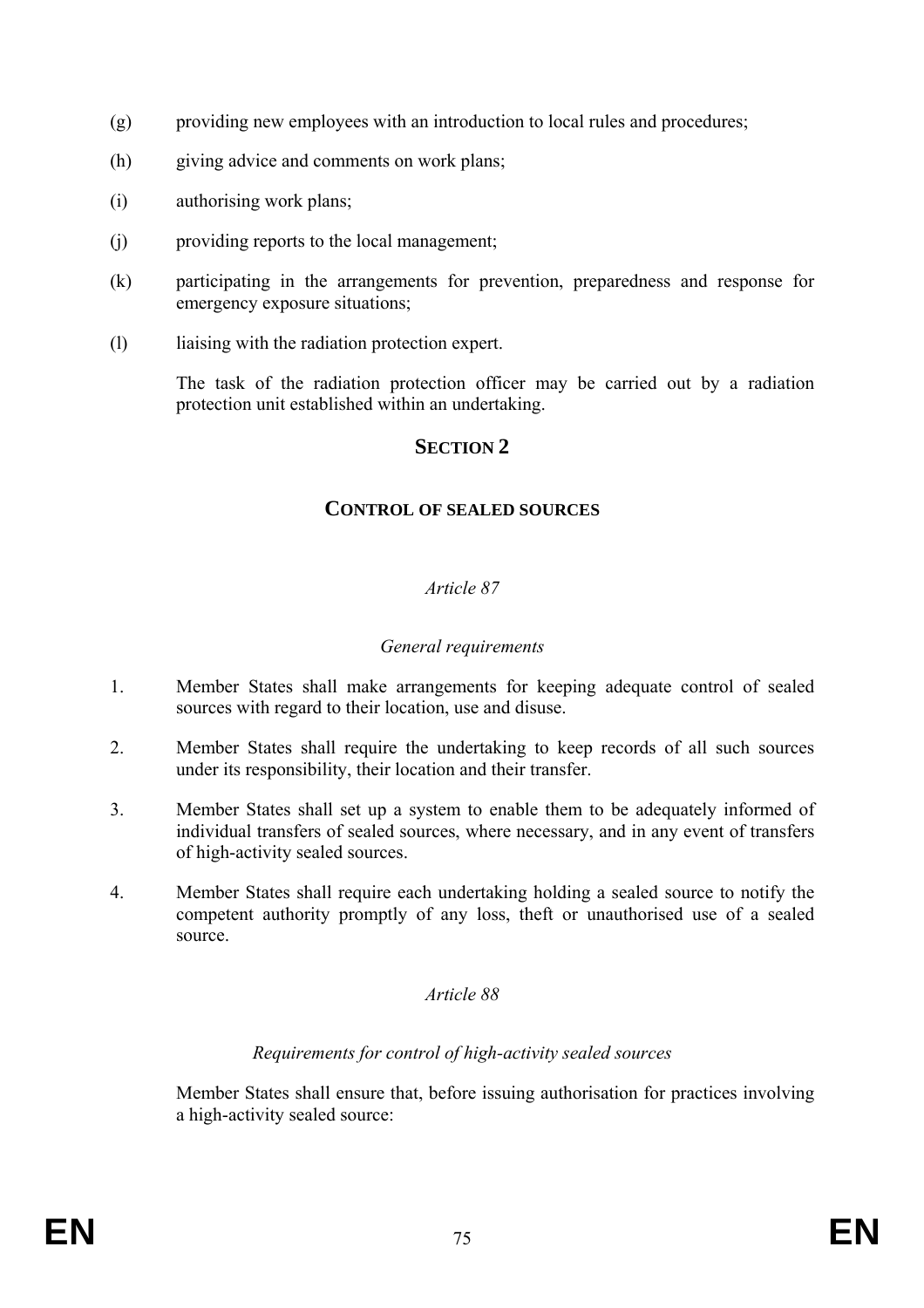- (a) adequate arrangements have been made for the safe management and security of sources, including when they become disused sources. Such arrangements may provide for the transfer of disused sources to the supplier or their placement in a disposal or storage facility or an obligation for the manufacturer or the supplier to receive them;
- (b) adequate provision, by way of a financial security or any other equivalent means appropriate for the source in question, has been made for the safe management of sources when they become disused sources, including the case where the undertaking becomes insolvent or ceases its activities.

#### *Specific requirements for licensing of high-activity sealed sources*

In addition to the general licensing requirements set out in Chapter V, Member States shall ensure that the licence for the manufacture, use or taking possession of a highactivity sealed source includes:

- (a) minimum performance criteria for the source, source container and additional equipment:
- (b) work procedures to be followed;
- (c) adequate management of disused sources, including agreements regarding the transfer, if appropriate, of disused sources to a manufacturer, a supplier, another authorised undertaking or a waste disposal or storage facility.

# *Article 90*

#### *Record keeping by the undertakings*

Member States shall require that the records for high-activity sealed sources include the information set out in Annex XII and that the undertaking provides the competent authorities with a copy of all or part of these records upon request and at least as set out in Annex XIII. The undertaking's records shall be available for inspection by the competent authority.

#### *Article 91*

#### *Record keeping by the competent authorities*

The competent authorities shall keep records of undertakings authorised to perform practices with high-activity sealed sources and of the high-activity sealed sources they hold. These records shall include the radionuclide involved, the activity at the time of manufacture or, if this activity is not known, the activity at the time of the first placing on the market or at the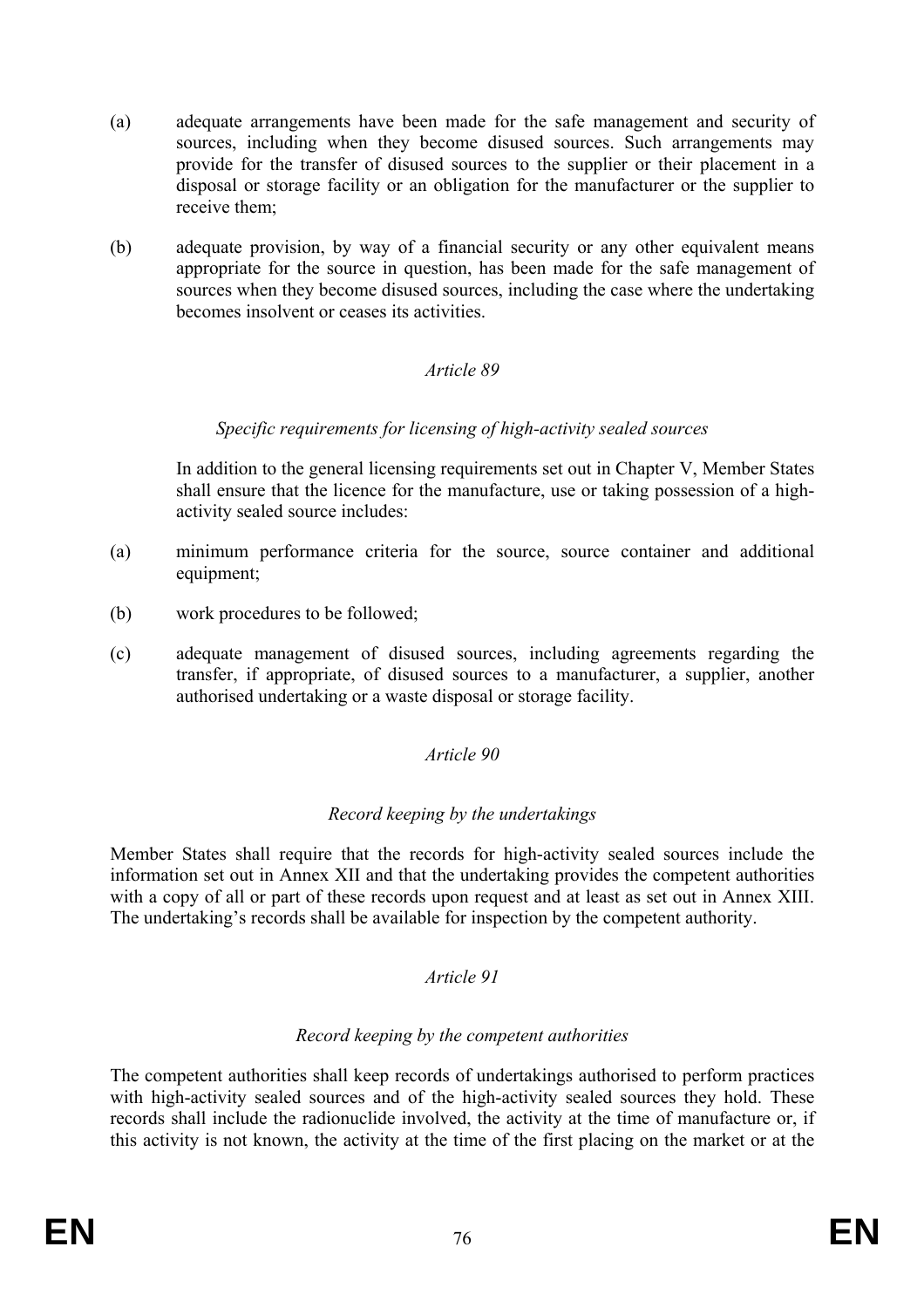time the undertaking acquired the source, and the type of source. The competent authorities shall keep the records up to date, taking transfers of the sources and other factors into account.

# *Article 92*

# *Security of high-activity sealed sources*

- 1. The undertaking carrying out activities involving high activity sealed sources shall comply with requirements set out in Annex XIV.
- 2. The manufacturer, the supplier, and each undertaking shall ensure that high-activity sealed sources and containers comply with the requirements for identification and marking as set out in Annex XV.

# **SECTION 3**

# **ORPHAN SOURCES**

# *Article 93*

# *Detection of orphan sources*

- 1. Member States shall require any person encountering an orphan source to promptly notify the emergency organisation or the competent authority and to refrain from any further action on the source until these bodies have given appropriate instructions.
- 2. Member States shall make arrangements for the establishment of systems to detect orphan sources in places such as large metal scrap yards and major metal scrap recycling installations where orphan sources may generally be encountered, or at significant nodal transit points, wherever appropriate, such as customs posts.
- 3. Member States shall ensure that specialised technical advice and assistance is promptly made available to persons who work in the places referred to in paragraph 2 and who are not normally involved in operations subject to radiation protection requirements. The primary aim of advice and assistance shall be the protection of workers and members of the public from radiation and the safety of the source.

# *Article 94*

# *Metal contamination*

Member States shall require that a metal scrap recycling installation promptly notifies the competent authority of any melting of an orphan source and shall require that the contaminated metal not be further processed without authorisation by the competent authority.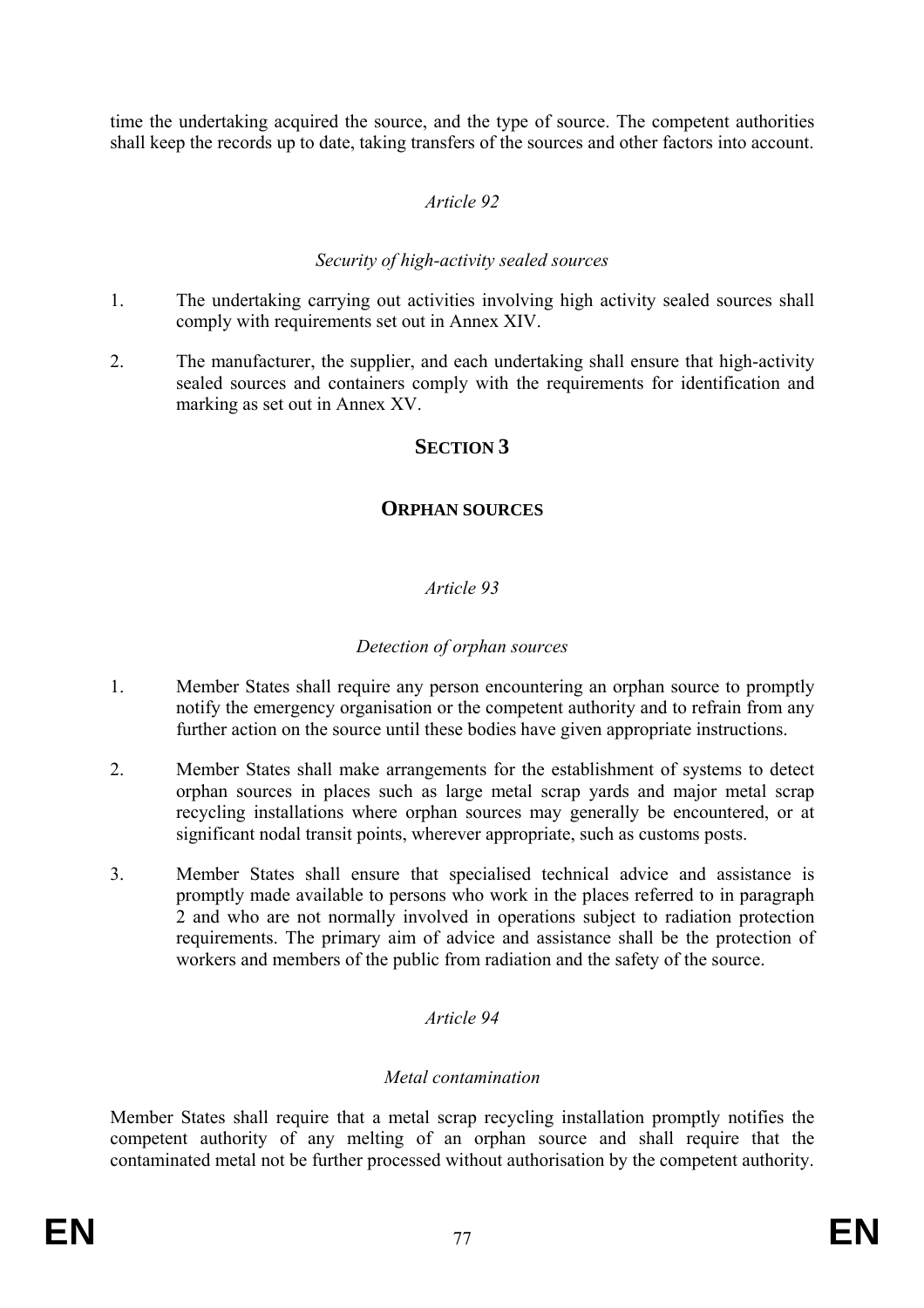#### *Recovery, management and disposal of orphan sources*

- 1. Member States shall ensure that the competent authorities are prepared, or have made provision, including assignment of responsibilities, to recover orphan sources and to deal with emergencies due to orphan sources and have drawn up appropriate response plans and measures.
- 2. Member States shall ensure that campaigns are organised, as appropriate, to recover orphan sources left behind from past practices.

The campaigns may include the financial participation of Member States in the costs of recovering, managing and disposing of the sources and may also include surveys of historical records of authorities, such as customs, and of undertakings, such as research institutes, material testing institutes or hospitals.

#### *Article 96*

#### *Financial security for orphan sources*

Member States shall ensure that, on the basis of arrangements to be decided by Member States, a financial security system or other equivalent means is established to cover intervention costs relating to the recovery of orphan sources and which may result from implementation of Article 95.

# **SECTION 4**

# **EMERGENCY EXPOSURE SITUATIONS**

#### *Article 97*

#### *Emergency management system*

- 1. Member States shall ensure that account is taken of the fact that emergencies may occur on their territory and that they may be affected by emergencies occurring outside their territory. Member States shall establish an emergency management system and adequate administrative provisions to maintain such a system.
- 2. The emergency management system shall be designed to be commensurate with the results of a threat assessment and to be able to respond effectively to emergency exposure situations in connection with practices or unforeseen events, including malevolent acts and the discovery of orphan sources.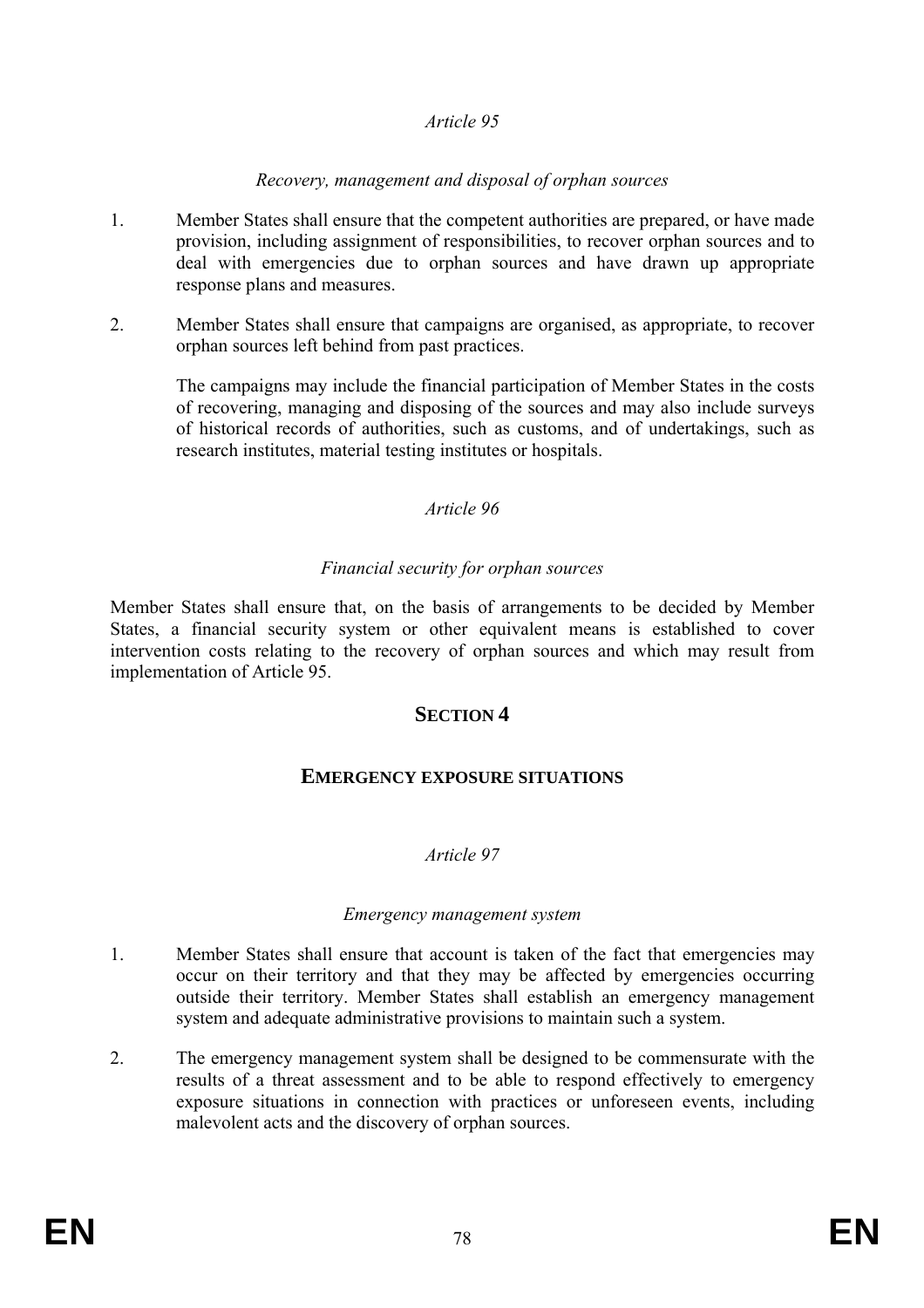3. The emergency management system shall provide for the establishment of emergency response plans with the objective of avoiding deterministic effects in any individual from the affected members of the public and reducing the risk of stochastic effects, taking account of the general principles of radiation protection and the reference levels referred to in Chapter III. The emergency management system shall include the elements listed in Section A of Annex IX.

# *Article 98*

# *Emergency preparedness*

- 1. Member States shall ensure that emergency response plans are established in advance for the various types of emergencies identified by the threat assessment.
- 2. Member States shall ensure that emergency response plans are tested, reviewed and revised at regular intervals.
- 3. The emergency response plans shall, where appropriate, incorporate relevant elements of the emergency management system referred to in Article 97.
- 4. The emergency response plans shall include the elements defined in Section B of Annex IX.

#### *Article 99*

# *International cooperation*

- 1. Member States shall cooperate with other Member States and third countries in addressing possible emergencies on their own territory which may affect other Member States or third countries, in order to facilitate the organisation of radiological protection in these Member States or third countries.
- 2. Member States shall, in the event of an emergency occurring on their territory or likely to have radiological consequences on its territory, establish contact to obtain the cooperation of any other Member State or third country which may be involved.
- 3. Member States shall promptly exchange information and cooperate with other relevant Member States or third countries and with relevant international organisations regarding the loss, removal, theft or discovery of high-activity sealed sources, other radioactive sources and radioactive material of concern and regarding related follow-up or investigations, without prejudice to relevant confidentiality requirements and relevant national legislation.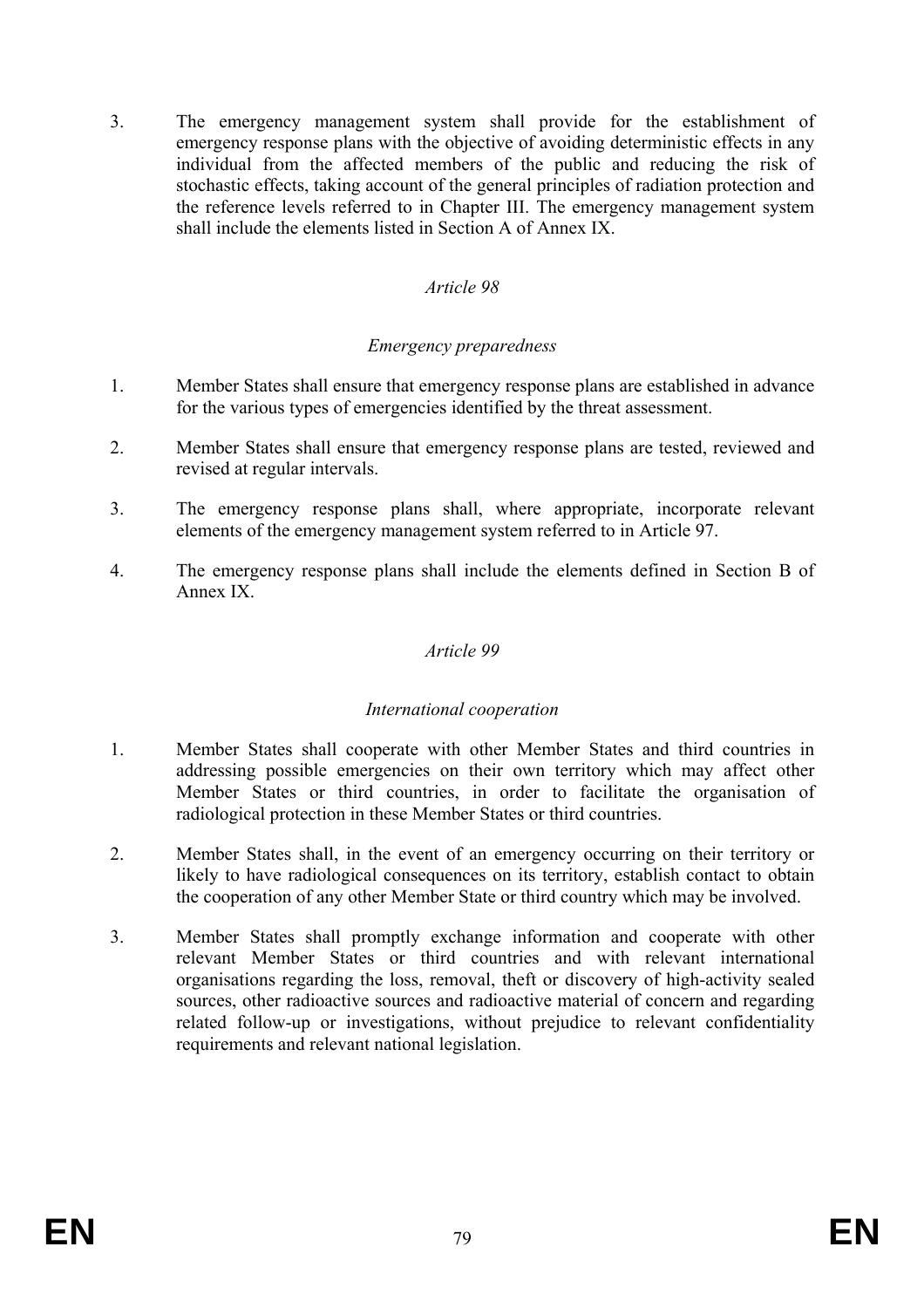# **SECTION 5**

# **EXISTING EXPOSURE SITUATIONS**

#### *Article 100*

#### *Programmes on existing exposure situations*

- 1. Member States shall ensure that programmes are established to identify and evaluate existing exposure situations and to determine which occupational and public exposures are of concern from a radiation protection point of view.
- 2. The requirements for existing exposure situations shall apply to:
- (a) exposure due to contamination of areas by residual radioactive material from:
	- (i) past activities that were never subject to regulatory control or were not regulated in accordance with the requirements laid down by this Directive;
	- (ii) an emergency, after the emergency exposure situation has been declared ended, as provided for in the emergency management system;
	- (iii) residues from past activities for which the undertaking is no longer legally accountable;
- (b) exposure to natural radiation sources, including:
	- (i) indoor exposure to radon and thoron, in workplaces, dwellings and other buildings;
	- (ii) indoor external exposure from building materials;
- (c) exposure to commodities incorporating
	- (i) radionuclides from contaminated areas specified in point (a), or
	- (ii) naturally occurring radionuclides, in particular in foodstuffs, drinking water and building materials;
- (d) other existing exposure situations which cannot be disregarded from a radiation protection point of view.
- 3. Member States may decide, having regard to the general principle of justification, that an existing exposure situation warrants no consideration of protective measures.
- 4. Existing exposure situations which are the legal responsibility of an undertaking and which are of concern from a radiation protection point of view shall be subject to the relevant requirements for planned exposure situations.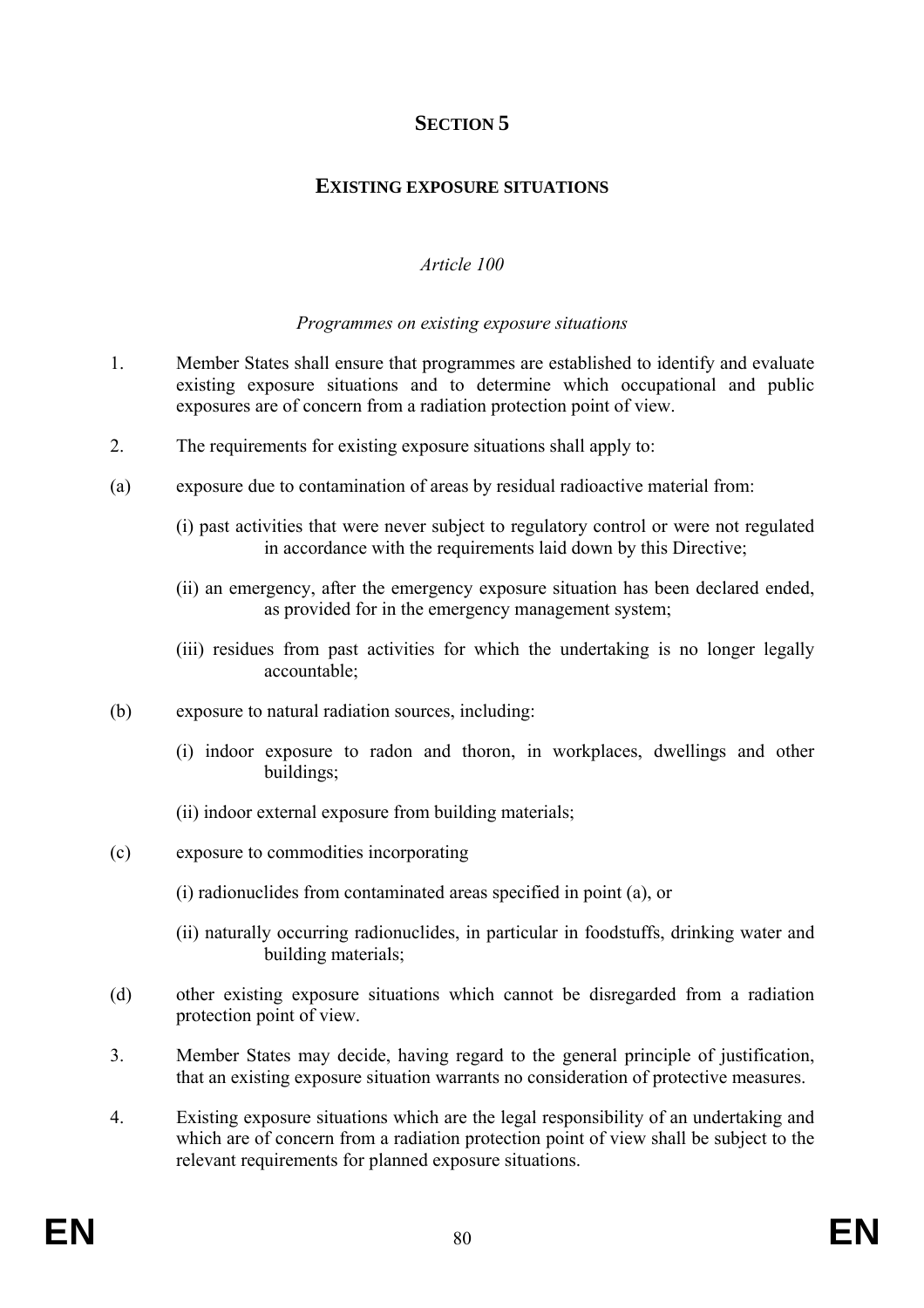# *Establishment of strategies*

- 1. Member States shall arrange for the establishment of strategies to ensure that existing exposure situations are managed appropriately and that the resources made available for their management are commensurate with the risks and with the effectiveness of protective measures.
- 2. The competent authority charged with establishing a strategy for managing an existing exposure situation shall ensure that the strategy contains:
- (a) the objectives pursued by the strategy;
- (b) appropriate reference levels, taking into account the bands of reference levels laid down in Annex I.

# *Article 102*

# *Implementation of strategies*

- 1. Member States shall assign responsibilities to a competent authority for the implementation of strategies for the management of existing exposures, and, as appropriate, to registrants, licensees and other parties involved in the implementation of remedial and protective measures, and shall provide as appropriate for the involvement of stakeholders in decisions regarding the development and implementation of strategies for managing exposures.
- 2. The form, scale and duration of all protective measures considered for implementation of a strategy shall be optimised.
- 3. The distribution of residual doses that has resulted from the implementation of a strategy shall be assessed. Further efforts shall be considered with the aim of reducing any exposures that are still above the reference level.
- 4. Throughout the implementation of a strategy, the competent authority shall regularly:
- (a) evaluate the available remedial and protective measures for achieving the objectives and the efficiency of planned and implemented measures;
- (b) provide information to exposed individuals on the potential health risks and on the available means for reducing their own exposure;
- (c) provide guidance for the management of exposures at individual or local level;
- (d) with regard to activities that involve naturally occurring radioactive material and are not managed as planned exposure situations, provide information to undertakings on appropriate means for monitoring concentrations and exposures and for taking protective measures in the context of overall health and safety requirements.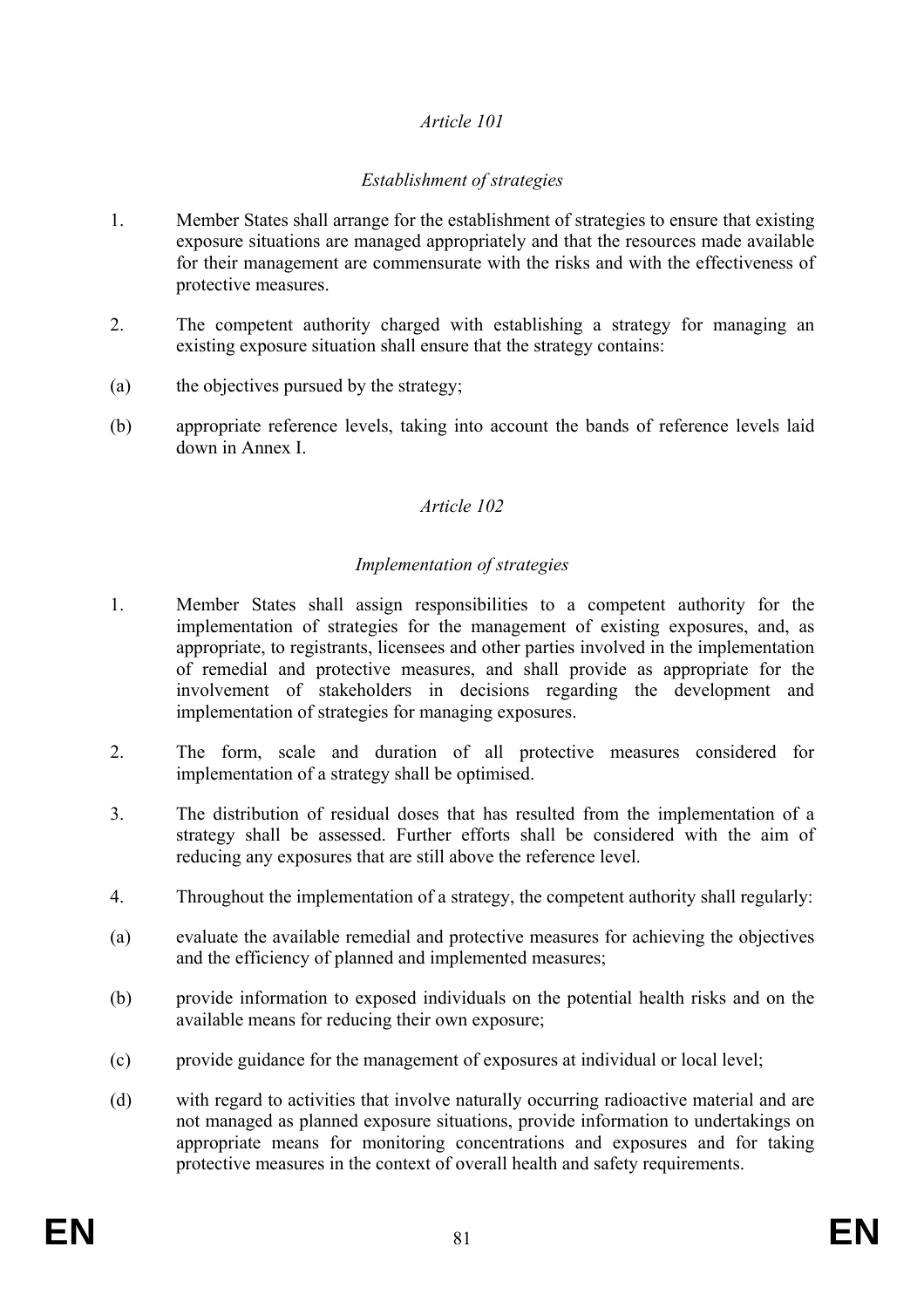#### *Radon action plan*

- 1. Member States shall establish an action plan to manage long-term risks from radon exposures in dwellings, buildings with public access and workplaces for any source of radon ingress, whether from soil, building materials or water. The action plan shall take into account the issues set out in Annex XVI.
- 2. Member States shall forward the action plan and information on any identified radon-prone areas to the Commission. Member States shall update the action plan and information on radon-prone areas on a regular basis.

# **SECTION 6**

#### **SYSTEM OF ENFORCEMENT**

# *Article 104*

#### *Inspections*

- 1. Member States shall establish a system or systems of inspection to enforce the provisions adopted pursuant to this Directive and to initiate surveillance and corrective action wherever necessary.
- 2. The competent authority shall establish a systematic inspection programme taking into account the potential magnitude and nature of the hazard associated with practices, a general assessment of radiation protection issues in the practices, and the state of compliance with the provisions adopted pursuant to this Directive.
- 3. Member States shall ensure that the findings from each inspection are recorded and the reports communicated to the undertaking concerned.
- 4. Member States shall make the inspection programme and the main findings from its implementation available to the public.
- 5. The competent authority shall ensure that mechanisms are in place for the timely dissemination to relevant parties, including manufacturers and suppliers of sources and, where appropriate, international organisations, of protection and safety information concerning lessons learned from inspections and from reported incidents and accidents and related findings.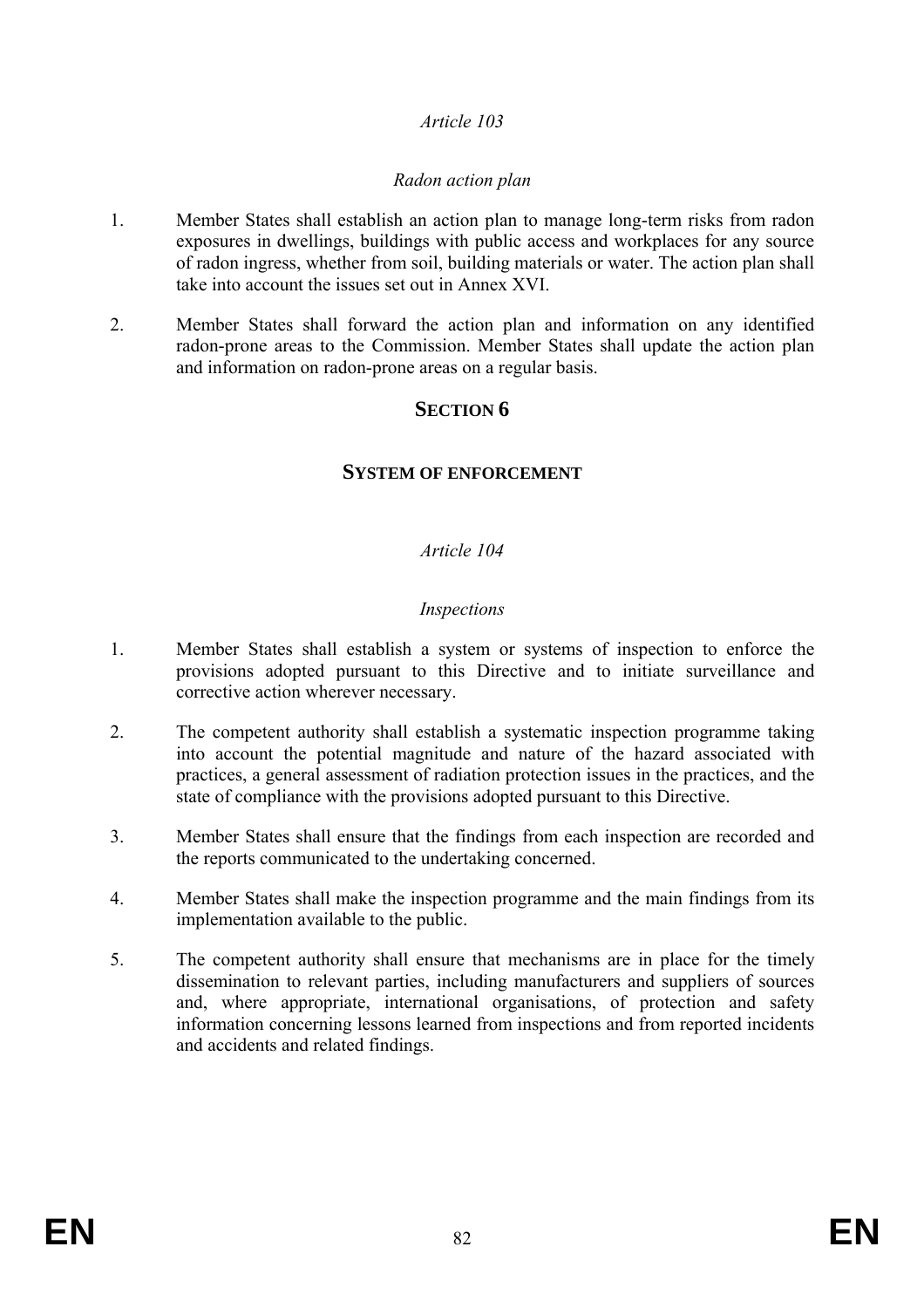# *Enforcement*

Member States shall ensure that the competent authority has the power to require the undertaking to take action to remedy deficiencies and prevent their recurrence or to withdraw, where appropriate, authorisation when the results of a regulatory inspection or another regulatory assessment indicate that the undertaking is not in compliance with the provisions adopted pursuant to this Directive.

#### *Article 106*

#### *Penalties*

The Member States shall lay down the rules on penalties applicable to infringements of the national provisions adopted pursuant to this Directive and shall take all measures necessary to ensure that they are implemented. The penalties provided for must be effective, proportionate and dissuasive. The Member States shall notify those provisions to the Commission by the date specified in Article 107 at the latest and shall notify it without delay of any subsequent amendment affecting them.

# **CHAPTER XI**

# **FINAL PROVISIONS**

# *Article 107*

#### *Transposition*

- 1. Member States shall bring into force the laws, regulations and administrative provisions necessary to comply with this Directive by 00.00.0000 at the latest. The provisions laid down in Chapter IX with regard to the protection of the environment shall be transposed by 00.00.0000.
- 2. When Member States adopt these provisions, they shall contain a reference to this Directive or shall be accompanied by such reference on the occasion of their official publication. Member States shall determine how such reference is to be made.
- 3. Member States shall communicate to the Commission the text of the provisions of national law which they adopt in the field covered by this Directive and a correlation table between those provisions and this Directive.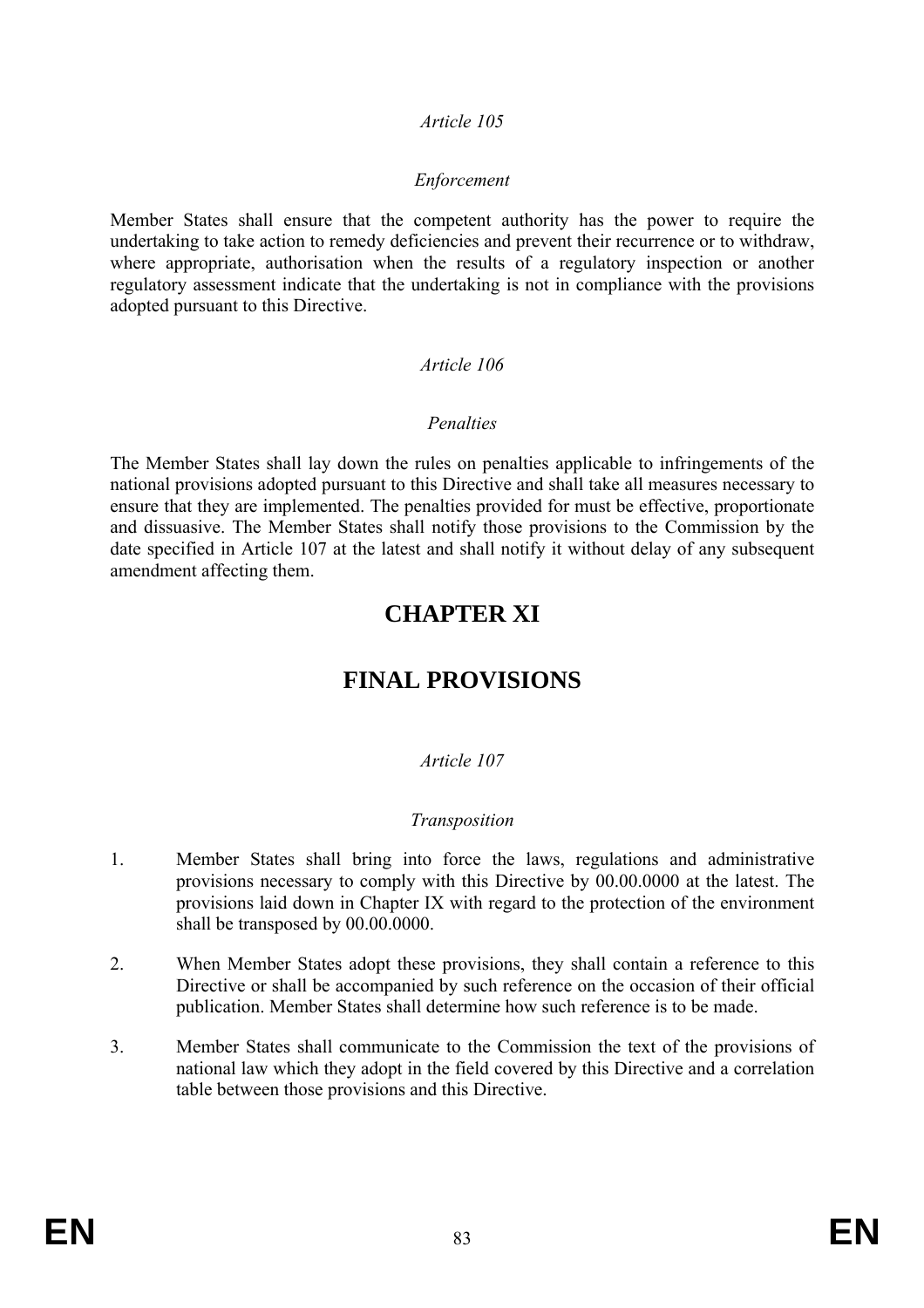# *Repeal*

Directives 89/618/Euratom, 90/641/Euratom, 96/29/Euratom, 97/43/Euratom, 2003/122/Euratom shall be repealed with effect from 00.00.0000.

#### *Article 109*

# *Entry into force*

The Directive shall enter into force on the twentieth day following that of its publication in the Official Journal of the European Union.

#### *Article 110*

#### *Addressees*

This Directive is addressed to the Member States.

Done at Brussels,

*For the Council The President*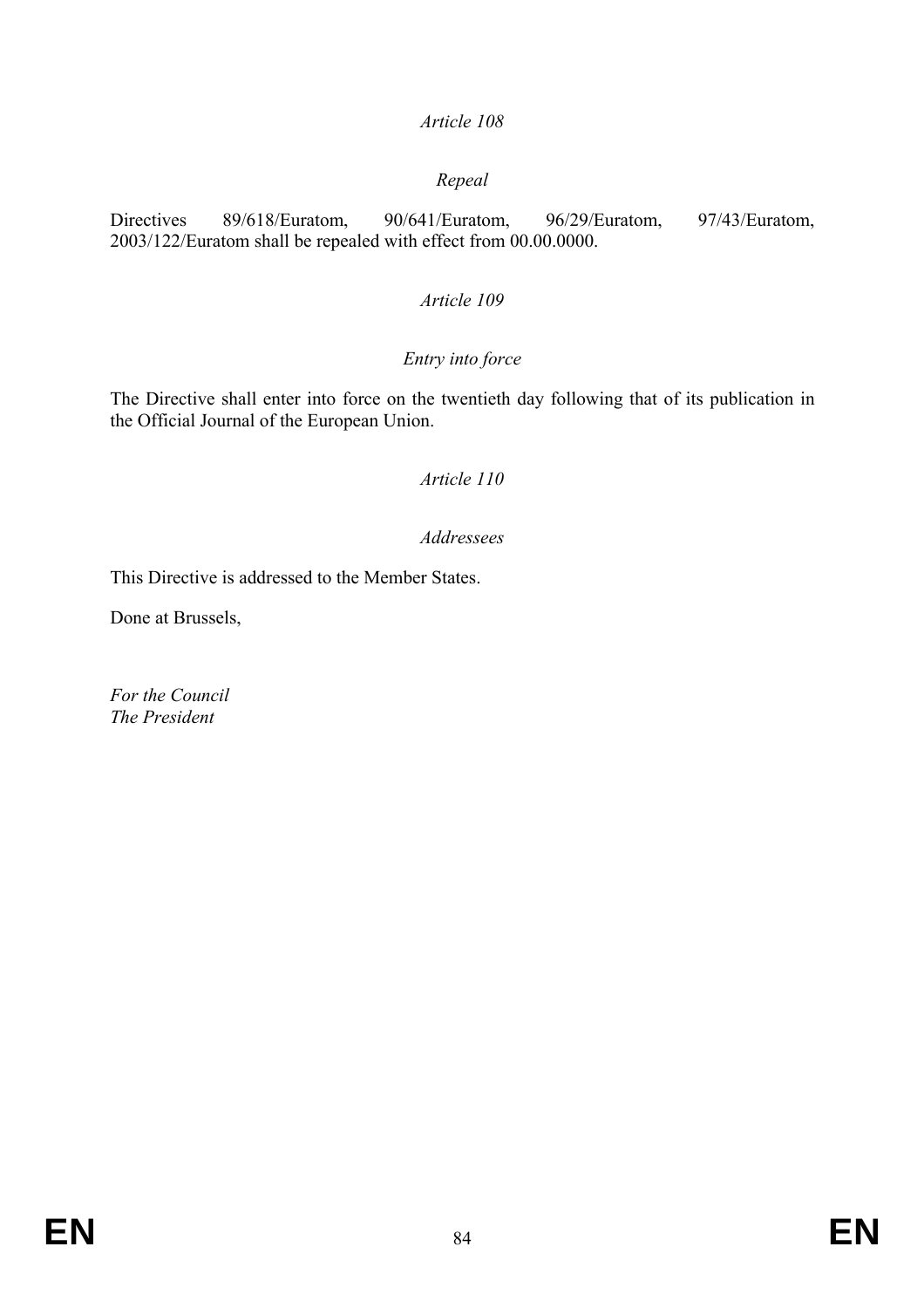# **ANNEX I**

#### Bands of reference levels for public exposure

1. The optimisation of public exposures in emergency and existing exposure situations shall be based on a reference level to be established within the following bands, expressed in mSv effective dose (acute or annual):

- (a) greater than 20 and less or equal to 100
- (b) greater than 1 and less or equal to 20
- $(c)$  1 or less.

The choice of the reference level shall fulfil the conditions set out in points 2-5.

2. Without prejudice to reference levels set for organ doses, reference levels expressed in effective doses shall be set in the range of 1 to 20 mSv per year for existing exposure situations and 20 to 100 mSv for emergency exposure situations.

3. In specific situations, a reference level below ranges referred to in point 1 may be considered, in particular:

(a) a reference level below 20 mSv may be set in an emergency exposure situation where appropriate protection can be provided without causing a disproportionate detriment from the corresponding countermeasures or an excessive cost;

(b) a reference level below 1 mSv per year may be set, where appropriate, in an existing exposure situation for specific source-related exposures or pathways of exposure.

4. For the transition from an emergency exposure situation to an existing exposure situation, appropriate reference levels shall be set, in particular upon the termination of long-term countermeasures such as relocation.

5. The reference levels set shall take account of the features of prevailing situations as well as societal criteria, which may include the following:

- (a) for exposures below 1 mSv or 1 mSv per year, general information on the level of exposure, without specific consideration of individual exposures;
- (b) in the range up to 20 mSv or 20 mSv per year, specific information to enable individuals to manage their own exposure, if possible;
- (c) in the range up to 100 mSv or 100 mSv per year, assessment of individual doses and specific information on radiation risks and on available actions to reduce exposures.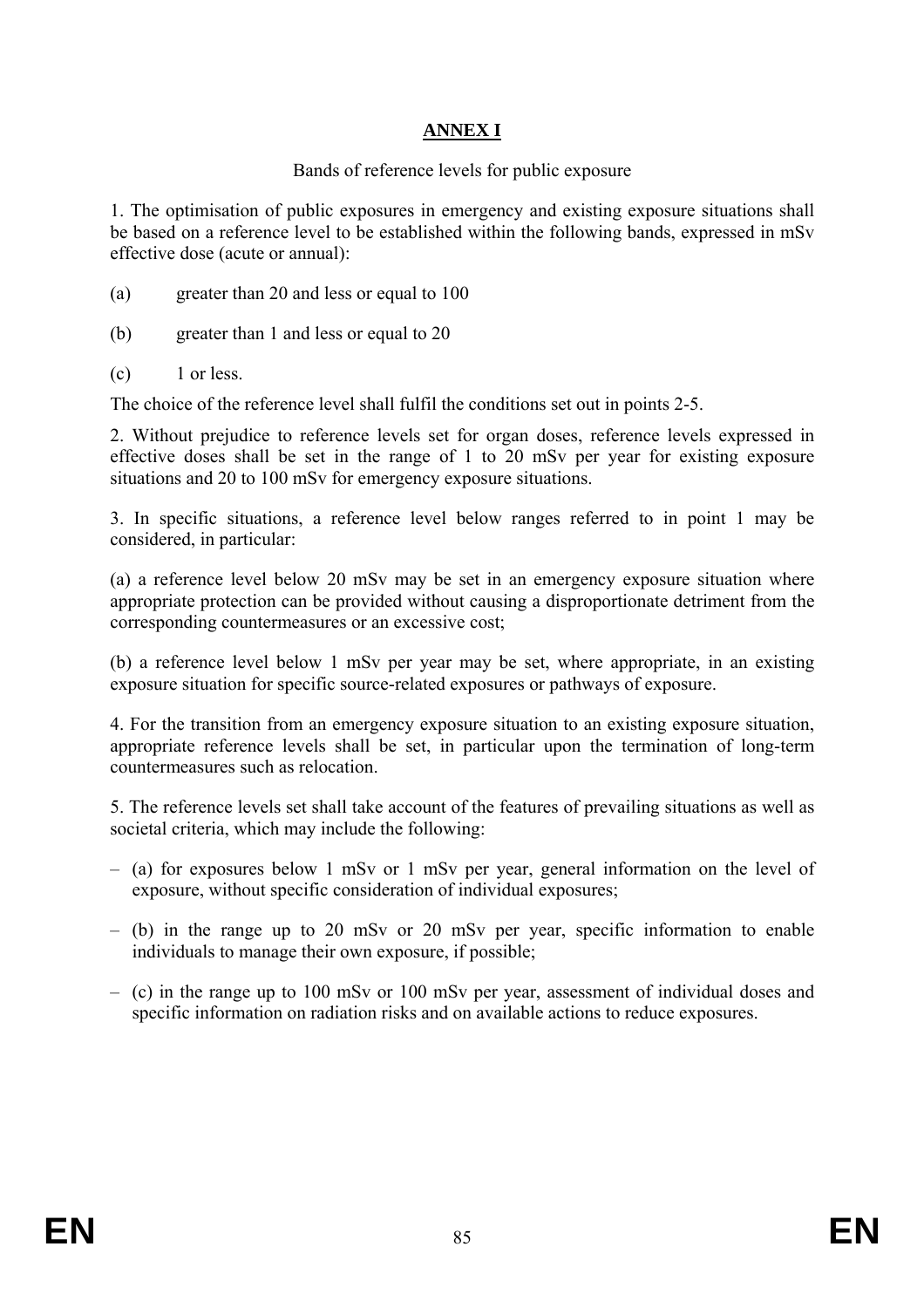# **ANNEX II**

# Activity values defining high-activity sealed sources

For radionuclides not listed in the table below, the relevant activity level is identical to the Dvalue defined in the IAEA publication 'Dangerous quantities of radioactive material (Dvalues)', (EPR-D-VALUES 2006).

| Radionuclide     | Activity level (TBq) |
|------------------|----------------------|
| Am-241           | $6 \times 10^{-2}$   |
| $Am-241/Be$      | $6 \times 10^{-2}$   |
| $Cf-252$         | $2 \times 10^{-2}$   |
| $Cm-244$         | $5\times10^{-2}$     |
| $Co-60$          | $3 \times 10^{-2}$   |
| $Cs-137$         | $1 \times 10^{-1}$   |
| Gd-153           | $1\times10^0$        |
| $Ir-192$         | $8 \times 10^{-2}$   |
| Pm-147           | $4\times10^{1}$      |
| Pu-238           | $6 \times 10^{-2}$   |
| $Pu-239/Be^{23}$ | $6 \times 10^{-2}$   |
| Ra-226           | $4\times10^{-2}$     |
| Se-75            | $2\times10^{-1}$     |
| Sr-90 (Y-90)     | $1\times10^{0}$      |
| $Tm-170$         | $2\times10^{1}$      |
| $Yb-169$         | $3 \times 10^{-1}$   |

 $\overline{a}$ 

<sup>&</sup>lt;sup>23</sup> The activity given is that of the alpha-emitting radionuclide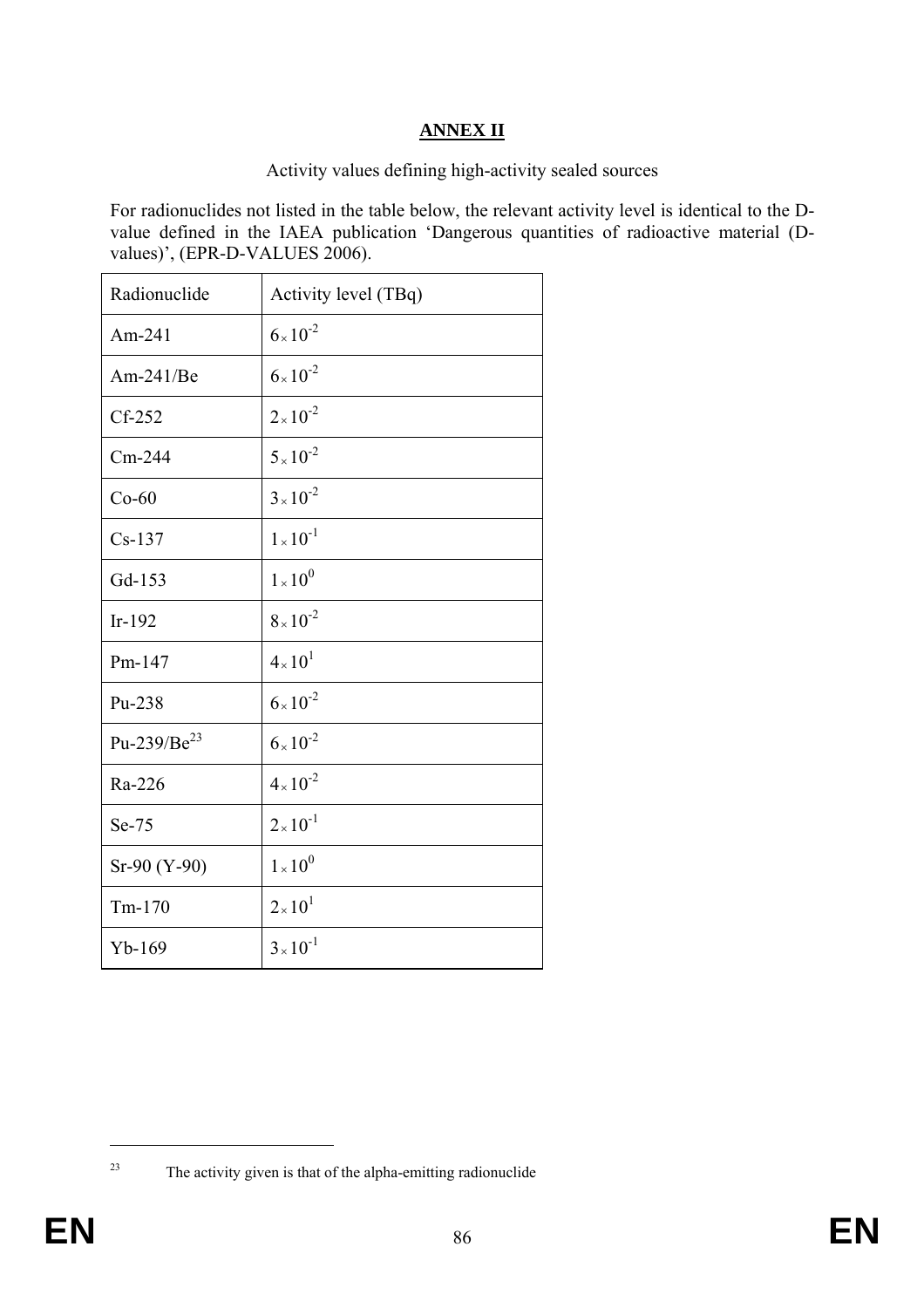# **ANNEX III**

# Placing on the market of apparatus or products

A. Any undertaking intending to place on the market apparatus or products shall provide the competent authorities with all relevant information as to the:

- (1) technical characteristics of the apparatus or product;
- (2) in the case of apparatus containing radioactive substances, information on the means of fixation of the source in a holder and on shielding;
- (3) dose rates at relevant distances for the use of the apparatus or product, including dose rates at a distance of 0.1 m from any accessible surface;
- (4) intended use of the apparatus or product and information on the relative performance of the new apparatus or product compared to existing ones;
- (5) expected doses to regular users of the apparatus or product.

B. The competent authorities shall assess the information, listed in Section A and in particular shall assess:

- (1) whether the performance of the apparatus or product justifies its intended use;
- (2) whether the design is adequate in order to reduce exposures in normal use and the likelihood and consequences of misuse or accidental exposures;
- (3) in the case of a consumer product, whether the product is adequately designed to meet the exemption criteria and does not necessitate specific precautions for disposal when no longer in use;
- (4) in the case of apparatus or products for use in practices exempted from authorisation, whether conditions for disposal are adequate;
- (5) whether the apparatus or product is appropriately labelled and suitable documentation is provided to the customer with instructions for proper use and disposal.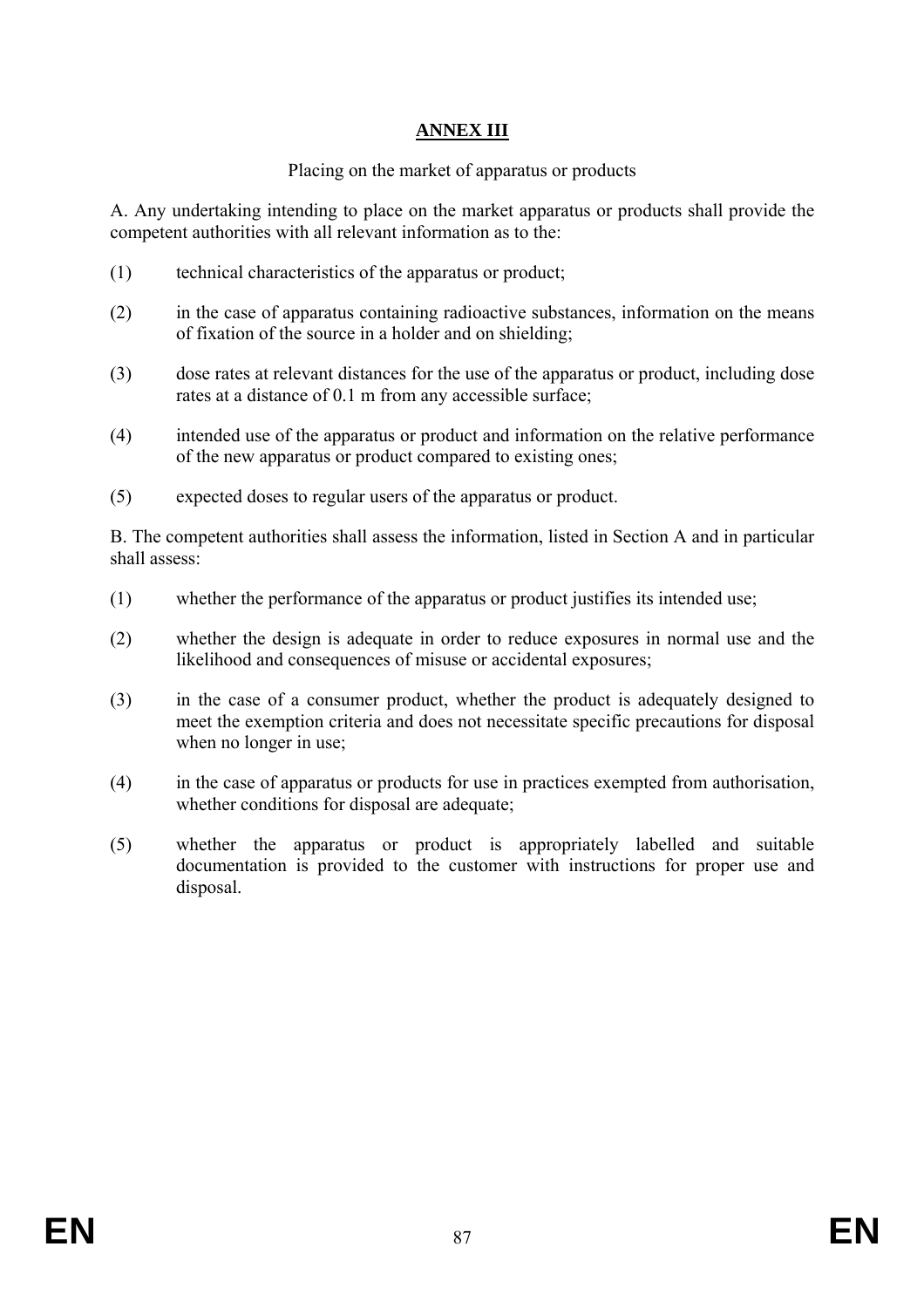# **ANNEX IV**

# Practices involving non-medical imaging exposure

For the purposes of Article 23, the following list of practices involving non-medical imaging exposure shall be taken into account:

A. Procedures implemented by medical staff using medical radiological equipment:

- 1. Radiological health assessment for employment purposes;
- 2. Radiological health assessment for immigration purposes;
- 3. Radiological health assessment for insurance purposes;
- 4. Radiological health assessment for other purposes not intended to benefit the health and well-being of the exposed individual;
- 5. Radiological evaluation of the physical development of children and adolescents with a view to a career in sports, dancing, etc.;
- 6. Radiological age assessment;
- 7. Use of ionising radiation for the identification of concealed objects within the human body.
- B. Procedures implemented by non-medical staff using non-medical equipment:
- 1. Use of ionising radiation for detection of concealed objects on or attached to the human body;
- 2. Use of ionising radiation for detection of concealed humans as part of cargo screening;
- 3. Other practices involving the use of ionising radiation for legal or security purposes.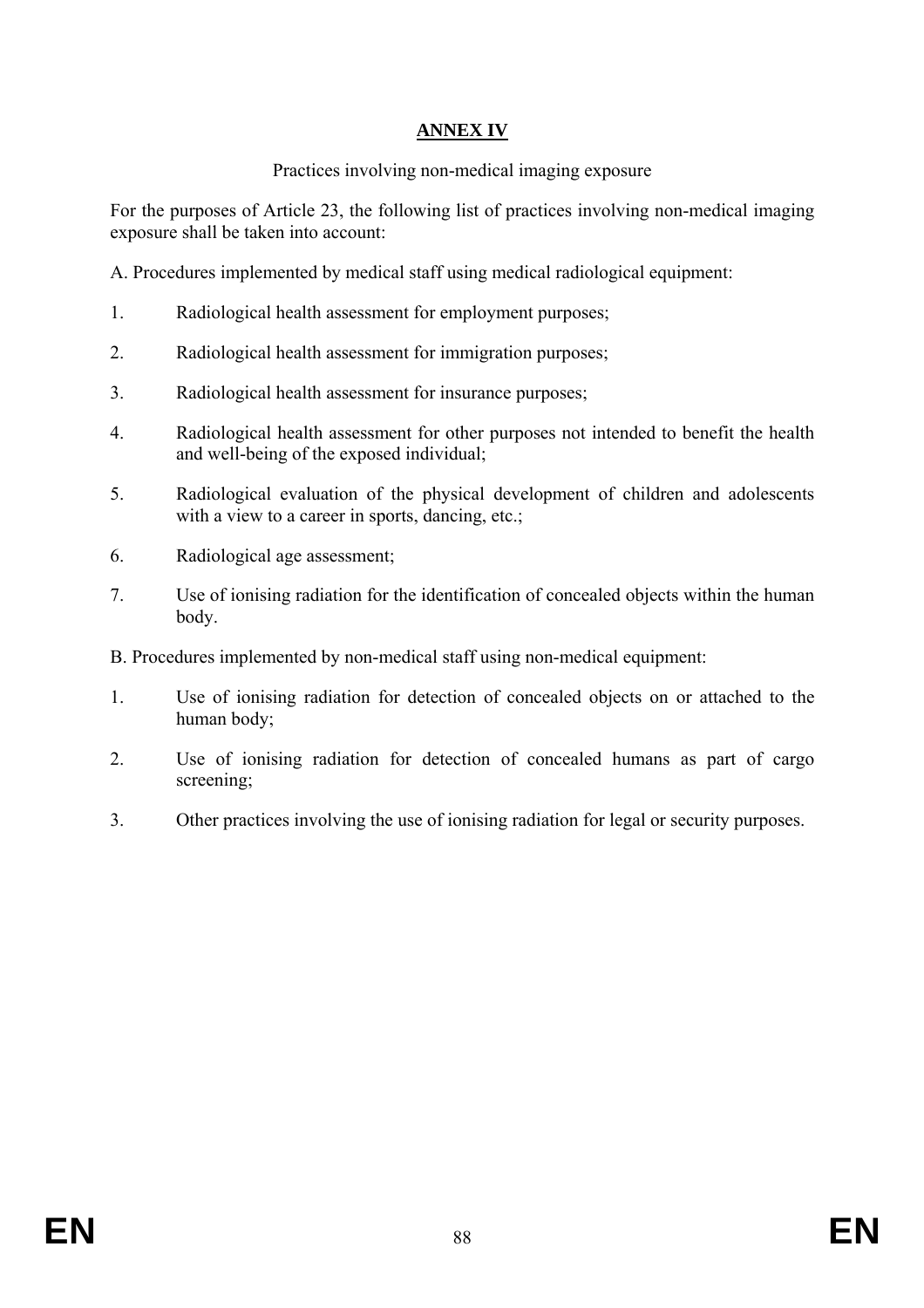# **ANNEX V**

List of industrial practices involving naturally occurring radioactive material

For the purposes of Article 24, the following list of industrial practices involving naturally occurring radioactive material, including relevant secondary processes, shall be taken into account:

- (1) extraction of rare earths from monazite;
- (2) production of thorium compounds and manufacture of thorium-containing products;
- (3) processing of niobium/tantalum ore;
- (4) oil and gas production;
- (5) geothermal energy production;
- (6) TiO2 pigment production;
- (7) thermal phosphorus production;
- (8) zircon and zirconium industry;
- (9) production of phosphate fertilisers;
- (10) cement production, maintenance of clinker ovens;
- (11) coal-fired power plants, maintenance of boilers;
- (12) phosphoric acid production;
- (13) primary iron production;
- (14) tin/lead/copper smelting;
- (15) ground water filtration facilities;
- (16) mining of ores other than uranium ore.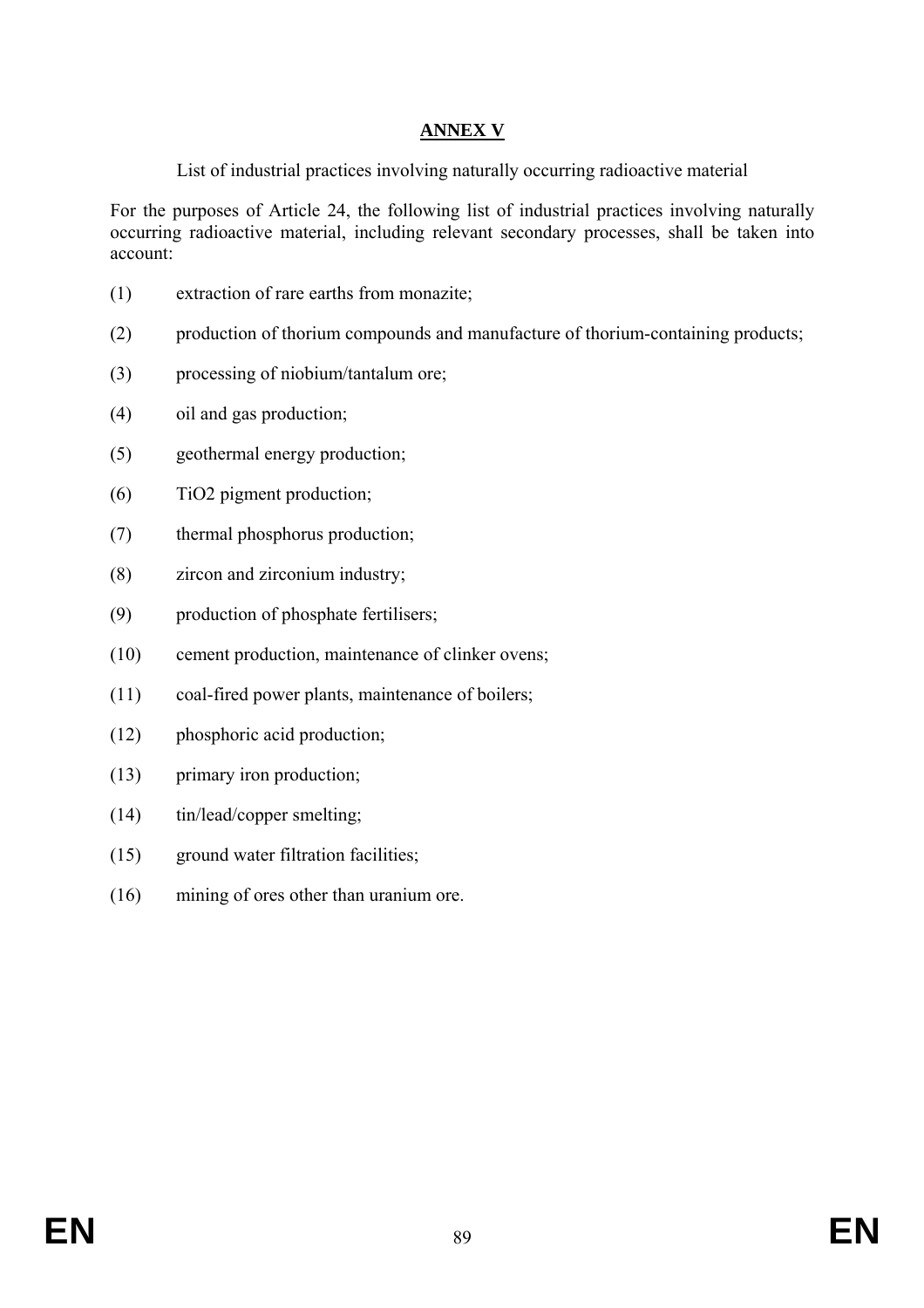# **ANNEX VI**

#### Exemption and clearance criteria

# **1. Exemption**

Practices may be exempted from requirements of this Directive either directly, on the basis of compliance with numerical exemption criteria (activity values (Bq) or concentration values  $(Bq g<sup>-1</sup>)$ ) laid down in this Annex (section 2), or through a regulatory decision, on the basis of the information provided in conjunction with the notification of the practice and in line with general exemption criteria (section 3), to exempt the practice from further requirements.

#### **2. Exemption and clearance values**

The total activity values (Bq) for exemption apply to the total activity involved in a practice and are laid down in column 3 of Table B for artificial radionuclides and for some naturally occurring radionuclides used in consumer products. For other practices involving naturally occurring radionuclides, such values are in general not applicable.

The exempt activity concentration values  $(Bq g^{-1})$  for the materials involved in the practice are laid down in Table A, Part 1 for artificial radionuclides and in Table A, Part 2 for naturally occurring radionuclides. The values in Table  $A_1$  Part 1 are given for individual radionuclides, where applicable including short-lived radionuclides in equilibrium with the parent nuclide as indicated. The values in Table A, Part 2 apply to all radionuclides in the decay chain of U-238 or Th-232, but for segments of the decay chain which are not in equilibrium with the parent radionuclide higher values may be applied.

The concentration values in Table A, Part 1 or in Table A, Part 2 also apply to the clearance of solid materials for re-use, recycling, conventional disposal or incineration. Higher values may be defined for specific materials or specific pathways, taking Community guidance into account, including where appropriate additional requirements in terms of surface activity or monitoring requirements.

For mixtures of artificial radionuclides, the weighted sum of nuclide-specific activities or concentrations (for various radionuclides contained in the same matrix) divided by the corresponding exemption value shall be less than unity. Where appropriate this condition can be verified on the basis of best estimates of the composition of the radionuclide mix. The values in Table A, Part 2 apply individually to each parent nuclide. Some elements in the decay chain, e.g. Po-210 or Pb-210, may warrant the use of values significantly higher, by up to two orders of magnitude, taking Community guidance into account.

The values in Table A, Part 2 may not be used to exempt the incorporation into building materials of residues from industries processing naturally occurring radioactive material. Such recycling of residues from identified industries shall be managed as an authorised practice or be exempted on the basis of the general exemption criteria laid down in section 3. For this purpose, compliance of the sum of radionuclide concentrations with the appropriate value of the radionuclide index I for building materials as defined in Annex VII shall be verified.

The values laid down in Table B, column 3, apply to the total inventory of radioactive substances held by a person or undertaking as part of a specific practice at any point in time. However, the regulatory authority may apply these values to smaller entities or packages, for instance to exempt the transport or storage of exempted consumer products, if the general exemption criteria in section 3 are satisfied.

# **3. General exemption and clearance criteria**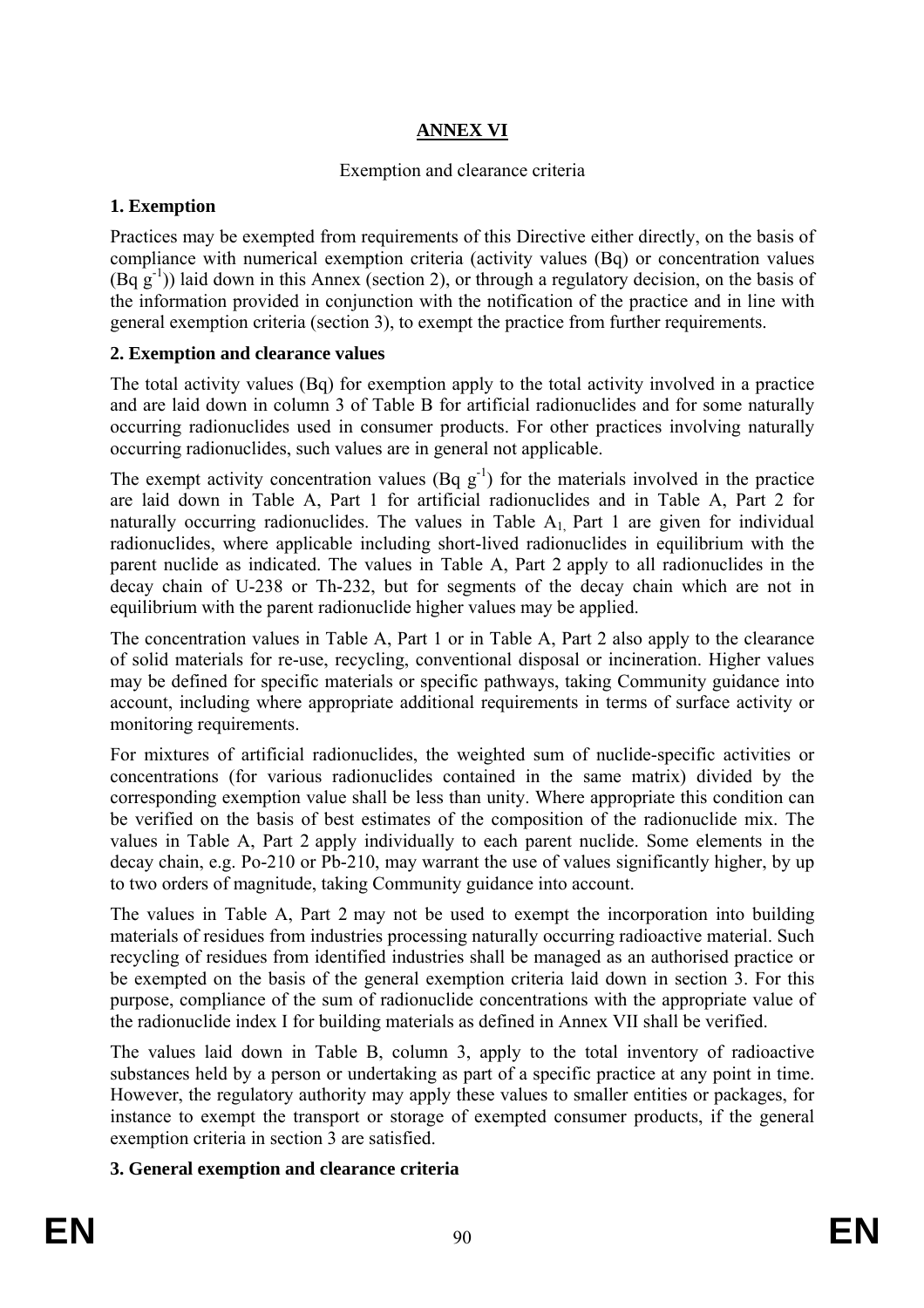The general criteria for the exemption of notified practices or the clearance of materials from authorised practices are as follows:

(a) the radiological risks to individuals caused by the practice are sufficiently low as to be of no regulatory concern; and

(b) the type of practice has been determined to be justified; and

(c) the practice is inherently safe.

Practices involving small amounts of radioactive substances or low activity concentrations, comparable to the exemption values laid down in Tables A, Part 1 or B, and in general all practices involving naturally occurring radionuclides are deemed to fulfil criterion (c).

Practices involving amounts of radioactive substances or activity concentrations below the exemption values laid down in Table A, Part 1 or Table B automatically comply with criterion (a) without further consideration. This is also the case for the values in Table A, Part 2, with the exception of the recycling of residues in building materials or the case of specific exposure pathways, for instance drinking water.

For notified practices not complying with these values, an assessment shall be made of the resulting exposure of individuals. For compliance with the general criterion (a), it shall be demonstrated that the following dose criteria are met in all feasible circumstances:

# **For artificial radionuclides:**

The effective dose expected to be incurred by an individual due to the exempted practice is of the order of 10 µSv or less in a year.

# **For naturally occurring radionuclides:**

The dose increment, allowing for the prevailing background radiation from natural radiation sources, liable to be incurred by an individual due to the exempted practice is of the order of 300 µSv or less in a year for members of the public and less than 1 mSv for workers.

The assessment of doses to members of the public shall take into account not only pathways of exposure through airborne or liquid effluent, but also pathways resulting from the disposal or recycling of solid residues.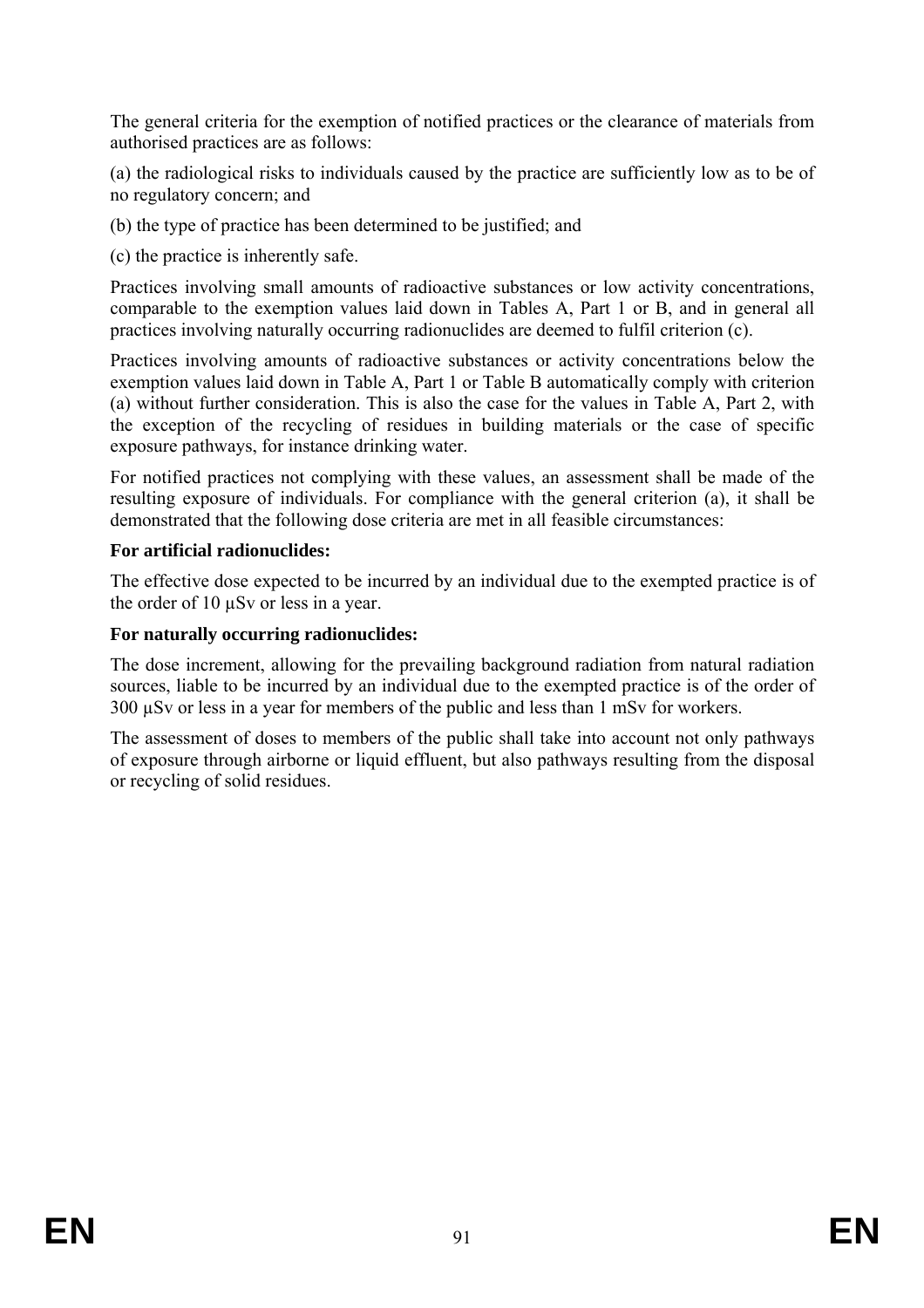# **TABLE A:**

**Activity concentration values for exemption or clearance of materials which can be applied by default to any amount and to any type of solid material.** 

**TABLE A Part 1: Artificial radionuclides**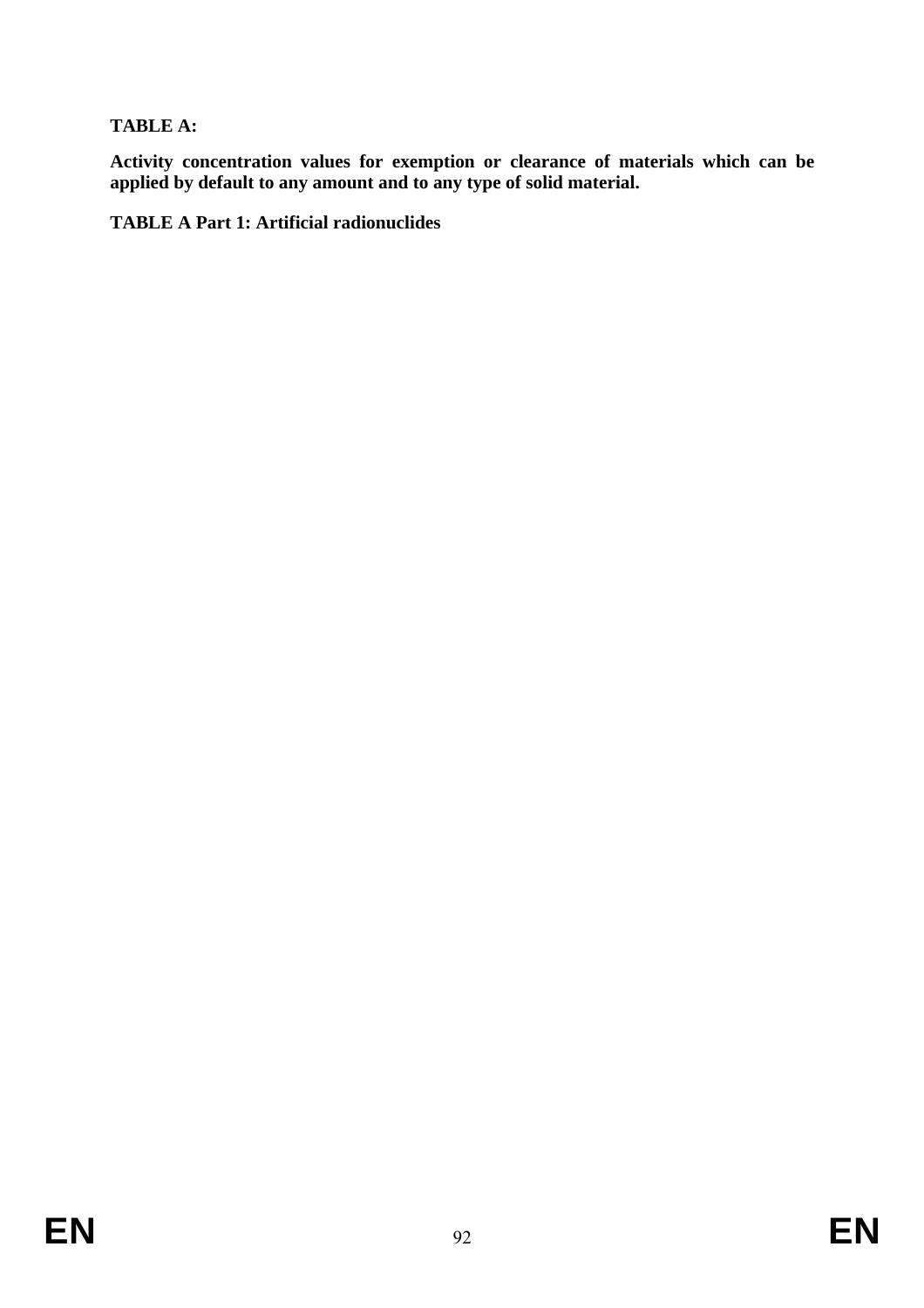| Activity<br>Radionuclide concentration<br>$(Bq g^{-1})$ |              |            | Activity<br>Radionuclide concentration<br>$(Bq g^{-1})$ |              | Activity<br>Radionuclide concentration<br>$(Bq g^{-1})$ |  |
|---------------------------------------------------------|--------------|------------|---------------------------------------------------------|--------------|---------------------------------------------------------|--|
| $H-3$                                                   | 100          | $Mn-52m$   | 10                                                      | Ga-72        | 10                                                      |  |
| $Be-7$                                                  | 10           | $Mn-53$    | 100                                                     | Ge-71        | 10000                                                   |  |
| $C-14$                                                  | $\mathbf{1}$ | $Mn-54$    | 0.1                                                     | $As-73$      | 1000                                                    |  |
| $F-18$                                                  | 10           | $Mn-56$    | 10                                                      | $As-74$      | 10                                                      |  |
| $Na-22$                                                 | 0.1          | $Fe-52a$   | 10                                                      | As- $76$     | 10                                                      |  |
| $Na-24$                                                 | $\mathbf{1}$ | Fe-55      | 1000                                                    | $As-77$      | 1000                                                    |  |
| $Si-31$                                                 | 1000         | Fe-59      | $\mathbf{1}$                                            | Se-75        | $\mathbf{1}$                                            |  |
| $P-32$                                                  | 1000         | $Co-55$    | 10                                                      | <b>Br-82</b> | $\mathbf{1}$                                            |  |
| $P-33$                                                  | 1000         | $Co-56$    | 0.1                                                     | <b>Rb-86</b> | 100                                                     |  |
| $S-35$                                                  | 100          | $Co-57$    | $\mathbf{1}$                                            | $Sr-85$      | $\mathbf{1}$                                            |  |
| $Cl-36$                                                 | $\mathbf{1}$ | $Co-58$    | $\,1$                                                   | $Sr-85m$     | 100                                                     |  |
| $Cl-38$                                                 | 10           | $Co-58m$   | 10000                                                   | $Sr-87m$     | 100                                                     |  |
| $K-42$                                                  | 100          | $Co-60$    | 0.1                                                     | $Sr-89$      | 1000                                                    |  |
| $K-43$                                                  | 10           | $Co-60m$   | 1000                                                    | $Sr-90a$     | $\mathbf{1}$                                            |  |
| $Ca-45$                                                 | 100          | $Co-61$    | 100                                                     | $Sr-91a$     | 10                                                      |  |
| $Ca-47$                                                 | $10\,$       | $Co-62m$   | 10                                                      | $Sr-92$      | $10\,$                                                  |  |
| $Sc-46$                                                 | 0.1          | $Ni-59$    | 100                                                     | $Y-90$       | 1000                                                    |  |
| $Sc-47$                                                 | 100          | $Ni-63$    | 100                                                     | $Y-91$       | 100                                                     |  |
| $Sc-48$                                                 | $\mathbf 1$  | $Ni-65$    | $10\,$                                                  | $Y-91m$      | 100                                                     |  |
| $V-48$                                                  | $\mathbf 1$  | $Cu-64$    | 100                                                     | $Y-92$       | 100                                                     |  |
| $Cr-51$                                                 | 100          | $Zn-65$    | 0.1                                                     | $Y-93$       | 100                                                     |  |
| $Mn-51$                                                 | $10\,$       | $Zn-69$    | 1000                                                    | $Zr-93$      | 10                                                      |  |
| $Mn-52$                                                 | $\mathbf{1}$ | $Zn-69m^a$ | $10\,$                                                  | $Zr-95^a$    | $\mathbf 1$                                             |  |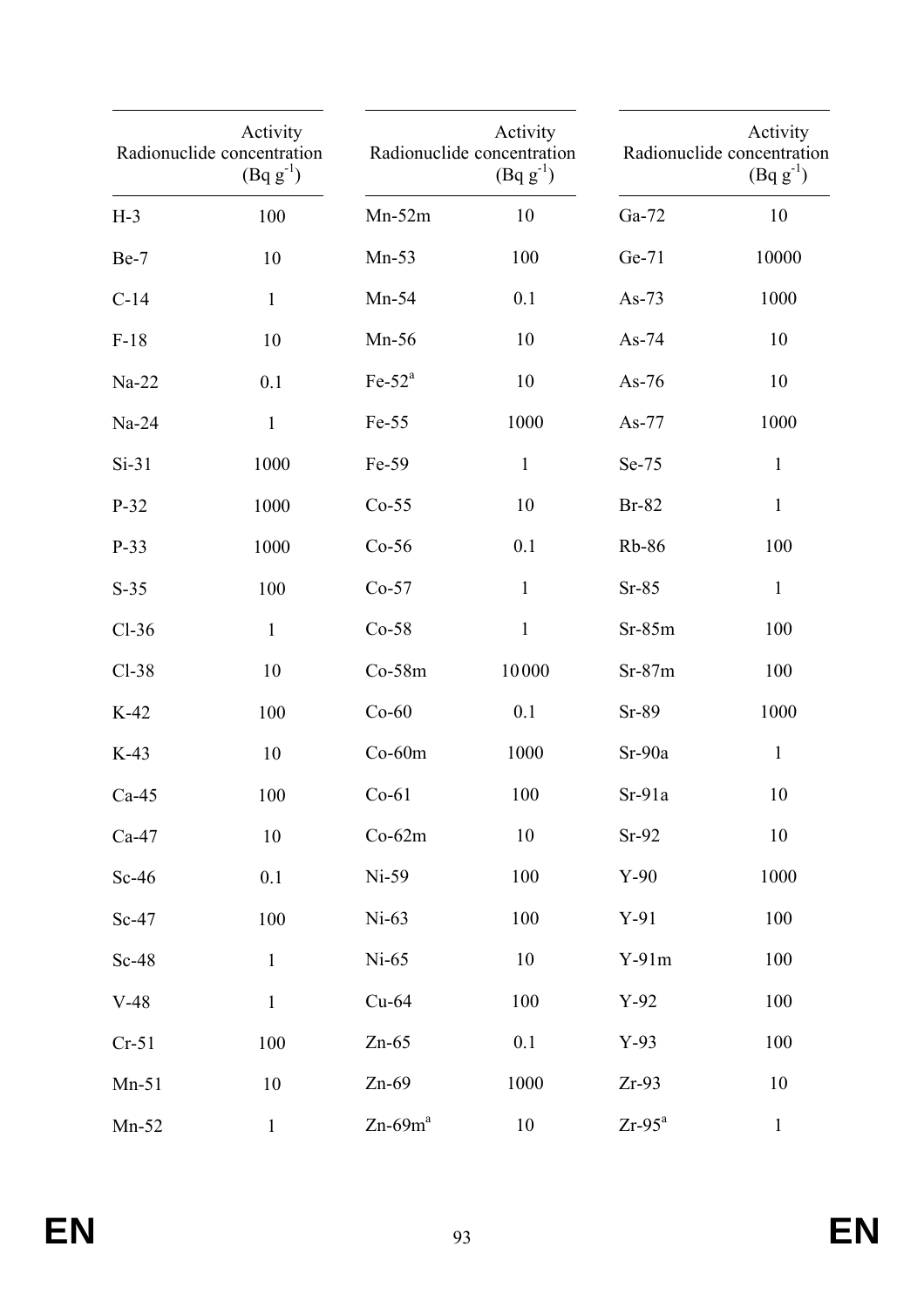|             | Activity<br>Radionuclide concentration<br>$(Bq g^{-1})$ |             | Activity<br>Radionuclide concentration<br>$(Bq g^{-1})$ |             | Activity<br>Radionuclide concentration<br>$(Bq g^{-1})$ |
|-------------|---------------------------------------------------------|-------------|---------------------------------------------------------|-------------|---------------------------------------------------------|
| $Zr-97^a$   | 10                                                      | $Pd-109^a$  | 100                                                     | $Te-131m^a$ | 10                                                      |
| Nb-93m      | 10                                                      | Ag-105      | $\mathbf{1}$                                            | Te- $132^a$ | $\mathbf{1}$                                            |
| Nb-94       | 0.1                                                     | Ag- $110ma$ | 0.1                                                     | Te-133      | 10                                                      |
| $Nb-95$     | $\mathbf{1}$                                            | Ag-111      | 100                                                     | Te-133m     | 10                                                      |
| $Nb-97a$    | 10                                                      | $Cd-109a$   | $\mathbf{1}$                                            | Te-134      | 10                                                      |
| Nb-98       | 10                                                      | $Cd-115^a$  | 10                                                      | $I-123$     | 100                                                     |
| $Mo-90$     | 10                                                      | $Cd-115ma$  | 100                                                     | $I-125$     | 100                                                     |
| $Mo-93$     | 10                                                      | $In-111$    | 10                                                      | $I-126$     | 10                                                      |
| Mo-99a      | 10                                                      | $In-113m$   | 100                                                     | $I-129$     | 0.01                                                    |
| $Mo-101a$   | 10                                                      | $In-114ma$  | 10                                                      | $I-130$     | 10                                                      |
| Tc-96       | $\mathbf{1}$                                            | $In-115m$   | 100                                                     | $I-131$     | 10                                                      |
| Tc-96m      | 1000                                                    | $Sn-113^a$  | $\mathbf{1}$                                            | $I-132$     | 10                                                      |
| Tc-97       | 10                                                      | $Sn-125$    | 10                                                      | $I-133$     | 10                                                      |
| $Tc-97m$    | 100                                                     | $Sb-122$    | 10                                                      | $I-134$     | 10                                                      |
| Tc-99       | $\mathbf{1}$                                            | $Sb-124$    | $\mathbf{1}$                                            | $I-135$     | 10                                                      |
| Tc-99m      | 100                                                     | $Sb-125^a$  | 0.1                                                     | $Cs-129$    | 10                                                      |
| Ru-97       | 10                                                      | Te-123m     | $\mathbf{1}$                                            | $Cs-131$    | 1000                                                    |
| $Ru-103^a$  | $\mathbf{1}$                                            | Te-125m     | 1000                                                    | $Cs-132$    | 10                                                      |
| $Ru-105^a$  | 10                                                      | Te-127      | 1000                                                    | $Cs-134$    | 0.1                                                     |
| $Ru-106^a$  | 0.1                                                     | Te- $127ma$ | 10                                                      | $Cs-134m$   | 1000                                                    |
| Rh-103m     | 10000                                                   | Te-129      | 100                                                     | $Cs-135$    | 100                                                     |
| Rh-105      | 100                                                     | Te- $129ma$ | 10                                                      | $Cs-136$    | $\mathbf{1}$                                            |
| Pd- $103^a$ | 1000                                                    | Te-131      | 100                                                     | $Cs-137a$   | 0.1                                                     |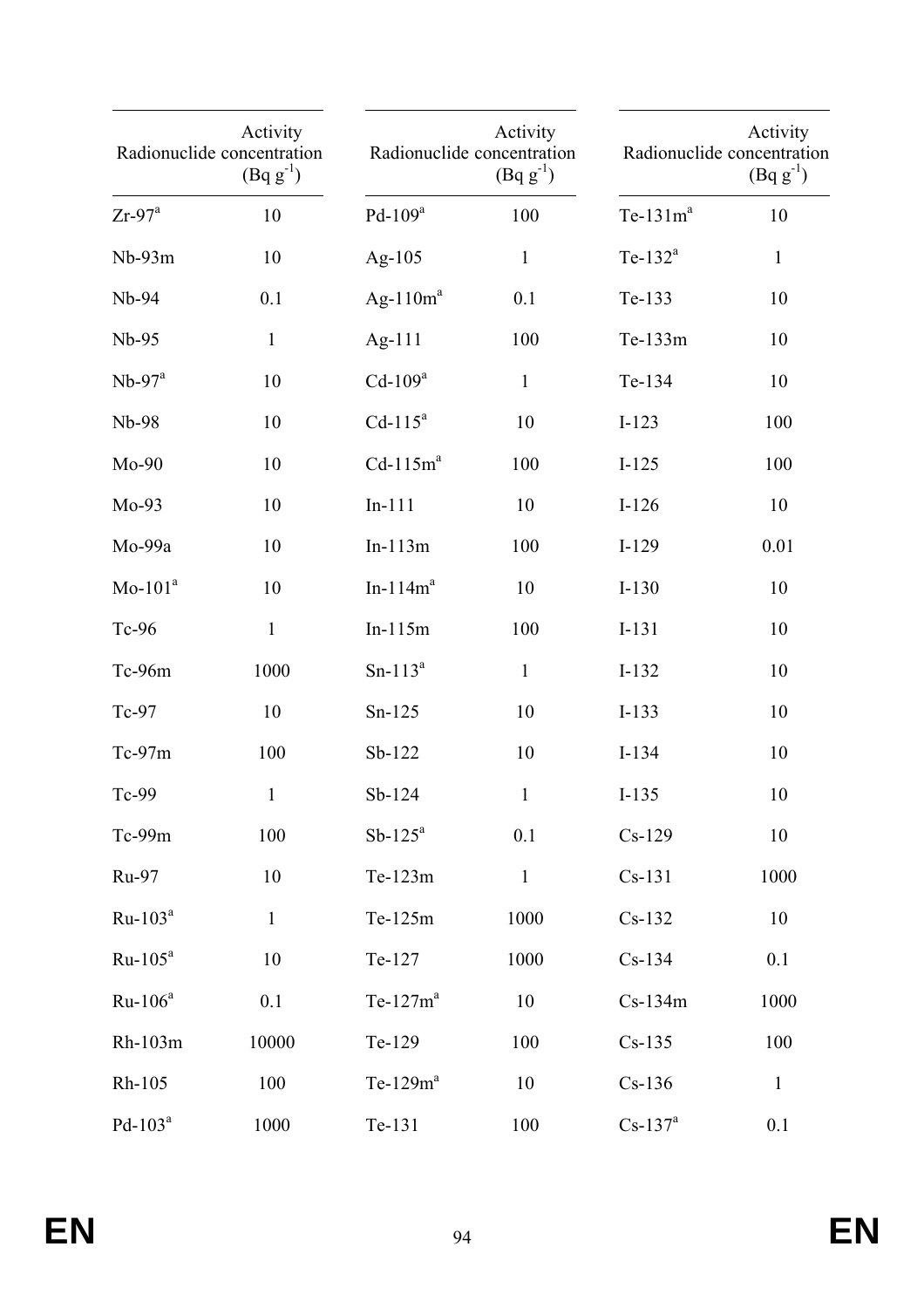|          | Activity<br>Radionuclide concentration<br>$(Bq g^{-1})$ |          | Activity<br>Radionuclide concentration<br>$(Bq g^{-1})$ |               | Activity<br>Radionuclide concentration<br>$(Bq g^{-1})$ |
|----------|---------------------------------------------------------|----------|---------------------------------------------------------|---------------|---------------------------------------------------------|
| $Cs-138$ | 10                                                      | $Dy-165$ | 1000                                                    | Pt-191        | 10                                                      |
| Ba-131   | 10                                                      | $Dy-166$ | 100                                                     | Pt-193m       | 1000                                                    |
| Ba-140   | $\mathbf{1}$                                            | Ho-166   | 100                                                     | Pt-197        | 1000                                                    |
| $La-140$ | $\mathbf{1}$                                            | Er-169   | 1000                                                    | Pt-197m       | 100                                                     |
| Ce-139   | $\mathbf{1}$                                            | Er-171   | 100                                                     | Au-198        | 10                                                      |
| Ce-141   | 100                                                     | $Tm-170$ | 100                                                     | Au-199        | 100                                                     |
| Ce-143   | 10                                                      | $Tm-171$ | 1000                                                    | Hg-197        | 100                                                     |
| Ce-144   | 10                                                      | Yb-175   | 100                                                     | Hg-197m       | 100                                                     |
| Pr-142   | 100                                                     | $Lu-177$ | 100                                                     | $Hg-203$      | 10                                                      |
| Pr-143   | 1000                                                    | Hf-181   | $\mathbf{1}$                                            | $Tl-200$      | 10                                                      |
| Nd-147   | 100                                                     | Ta-182   | 0.1                                                     | $Tl-201$      | 100                                                     |
| Nd-149   | 100                                                     | W-181    | 10                                                      | $Tl-202$      | 10                                                      |
| Pm-147   | 1000                                                    | W-185    | 1000                                                    | $Tl-204$      | $\mathbf{1}$                                            |
| Pm-149   | 1000                                                    | W-187    | 10                                                      | Pb-203        | 10                                                      |
| $Sm-151$ | 1000                                                    | Re-186   | 1000                                                    | <b>Bi-206</b> | 1                                                       |
| $Sm-153$ | 100                                                     | Re-188   | 100                                                     | <b>Bi-207</b> | 0.1                                                     |
| Eu-152   | 0.1                                                     | Os-185   | $\mathbf{1}$                                            | Po-203        | 10                                                      |
| Eu-152m  | 100                                                     | Os-191   | 100                                                     | Po-205        | 10                                                      |
| Eu-154   | 0.1                                                     | Os-191m  | 1000                                                    | Po-207        | 10                                                      |
| Eu-155   | $\mathbf{1}$                                            | Os-193   | 100                                                     | At- $211$     | 1000                                                    |
| Gd-153   | 10                                                      | $Ir-190$ | $\mathbf{1}$                                            | Ra-225        | 10                                                      |
| Gd-159   | 100                                                     | $Ir-192$ | $\mathbf{1}$                                            | Ra-227        | 100                                                     |
| Tb-160   | $\mathbf{1}$                                            | Ir-194   | 100                                                     | Th-226        | 1000                                                    |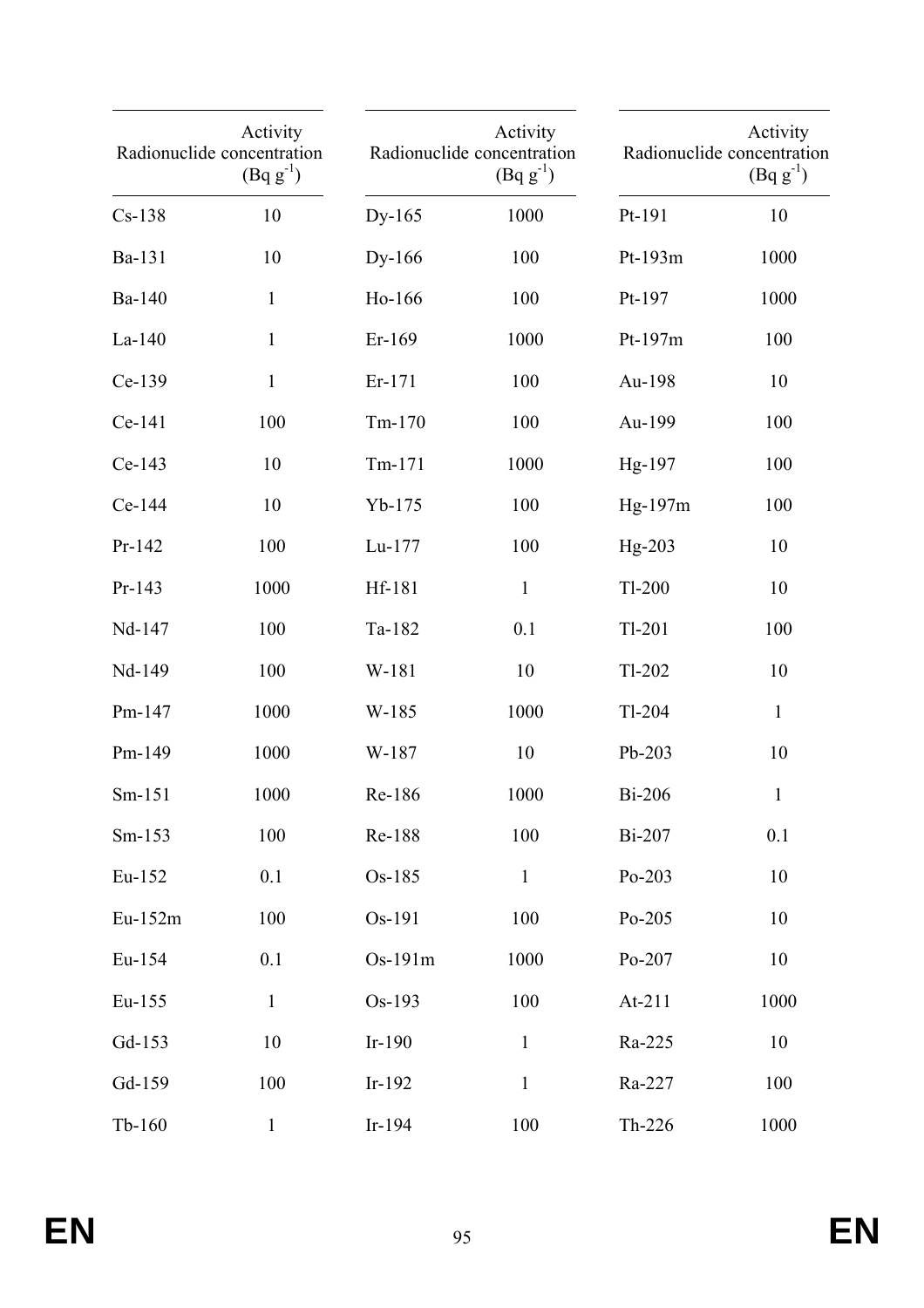| Activity<br>Radionuclide concentration<br>$(Bq g^{-1})$ |              |               | Activity<br>Radionuclide concentration<br>$(Bq g^{-1})$ |             | Activity<br>Radionuclide concentration<br>$(Bq g^{-1})$ |
|---------------------------------------------------------|--------------|---------------|---------------------------------------------------------|-------------|---------------------------------------------------------|
| Th-229                                                  | 0.1          | Pu-243        | 1000                                                    | $Es-254^a$  | 0.1                                                     |
| Pa-230                                                  | 10           | $Pu-244^a$    | 0.1                                                     | $Es-254m^a$ | 10                                                      |
| Pa-233                                                  | 10           | Am-241        | 0.1                                                     | Fm-254      | 10000                                                   |
| $U-230$                                                 | 10           | Am-242        | 1000                                                    | Fm-255      | 100                                                     |
| $U-231^a$                                               | 100          | Am- $242ma$   | 0.1                                                     |             |                                                         |
| $U-232^a$                                               | 0.1          | Am-243 $a$    | 0.1                                                     |             |                                                         |
| $U-233$                                                 | $\mathbf{1}$ | $Cm-242$      | 10                                                      |             |                                                         |
| $U-236$                                                 | 10           | $Cm-243$      | $\mathbf{1}$                                            |             |                                                         |
| U-237                                                   | 100          | $Cm-244$      | $\mathbf{1}$                                            |             |                                                         |
| U-239                                                   | 100          | $Cm-245$      | 0.1                                                     |             |                                                         |
| $U-240$ <sup>a</sup>                                    | 100          | $Cm-246$      | 0.1                                                     |             |                                                         |
| $Np-237a$                                               | $\mathbf 1$  | $Cm-247^a$    | 0.1                                                     |             |                                                         |
| Np-239                                                  | 100          | $Cm-248$      | 0.1                                                     |             |                                                         |
| $Np-240$                                                | 10           | <b>Bk-249</b> | 100                                                     |             |                                                         |
| Pu-234                                                  | 100          | Cf-246        | 1000                                                    |             |                                                         |
| Pu-235                                                  | 100          | Cf-248        | $\mathbf{1}$                                            |             |                                                         |
| Pu-236                                                  | $\mathbf{1}$ | Cf-249        | 0.1                                                     |             |                                                         |
| Pu-237                                                  | 100          | Cf-250        | $\mathbf{1}$                                            |             |                                                         |
| Pu-238                                                  | 0.1          | $Cf-251$      | $0.1\,$                                                 |             |                                                         |
| Pu-239                                                  | $0.1\,$      | Cf-252        | $\mathbf 1$                                             |             |                                                         |
| Pu-240                                                  | 0.1          | $Cf-253$      | 100                                                     |             |                                                         |
| Pu-241                                                  | 10           | Cf-254        | $\mathbf{1}$                                            |             |                                                         |
| Pu-242                                                  | 0.1          | Es-253        | 100                                                     |             |                                                         |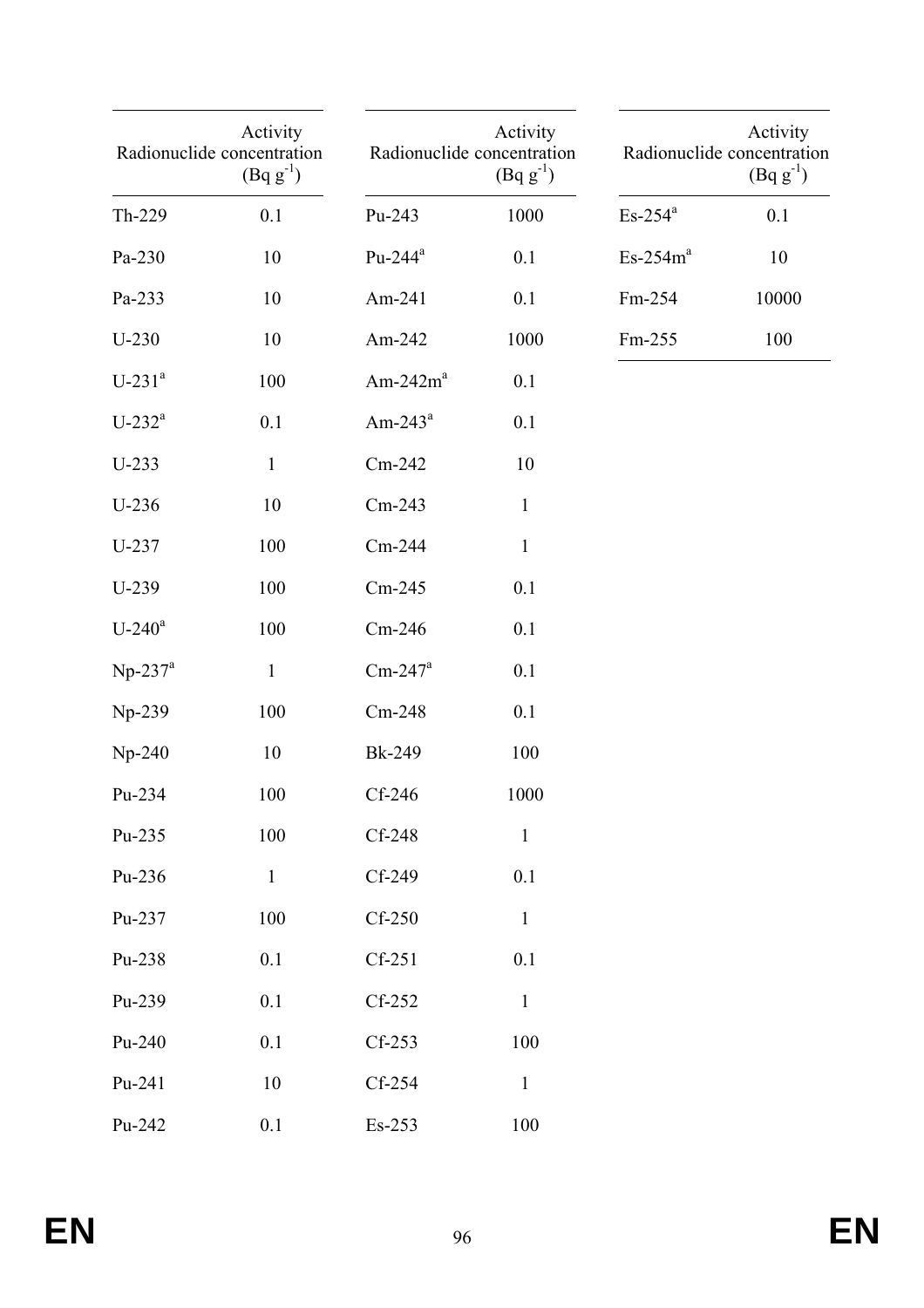a Parent radionuclides, and their progeny whose dose contributions are taken into account in the dose calculation (thus requiring only the exemption level of the parent radionuclide to be considered), are listed in the following table: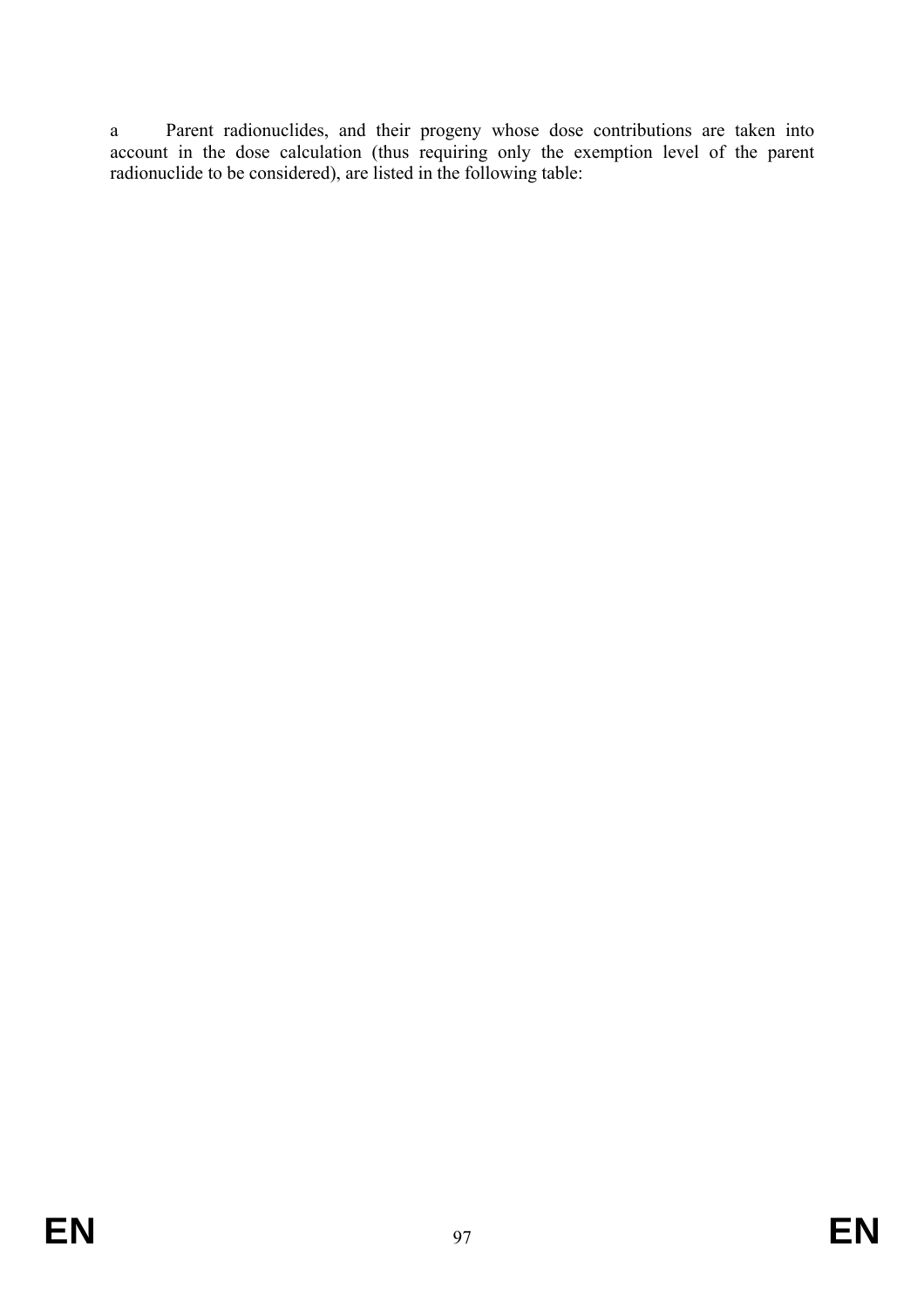| Parent<br>radionuclide | Progeny       | Te-127m    | Te-127                                                       |
|------------------------|---------------|------------|--------------------------------------------------------------|
| Fe-52                  | $Mn-52m$      | Te-129m    | Te-129                                                       |
|                        |               | Te-131m    | Te-131                                                       |
| $Zn-69m$               | $Zn-69$       | Te132      | $I-132$                                                      |
| $Sr-90$                | $Y-90$        | $Cs-137$   | Ba-137m                                                      |
| $Sr-91$                | $Y-91m$       | Ce-144     | Pr-144, Pr-144m                                              |
| $Zr-95$                | $Nb-95$       |            |                                                              |
| $Zr-97$                | Nb-97m, Nb-97 | $U-232$    | Th-228, Ra-224, Rn-220,<br>Po-216, Pb-212, Bi-212,<br>Tl-208 |
| $Nb-97$                | $Nb-97m$      | $U-240$    | Np-240m, Np-240                                              |
| Mo-99                  | Tc-99m        | Np237      | Pa-233                                                       |
| Mo-101                 | Tc-101        |            |                                                              |
| Ru-103                 | Rh-103m       | Pu-244     | U-240, Np-240m, Np-240                                       |
| Ru-105                 | Rh-105m       | Am- $242m$ | Np-238                                                       |
| Ru-106                 | Rh-106        | Am-243     | Np-239                                                       |
| Pd-103                 | Rh-103m       | $Cm-247$   | Pu-243                                                       |
|                        |               | $Es-254$   | <b>Bk-250</b>                                                |
| Pd-109                 | Ag-109m       | $Es-254m$  | $Fm-254$                                                     |
| Ag-110m                | Ag-110        |            |                                                              |
| Cd-109                 | Ag-109m       |            |                                                              |
| $Cd-115$               | $In-115m$     |            |                                                              |
| Cd-115m                | $In-115m$     |            |                                                              |
| $In-114m$              | $In-114$      |            |                                                              |
| $Sn-113$               | $In-113m$     |            |                                                              |
| Parent<br>radionuclide | Progeny       |            |                                                              |
| $Sb-125$               | Te-125m       |            |                                                              |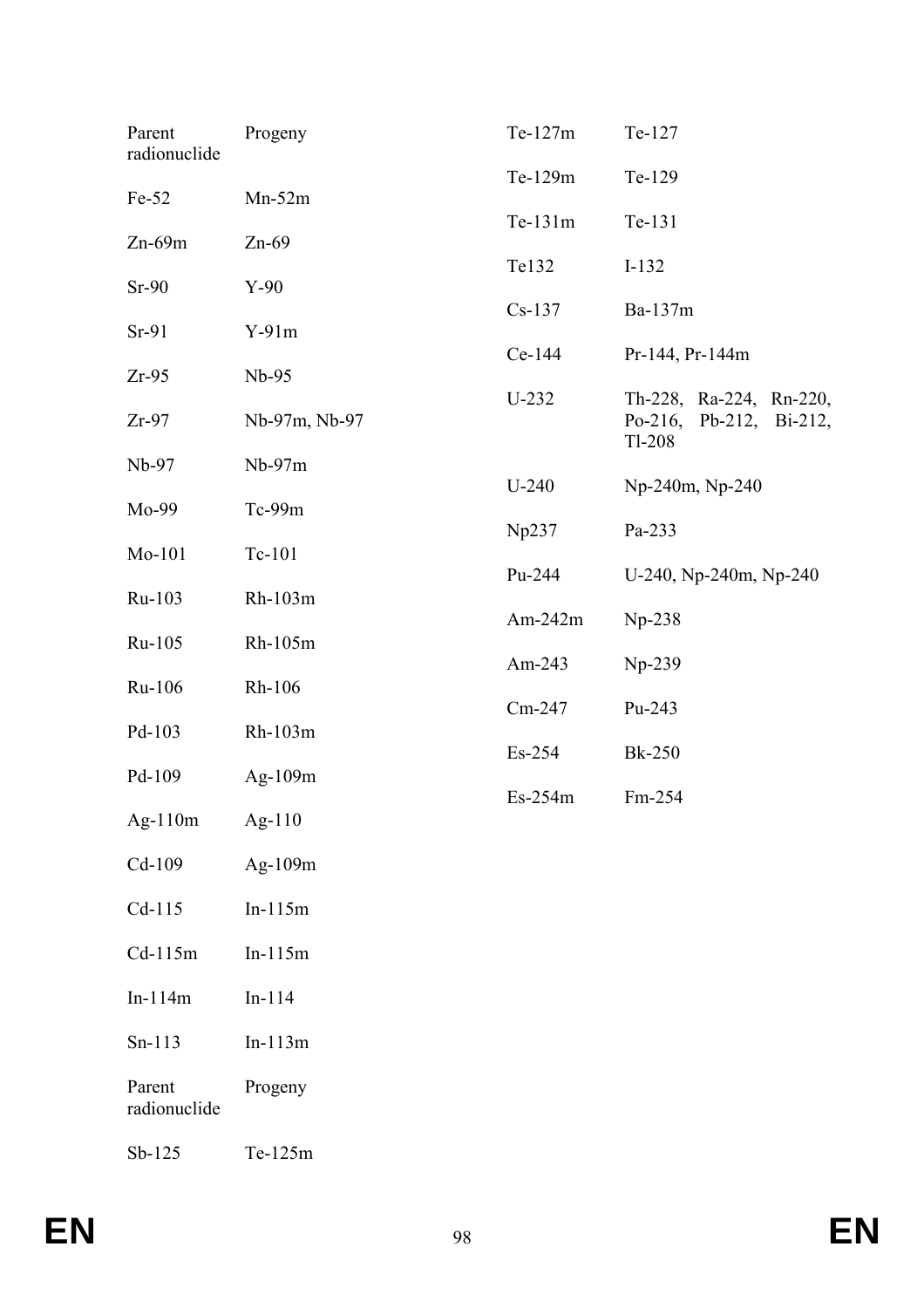For radionuclides not listed in Table A, Part 1 the competent authority shall assign appropriate values for the quantities and concentrations of activity per unit mass where the need arises. Values thus assigned shall be complementary to those in Table A, Part 1.

# **TABLE A Part 2: naturally occurring radionuclides**

Values for exemption or clearance for naturally occurring radionuclides in solid materials in secular equilibrium with their progeny:

| Natural radionuclides from the U-238 series  | $1$ Bq $g^{-1}$        |
|----------------------------------------------|------------------------|
| Natural radionuclides from the Th-232 series | $1$ Bq g <sup>-1</sup> |
| K-40                                         | $10 \text{ Bq g}^{-1}$ |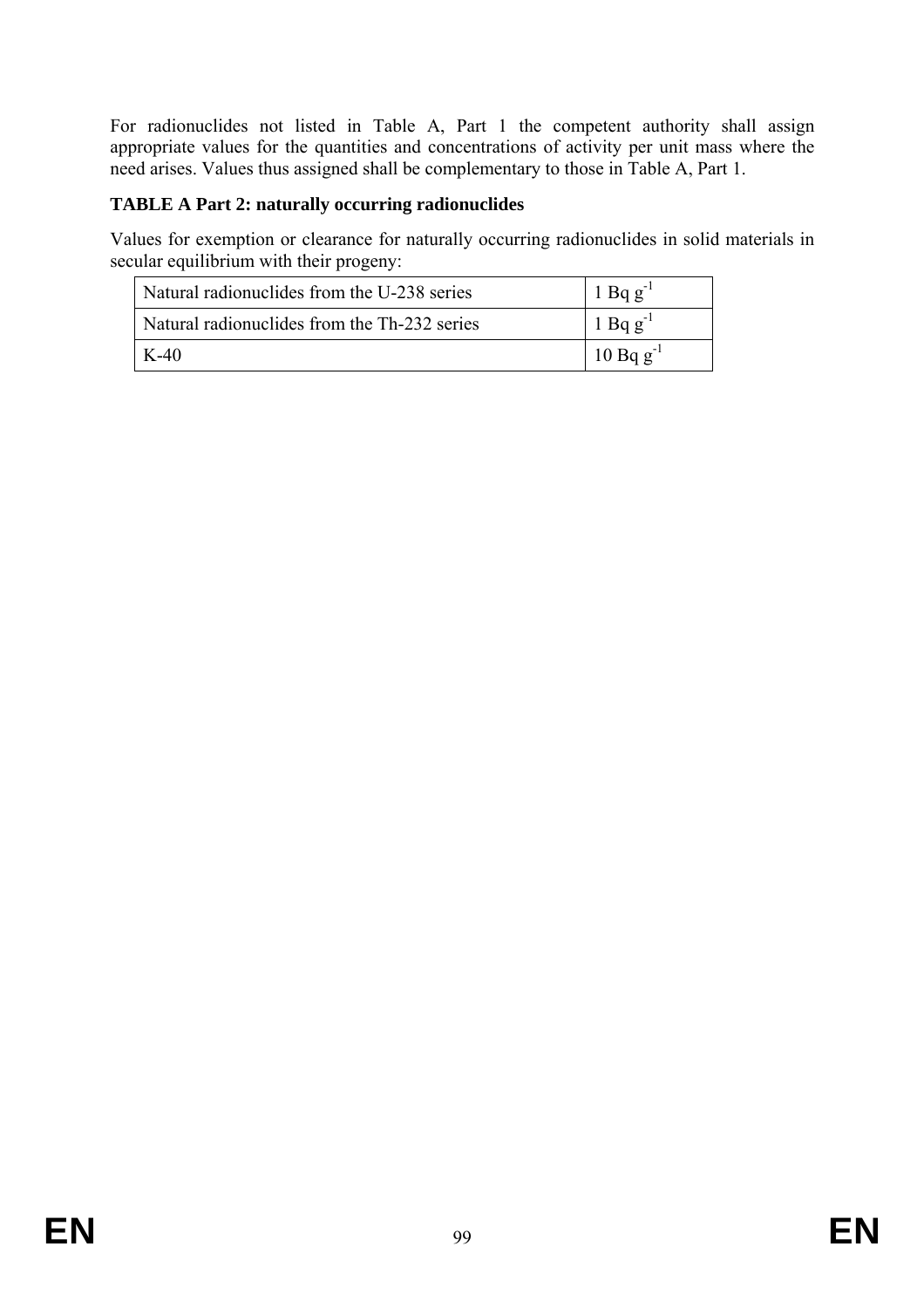#### **TABLE B:**

**Total activity values for exemption (column 3) and exemption values for the activity concentration in moderate amounts of any type of material (column 2).**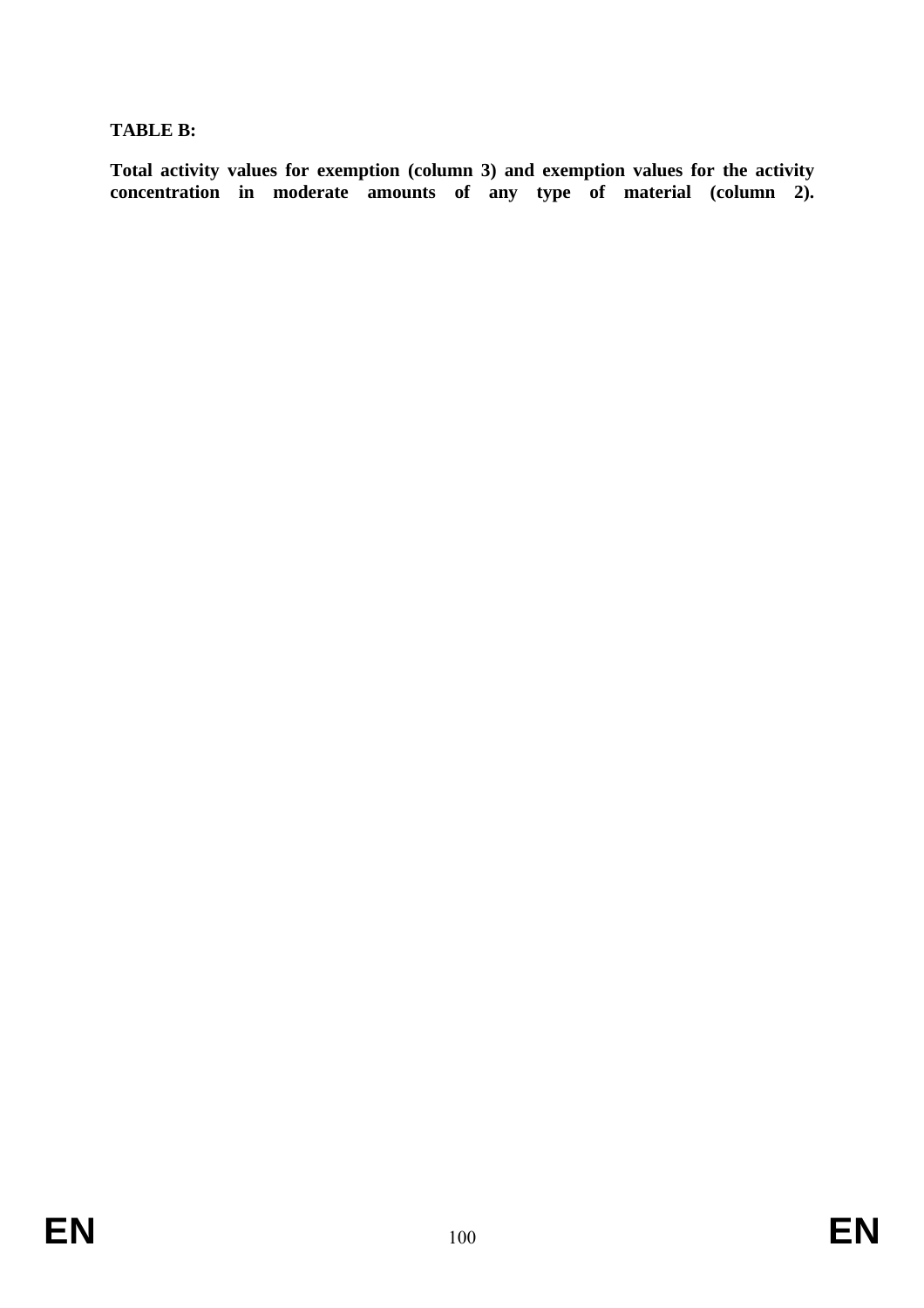| Radionuclide | Activity<br>concentration<br>$(Bq g^{-1})$ | Activity<br>(Bq) | Radionuclide | Activity<br>concentration<br>$(Bq g^{-1})$ | Activity<br>(Bq) |
|--------------|--------------------------------------------|------------------|--------------|--------------------------------------------|------------------|
| $H-3$        | $1 \times 10^6$                            | $1 \times 10^9$  | $Sc-46$      | $1 \times 10^1$                            | $1 \times 10^6$  |
| Be-7         | $1 \times 10^3$                            | $1 \times 10^7$  | Sc-47        | $1 \times 10^2$                            | $1 \times 10^6$  |
| $C-14$       | $1 \times 10^4$                            | $1 \times 10^7$  | $Sc-48$      | $1 \times 10^1$                            | $1 \times 10^5$  |
| $O-15$       | $1 \times 10^2$                            | $1 \times 10^9$  | $V-48$       | $1 \times 10^1$                            | $1 \times 10^5$  |
| $F-18$       | $1 \times 10^1$                            | $1 \times 10^6$  | $Cr-51$      | $1 \times 10^3$                            | $1 \times 10^7$  |
| $Na-22$      | $1 \times 10^{1}$                          | $1\times10^6$    | $Mn-51$      | $1 \times 10^1$                            | $1 \times 10^5$  |
| $Na-24$      | $1 \times 10^1$                            | $1 \times 10^5$  | $Mn-52$      | $1 \times 10^{1}$                          | $1 \times 10^5$  |
| $Si-31$      | $1 \times 10^3$                            | $1\times10^6$    | $Mn-52m$     | $1 \times 10^1$                            | $1 \times 10^5$  |
| $P-32$       | $1 \times 10^3$                            | $1 \times 10^5$  | $Mn-53$      | $1 \times 10^4$                            | $1 \times 10^9$  |
| $P-33$       | $1 \times 10^5$                            | $1 \times 10^8$  | $Mn-54$      | $1 \times 10^{1}$                          | $1 \times 10^6$  |
| $S-35$       | $1 \times 10^5$                            | $1 \times 10^8$  | $Mn-56$      | $1 \times 10^1$                            | $1\times10^5$    |
| $Cl-36$      | $1 \times 10^4$                            | $1 \times 10^6$  | Fe-52        | $1 \times 10^1$                            | $1 \times 10^6$  |
| $Cl-38$      | $1 \times 10^1$                            | $1 \times 10^5$  | Fe-55        | $1 \times 10^4$                            | $1 \times 10^6$  |
| Ar- $37$     | $1\times10^6$                              | $1 \times 10^8$  | Fe-59        | $1 \times 10^1$                            | $1 \times 10^6$  |
| $Ar-41$      | $1 \times 10^2$ $1 \times 10^9$            |                  | $Co-55$      | $1 \times 10^1$                            | $1 \times 10^6$  |
| $K-40^{24}$  | $1 \times 10^2$ $1 \times 10^6$            |                  | $Co-56$      | $1 \times 10^1$                            | $1 \times 10^5$  |
| $K-42$       | $1 \times 10^2$ $1 \times 10^6$            |                  | $Co-57$      | $1 \times 10^2$ $1 \times 10^6$            |                  |
| $K-43$       | $1 \times 10^1$ $1 \times 10^6$            |                  | $Co-58$      | $1 \times 10^1$                            | $1 \times 10^6$  |
| $Ca-45$      | $1 \times 10^4$ $1 \times 10^7$            |                  | $Co-58m$     | $1 \times 10^4$ $1 \times 10^7$            |                  |
| $Ca-47$      | $1 \times 10^1$ $1 \times 10^6$            |                  | $Co-60$      | $1 \times 10^1$ $1 \times 10^5$            |                  |
|              |                                            |                  | $Co-60m$     | $1 \times 10^3$                            | $1 \times 10^6$  |

 $^{24}$  Potassium salts in quantities less than 1000 kg are exempted.

Co-61  $1 \times 10^2$   $1 \times 10^6$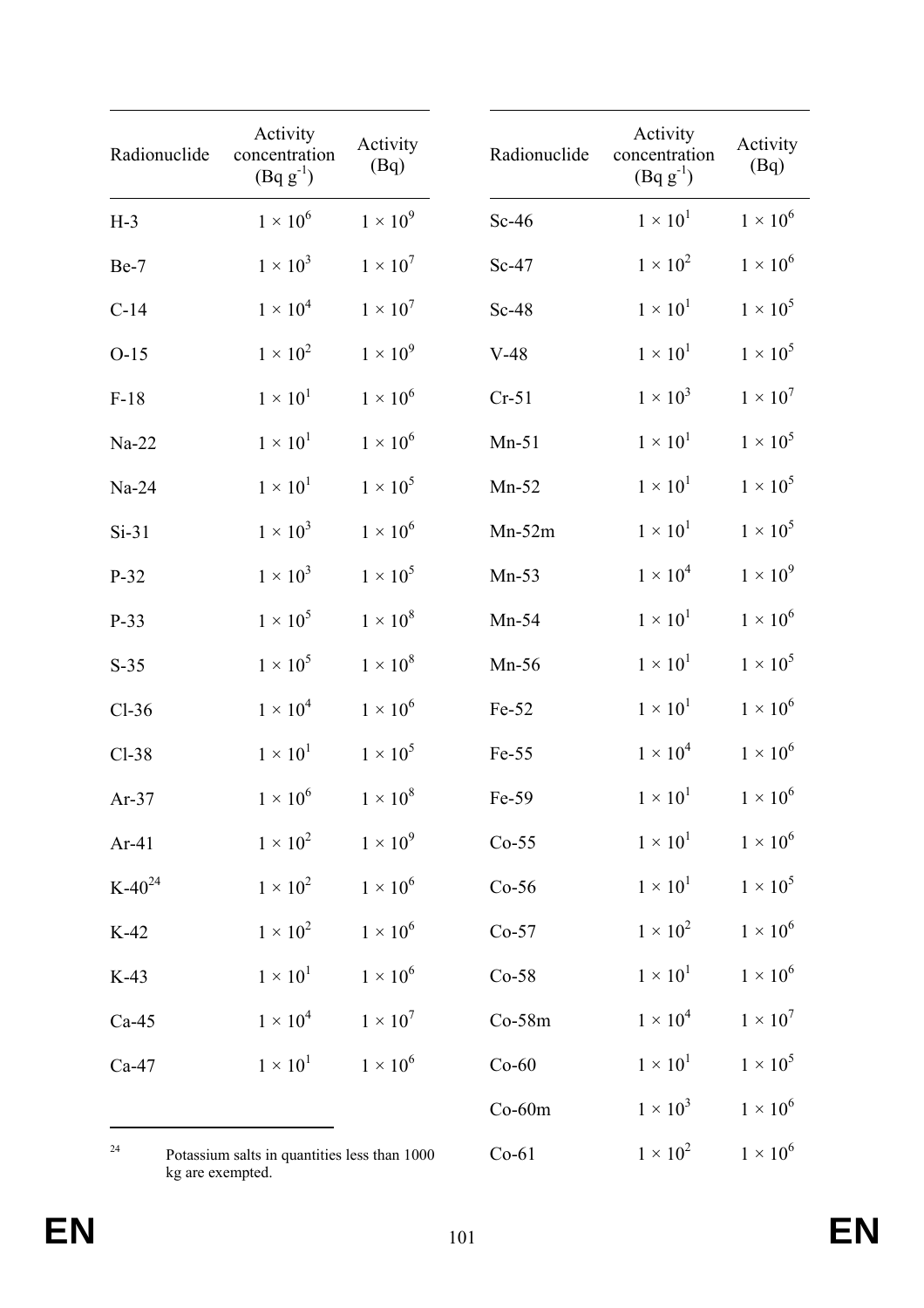| Radionuclide | Activity<br>concentration<br>$(Bq g^{-1})$ | Activity<br>(Bq)   | Radionuclide | Activity<br>concentration<br>$(Bq g^{-1})$ | Activity<br>(Bq)   |
|--------------|--------------------------------------------|--------------------|--------------|--------------------------------------------|--------------------|
| $Co-62m$     | $1 \times 10^{1}$                          | $1 \times 10^5$    | $Kr-85$      | $1 \times 10^5$                            | $1 \times 10^4$    |
| Ni-59        | $1 \times 10^4$                            | $1 \times 10^8$    | $Kr-85m$     | $1 \times 10^3$                            | $1 \times 10^{10}$ |
| $Ni-63$      | $1 \times 10^5$                            | $1 \times 10^8$    | $Kr-87$      | $1 \times 10^2$                            | $1 \times 10^9$    |
| $Ni-65$      | $1 \times 10^1$                            | $1 \times 10^6$    | <b>Kr-88</b> | $1 \times 10^2$                            | $1 \times 10^9$    |
| $Cu-64$      | $1 \times 10^2$                            | $1 \times 10^6$    | $Rb-86$      | $1 \times 10^2$                            | $1 \times 10^5$    |
| $Zn-65$      | $1 \times 10^1$                            | $1 \times 10^6$    | $Sr-85$      | $1 \times 10^2$                            | $1 \times 10^6$    |
| $Zn-69$      | $1 \times 10^4$                            | $1 \times 10^6$    | $Sr-85m$     | $1 \times 10^2$                            | $1 \times 10^7$    |
| $Zn-69m$     | $1 \times 10^2$                            | $1 \times 10^6$    | $Sr-87m$     | $1 \times 10^2$                            | $1 \times 10^6$    |
| Ga-72        | $1 \times 10^1$                            | $1 \times 10^5$    | $Sr-89$      | $1 \times 10^3$                            | $1 \times 10^6$    |
| $Ge-71$      | $1 \times 10^4$                            | $1 \times 10^8$    | $Sr-90^b$    | $1 \times 10^2$                            | $1 \times 10^4$    |
| As- $73$     | $1 \times 10^3$                            | $1 \times 10^7$    | $Sr-91$      | $1 \times 10^1$                            | $1 \times 10^5$    |
| As- $74$     | $1 \times 10^1$                            | $1 \times 10^6$    | $Sr-92$      | $1 \times 10^{1}$                          | $1 \times 10^6$    |
| As- $76$     | $1 \times 10^2$                            | $1 \times 10^5$    | $Y-90$       | $1 \times 10^3$                            | $1 \times 10^5$    |
| $As-77$      | $1 \times 10^3$                            | $1 \times 10^6$    | $Y-91$       | $1 \times 10^3$                            | $1 \times 10^6$    |
| Se-75        | $1 \times 10^2$                            | $1 \times 10^{6}$  | $Y-91m$      | $1 \times 10^2$                            | $1 \times 10^6$    |
| <b>Br-82</b> | $1 \times 10^{1}$                          | $1 \times 10^6$    | $Y-92$       | $1 \times 10^2$                            | $1 \times 10^5$    |
| Kr-74        | $1 \times 10^2$                            | $1 \times 10^9$    | $Y-93$       | $1 \times 10^2$                            | $1 \times 10^5$    |
| $Kr-76$      | $1 \times 10^2$                            | $1 \times 10^9$    | $Zr-93^b$    | $1 \times 10^3$                            | $1 \times 10^7$    |
| $Kr-77$      | $1 \times 10^2$                            | $1 \times 10^9$    | $Zr-95$      | $1 \times 10^1$                            | $1 \times 10^6$    |
| Kr-79        | $1 \times 10^3$                            | $1 \times 10^5$    | $Zr-97^b$    | $1 \times 10^1$                            | $1 \times 10^5$    |
| $Kr-81$      | $1 \times 10^4$                            | $1 \times 10^7$    | Nb-93m       | $1 \times 10^4$                            | $1 \times 10^7$    |
| $Kr-83m$     | $1 \times 10^5$                            | $1 \times 10^{12}$ | Nb-94        | $1 \times 10^1$                            | $1 \times 10^6$    |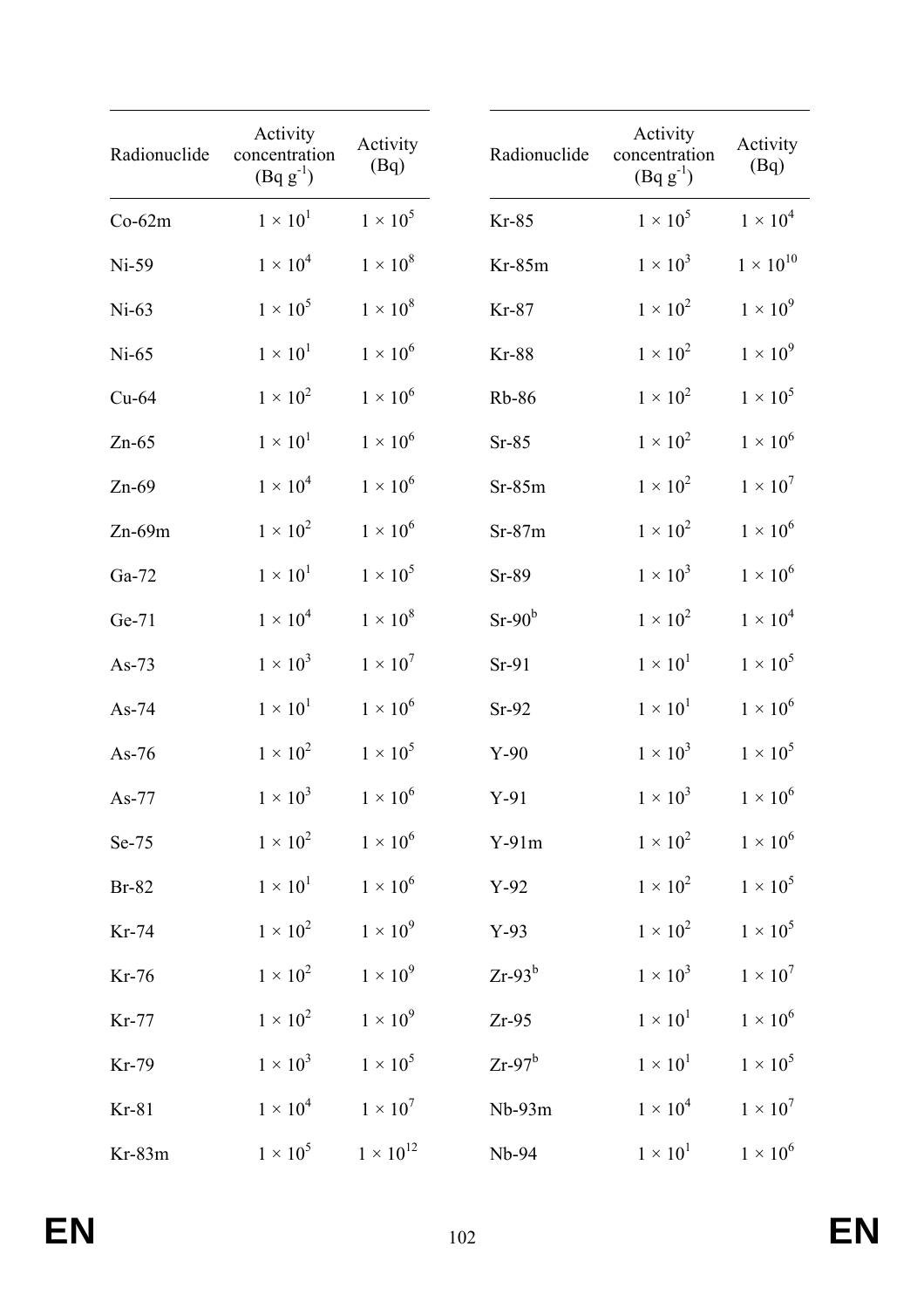| Radionuclide | Activity<br>concentration<br>$(Bq g^{-1})$ | Activity<br>(Bq) | Radionuclide | Activity<br>concentration<br>$(Bq g^{-1})$ | Activity<br>(Bq) |
|--------------|--------------------------------------------|------------------|--------------|--------------------------------------------|------------------|
| Nb-95        | $1 \times 10^1$                            | $1 \times 10^6$  | Ag-108m      | $1 \times 10^{1}$                          | $1 \times 10^6$  |
| Nb-97        | $1 \times 10^1$                            | $1 \times 10^6$  | Ag-110m      | $1 \times 10^{1}$                          | $1 \times 10^6$  |
| Nb-98        | $1 \times 10^1$                            | $1 \times 10^5$  | Ag-111       | $1 \times 10^3$                            | $1 \times 10^6$  |
| $Mo-90$      | $1 \times 10^1$                            | $1 \times 10^6$  | Cd-109       | $1 \times 10^4$                            | $1 \times 10^6$  |
| $Mo-93$      | $1 \times 10^3$                            | $1 \times 10^8$  | $Cd-115$     | $1 \times 10^2$                            | $1 \times 10^6$  |
| Mo-99        | $1 \times 10^2$                            | $1 \times 10^6$  | Cd-115m      | $1 \times 10^3$                            | $1 \times 10^6$  |
| Mo-101       | $1 \times 10^1$                            | $1 \times 10^6$  | $In-111$     | $1 \times 10^2$                            | $1 \times 10^6$  |
| Tc-96        | $1 \times 10^1$                            | $1 \times 10^6$  | $In-113m$    | $1 \times 10^2$                            | $1 \times 10^6$  |
| Tc-96m       | $1 \times 10^3$                            | $1 \times 10^7$  | $In-114m$    | $1 \times 10^2$                            | $1 \times 10^6$  |
| Tc-97        | $1 \times 10^3$                            | $1 \times 10^8$  | $In-115m$    | $1 \times 10^2$                            | $1 \times 10^6$  |
| $Tc-97m$     | $1 \times 10^3$                            | $1 \times 10^7$  | $Sn-113$     | $1 \times 10^3$                            | $1 \times 10^7$  |
| Tc-99        | $1 \times 10^4$                            | $1 \times 10^7$  | $Sn-125$     | $1 \times 10^2$                            | $1 \times 10^5$  |
| Tc-99m       | $1 \times 10^2$                            | $1 \times 10^7$  | Sb-122       | $1 \times 10^2$                            | $1 \times 10^4$  |
| Ru-97        | $1 \times 10^2$                            | $1 \times 10^7$  | Sb-124       | $1 \times 10^1$                            | $1 \times 10^6$  |
| Ru-103       | $1 \times 10^2$                            | $1 \times 10^6$  | $Sb-125$     | $1 \times 10^2$                            | $1 \times 10^6$  |
| Ru-105       | $1 \times 10^1$                            | $1 \times 10^6$  | Te-123m      | $1 \times 10^2$                            | $1 \times 10^7$  |
| $Ru-106b$    | $1 \times 10^2$                            | $1 \times 10^5$  | Te-125m      | $1 \times 10^3$                            | $1 \times 10^7$  |
| Rh-103m      | $1 \times 10^4$                            | $1 \times 10^8$  | Te-127       | $1 \times 10^3$                            | $1 \times 10^6$  |
| Rh-105       | $1 \times 10^2$                            | $1 \times 10^7$  | Te-127m      | $1 \times 10^3$                            | $1 \times 10^7$  |
| Pd-103       | $1 \times 10^3$                            | $1 \times 10^8$  | Te-129       | $1 \times 10^2$                            | $1 \times 10^6$  |
| Pd-109       | $1 \times 10^3$                            | $1 \times 10^6$  | Te-129m      | $1 \times 10^3$                            | $1 \times 10^6$  |
| Ag-105       | $1 \times 10^2$                            | $1 \times 10^6$  | Te-131       | $1 \times 10^2$                            | $1 \times 10^5$  |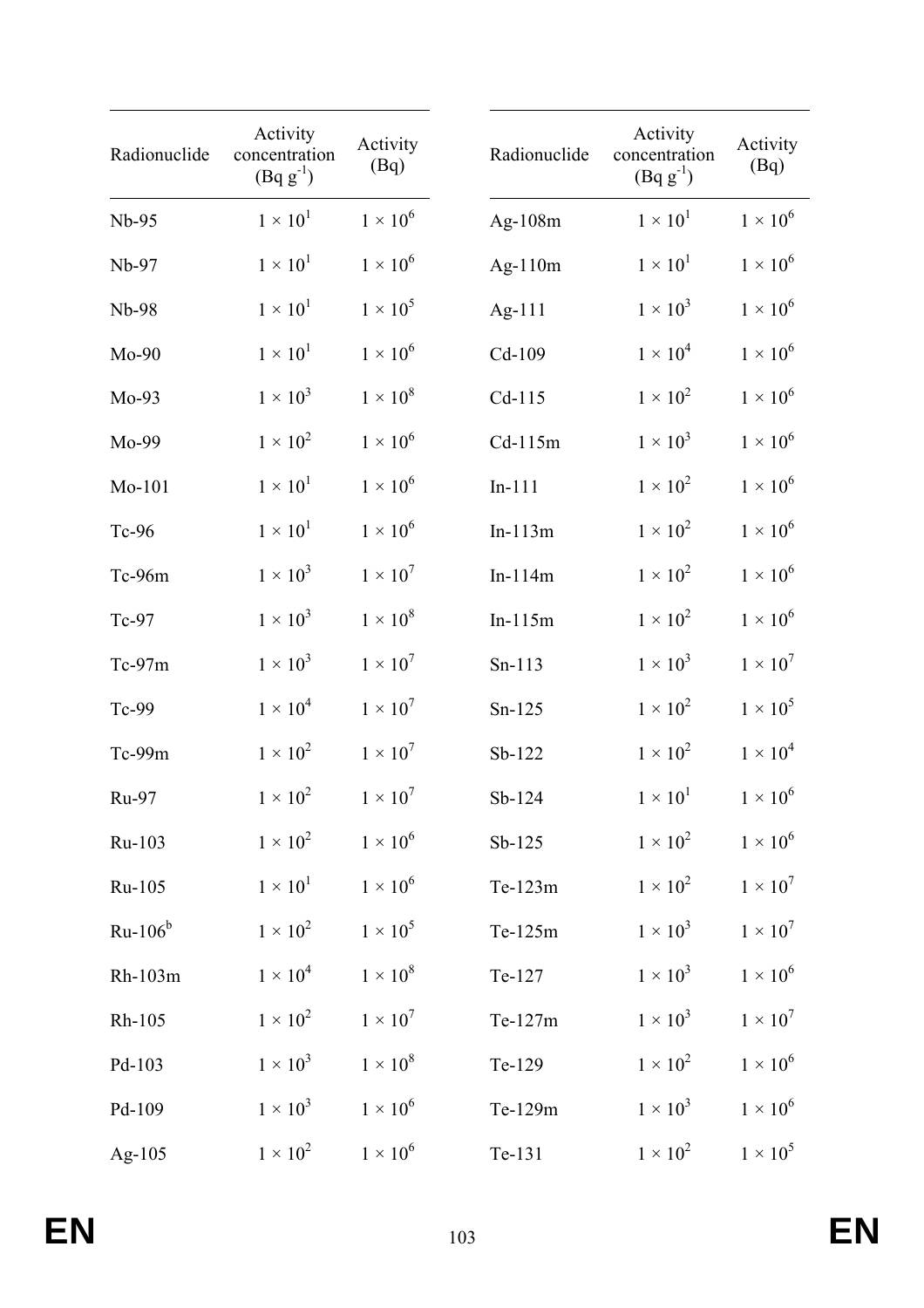| Radionuclide | Activity<br>concentration<br>$(Bq g^{-1})$ | Activity<br>(Bq)   | Radionuclide | Activity<br>concentration<br>$(Bq g^{-1})$ | Activity<br>(Bq) |
|--------------|--------------------------------------------|--------------------|--------------|--------------------------------------------|------------------|
| Te-131m      | $1 \times 10^1$                            | $1 \times 10^6$    | $Cs-134$     | $1 \times 10^1$                            | $1 \times 10^4$  |
| Te-132       | $1 \times 10^2$                            | $1 \times 10^7$    | $Cs-135$     | $1 \times 10^4$                            | $1 \times 10^7$  |
| Te-133       | $1 \times 10^{1}$                          | $1\times10^5$      | $Cs-136$     | $1 \times 10^1$                            | $1 \times 10^5$  |
| Te-133m      | $1 \times 10^1$                            | $1 \times 10^5$    | $Cs-137^b$   | $1 \times 10^1$                            | $1 \times 10^4$  |
| Te-134       | $1 \times 10^1$                            | $1\times10^6$      | $Cs-138$     | $1 \times 10^{1}$                          | $1 \times 10^4$  |
| $I-123$      | $1 \times 10^2$                            | $1 \times 10^7$    | Ba-131       | $1 \times 10^2$                            | $1 \times 10^6$  |
| $I-125$      | $1 \times 10^3$                            | $1 \times 10^6$    | $Ba-140b$    | $1 \times 10^1$                            | $1 \times 10^5$  |
| $I-126$      | $1\times10^2$                              | $1 \times 10^6$    | La-140       | $1 \times 10^1$                            | $1 \times 10^5$  |
| $I-129$      | $1 \times 10^2$                            | $1 \times 10^5$    | Ce-139       | $1 \times 10^2$                            | $1 \times 10^6$  |
| $I-130$      | $1 \times 10^1$                            | $1 \times 10^6$    | Ce-141       | $1 \times 10^2$                            | $1 \times 10^7$  |
| $I-131$      | $1 \times 10^2$                            | $1 \times 10^6$    | Ce-143       | $1 \times 10^2$                            | $1 \times 10^6$  |
| $I-132$      | $1 \times 10^1$                            | $1 \times 10^5$    | $Ce-144^b$   | $1 \times 10^2$                            | $1 \times 10^5$  |
| $I-133$      | $1 \times 10^1$                            | $1 \times 10^6$    | Pr-142       | $1 \times 10^2$                            | $1 \times 10^5$  |
| $I-134$      | $1 \times 10^1$                            | $1 \times 10^5$    | Pr-143       | $1 \times 10^4$                            | $1 \times 10^6$  |
| $I-135$      | $1 \times 10^1$                            | $1 \times 10^6$    | Nd-147       | $1 \times 10^2$                            | $1 \times 10^6$  |
| $Xe-131m$    | $1 \times 10^4$                            | $1 \times 10^4$    | Nd-149       | $1 \times 10^2$                            | $1 \times 10^6$  |
| Xe-133       | $1 \times 10^3$                            | $1 \times 10^4$    | Pm-147       | $1 \times 10^4$                            | $1 \times 10^7$  |
| Xe-135       | $1 \times 10^3$                            | $1 \times 10^{10}$ | Pm-149       | $1 \times 10^3$                            | $1 \times 10^6$  |
| $Cs-129$     | $1 \times 10^2$                            | $1 \times 10^5$    | $Sm-151$     | $1 \times 10^4$                            | $1 \times 10^8$  |
| $Cs-131$     | $1 \times 10^3$                            | $1 \times 10^6$    | $Sm-153$     | $1 \times 10^2$                            | $1 \times 10^6$  |
| $Cs-132$     | $1 \times 10^1$                            | $1 \times 10^5$    | Eu-152       | $1 \times 10^1$                            | $1 \times 10^6$  |
| $Cs-134m$    | $1 \times 10^3$                            | $1 \times 10^5$    | Eu-152m      | $1 \times 10^2$                            | $1 \times 10^6$  |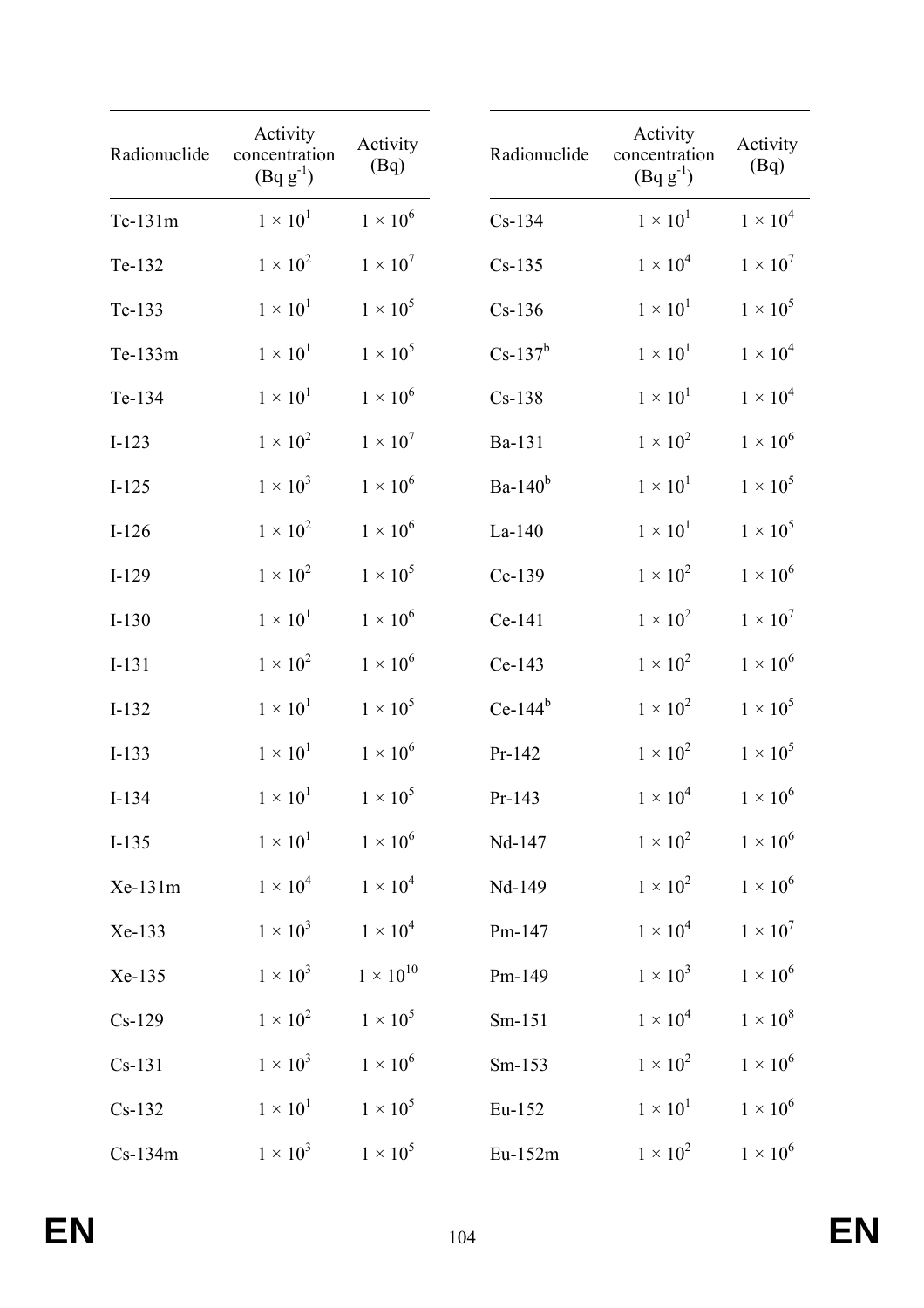| Radionuclide | Activity<br>concentration<br>$(Bq g^{-1})$ | Activity<br>(Bq) | Radionuclide | Activity<br>concentration<br>$(Bq g^{-1})$ | Activity<br>(Bq) |
|--------------|--------------------------------------------|------------------|--------------|--------------------------------------------|------------------|
| Eu-154       | $1 \times 10^1$                            | $1 \times 10^6$  | Os-191       | $1 \times 10^2$                            | $1 \times 10^7$  |
| Eu-155       | $1 \times 10^2$                            | $1 \times 10^7$  | Os-191m      | $1 \times 10^3$                            | $1 \times 10^7$  |
| Gd-153       | $1 \times 10^2$                            | $1 \times 10^7$  | Os-193       | $1 \times 10^2$                            | $1 \times 10^6$  |
| Gd-159       | $1 \times 10^3$                            | $1 \times 10^6$  | $Ir-190$     | $1 \times 10^1$                            | $1 \times 10^6$  |
| $Tb-160$     | $1 \times 10^1$                            | $1\times10^6$    | $Ir-192$     | $1 \times 10^{1}$                          | $1 \times 10^4$  |
| $Dy-165$     | $1 \times 10^3$                            | $1 \times 10^6$  | $Ir-194$     | $1 \times 10^2$                            | $1 \times 10^5$  |
| $Dy-166$     | $1 \times 10^3$                            | $1 \times 10^6$  | Pt-191       | $1 \times 10^2$                            | $1 \times 10^6$  |
| Ho-166       | $1\times10^3$                              | $1 \times 10^5$  | Pt-193m      | $1 \times 10^3$                            | $1 \times 10^7$  |
| Er-169       | $1 \times 10^4$                            | $1 \times 10^7$  | Pt-197       | $1 \times 10^3$                            | $1 \times 10^6$  |
| Er-171       | $1 \times 10^2$                            | $1 \times 10^6$  | Pt-197m      | $1 \times 10^2$                            | $1 \times 10^6$  |
| $Tm-170$     | $1 \times 10^3$                            | $1 \times 10^6$  | Au-198       | $1 \times 10^2$                            | $1 \times 10^6$  |
| $Tm-171$     | $1 \times 10^4$                            | $1 \times 10^8$  | Au-199       | $1 \times 10^2$                            | $1 \times 10^6$  |
| $Yb-175$     | $1 \times 10^3$                            | $1 \times 10^7$  | Hg-197       | $1 \times 10^2$                            | $1 \times 10^7$  |
| $Lu-177$     | $1 \times 10^3$                            | $1 \times 10^7$  | Hg-197m      | $1 \times 10^2$                            | $1 \times 10^6$  |
| Hf-181       | $1 \times 10^1$                            | $1 \times 10^6$  | Hg-203       | $1 \times 10^2$                            | $1 \times 10^5$  |
| Ta-182       | $1 \times 10^1$                            | $1 \times 10^4$  | $Tl-200$     | $1 \times 10^1$                            | $1 \times 10^6$  |
| W-181        | $1 \times 10^3$                            | $1 \times 10^7$  | $Tl-201$     | $1 \times 10^2$                            | $1 \times 10^6$  |
| W-185        | $1 \times 10^4$                            | $1 \times 10^7$  | $Tl-202$     | $1 \times 10^2$                            | $1 \times 10^6$  |
| W-187        | $1 \times 10^2$                            | $1 \times 10^6$  | $Tl-204$     | $1 \times 10^4$                            | $1 \times 10^4$  |
| Re-186       | $1 \times 10^3$                            | $1 \times 10^6$  | $Pb-203$     | $1 \times 10^2$                            | $1 \times 10^6$  |
| Re-188       | $1 \times 10^2$                            | $1 \times 10^5$  | $Pb-210^b$   | $1 \times 10^1$                            | $1 \times 10^4$  |
| Os-185       | $1 \times 10^1$                            | $1 \times 10^6$  | $Pb-212^b$   | $1 \times 10^1$                            | $1 \times 10^5$  |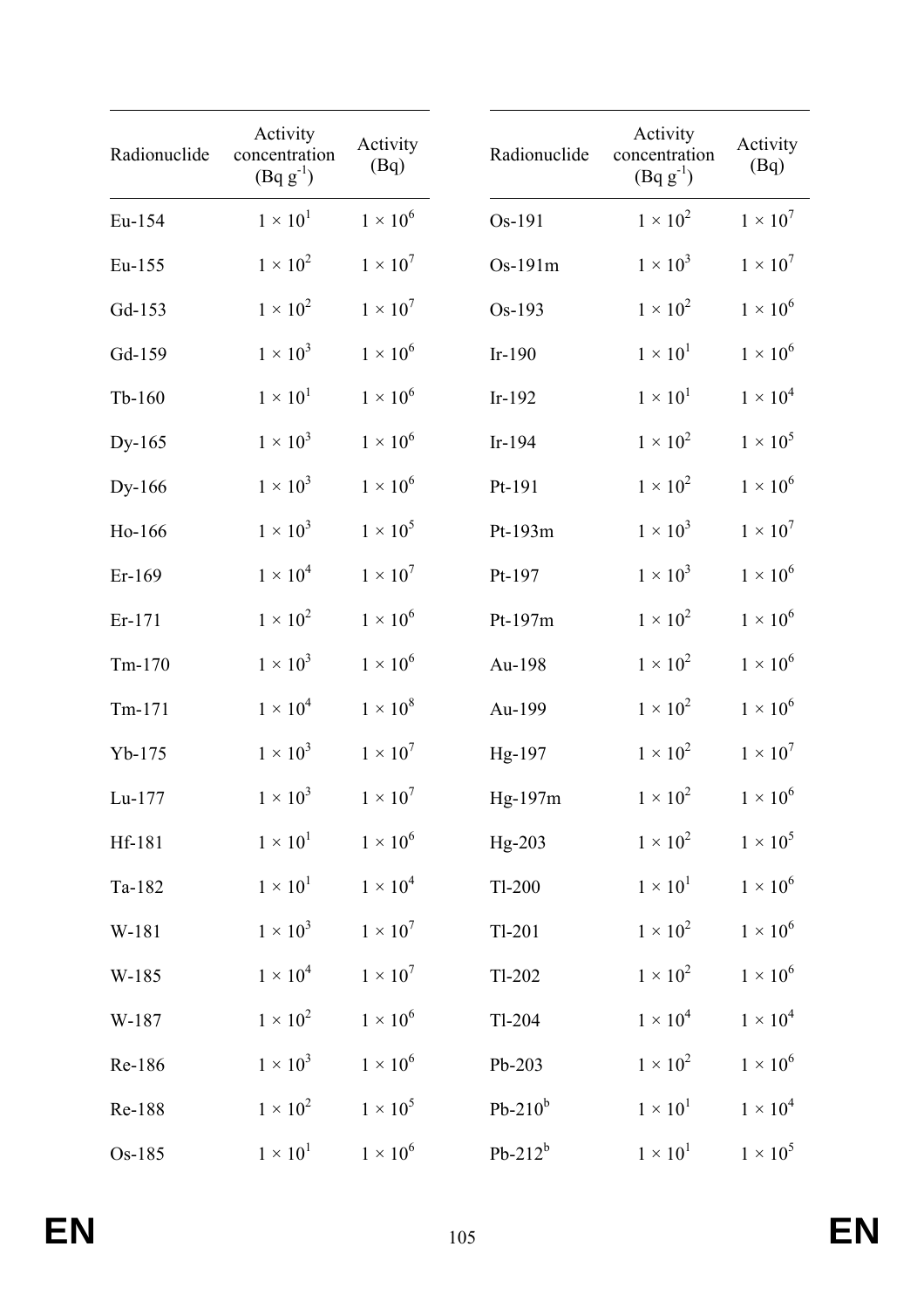| Radionuclide  | Activity<br>concentration<br>$(Bq g^{-1})$ | Activity<br>(Bq) | Radionuclide | Activity<br>concentration<br>$(Bq g^{-1})$ | Activity<br>(Bq) |
|---------------|--------------------------------------------|------------------|--------------|--------------------------------------------|------------------|
| <b>Bi-206</b> | $1 \times 10^1$                            | $1 \times 10^5$  | $Th-230$     | $1 \times 10^0$                            | $1 \times 10^4$  |
| <b>Bi-207</b> | $1 \times 10^{1}$                          | $1 \times 10^6$  | $Th-231$     | $1 \times 10^3$                            | $1 \times 10^7$  |
| <b>Bi-210</b> | $1 \times 10^3$                            | $1\times10^6$    | Th-234 $b$   | $1 \times 10^3$                            | $1 \times 10^5$  |
| $Bi-212^b$    | $1 \times 10^1$                            | $1 \times 10^5$  | Pa-230       | $1 \times 10^{1}$                          | $1 \times 10^6$  |
| Po-203        | $1 \times 10^1$                            | $1 \times 10^6$  | Pa-231       | $1 \times 10^0$                            | $1 \times 10^3$  |
| Po-205        | $1 \times 10^1$                            | $1 \times 10^6$  | Pa-233       | $1 \times 10^2$                            | $1 \times 10^7$  |
| Po-207        | $1 \times 10^1$                            | $1 \times 10^6$  | $U-230$      | $1 \times 10^{1}$                          | $1 \times 10^5$  |
| Po-210        | $1 \times 10^1$                            | $1 \times 10^4$  | $U-231$      | $1 \times 10^2$                            | $1 \times 10^7$  |
| At- $211$     | $1 \times 10^3$                            | $1 \times 10^7$  | $U-232^b$    | $1 \times 10^{0}$                          | $1 \times 10^3$  |
| $Rn-220b$     | $1 \times 10^4$                            | $1 \times 10^7$  | $U-233$      | $1 \times 10^{1}$                          | $1 \times 10^4$  |
| $Rn-222^b$    | $1 \times 10^1$                            | $1\times10^8$    | $U-234$      | $1 \times 10^{1}$                          | $1 \times 10^4$  |
| $Ra-223^b$    | $1 \times 10^2$                            | $1 \times 10^5$  | $U-235^b$    | $1 \times 10^{1}$                          | $1 \times 10^4$  |
| $Ra-224^b$    | $1 \times 10^1$                            | $1 \times 10^5$  | $U-236$      | $1 \times 10^1$                            | $1 \times 10^4$  |
| Ra-225        | $1 \times 10^2$                            | $1 \times 10^5$  | $U-237$      | $1 \times 10^2$                            | $1 \times 10^6$  |
| $Ra-226^b$    | $1 \times 10^1$                            | $1 \times 10^4$  | $U-238^b$    | $1 \times 10^1$                            | $1 \times 10^4$  |
| Ra-227        | $1 \times 10^2$                            | $1 \times 10^6$  | U-239        | $1 \times 10^2$                            | $1 \times 10^6$  |
| $Ra-228^b$    | $1 \times 10^1$                            | $1 \times 10^5$  | $U-240$      | $1 \times 10^3$                            | $1 \times 10^7$  |
| Ac-228        | $1 \times 10^1$                            | $1 \times 10^6$  | $U-240^b$    | $1 \times 10^1$                            | $1 \times 10^6$  |
| Th- $226^b$   | $1 \times 10^3$                            | $1 \times 10^7$  | $Np-237^b$   | $1 \times 10^{0}$                          | $1 \times 10^3$  |
| Th-227        | $1 \times 10^1$                            | $1 \times 10^4$  | Np-239       | $1 \times 10^2$                            | $1 \times 10^7$  |
| $Th-228^b$    | $1 \times 10^{0}$                          | $1 \times 10^4$  | Np-240       | $1 \times 10^1$                            | $1 \times 10^6$  |
| Th-229 $b$    | $1 \times 10^0$                            | $1 \times 10^3$  | Pu-234       | $1 \times 10^2$                            | $1 \times 10^7$  |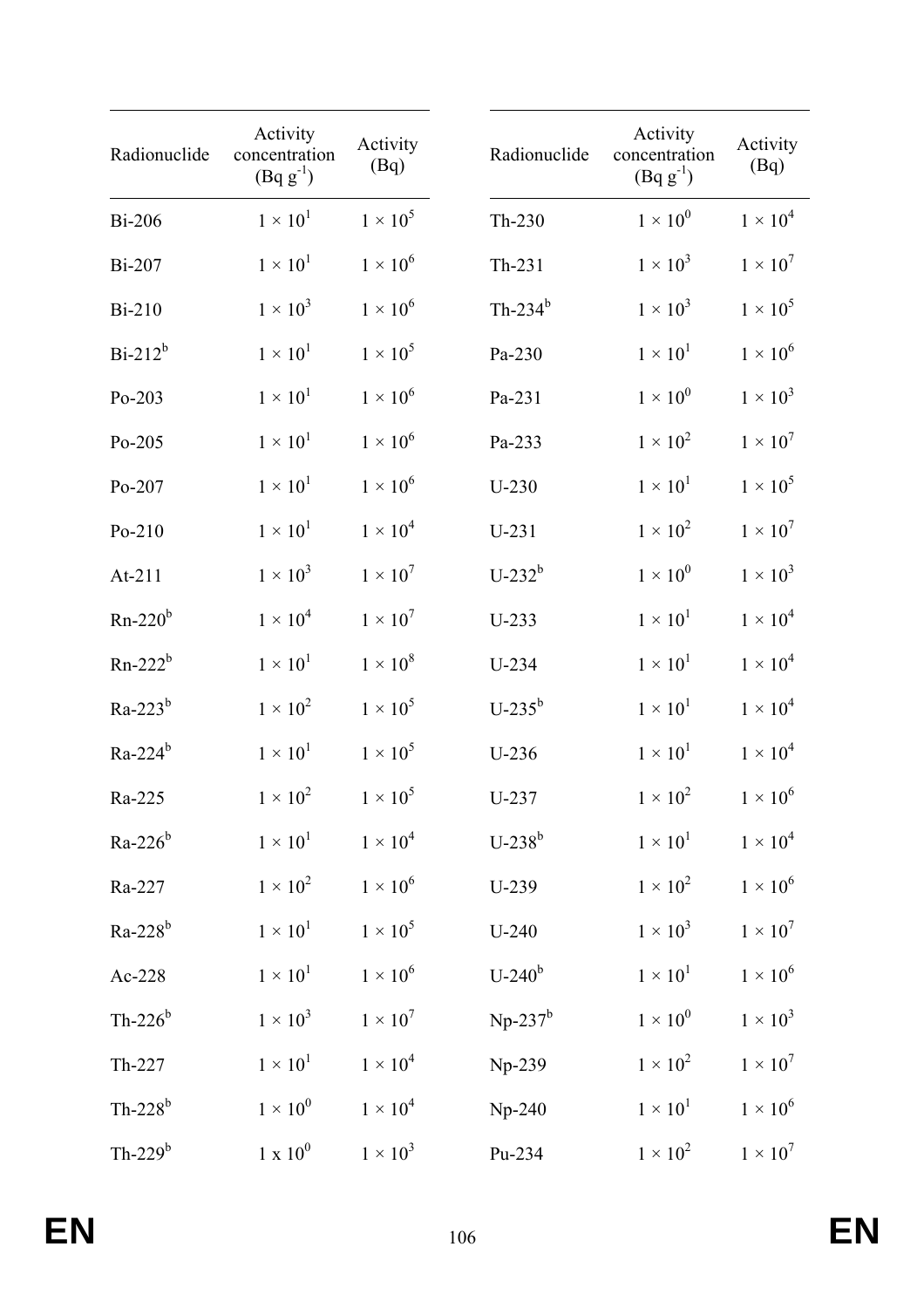| Radionuclide | Activity<br>concentration<br>$(Bq g^{-1})$ | Activity<br>(Bq) | Radionuclide | Activity<br>concentration<br>$(Bq g^{-1})$ | Activity<br>(Bq) |
|--------------|--------------------------------------------|------------------|--------------|--------------------------------------------|------------------|
| Pu-235       | $1 \times 10^2$                            | $1 \times 10^7$  | Cf-246       | $1 \times 10^3$                            | $1 \times 10^6$  |
| Pu-236       | $1 \times 10^1$                            | $1 \times 10^4$  | Cf-248       | $1 \times 10^1$                            | $1 \times 10^4$  |
| Pu-237       | $1 \times 10^3$                            | $1 \times 10^7$  | Cf-249       | $1 \times 10^{0}$                          | $1 \times 10^3$  |
| Pu-238       | $1\times10^{0}$                            | $1 \times 10^4$  | $Cf-250$     | $1 \times 10^1$                            | $1 \times 10^4$  |
| Pu-239       | $1 \times 10^{0}$                          | $1 \times 10^4$  | $Cf-251$     | $1 \times 10^0$                            | $1 \times 10^3$  |
| Pu-240       | $1 \times 10^{0}$                          | $1 \times 10^3$  | $Cf-252$     | $1 \times 10^1$                            | $1 \times 10^4$  |
| Pu-241       | $1 \times 10^2$                            | $1\times10^5$    | $Cf-253$     | $1 \times 10^2$                            | $1 \times 10^5$  |
| Pu-242       | $1\times10^{0}$                            | $1 \times 10^4$  | Cf-254       | $1 \times 10^0$                            | $1 \times 10^3$  |
| Pu-243       | $1 \times 10^3$                            | $1 \times 10^7$  | Es-253       | $1 \times 10^2$                            | $1 \times 10^5$  |
| Pu-244       | $1 \times 10^0$                            | $1 \times 10^4$  | Es-254       | $1 \times 10^1$                            | $1 \times 10^4$  |
| Am-241       | $1 \times 10^{0}$                          | $1 \times 10^4$  | Es-254m      | $1 \times 10^2$                            | $1 \times 10^6$  |
| Am-242       | $1 \times 10^3$                            | $1 \times 10^6$  | Fm-254       | $1 \times 10^4$                            | $1 \times 10^7$  |
| Am-242 $mb$  | $1 \times 10^{0}$                          | $1 \times 10^4$  | Fm-255       | $1 \times 10^3$                            | $1 \times 10^6$  |
| Am-243 $b$   | $1 \times 10^0$                            | $1 \times 10^3$  |              |                                            |                  |
| $Cm-242$     | $1 \times 10^2$                            | $1 \times 10^5$  |              |                                            |                  |
| $Cm-243$     | $1 \times 10^{0}$                          | $1 \times 10^4$  |              |                                            |                  |
| $Cm-244$     | $1 \times 10^1$                            | $1 \times 10^4$  |              |                                            |                  |
| $Cm-245$     | $1 \times 10^{0}$                          | $1 \times 10^3$  |              |                                            |                  |
| $Cm-246$     | $1 \times 10^{0}$                          | $1 \times 10^3$  |              |                                            |                  |
| $Cm-247$     | $1 \times 10^{0}$                          | $1 \times 10^4$  |              |                                            |                  |
| $Cm-248$     | $1 \times 10^0$                            | $1 \times 10^3$  |              |                                            |                  |
| Bk-249       | $1 \times 10^3$                            | $1 \times 10^6$  |              |                                            |                  |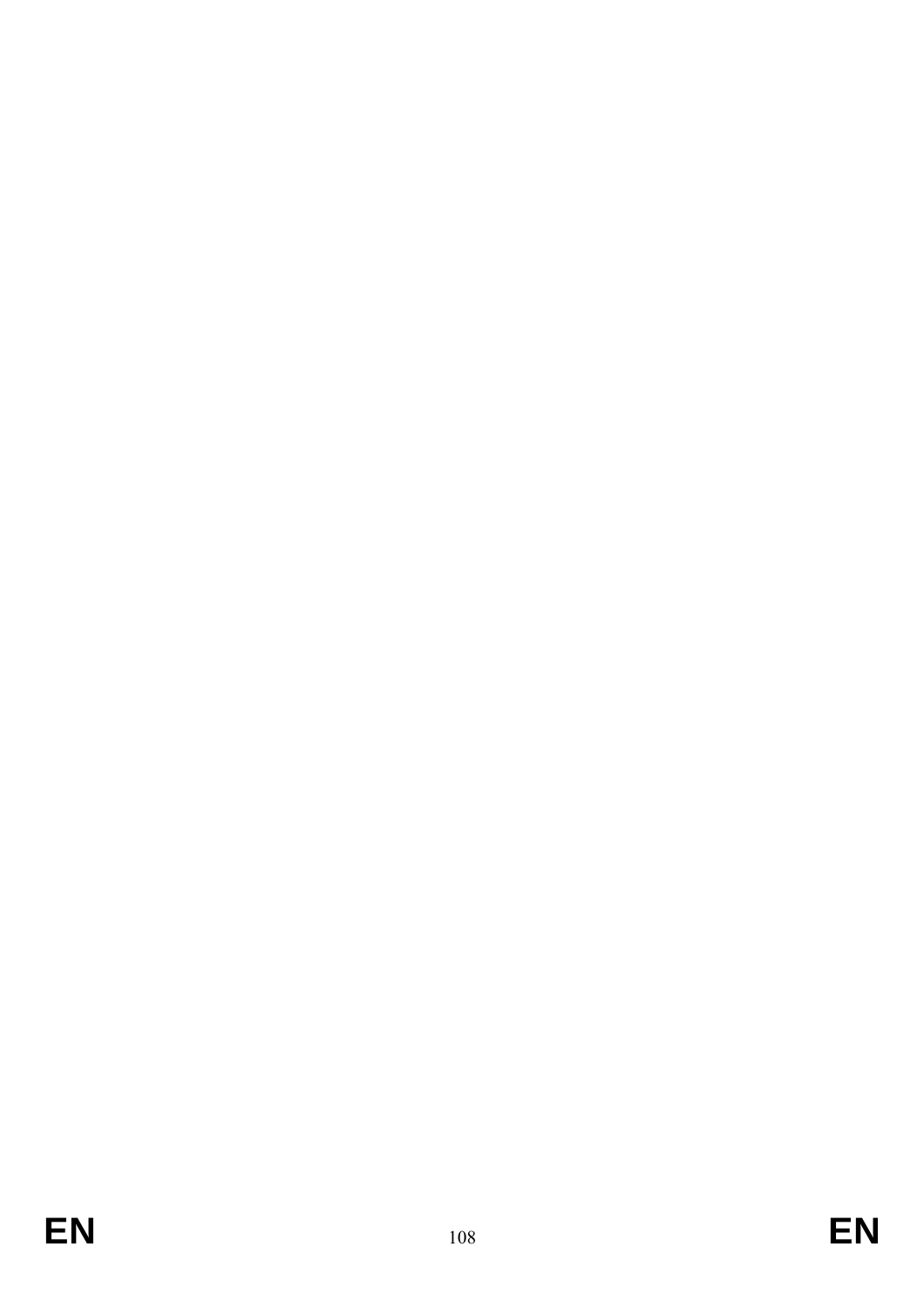b Parent radionuclides, and their progeny whose dose contributions are taken into account in the dose calculation (thus requiring only the exemption level of the parent radionuclide to be considered), are listed in the following:

| $Sr-90$  | $Y-90$                                                               |
|----------|----------------------------------------------------------------------|
| $Zr-93$  | $Nb-93m$                                                             |
| $Zr-97$  | $Nb-97$                                                              |
| Ru-106   | Rh-106                                                               |
| Ag-108m  | Ag- $108$                                                            |
| $Cs-137$ | Ba-137m                                                              |
| Ba-140   | $La-140$                                                             |
| Ce-144   | $Pr-144$                                                             |
| $Pb-210$ | Bi-210, Po-210                                                       |
| $Pb-212$ | Bi-212, Tl-208 (0.36), Po-212 (0.64)                                 |
| $Bi-212$ | Tl-208 $(0.36)$ , Po-212 $(0.64)$                                    |
| Rn-220   | Po-216                                                               |
| Rn-222   | Po-218, Pb-214, Bi-214, Po-214                                       |
| Ra-223   | Rn-219, Po-215, Pb-211, Bi-211, Tl-207                               |
| Ra-224   | Rn-220, Po-216, Pb-212, Bi-212, Tl-208 (0.36), Po-212 (0.64)         |
| Ra-226   | Rn-222, Po-218, Pb-214, Bi-214, Po-214, Pb-210, Bi-210, Po-210       |
| Ra-228   | $Ac-228$                                                             |
| $Th-226$ | Ra-222, Rn-218, Po-214                                               |
| $Th-228$ | Ra-224, Rn-220, Po-216, Pb-212, Bi-212, Tl-208 (0.36), Po-212 (0.64) |
| $Th-229$ | Ra-225, Ac-225, Fr-221, At-217, Bi-213, Po-213, Pb-209               |
| $Th-234$ | Pa-234m                                                              |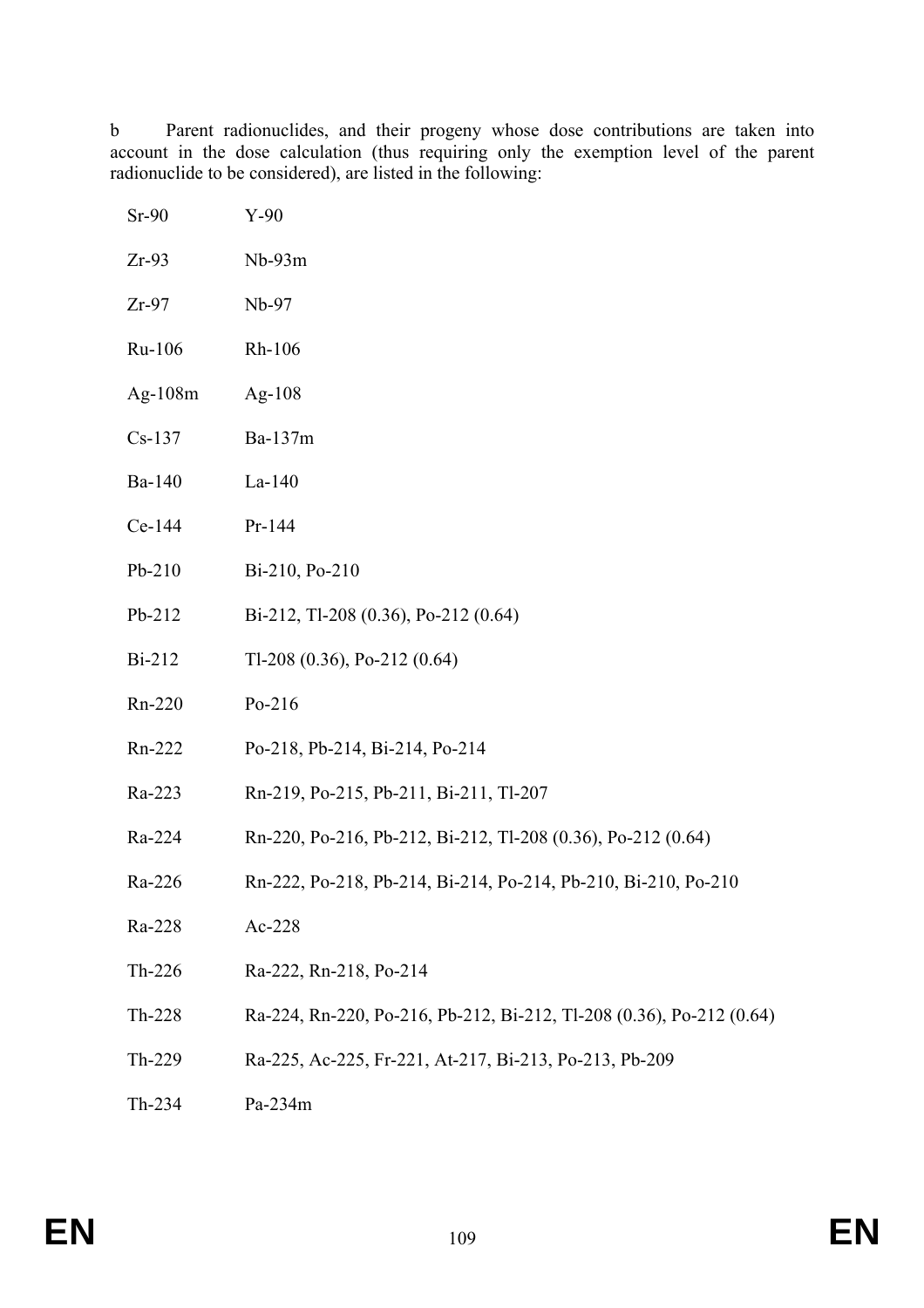- U-230 Th-226, Ra-222, Rn-218, Po-214
- U-232 Th-228, Ra-224, Rn-220, Po-216, Pb-212, Bi-212, Tl-208 (0.36), Po-212 (0.64)
- U-235 Th-231
- U-238 Th-234, Pa-234m
- U-240 Np-240m
- Np237 Pa-233
- Am-242m Am-242
- Am-243 Np-239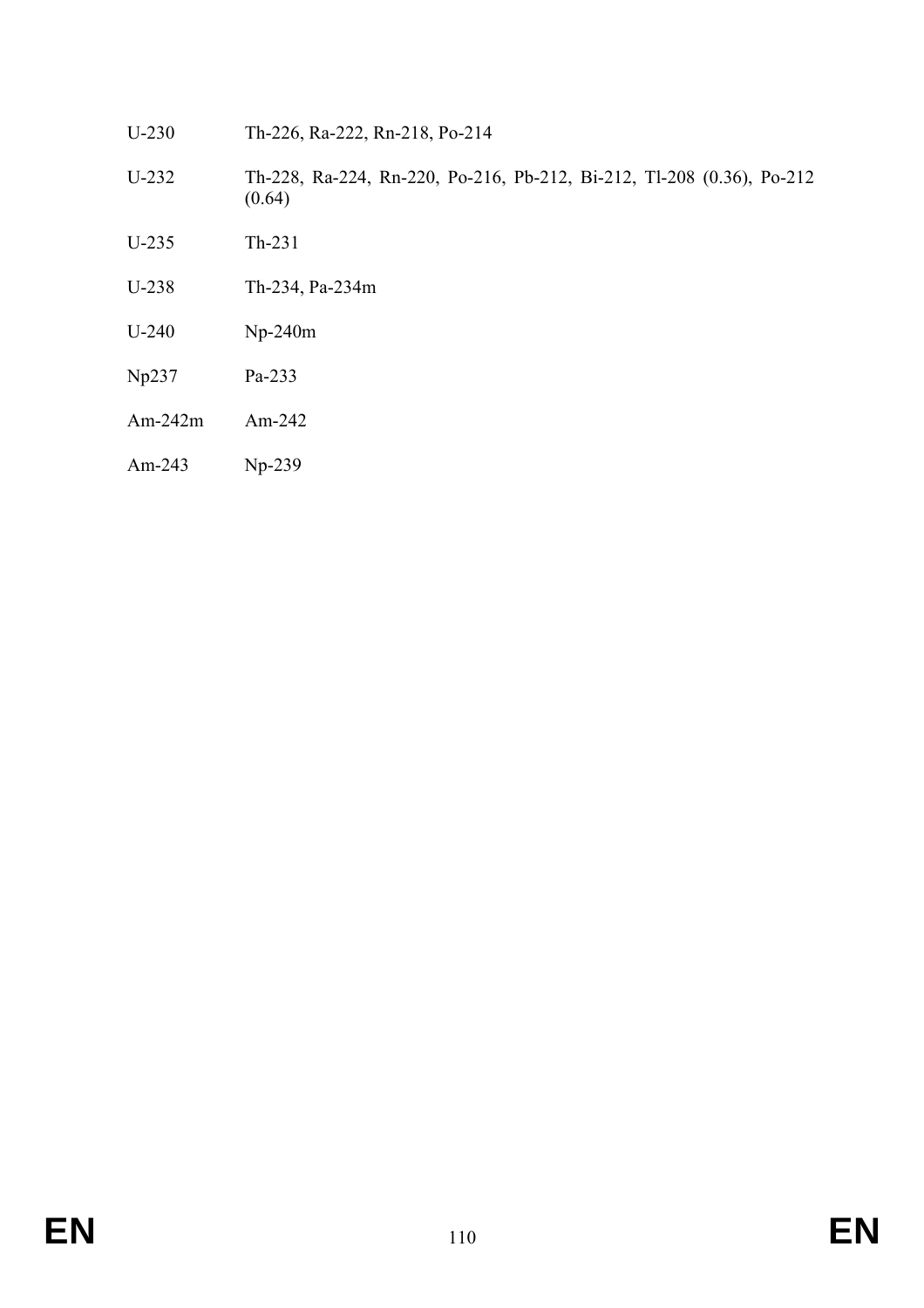## **ANNEX VII**

Definition and use of the activity concentration index for the gamma radiation emitted by building materials

For the purposes of Article 75(2), for identified types of building materials, the activity concentrations of primordial radionuclides Ra-226, Th-232 (or its decay product Ra-228) and K-40 shall be determined.

The activity concentration index I is given by the following formula:

 $I = C_{Ra226}/300 Bq/kg + C_{Th232}/200 Bq/kg + C_{K40}/3000 Bq/kg$ 

where  $C_{\text{Ra226}}$ ,  $C_{\text{Th232}}$  and  $C_{\text{K40}}$  are the activity concentrations in Bq/kg of the corresponding radionuclides in the building material.

The index relates directly to the gamma radiation dose, in excess of typical outdoor exposure, in a building constructed from a specified building material. It applies to the building material, not to its constituents. For application of the index to such constituents, in particular residues from industries processing naturally occurring radioactive material recycled into building materials an appropriate partitioning factor needs to be applied. The activity concentration index shall be used as a screening tool for identifying materials that may be exempted or subject to restrictions. For this purpose the activity concentration index I may be used for the classification of the materials into four classes, leading to two categories of building materials (A and B):

|                                   | Category (corresponding default dose) |                |
|-----------------------------------|---------------------------------------|----------------|
| Use                               | $A \leq 1$ mSv)                       | B (> 1 mSv)    |
| materials used in $ A1 $<br>(1)   |                                       | B1             |
| bulk amounts                      | I<1                                   | $\geq$         |
| (2) superficial and other $ A2 $  |                                       | B <sub>2</sub> |
| materials with restricted<br>use. | [<6                                   | I > 6          |

The division of materials into (1) or (2) according to their use shall be based on national building codes.

Where appropriate, actual doses for comparison with the reference level shall be assessed using more elaborate models which may also take into account the background outdoor external exposure from local prevailing activity concentrations in the undisturbed earth's crust.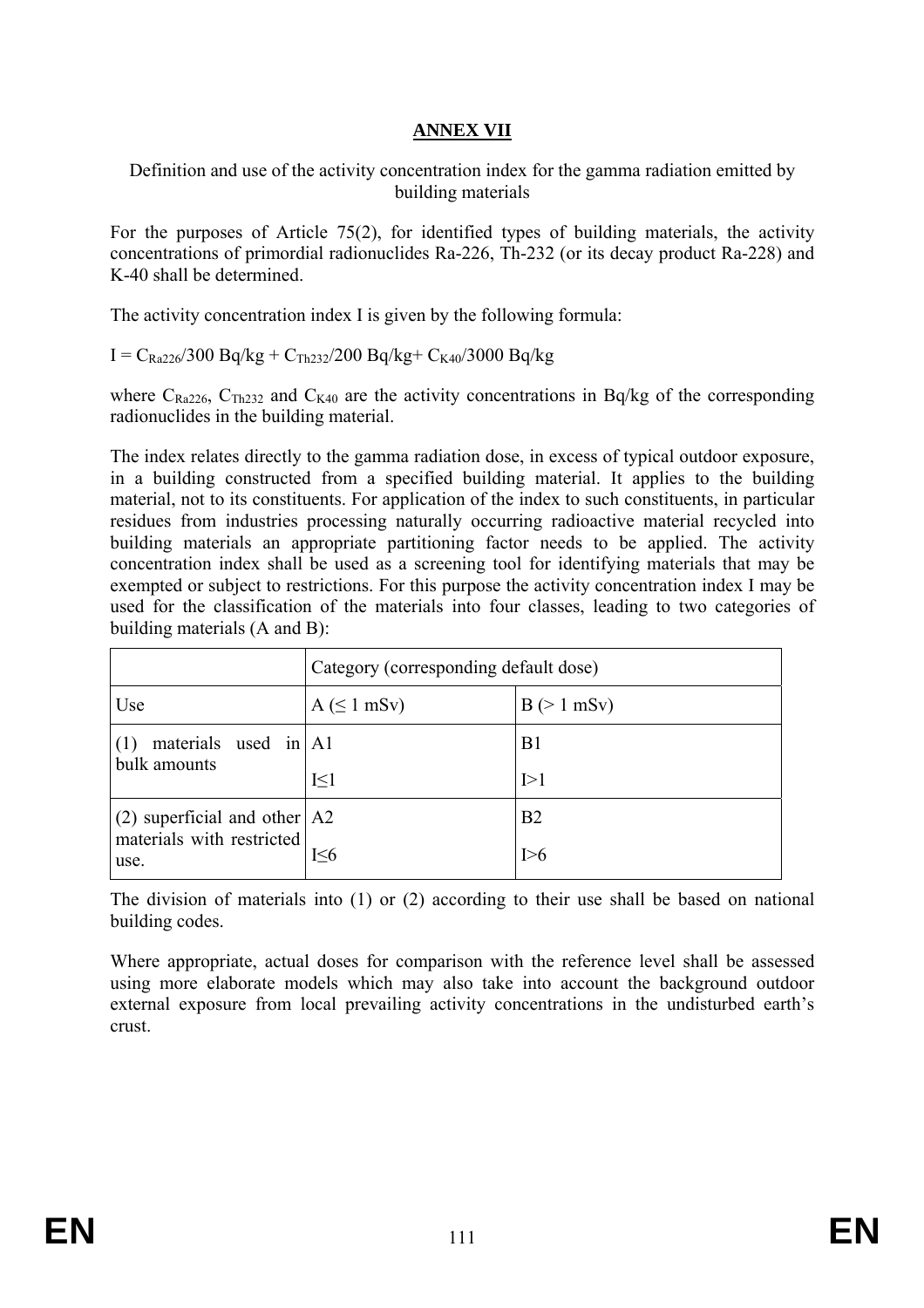# **ANNEX VIII**

### Data system for individual radiological monitoring

#### **General Provisions**

The data system for individual radiological monitoring established by a Member State may be realised either as a centralised national network or as a national dose register. These networks or registers may be supplemented by the issuance of individual radiological monitoring documents for every outside worker.

1. Any data system of the Member States for individual radiological monitoring of exposed workers shall comprise the following sections:

- (a) particulars concerning the worker's identity;
- (b) particulars concerning the medical surveillance of the worker;
- (c) particulars concerning the undertaking of the worker and, in the case of an outside worker, the employer of the worker;
- (d) the results of the individual monitoring of the exposed worker.

2. The competent authorities of the Member States shall take the measures necessary to prevent any forgery or misuse of, or illegal tampering with, the data system for individual radiological monitoring.

#### **A: Data to be included in the data system for individual radiological monitoring**

3. Data on the worker's identity shall include the worker's

- (a) surname;
- (b) first name;
- (c) sex;
- (d) date of birth;
- (e) nationality; and
- (f) unique identification number.

4. Data on the medical surveillance of the worker shall include

- (a) the medical classification of the worker in accordance with Article 45 (fit; fit, subject to certain conditions; unfit);
- (b) information on any restrictions on working with radiation;
- (c) the date of the last periodic health review;
- (d) the responsible occupational health service; and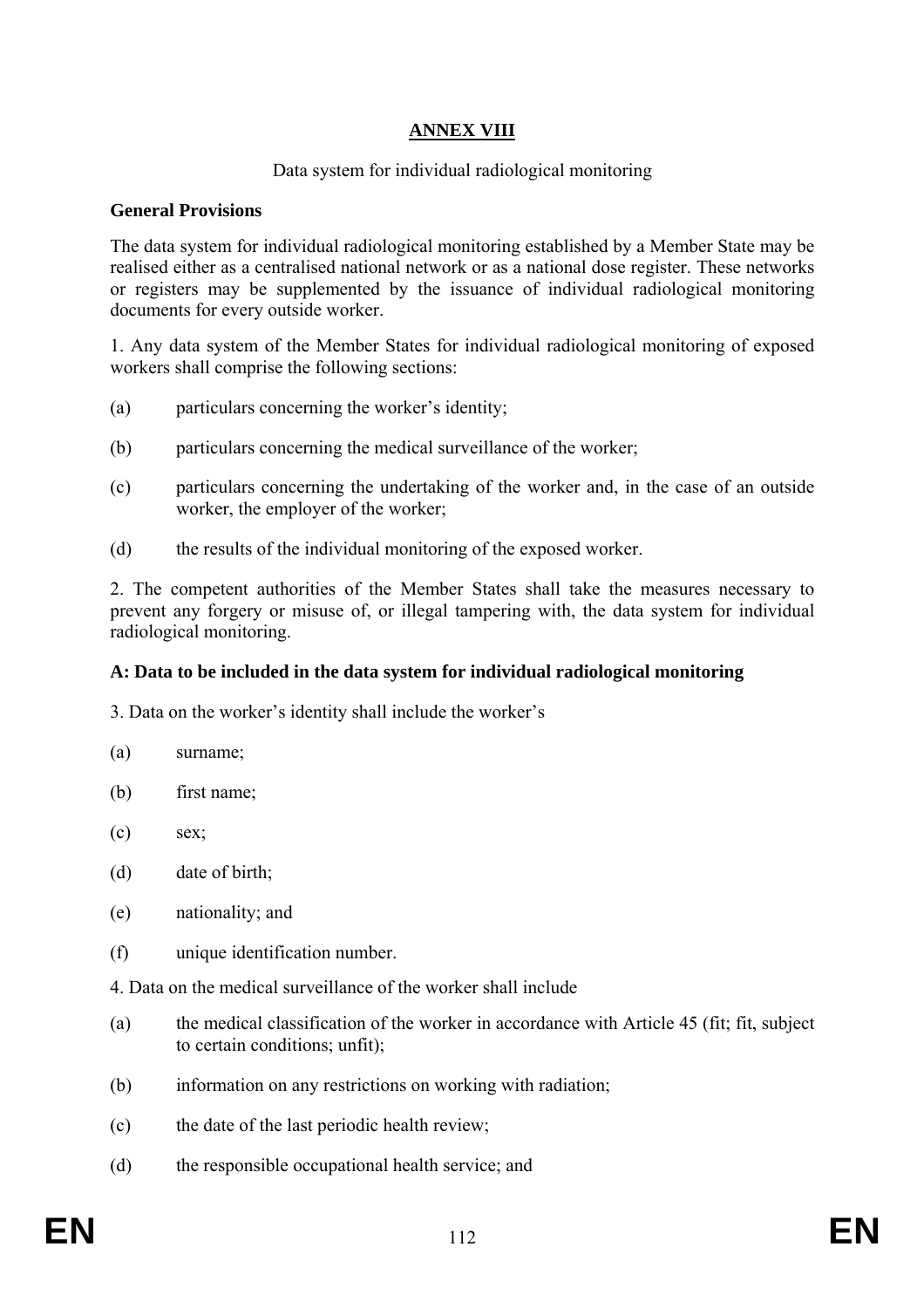(e) the period of validity of the result.

5. Data on the undertaking shall include the name, address and unique identification number of the undertaking.

6. Data on the employment of the worker shall include:

- (a) the name, address and unique identification number of the employer;
- (b) the starting date of employment; and
- (c) the categorisation of the worker in accordance with Article 38.

7. The results of the individual monitoring of the exposed worker shall include:

- (a) the official dose record for the last 5 calendar years (year; effective dose in mSv; in the event of non-uniform exposure, dose-equivalent in the different parts of the body in mSv; and in the event of internal contamination, the committed dose in mSv); and
- (b) the official dose record for the current year (period; effective dose in mSv; in the event of non-uniform exposure, dose-equivalent in the different parts of the body in mSv; and in the event of internal contamination, the committed dose in mSv).

#### **B: Data on outside workers to be supplied via the data system for individual radiological monitoring**

1. Before the start of any activity, the employer of the outside worker shall supply the following data to the undertaking via the data system for individual radiological monitoring:

- (a) data on the employer of the outside worker in accordance with Section A, point 6;
- (b) data on the medical surveillance of the outside worker in accordance with Section A, point 4;
- (c) the results of the outside worker's individual exposure monitoring in accordance with Section A, point 7.

2. The following data shall be recorded or have been recorded by the undertaking in the data system for individual radiological monitoring after the end of any activity:

- (a) the period covered by the activity;
- (b) an estimate of any effective dose received by the outside worker (operational dose for the period covered by the activity);
- (c) in the event of non-uniform exposure, an estimate of the dose-equivalent in the different parts of the body;
- (d) in the event of internal contamination, an estimate of the intake or the committed dose.

## **C. Provisions concerning the individual radiological monitoring document**

1. Member States may decide to issue an individual radiological monitoring document for every outside worker.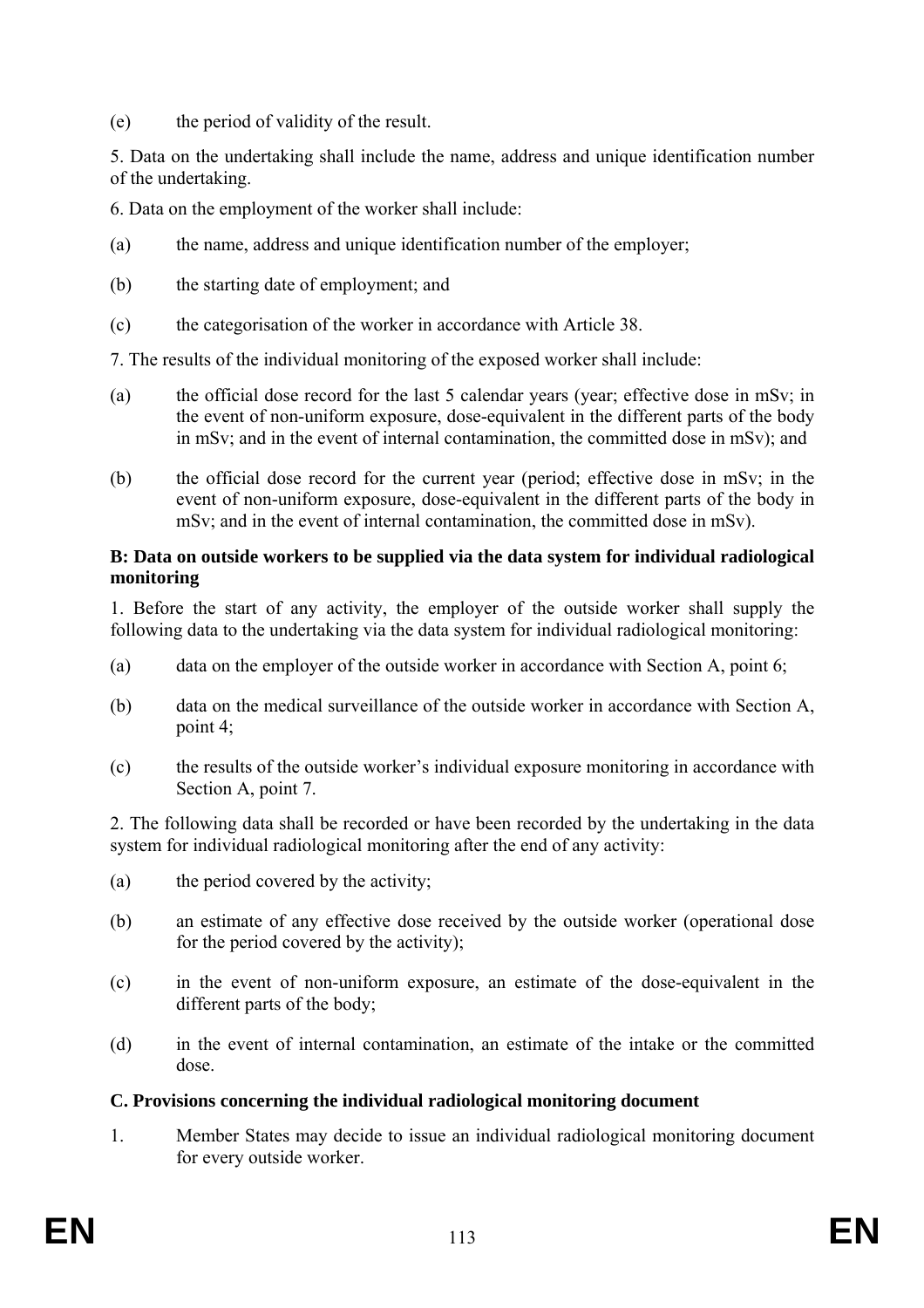- 2. The document shall be non-transferable.
- 3. Member States shall take the measures necessary to prevent a worker from being issued with more than one valid individual monitoring document at the same time.
- 4. In addition to the information required in Part A and Part B, the document shall include the name and address of the issuing body and the issuing date.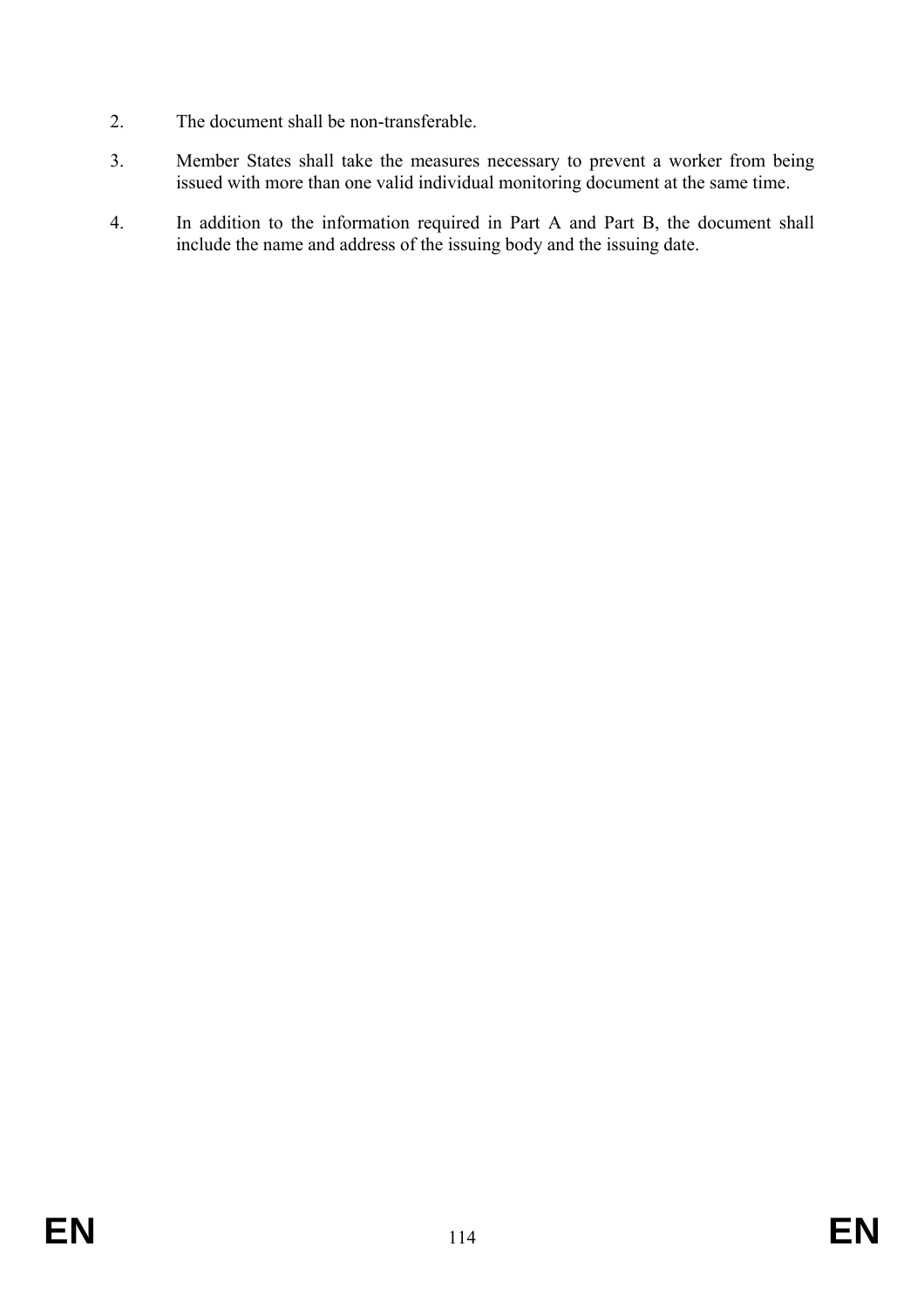## **ANNEX IX**

- A. Elements to be included in an emergency management system
- 1. Threat assessment;
- 2. Clear allocation of the responsibilities of persons and organisations having a role in preparedness and response arrangements, including establishment and coordination of emergency response organisations with overall responsibilities in managing emergency exposure situations and, where appropriate, creation of special teams for protective measures;
- 3. Establishment of emergency response plans at national level, at local level and within installations;
- 4. Reliable communications and efficient and effective arrangements for cooperation and coordination at the installation and local, national and international levels;
- 5. Health protection of emergency workers;
- 6. Education and training of emergency workers and all other persons with duties or responsibilities in emergency response, including regular exercises;
- 7. Arrangements for individual monitoring of emergency workers and the recording of doses;
- 8. Public information arrangements;
- 9. Involvement of stakeholders;
- 10. Transition from emergency response to recovery and remediation.
- B. Elements to be included in an emergency response plan

#### **For emergency preparedness:**

- 1. Reference levels, taking into account the criteria laid down in Annex I;
- 2. Optimised protection strategies for members of the public who may be exposed, for different postulated events and related scenarios;
- 3. Predefined generic criteria for particular protective measures, expressed in terms of projected and received doses;
- 4. Default triggers or operational criteria such as observables and indicators of on-scene conditions;
- 5. Arrangements for prompt coordination with the emergency response organisation in a neighbouring Member State or non-Member State, for facilities in the vicinity of a national border;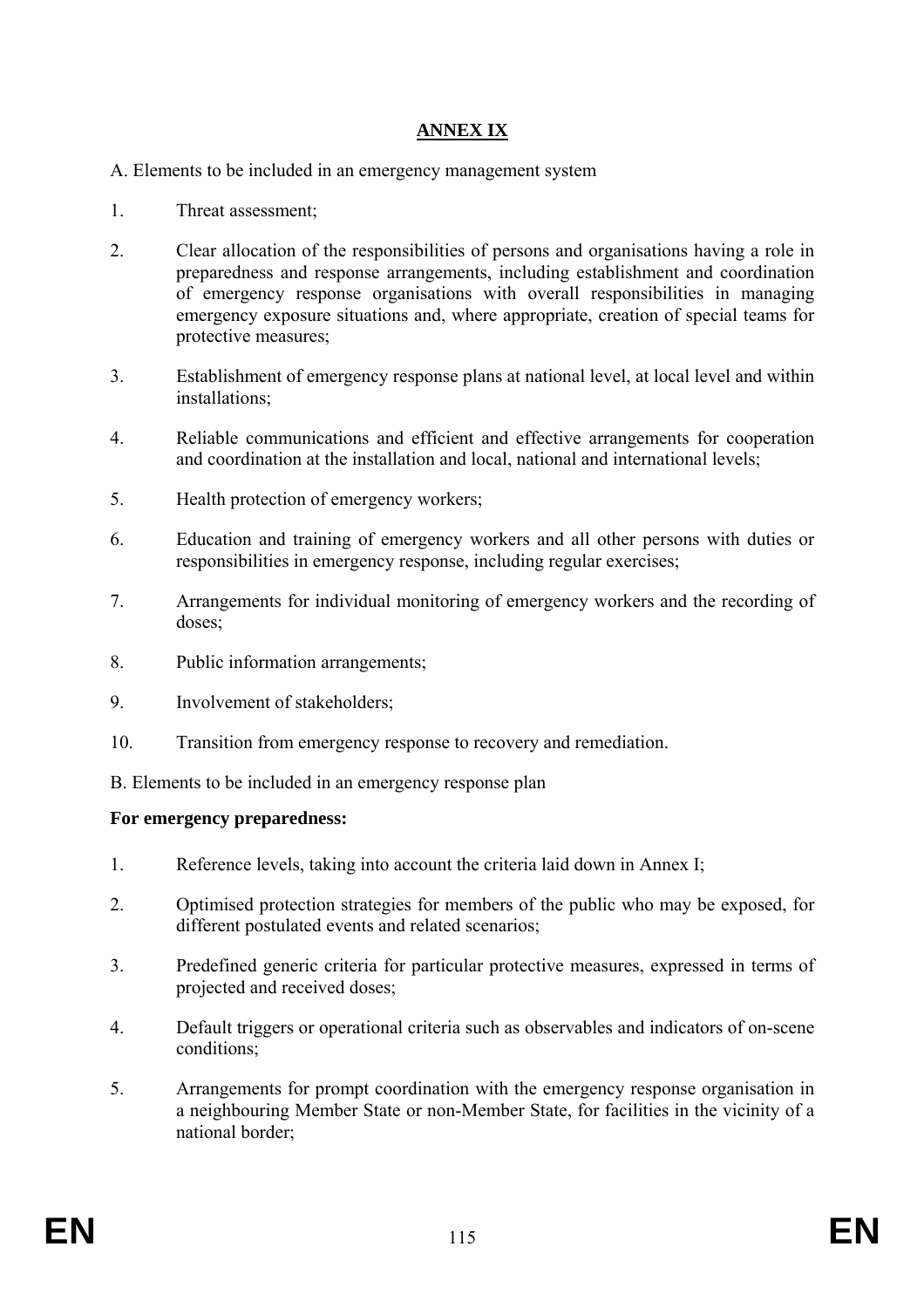6. Arrangements for the emergency response plan to be reviewed and revised to take account of changes or lessons learned from exercises and events.

Arrangements shall be established in advance to revise these elements, as appropriate during an emergency exposure situation, to accommodate the prevailing conditions as these evolve throughout the response.

#### **For emergency response:**

The response to an emergency exposure situation shall be undertaken through the timely implementation of preparedness arrangements, including but not limited to:

- 1. Promptly implementing protective measures, if possible, before any exposure occurs;
- 2. Assessing the effectiveness of strategies and implemented actions and adjusting them as appropriate to the prevailing situation;
- 3. Comparing the expected residual doses against the applicable reference level, focusing on those groups whose doses exceed the reference level;
- 4. Implementing further protection strategies, as necessary, based on prevailing conditions and available information.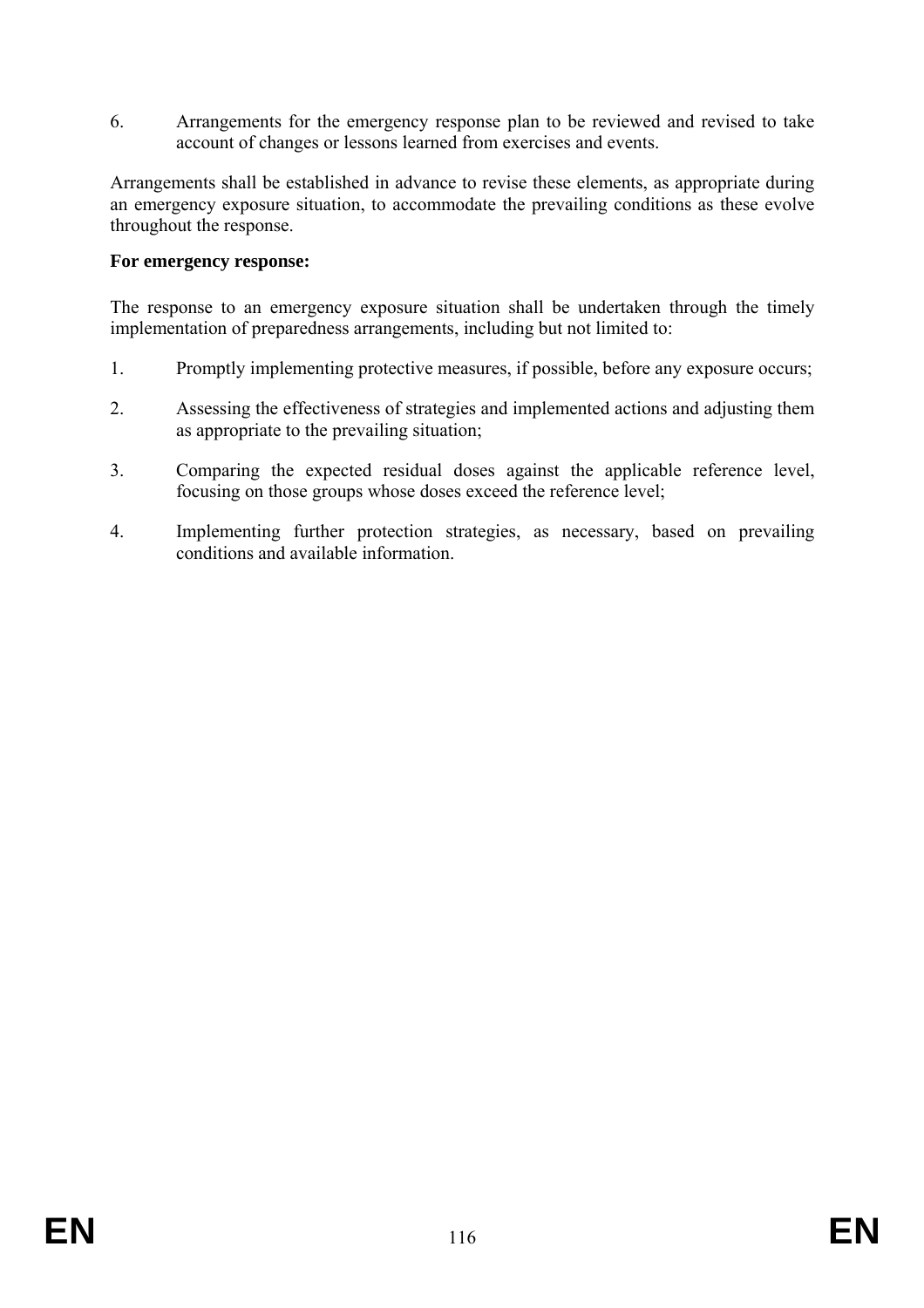## **ANNEX X**

- A. Prior information to the members of the public likely to be affected by an emergency:
- 1. Basic facts about radioactivity and its effects on human beings and on the environment;
- 2. The various types of emergency covered and their consequences for the public and the environment;
- 3. Emergency measures envisaged to alert, protect and assist the public in the event of an emergency;
- 4. Appropriate information on action to be taken by the public in the event of an emergency.

B. Information to be provided to the affected members of the public in the event of an emergency

- 1. On the basis of the emergency response plan previously drawn up in the Member States, the members of the public actually affected in the event of an emergency shall rapidly and regularly receive:
- (a) information on the type of emergency which has occurred and, where possible, its characteristics (e.g. its origin, extent and probable development);
- (b) advice on protection, which, depending on the type of emergency, may:
	- i) cover the following: restrictions on the consumption of certain foodstuffs and water likely to be contaminated, simple rules on hygiene and decontamination, recommendations to stay indoors, distribution and use of protective substances, evacuation arrangements;
	- ii) be accompanied, where necessary, by special warnings for certain groups of the members of the public;
- (c) announcements recommending cooperation with instructions or requests by the competent authorities.
- 2. If the emergency is preceded by a pre-alarm phase, the members of the public likely to be affected shall already receive information and advice during that phase, such as:
- (a) an invitation to the members of the public concerned to tune in to relevant communication channels;
- (b) preparatory advice to establishments with particular collective responsibilities;
- (c) recommendations to occupational groups particularly affected.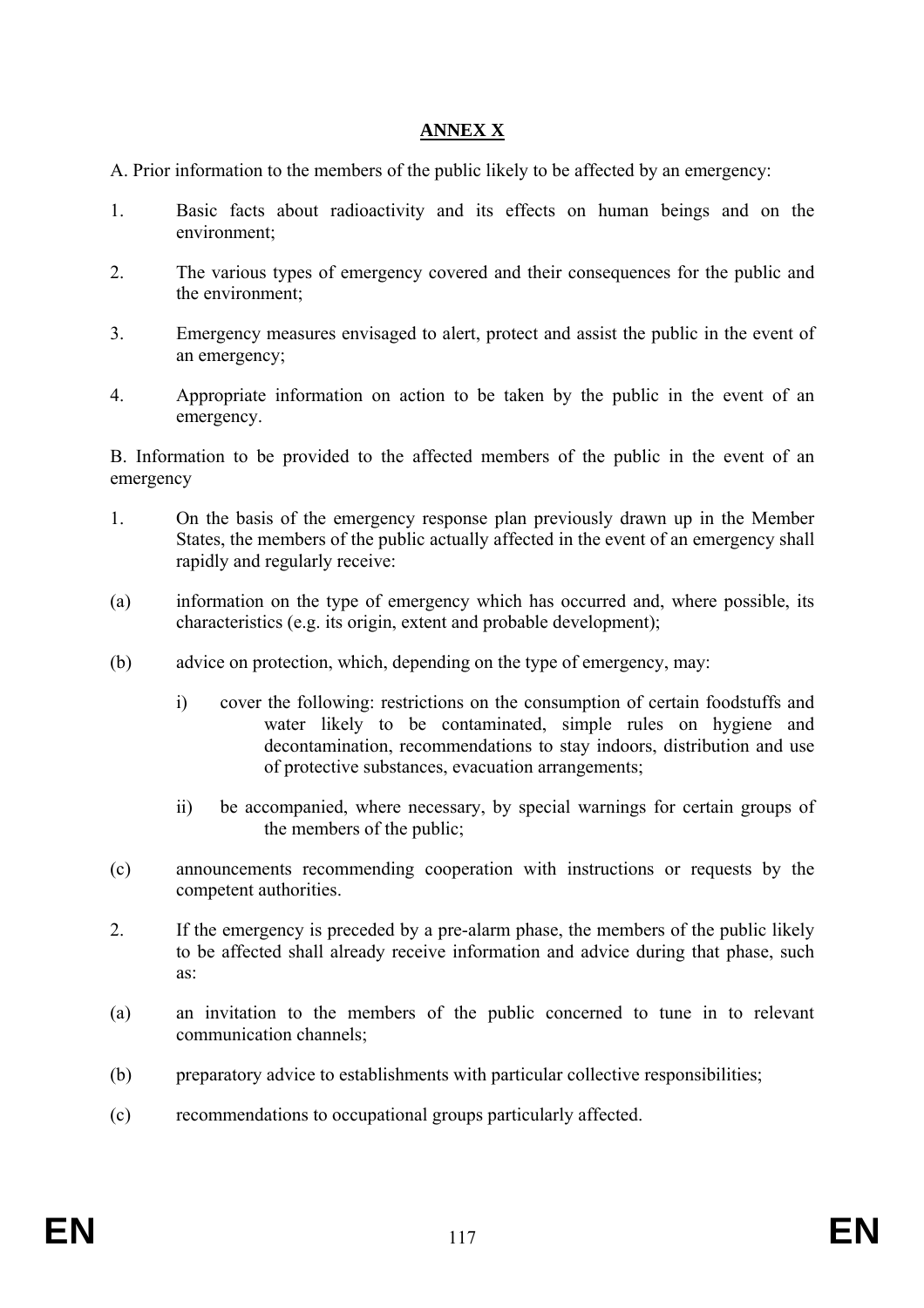3. This information and advice shall be supplemented, if time permits, by a reminder of the basic facts about radioactivity and its effects on human beings and on the environment.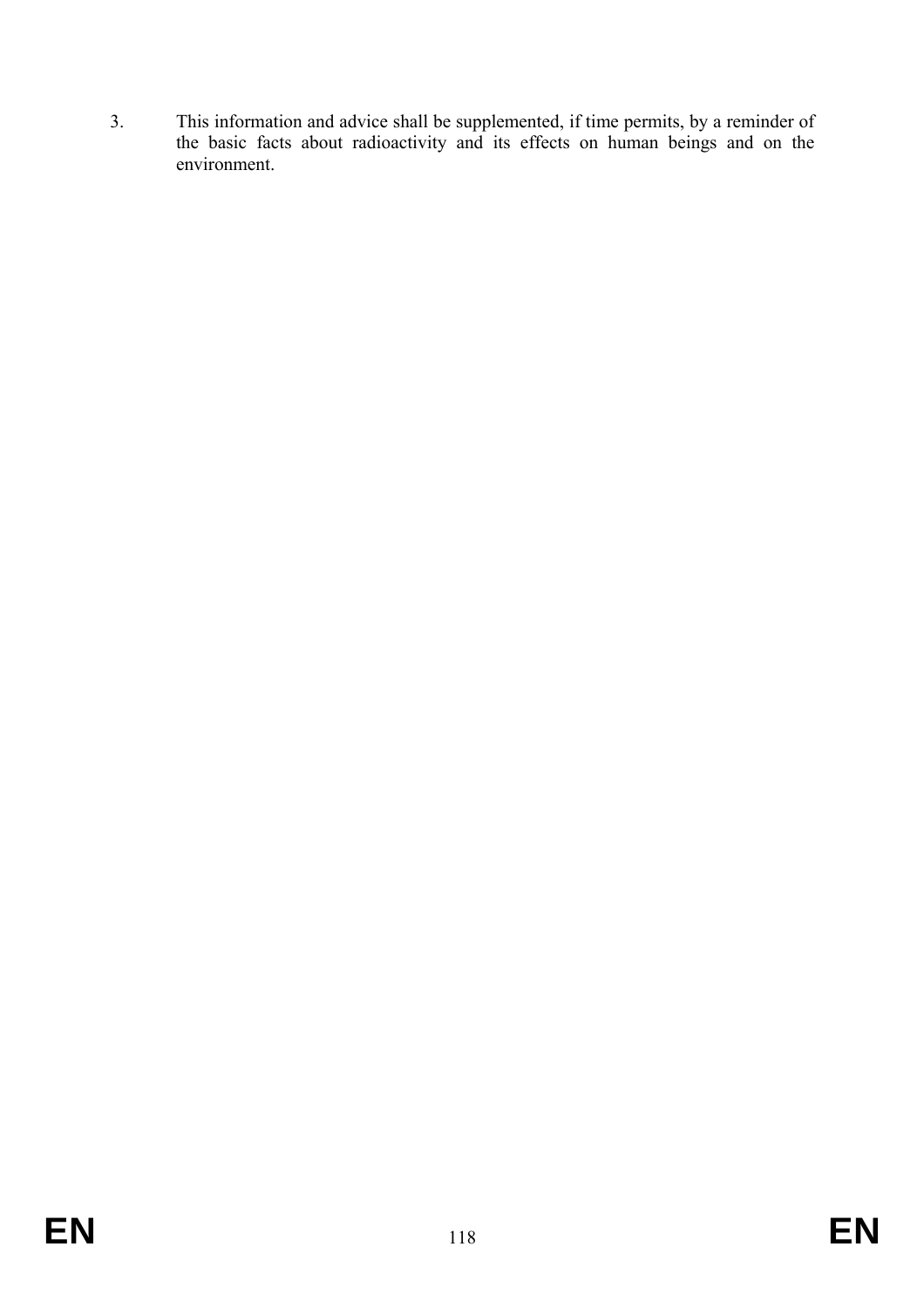## **ANNEX XI**

Indicative list of types of building materials considered for control measures with regard to their emitted gamma radiation

- 1. Natural materials
- (a) Alum-shale.
- (b) Building materials or additives of natural igneous origin, such as:
	- granite,
	- gneiss;
	- porphyries;
	- syenite;
	- basalt;
	- tuff;
	- pozzolana;
	- lava.
- 2. Materials incorporating residues from industries processing naturally occurring radioactive material, such as:
	- fly ash;
	- phosphogypsum;
	- phosphorus slag;
	- tin slag;
	- copper slag;
	- red mud (residue from aluminium production);
	- residues from steel production.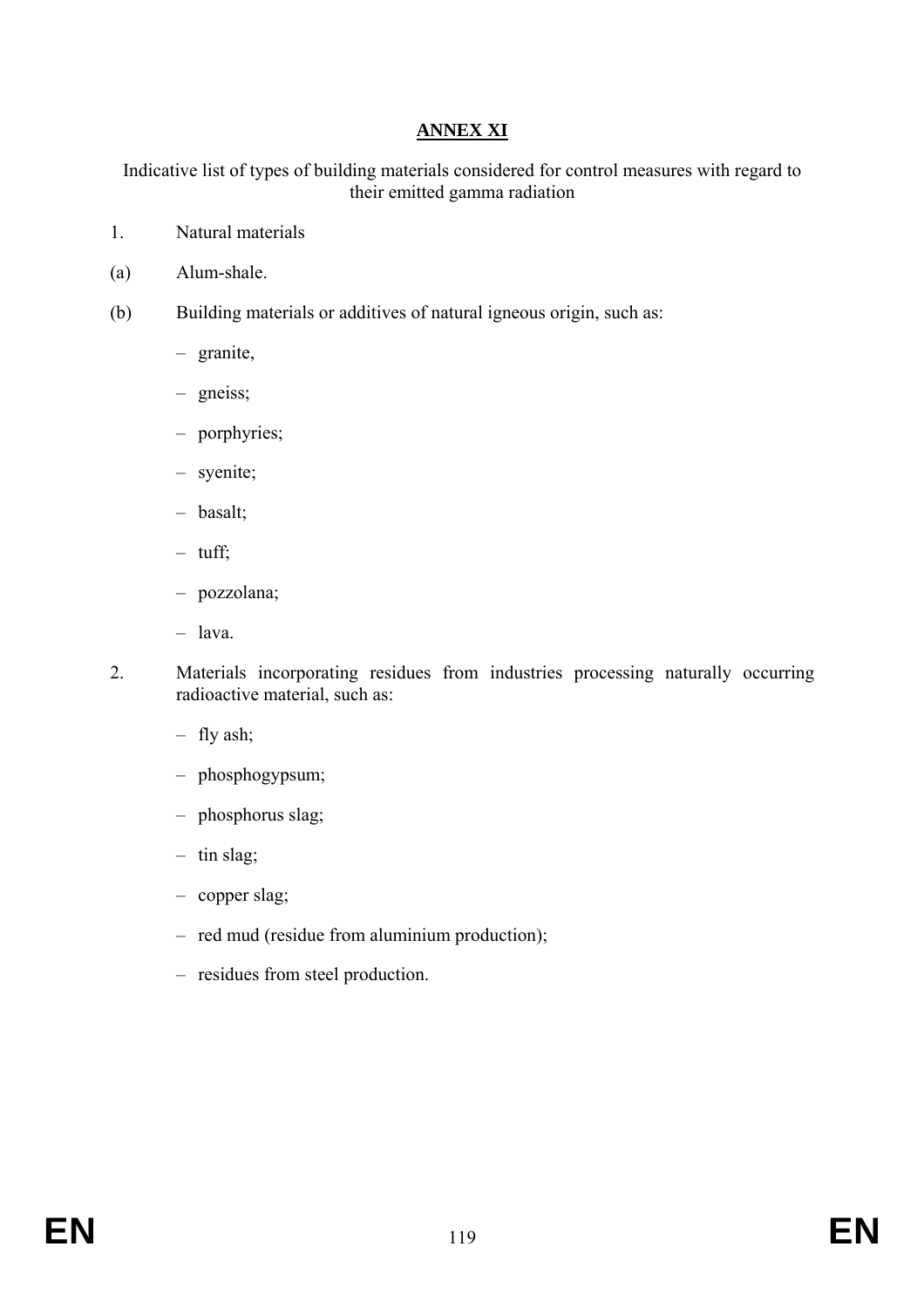**ANNEX XII Information to be provided in the records for high activity sealed sources**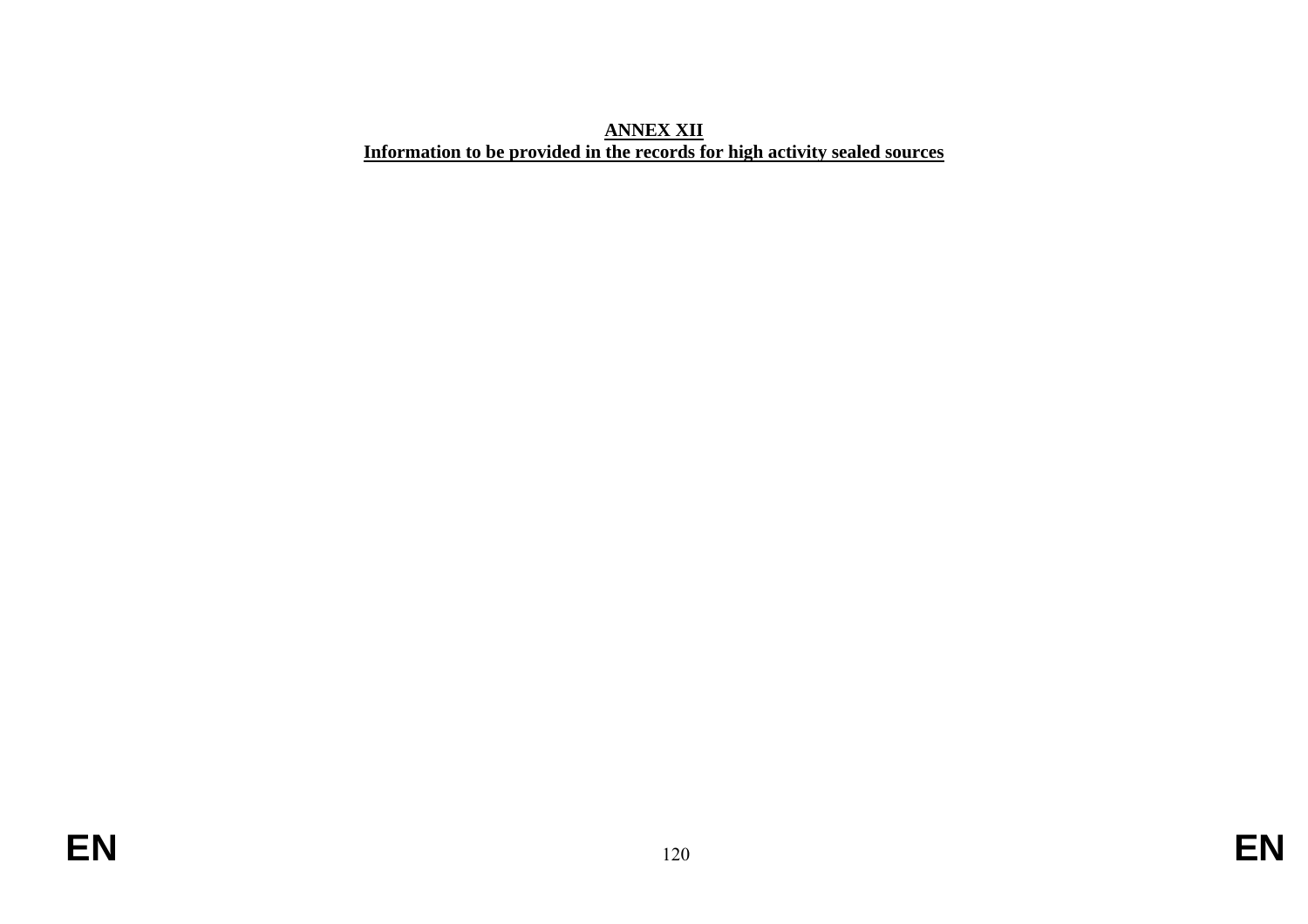#### **HASS)** Name:*Manufacturer device number* **Address:** Address: Address: Address: Address: Address: Address: Address: Address: Address: Address: Address: Address: Address: Address: Address: Address: Address: Address: Address: Address: Ad Country: *Field of use:* Manufacturer □ Supplier  $\Box$  User  $\Box$ **4. Registration** Date of start of registration: **7. HASS characteristic***Year of manufacture:* Date: Radionuclide:Activity reference date: Name: Name: Name: Date: Date: Date: Manufacturer/Supplier\*: Name:Аddress:Manufacturer □  $\vert$ Supplier  $\Box$  Another user  $\Box$ Country: Physical and chemical characteristics Date of transfer:  $\log$  Date of transfer:  $\log$  Date of transfer: Date of loss: *Source type identification:* Transfer to Theft □ Date of theft: *Capsule identification: Finding: Yes □ No □ISO classificaton:* Name: *Date: ANSI classificaton:* Address: *IAEA source category:* Country: *Other information: Neutron source: Yes □ No □* Date of issue: *Neutron source target:* Date of expiry: *Neutron flux:* Manufacturer □  $\vert$ Supplier  $\vert$   $\vert$  Another user  $\vert$ Activity at the date of manufacturing: Receipt from \* Where the manufacturer of the source is establishd outside the Community, the name and address of the importer-supplier may be provided instead. *Place:*Date of transfer of registration to historic file: **8. Receipt of HASS** Date of receipt: **1. HASS identification number**Number:Name: **10. Further information**Facility for long term storage and disposal  $\Box$ Date: Date: Date:Address:Country: Authorisation number: **9. Transfer of HASS**Fixed use □ Storage □ Mobile use □ **2. Identification of the authorised undertaking 3. Location of HASS** (Use or storage) if not the same as in 2. **5. Authorisation 6. Operational controls of HASS** Date of issue:Date of expiry: Name:Address: Country: Date:Date:Date:Date:Date: Date:Date: Date: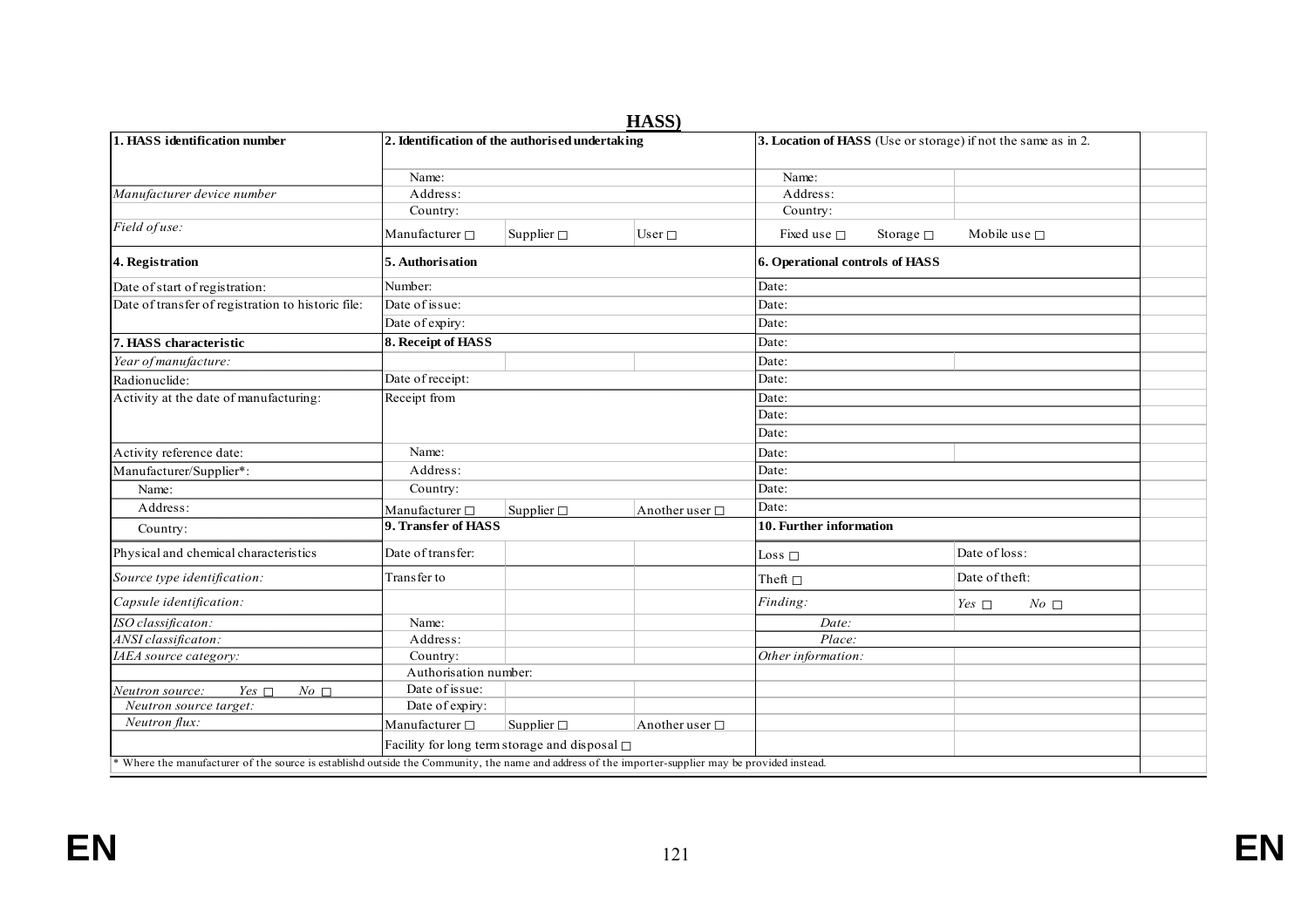# **ANNEX XIII**

## Provision of data on high-activity sealed sources

The undertaking shall provide the competent authority with an electronic or written copy of the records for high-activity sealed sources, referred to in Article 90 and covering the information set out in Annex XII, as follows:

- 1. without undue delay, at the time of the establishment of such records, which shall be as soon as possible after the source is acquired;
- 2. at intervals, to be determined by Member States, of not more than 12 months after the acquisition of the source;
- 3. if the situation indicated on the information sheet has changed;
- 4. without undue delay upon the closure of the records for a specific source when the undertaking no longer holds this source, whereby the name of the undertaking or waste disposal and storage facility to which the source is transferred shall be included;
- 5. without undue delay upon the closure of such records when the undertaking no longer holds any sources.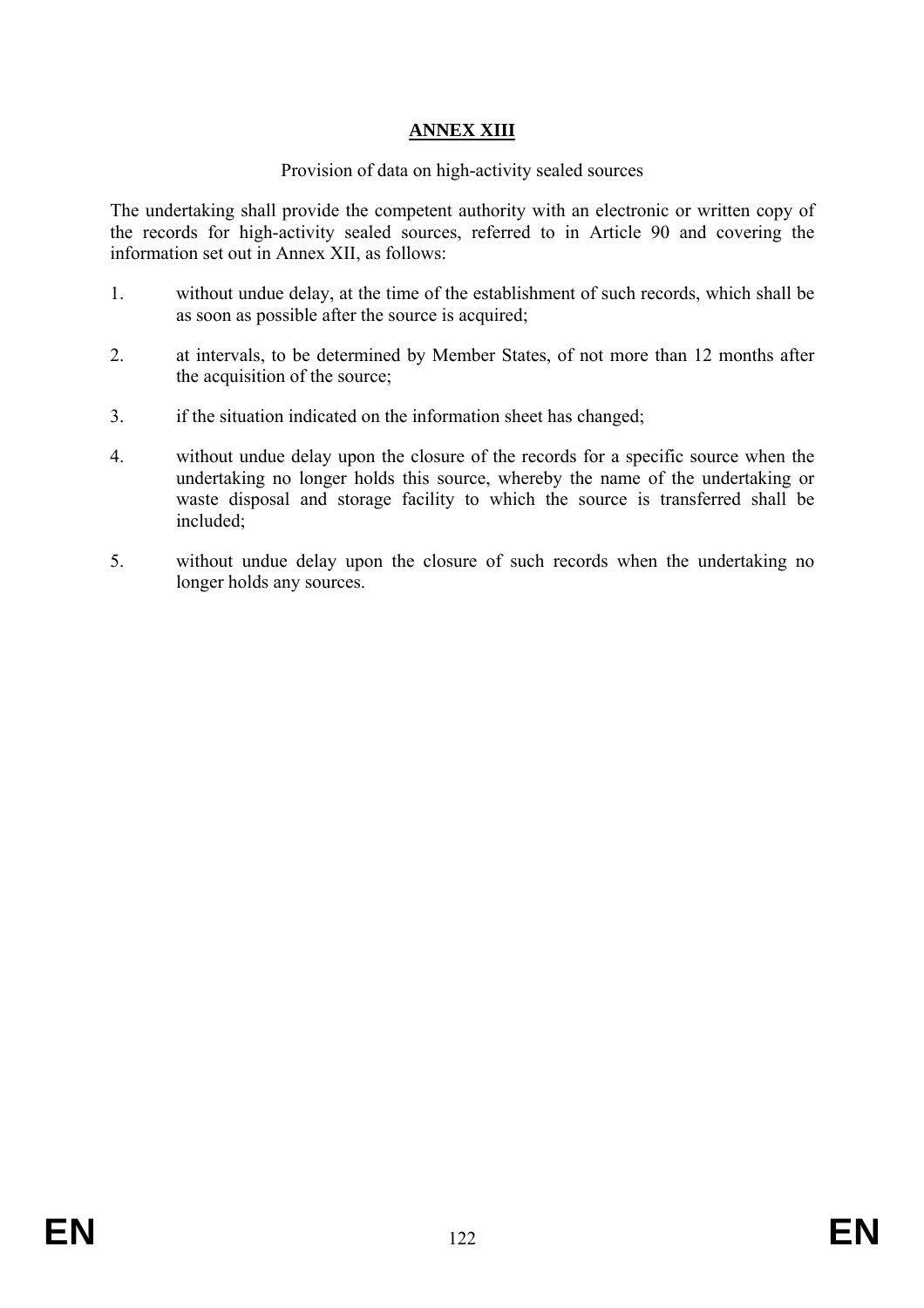# **ANNEX XIV**

Requirements for undertakings responsible for a high-activity sealed source

Each undertaking responsible for a high-activity sealed source shall:

- (a) ensure that suitable tests, such as leak tests based on international standards, are undertaken regularly in order to check and maintain the integrity of each source;
- (b) regularly verify at specific intervals, which may be determined by Member States, that each source and, where relevant, the equipment containing the source are still present and in apparently good condition at their place of use or storage;
- (c) ensure that each fixed and mobile source is subject to adequate documented measures, such as written protocols and procedures, aimed at preventing unauthorised access to or loss or theft of the source or its damage by fire;
- (d) promptly notify the competent authority of any loss, theft or unauthorised use of a source, arrange for a check on the integrity of each source after any event, including fire, that may have damaged the source, and, if appropriate, inform the competent authority thereof and of the measures taken;
- (e) return each disused source to the supplier or place it in a facility for long term storage and disposal or transfer it to another authorised undertaking unless otherwise agreed by the competent authority, without undue delay after termination of the use;
- (f) ascertain that, before a transfer is made, the recipient holds appropriate authorisation.
- (g) Promptly notify the competent authority of any accident or incident resulting in unintentional exposure of a worker or a member of the public.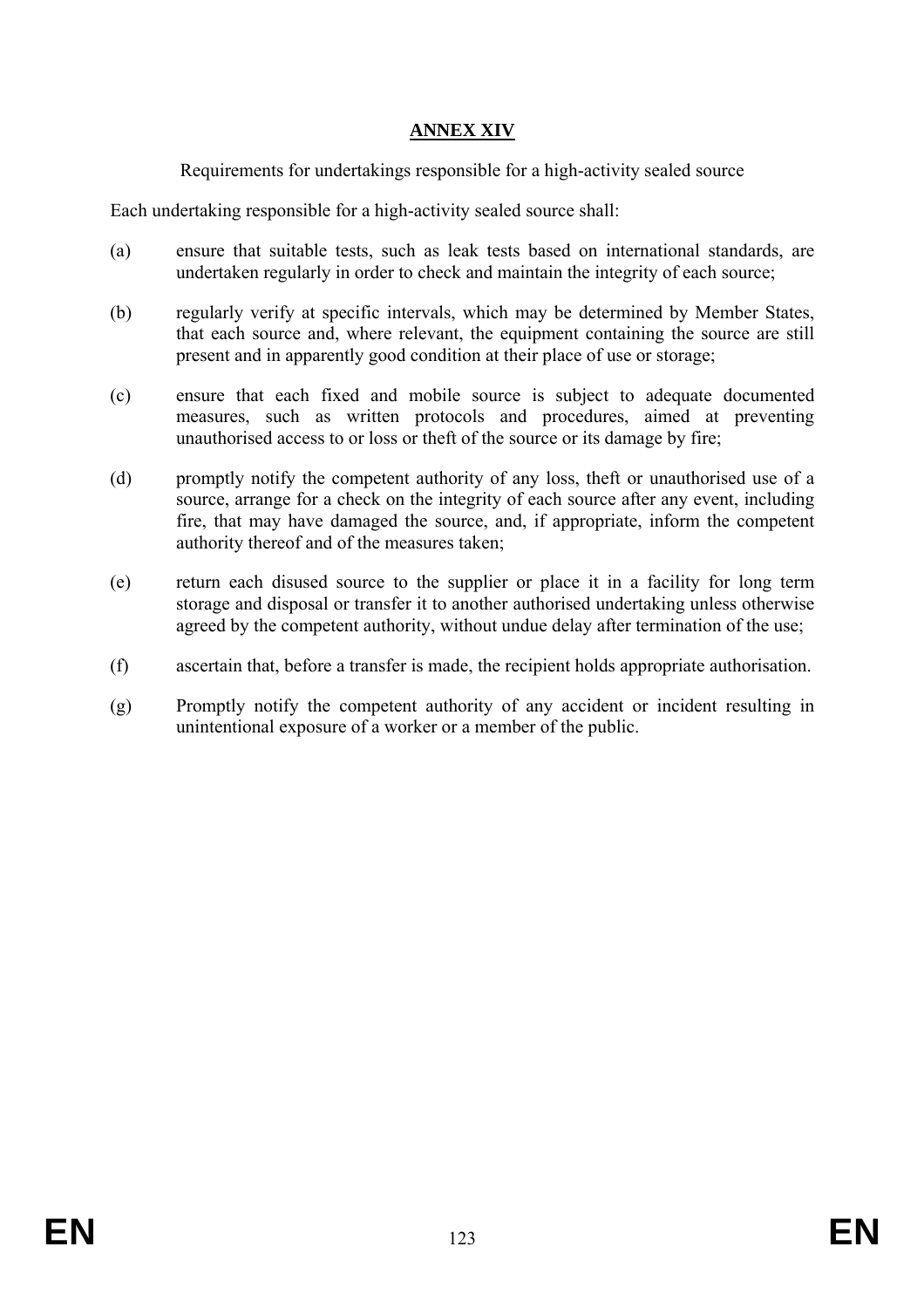# **ANNEX XV**

Identification and marking of high-activity sealed sources

- 1. The manufacturer or supplier shall ensure that:
- (a) Each high-activity sealed source is identified by a unique number. This number shall be engraved or stamped on the source, where practicable.

The number shall also be engraved or stamped on the source container. If this is not feasible, or in the case of reusable transport containers, the source container shall, at least, bear information on the nature of the source.

- (b) The source container and, where practicable, the source are marked and labelled with an appropriate sign to warn people of the radiation hazard.
- 2. The manufacturer shall provide a photograph of each manufactured source design type and a photograph of the typical source container.
- 3. The undertaking shall ensure that each high-activity sealed source is accompanied by written information indicating that the source is identified and marked in compliance with point 1 and that the markings and labels referred to in point 1 remain legible. The information shall include photographs of the source, source container, transport packaging, device and equipment as appropriate.